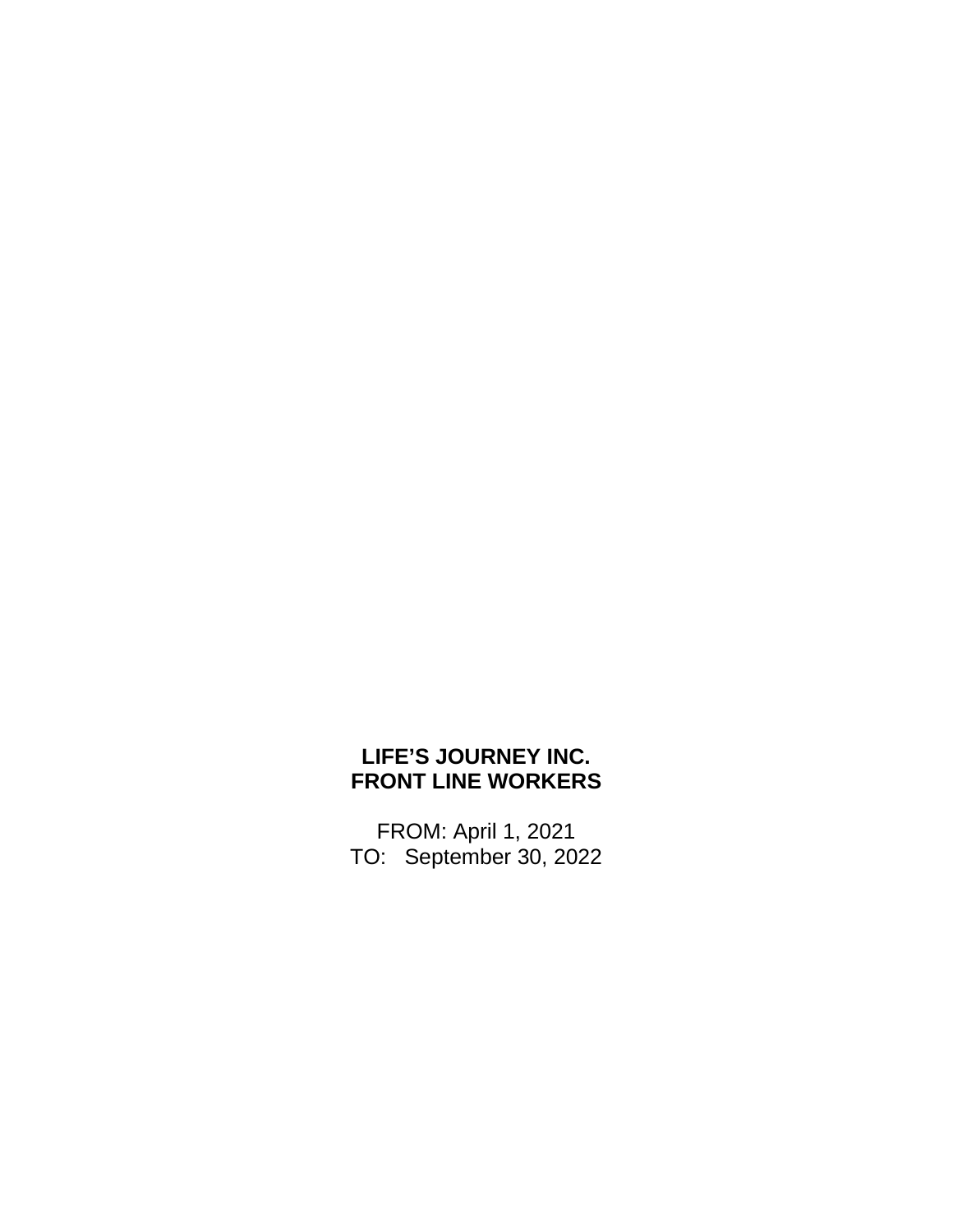# **President's Message**



Dear Member,

A union collective agreement is like a Charter of Rights. It explains, protects and guarantees your rights on the job. It stipulates the wages you must be paid, the benefits you must receive. It puts down on paper your right to dignity and respect at work.

It is important that you know your rights, the wages and benefits you are entitled to receive. Please take the time to read through this agreement. If you have any questions about it, talk to a shop steward in your workplace or phone your fulltime union representative. They are also the people to talk to if you feel the rights and benefits outlined in this document are not being provided to you.

Sincerely,

Jeff Traeger, President UFCW Local 832

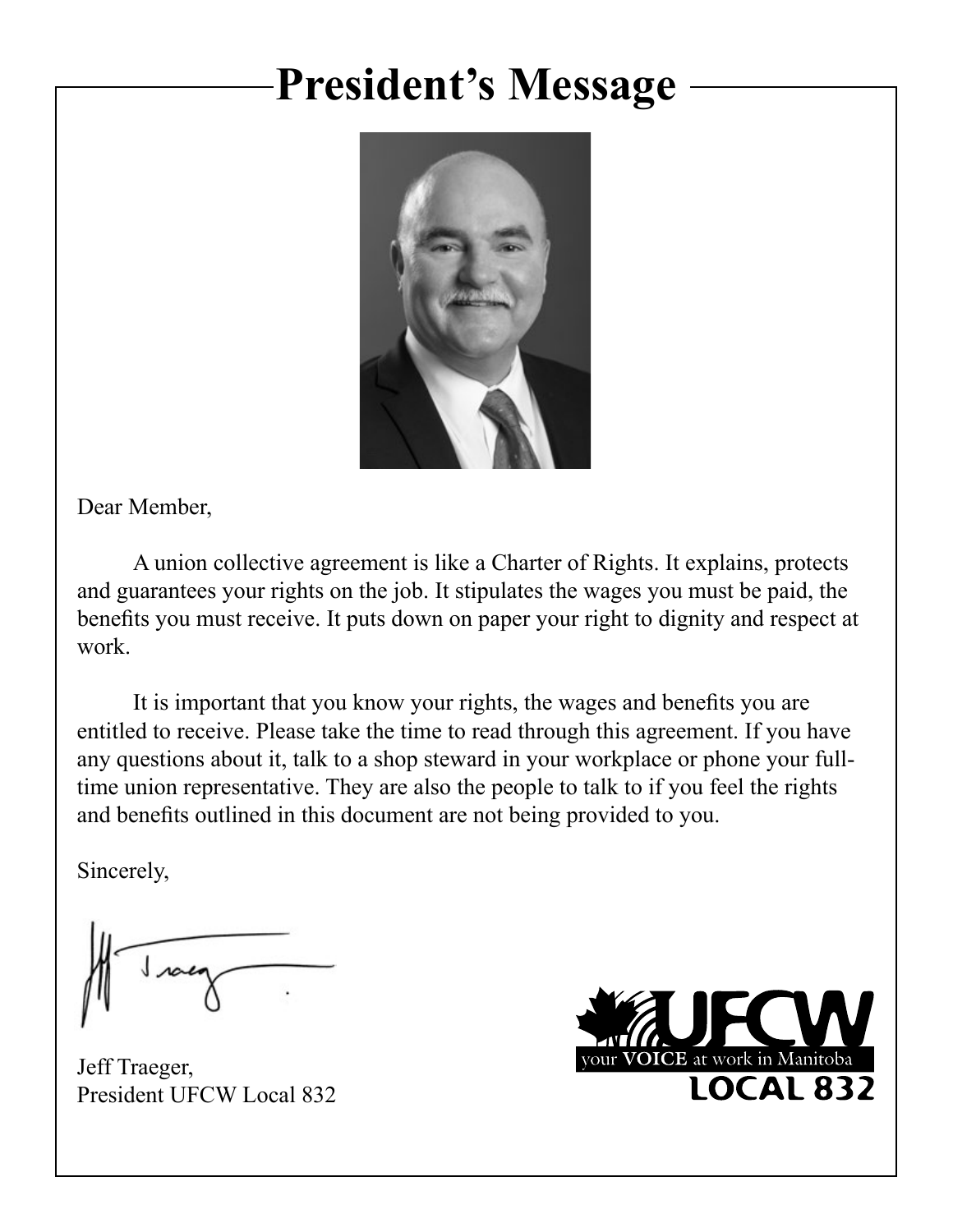## **LIFE'S JOURNEY INC.**

## **Table of Contents**

**ARTICLE PAGE**

| <b>Access to Personnel File</b>                  | 6.06                 | 6              |
|--------------------------------------------------|----------------------|----------------|
| <b>Accidental &amp; Serious Illness Benefits</b> | Appendix A-7         | 49             |
| <b>Adverse Weather Policy</b>                    | 14.04                | 16             |
| Appendices                                       | 30                   | 44             |
| <b>Arbitration Procedure</b>                     | 26                   | 41             |
| <b>Available Hours of Work</b>                   | 11.11                | 10             |
| <b>Banking of General Holidays</b>               | 20.05                | 24             |
| <b>Bargaining Unit Information</b>               | 6.05                 | 5              |
| <b>Bereavement Leave</b>                         | 24.01                | 30             |
| <b>Bulletin Boards</b>                           | 6.09                 | $\overline{7}$ |
| Casual Employee, Definition of                   | 2.03                 | $\overline{2}$ |
| <b>Change Work Locations</b>                     | 11.13                | 12             |
| <b>Child Bearing Support Leave</b>               | 24.11                | 33             |
| Classifications and Hourly Rates of Pay          | Appendix B-1         | 52             |
| Classifications                                  | 29                   | 44             |
| <b>Commencement of Parental Leave</b>            | 24.06                | 33             |
| <b>Commitment to New Position</b>                | 12.02                | 13             |
| <b>Compassionate Care Leave</b>                  | 24.17                | 35             |
| Critical Illness of a Child Leave                | 24.19                | 37             |
| <b>Deduction of Union Dues</b>                   | 8                    | $\overline{7}$ |
| <b>Deemed Fairness Provision</b>                 | 4                    | 5              |
| <b>Definitions</b>                               | $\overline{2}$       | $\overline{2}$ |
| <b>Dental Benefits</b>                           | Appendix A-5         | 49             |
| Disappearance or Death of a Child Leave          | 24.20                | 38             |
| <b>Discipline</b>                                | 28                   | 43             |
| <b>Domestic Violence Leave</b>                   | 24.18                | 36             |
| <b>Education and Training Trust Fund</b>         | 32                   | 45             |
| <b>Education Leave</b>                           | 13.05                | 16             |
| <b>Employee Assessments</b>                      | 6.07                 | 6              |
| Employee Assistance Program                      | Appendix A-13        | 51             |
| <b>Expiration and Renewal</b>                    | 34                   | 46             |
| <b>Extended Health Care Benefits</b>             | <b>Appendix A-11</b> | 50             |
| <b>Family Responsibility Leave</b>               | 24.13                | 34             |
| <b>Family Services Investigation</b>             | 28.02                | 43             |
| Full-time Employee, Definition of                | 2.01                 | $\overline{2}$ |
| <b>Full-time Employees Seniority Premiums</b>    | Appendix B-1.01      | 52             |
| <b>General Holiday Pay Calculation</b>           | 20.02                | 23             |
| <b>General Holidays</b>                          | 20                   | 23             |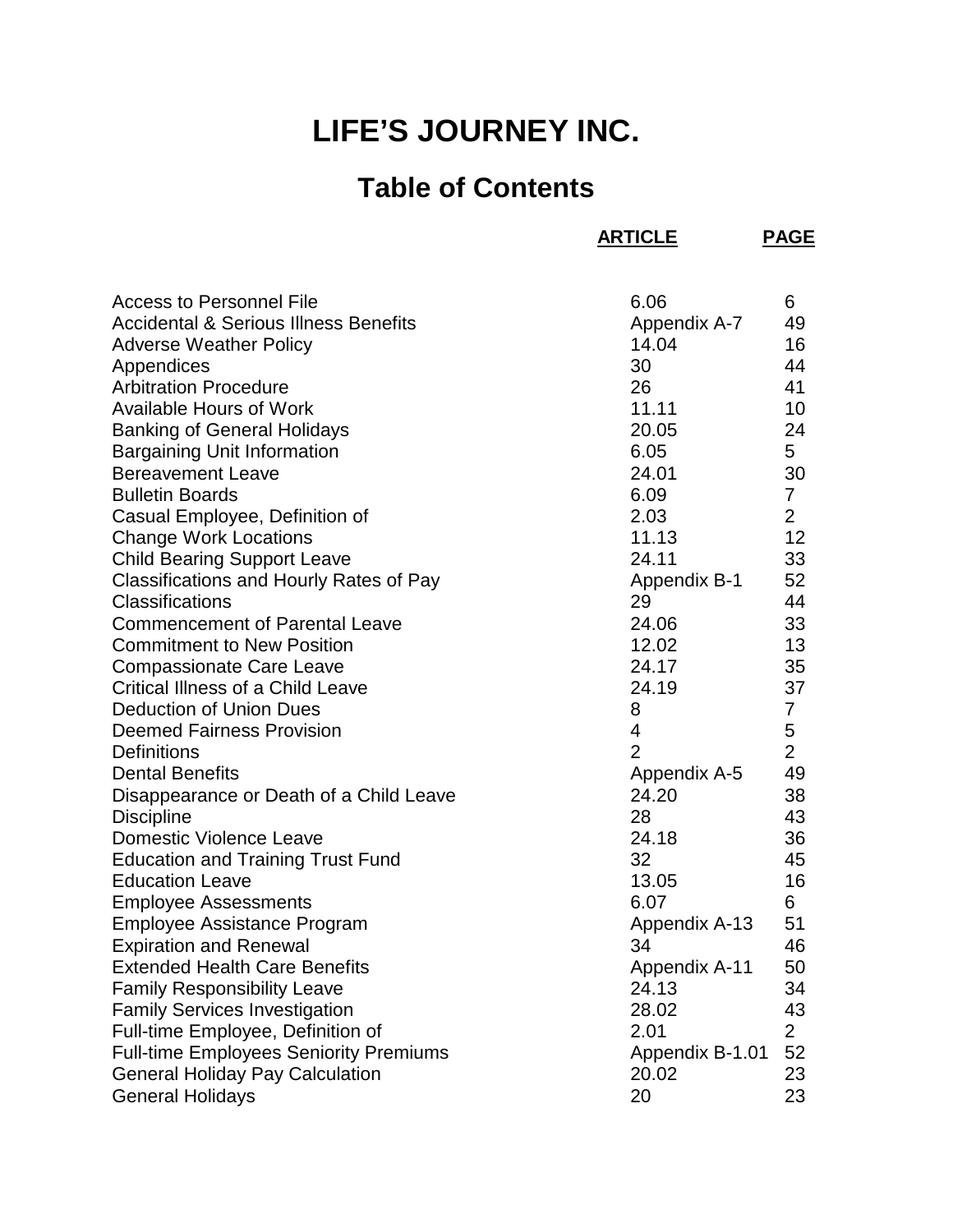| <b>General Leave Without Pay</b>                                  | 24.02           | 31             |
|-------------------------------------------------------------------|-----------------|----------------|
| <b>Grievance Procedure</b>                                        | 25              | 40             |
| Hardship Fund                                                     | 33              | 45             |
| <b>Health and Welfare Benefits</b>                                | Appendix A      | 47             |
| <b>Health and Wellness Credit</b>                                 | Appendix A-14   | 51             |
| Highway 8 Premium                                                 | Appendix B-2    | 53             |
| Hours of Work                                                     | 14              | 16             |
| <b>Job Postings</b>                                               | 12              | 13             |
| Joint Advisory Committee                                          | 5               | 5              |
| Jury/Witness Leave                                                | 24.12           | 34             |
| Laid Off Employees Preference                                     | 11.12           | 12             |
| Late Application for Parental Leave                               | 24.09           | 33             |
| Late Arrivals Due to Weather Conditions                           | 14.04(e)        | 17             |
| Layoff, Definition of                                             | 2.05            | 3              |
| Leave of Absence "Full-time Union Duties"                         | 24.15           | 35             |
| Leaves of Absence                                                 | 24              | 30             |
| <b>Life Insurance Benefits</b>                                    | Appendix A-6    | 49             |
| Long Term Disability Benefits                                     | Appendix A-4    | 49             |
| <b>Management Rights</b>                                          | 3               | 4              |
| <b>Mandatory Staff Meetings</b>                                   | 18.02           | 21             |
| Masculine or Feminine Gender, Definition of                       | 2.06            | 3 <sup>1</sup> |
| <b>Maternity Leave/Parental Leave</b>                             | 24.03           | 31             |
| <b>Meal and Rest Periods</b>                                      | 17              | 19             |
| Minimum Training/Orientation                                      | 13.04           | 15             |
| Nature of the Bargaining Unit                                     | 1               | $\mathbf 1$    |
| <b>Negotiations Leave</b>                                         | 24.16           | 35             |
| <b>New Classifications</b>                                        | 21.03           | 25             |
| No Violence or Abuse                                              | 23.04           | 29             |
| No Working Short                                                  | 23.06           | 29             |
| Notice of Change of Employment Status from Full-time to Part-time | 11.09           | 10             |
| Notice of Layoff                                                  | 11.08           | 10             |
| Notice of Shift Change                                            | 15.05           | 18             |
| Notice of Termination/Severance Pay/Job Loss Assistance           | 31              | 44             |
| <b>Organ Donation Leave</b>                                       | 24.21           | 39             |
| <b>Outreach Support Mentors Hours of Work</b>                     | 2.11            | 4              |
| <b>Outside Bargaining Unit Seniority Retention</b>                | 11.02           | 9              |
| <b>Overscale Employees</b>                                        | Appendix B-1.02 | 53             |
| <b>Overtime When Paid</b>                                         | 19.03           | 21             |
| Overtime                                                          | 19              | 21             |
| <b>Paid Sick Leave Benefits</b>                                   | Appendix A-2    | 47             |
| Parental Leave in Addition to Maternity Leave                     | 24.07           | 33             |
| <b>Parental Leave</b>                                             | 24.05           | 32             |
| <b>Participant Support Plans</b>                                  | 23.09           | 30             |
| Participant, Definition of                                        | 2.08            | $\mathbf{3}$   |
| Part-time Employee, Definition of                                 | 2.02            | $\overline{c}$ |
| Pay for Time Worked on General Holiday                            | 20.04           | 24             |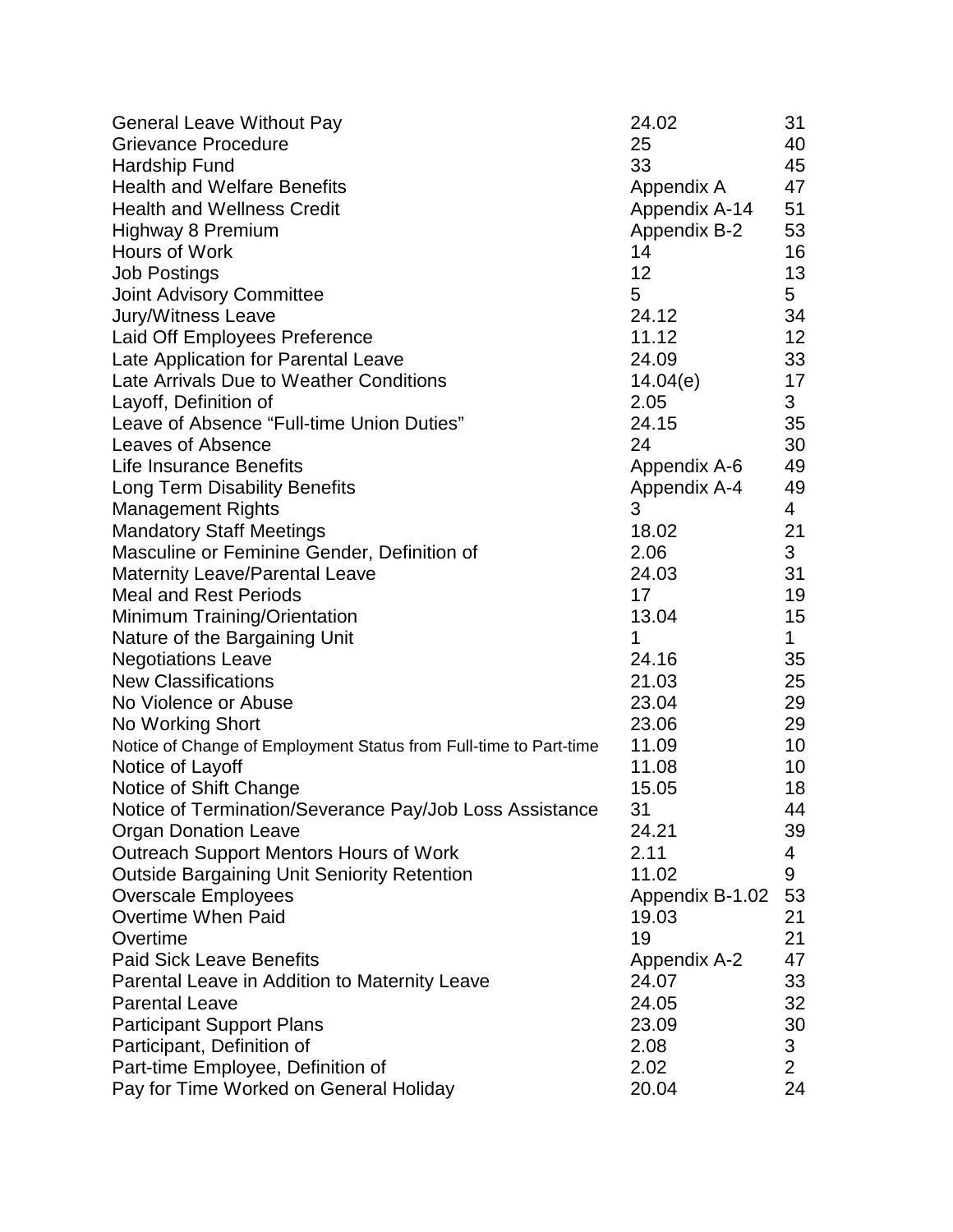| <b>Payment for Meeting Attendance</b>            | 18              | 21          |
|--------------------------------------------------|-----------------|-------------|
| Plural and Singular, Definition of               | 2.07            | 3           |
| <b>Posting of Work Schedules</b>                 | 15              | 18          |
| Postings of Vacant Positions                     | 12.01           | 13          |
| <b>Prescription Drug Benefits</b>                | Appendix A-9    | 50          |
| <b>Previous Experience</b>                       | 21.04           | 25          |
| <b>Probationary Period</b>                       | 10              | 8           |
| Qualifications                                   | 29.01           | 44          |
| <b>Recognition of Stewards</b>                   | 6.02            | 5           |
| Reinstatement of Employee After Leave of Absence | 24.10           | 33          |
| <b>Related Fields</b>                            | 29.02           | 44          |
| Reporting Pay/Call-In Pay                        | 14.02           | 16          |
| Requesting and Granting of Leaves                | 24.22           | 40          |
| Resident, Definition of                          | 2.09            | 3           |
| <b>Retirement Savings Plan</b>                   | Appendix A-12   | 50          |
| <b>Return from Former Position</b>               | 12.04           | 14          |
| <b>Safety and Health Committee</b>               | 23.01           | 28          |
| Safety and Health                                | 23              | 28          |
| <b>Selection Process for Vacant Positions</b>    | 12.03           | 13          |
| <b>Seniority Layoff-Recall</b>                   | 11.07           | 10          |
| Seniority                                        | 11              | 8           |
| <b>Short Term Disability Insurance</b>           | Appendix A-3    | 49          |
| Spouse, Definition of                            | 2.10            | 3           |
| <b>Statute Revisions</b>                         | 27              | 43          |
| <b>Strikes and Lockouts</b>                      | 9               | 8           |
| <b>Survivor Benefits</b>                         | Appendix A-10   | 50          |
| Term Employee, Definition of                     | 2.04            | 3           |
| <b>Time Sheets</b>                               | 16              | 19          |
| Training                                         | 13              | 14          |
| Union Functions - Leave of Absence               | 24.14           | 34          |
| <b>Union Representative's Visits</b>             | 6.08            | 6           |
| <b>Union Rights and Activities</b>               | 6               | 5           |
| <b>Union Shop</b>                                | $\overline{7}$  | $7^{\circ}$ |
| Utilization of Part-time and Casual              | 11.10           | 10          |
| Vacation Entitlement, Full-time Employees        | 22.02(a)        | 25          |
| Vacation Entitlement, Part-time Employees        | 22.02(b)        | 26          |
| Vacation Pay - When Paid                         | 22.09           | 27          |
| <b>Vacation Scheduling</b>                       | 22.10           | 27          |
| <b>Vacation/General Holidays</b>                 | 22.08           | 27          |
| Vacations                                        | 22              | 25          |
| <b>Vehicles and Licenses</b>                     | Appendix B-3    | 53          |
| <b>Vision Care Benefits</b>                      | Appendix A-8    | 49          |
| <b>Wage Adjustments</b>                          | Appendix B-1.03 | 53          |
| Wages - Pay Days, Deposits and Pay Period        | 21              | 24          |
| Wages                                            | Appendix B      | 52          |
| <b>Work Schedules</b>                            | 14.07           | 17          |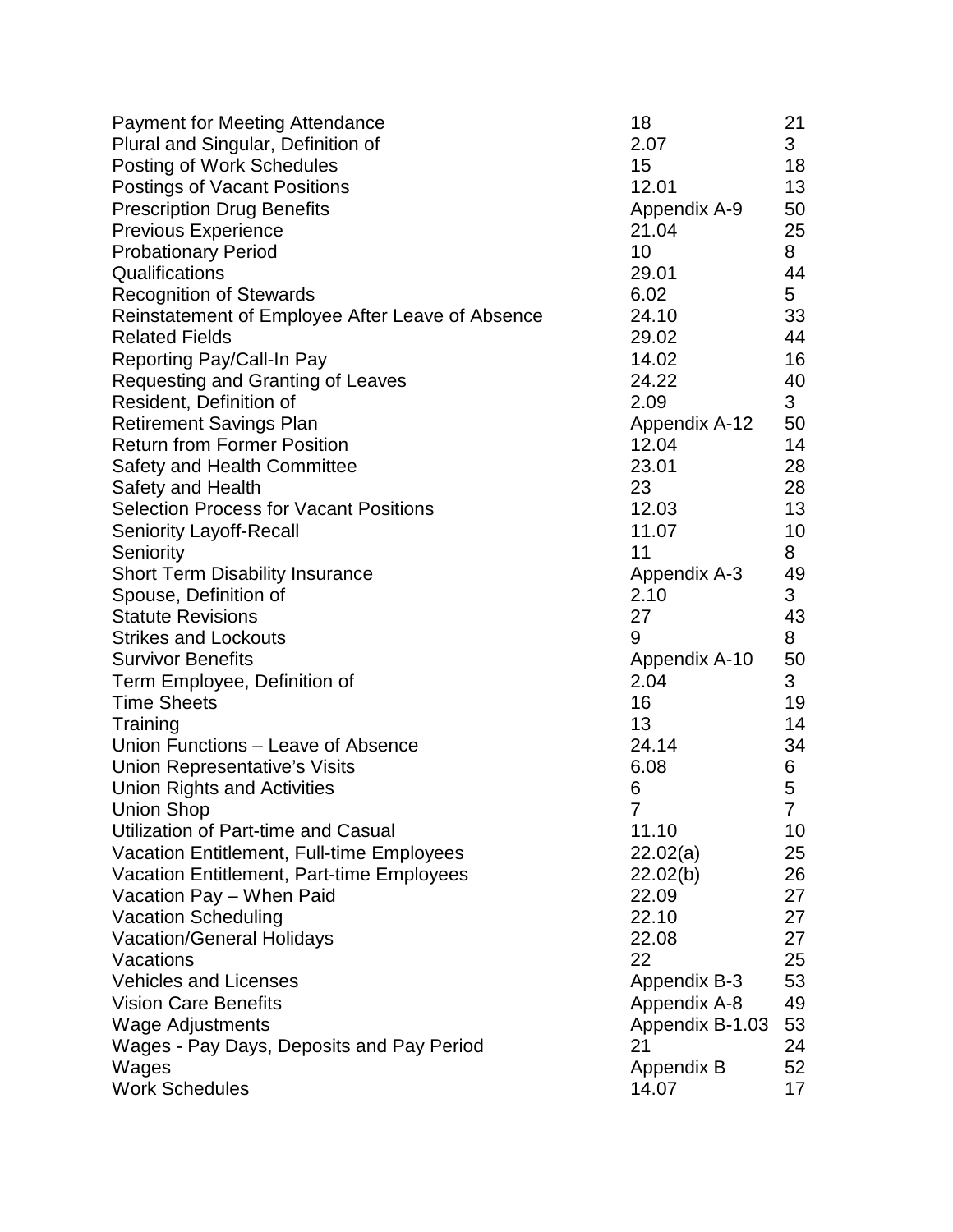| Incremental Increases                                         | Appendix B-4 | 54 |
|---------------------------------------------------------------|--------------|----|
| <b>Harassment Policy</b>                                      | Appendix C   | 56 |
| <b>Flexibility of Start and Finishing Times in Residences</b> | Ltr. $#1$    | 60 |
| <b>Essential Services/Continuity of Service Agreement</b>     | Ltr. #2      | 61 |
| <b>Clarification of Bumping Rights</b>                        | Ltr. #3      | 68 |
| <b>High Risk Housing Premium</b>                              | Ltr. #4      | 70 |
| <b>Travel Premium</b>                                         | Ltr. $#5$    | 72 |
| Compressed Work Week, Outreach Support Mentor                 | Ltr. $#6$    | 74 |
| COVID-19 Pandemic Plan                                        | Ltr, #7      | 77 |
| New Service Transition, Changes Supported Living (CSLS)       | Ltr. #6      | 79 |
| <b>Exhibit One</b>                                            | App.         | 81 |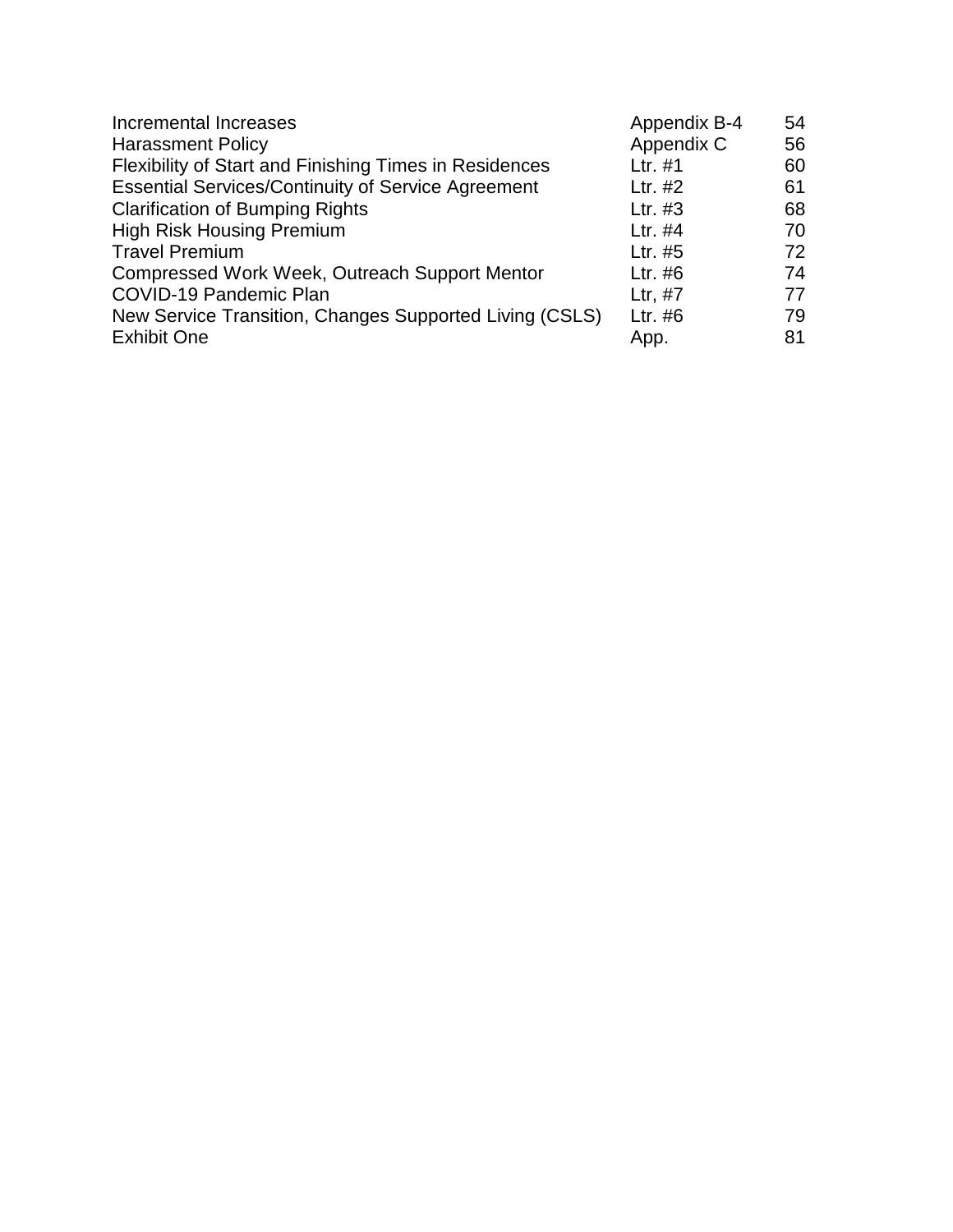**EXPIRY DATE: September 30, 2022**

#### **AGREEMENT BETWEEN:**

**LIFE'S JOURNEY INC.** in the Province of Manitoba, hereinafter referred to as the "Employer",

**AND**

**UNITED FOOD AND COMMERCIAL WORKERS UNION, LOCAL NO. 832,** chartered by the United Food & Commercial Workers International Union, hereinafter referred to as the "Union".

**WHEREAS: THE EMPLOYER AND THE UNION DESIRE TO COOPERATE IN ESTABLISHING AND MAINTAINING CONDITIONS WHICH SHALL PROMOTE A HARMONIOUS RELATIONSHIP BETWEEN THE EMPLOYER AND THE EMPLOYEES COVERED BY THIS AGREEMENT, TO PROVIDE METHODS FOR A FAIR AND AMICABLE ADJUSTMENT OF DISPUTES WHICH MAY ARISE BETWEEN THEM AND TO PROMOTE AN EFFICIENT OPERATION, RECOGNIZING THAT THE HIGHEST REGARD AND PRINCIPLE CONSIDERATION MUST BE THE CARE AND WELFARE OF THE RESIDENTS AND CLIENTS OF THE EMPLOYER,**

**NOW, THEREFORE, THE UNION AND THE EMPLOYER MUTUALLY AGREE AS FOLLOWS:**

#### **ARTICLE 1 NATURE OF THE BARGAINING UNIT**

1.01 The Employer recognizes the Union as the sole agency for the purpose of collective bargaining for all employees of Life's Journey Inc, in the Province of Manitoba, save and except Case Workers, Cultural Advisors, Cultural Workers, Residential Assistants, Temporary Agency Employees, Assistant Coordinators, Coordinators, Office Staff, those at or above the rank of Coordinator and those excluded by the Act.

1.02 Persons excluded from the bargaining unit shall not perform work normally performed by members of the bargaining unit unless no bargaining unit member is available and willing to perform the required work, possesses the required qualifications and has the demonstrated ability to perform the required work. This clause will not prevent the direction, instruction or training of bargaining unit members, it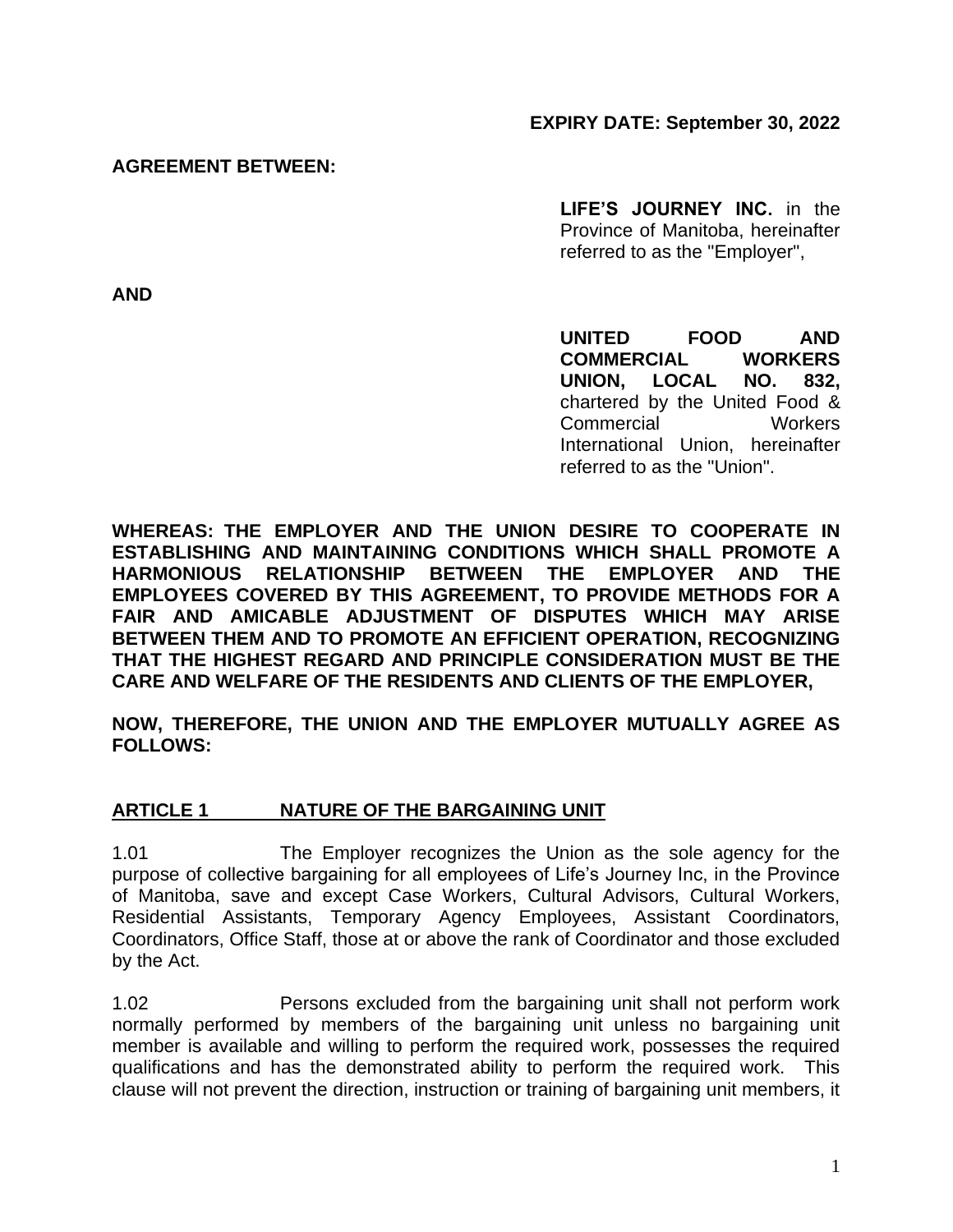will not prevent non-bargaining unit persons performing emergency work and it will not prevent non-bargaining unit persons from filling in during Joint Advisory Committee Meetings. This clause will not prevent persons excluded from the bargaining unit from performing work normally performed by members of the bargaining unit, to the extent that they already perform such work.

1.03 Outside agencies shall only be utilized to do bargaining unit work to the extent that they already perform such work.

1.04 The Employer shall provide the Union within ninety (90) calendar days of ratification and whenever changes are made, with a list containing the names and contact information for all persons excluded from the Collective Agreement who are required to be contacted by the Union in the administration of this Agreement.

## **ARTICLE 2 DEFINITIONS**

## 2.01 **Full-time Employee**

A full-time employee means an employee who is normally scheduled to work forty (40) hours per week in residential **and thirty seven point five (37.5) hours per week in** outreach and spectrum services.

A full-time employee working at the Employer's Highway 8 location as a Residential Support Mentor or House Lead means an employee who is normally scheduled to work eighty-four (84) hours per two (2) week pay period. This Article applies to all other locations on a twelve (12) hours shift schedule.

## 2.02 **Part-time Employee**

A part-time employee means an employee who is normally scheduled to work less than forty (40) hours per week in residential **and thirty seven point five (37.5) hours per week in** outreach and spectrum services.

A part-time employee working at the Employer's Highway 8 location as a Residential Support Mentor will mean an employee who is normally scheduled to work less than eighty-four (84) hours per two (2) week pay period. This Article applies to all other locations on a twelve (12) hours shift schedule.

## 2.03 **Casual Employee**

Casual employee means a part-time employee who is not normally scheduled to work but who may be called in to work to provide coverage as required.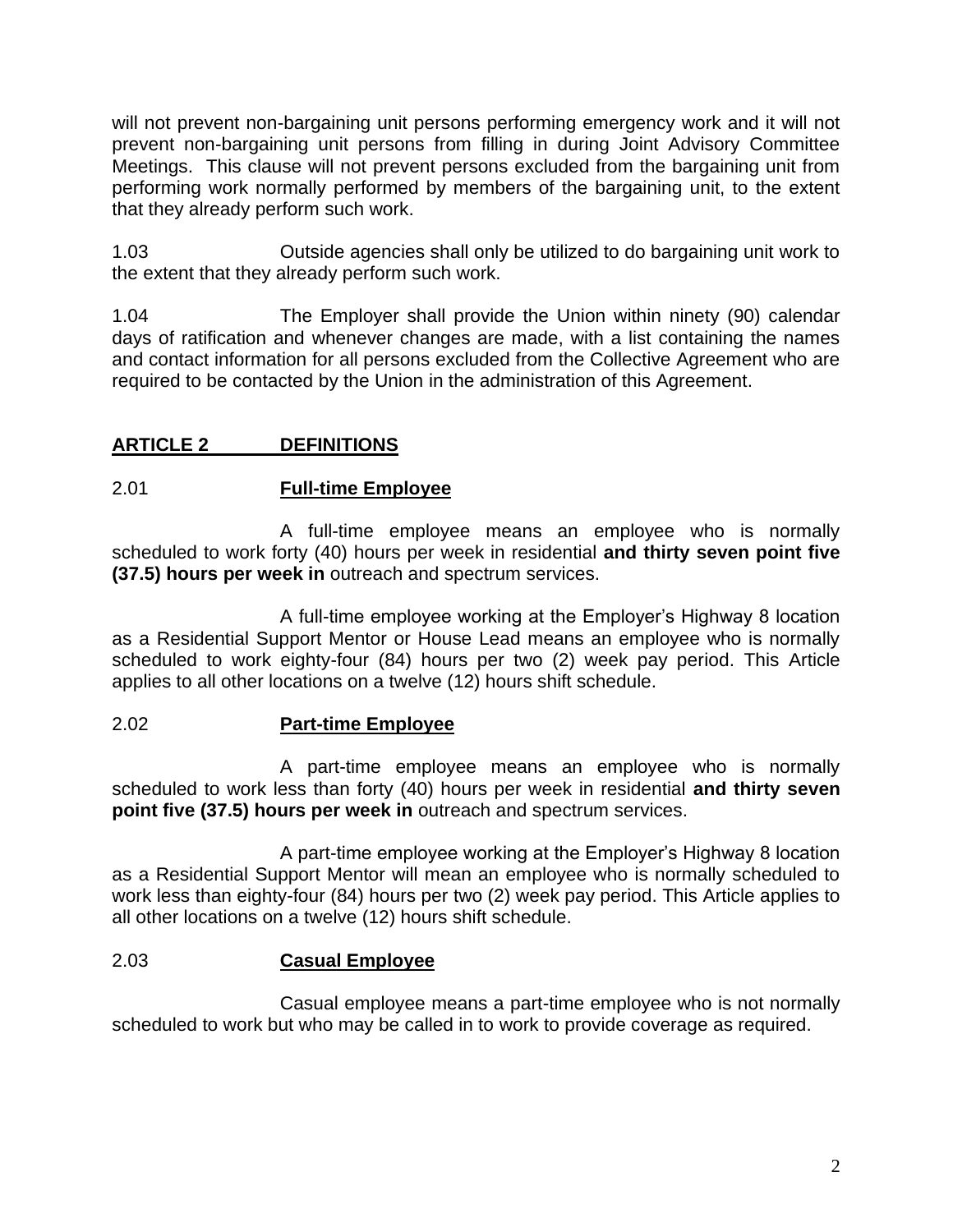## 2.04 **Term Employee**

Term employee (or temporary employee) means a new person employed without seniority for a specific time period or until the completion of a particular project in compliance with funding provided for that position or project. At the expiry of said term the employment of such employee shall be terminated unless the term employee is immediately hired as a full-time or part-time employee at which time the term employee's original starting date shall be utilized to establish their seniority.

#### 2.05 **Layoff**

The removal of an employee from employment due to a shortage of work, a shortage of funds or due to a re-organization.

#### 2.06 **Masculine or Feminine Gender**

When the masculine gender is used it shall also mean the feminine gender, and vice versa, wherever applicable.

#### 2.07 **Plural and Singular**

When the plural is used it shall also mean the singular, and vice versa, wherever applicable.

#### 2.08 **Participant**

When the word **"participant"** is used in relation to the **workplace** it shall mean a vulnerable person participating in an outreach program.

#### 2.09 **Resident**

When the word "resident" is used in relation to the residences it shall mean a vulnerable person residing in one of the residences.

#### 2.10 **Spouse**

When the word "spouse" is used it may mean a person of the same or opposite sex, dependant on provincial legislative requirements, who is married to the employee or who has cohabited with the employee in a conjugal relationship for at least twelve (12) months (common-law) unless specifically outlined in other articles in this Agreement.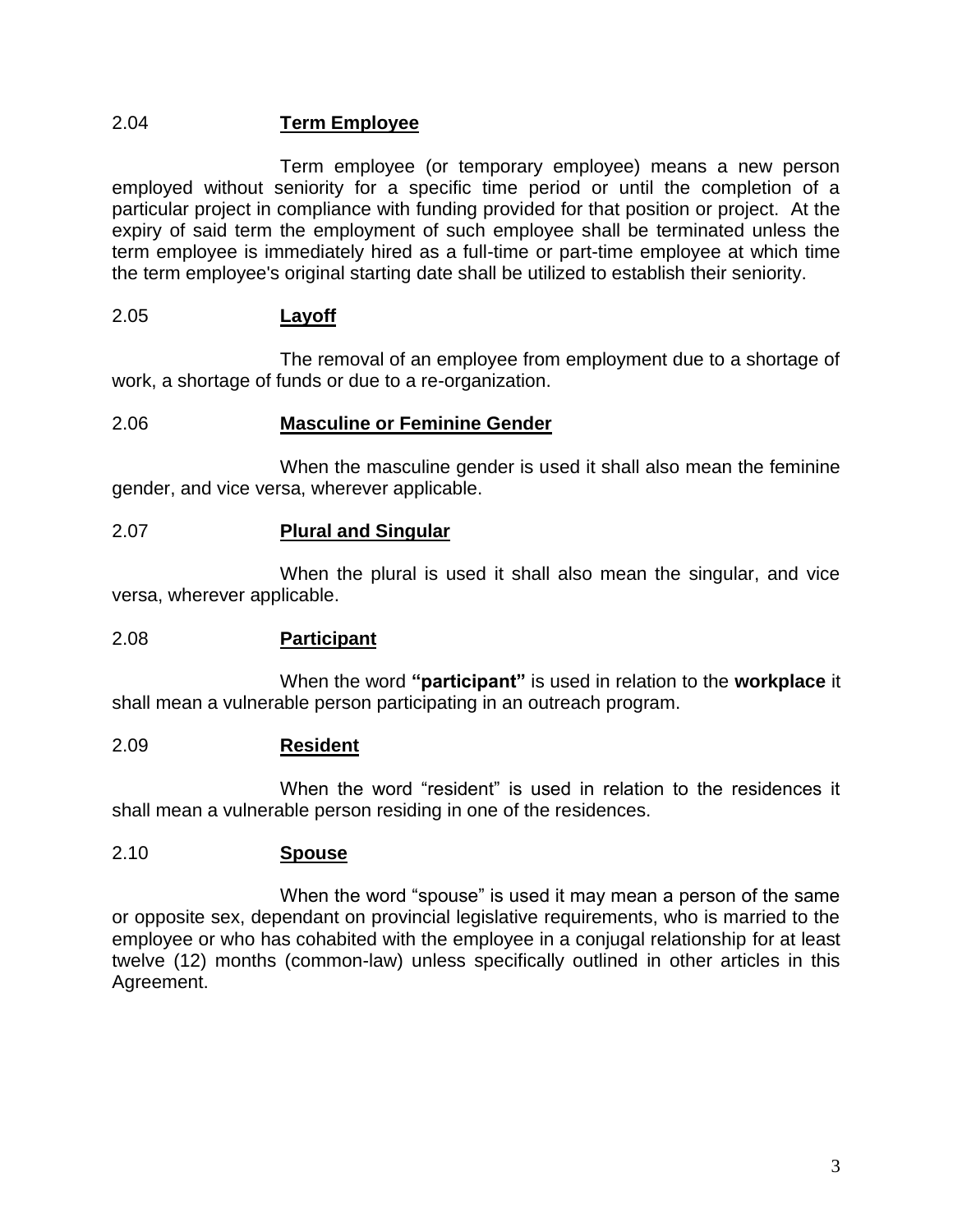#### 2.11 **Outreach Support Mentors Hours of Work**

Hours of work for Outreach Support Mentors (OSM) will be seven point five (7.5) hours per day and thirty seven point five (37.5) hours per week. Any references to hours of work in the body of this agreement will be applied for Outreach Support Mentors as outlined under this article.

### **ARTICLE 3 MANAGEMENT RIGHTS**

3.01 Subject to the terms of this Agreement, all rights and prerogatives of management are retained by the Employer and remain exclusively and without limitation within the rights of the Employer and its management. Without limiting the generality of the foregoing, the Employer's rights shall include:

- (a) the right: to maintain order, discipline, and efficiency; to make, alter and enforce, from time to time, reasonable rules and regulations to be observed by its employees; to discipline and discharge employees for just cause;
- (b) the right: to select, hire and control the working force and employees; to transfer, assign, promote, demote, classify, lay off, recall, and suspend employees; to plan, direct and control its operations; to select and retain employees for positions excluded from the bargaining unit;
- (c) the right to determine: the location and extent of its operations and their commencement, expansion, curtailment or discontinuance; the direction of the working forces; the work to be performed; the standards of work and services; whether to make or buy goods and services; the schedules of work and of service; the methods, processes and means of performing work; job content and requirements; quality and quantity standards; the qualifications of employees; the use of improved methods, machinery and equipment; the number of employees needed by the Employer at any time and how many shall operate or work on any job, operation, or machine; working hours; the number of hours to be worked; starting and quitting times;

and generally the right to manage the business affairs of the Employer shall be the right of the Employer.

3.02 The exercise of the foregoing management's rights shall not alter the specific provisions of this Agreement.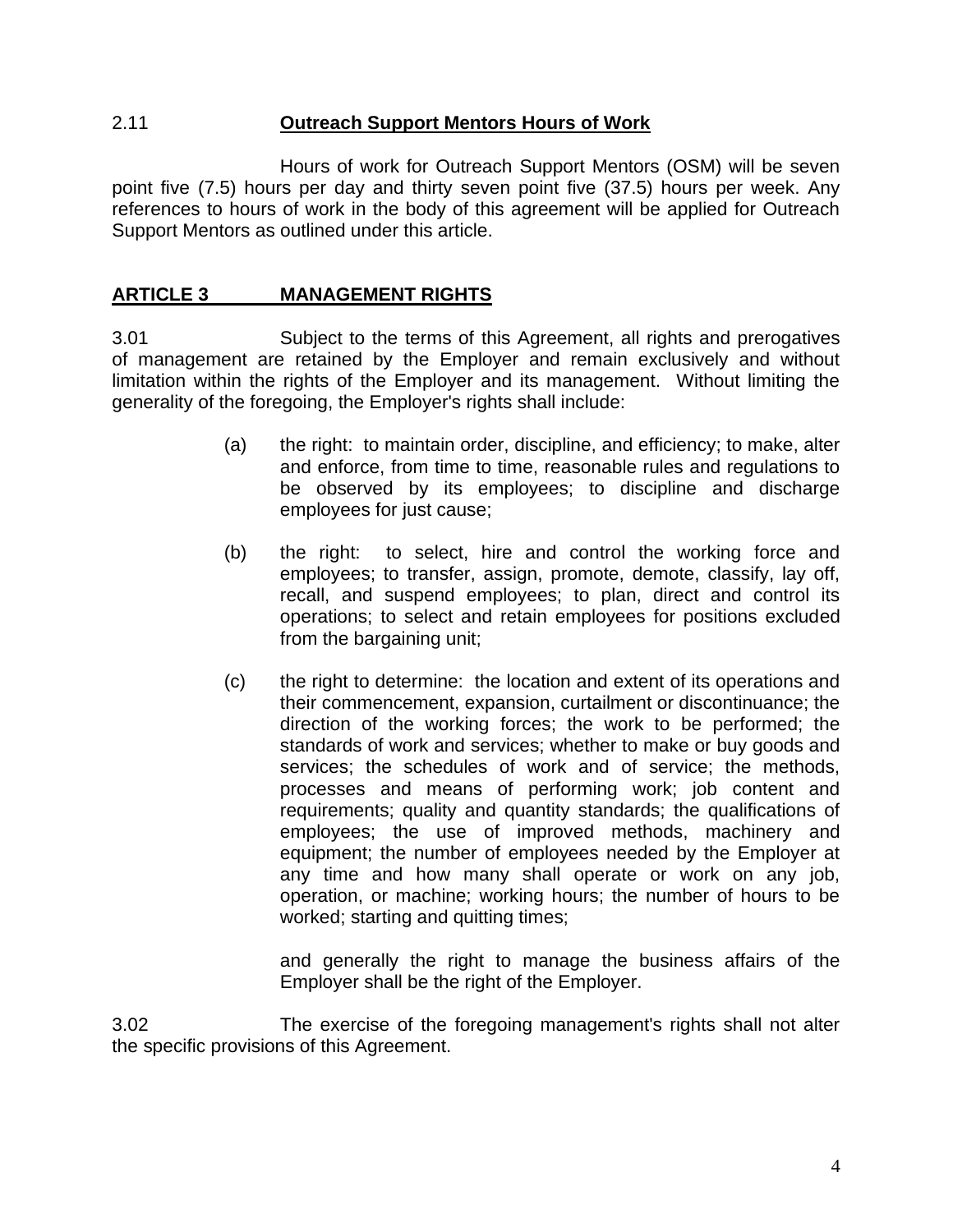## **ARTICLE 4 DEEMED FAIRNESS PROVISION**

4.01 In administrating this Agreement, the Employer and the Union shall act reasonably, fairly, in good faith, and in a manner consistent with the Agreement as a whole.

## **ARTICLE 5 JOINT ADVISORY COMMITTEE**

5.01 A Joint Advisory Committee shall operate during the term of this Agreement consisting of four (4) employee representatives and up to an equal number of Employer representatives. The Committee shall meet every three (3) months to discuss working conditions, quality of service and other matters to promote an ongoing harmonious relationship between the Employer and its employees. The full-time Union Representative(s) may attend meetings. All time spent attending Joint Advisory Committee meetings by employees shall be considered time worked. Meetings shall normally be scheduled for one (1) hour but if circumstances dictate may last longer.

## **ARTICLE 6 UNION RIGHTS AND ACTIVITIES**

6.01 The Union shall notify the Employer in writing on an annual basis, and whenever changes are made, of the names of its Shop Stewards and committee persons.

## 6.02 **Recognition of Stewards**

The Employer agrees to recognize Shop Stewards as selected or appointed by the Union.

6.03 Shop Stewards may investigate grievances during their working hours providing that they first get authorization from the Employer, and their work is done appropriately. The Shop Steward shall not suffer a loss of pay for such authorized time.

6.04 The Employer shall not discriminate against any member of the bargaining unit and/or Shop Steward for exercising their rights under the terms of the Collective Agreement.

#### 6.05 **Bargaining Unit Information**

The Employer shall provide the Union with current job descriptions within ninety (90) calendar days of the signing of this Agreement, and all revisions subsequently.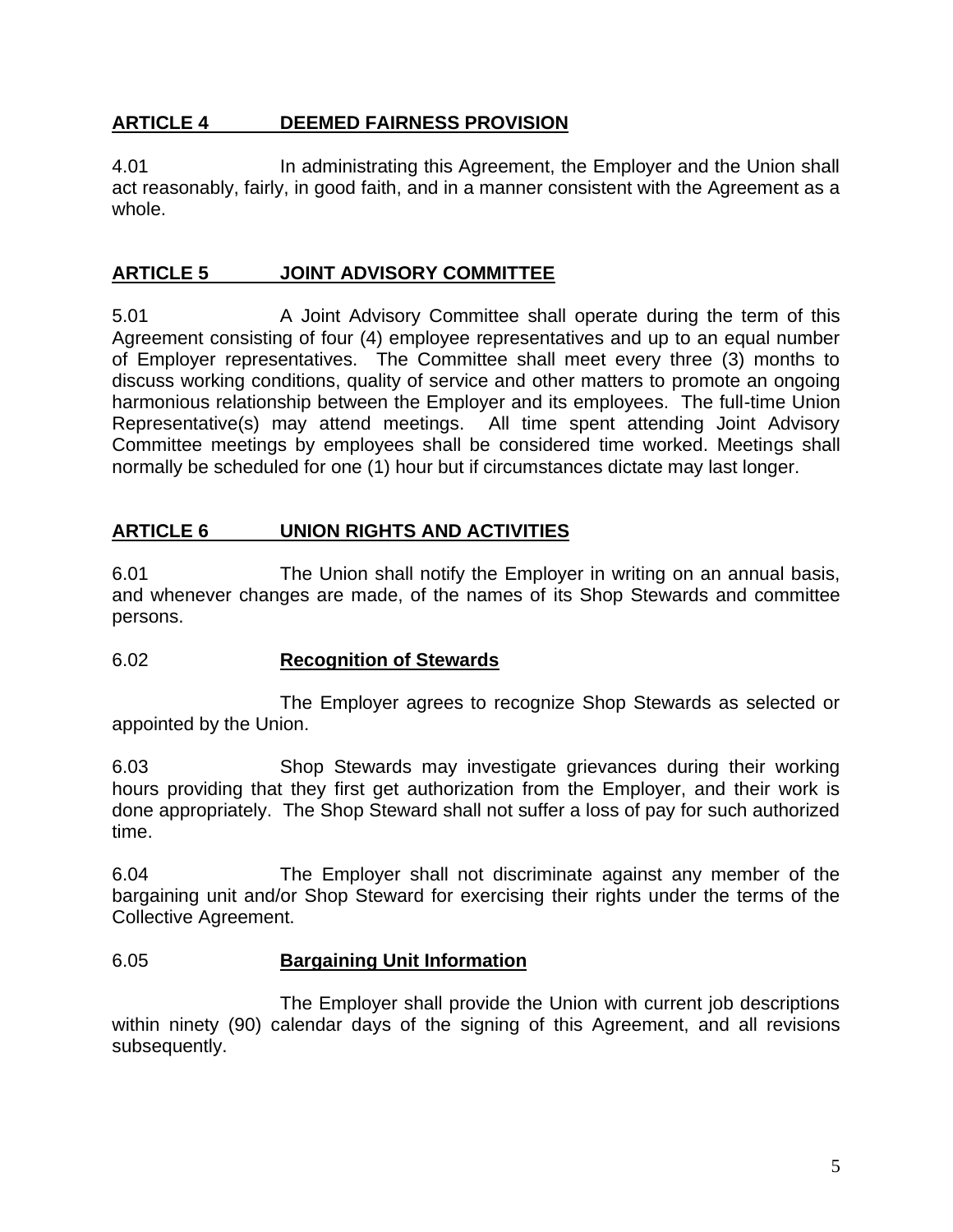#### 6.06 **Access to Personnel File**

Upon the written request of the employee, the personnel file of that employee may be examined by that employee in the presence of a management representative of the Employer at a prearranged and agreed upon time, within one (1) week of the original written request. The employee may have a Union Representative present if desired. The employee may request and be provided with specific copies of documents that appear in their personnel file.

#### 6.07 **Employee Assessments**

Where the Employer makes a written assessment of an employee's work performance, the employee shall be entitled to receive a copy. The employee shall sign the assessment indicating only that they acknowledge receipt of same. The employee may respond in writing to the assessment within ten (10) working days and such response shall become part of their record.

#### 6.08 **Union Representative's Visits**

Subject to the terms of this Agreement, upon prior notification to the Program Manager or designate, authorized Representatives of the Union shall be entitled to visit all work areas of the Employer's operations, with minimal disruption to the consumers or the employees, for the purpose of observing working conditions, interviewing members and unsigned employees, and to ensure that the terms of the Collective Agreement are being implemented. Such visits will not be conducted in an unreasonable manner.

The full-time Union Representative shall interview employees during their meal and/or rest periods, whenever possible. However, if the interview must occur during the employee's working hours, the Employer shall allow each employee up to five (5) minutes of paid time off in order to meet with the full-time Union Representative.

Discussions between the full-time Union Representative and a bargaining unit member shall be held in private so as to not distract other employees or consumers. Any such meeting shall take place in a location within the workplace designated by the Employer that is acceptable to the Union.

The addresses of the Employer's work locations are highly confidential. The Union Representative(s) agree that at no time will disclosure be made of any aspects of such operations to any party, other than for purposes strictly related to collective bargaining, administration of the collective agreement and representation of the members of the bargaining unit.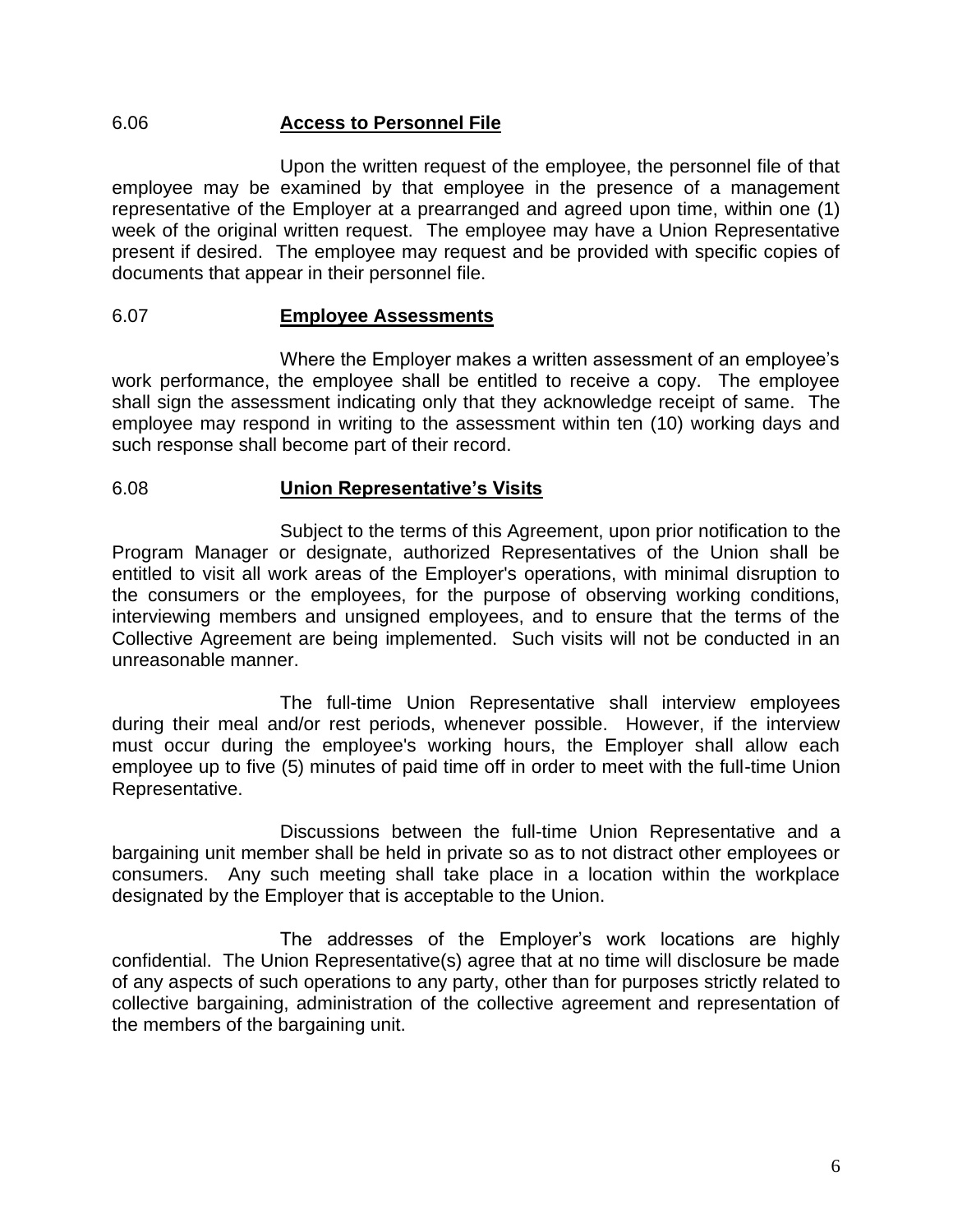## 6.09 **Bulletin Boards**

The Employer shall provide bulletin board space for the use of the Union at each Employer work location upon which the Union may post notices relating to matters of interest to the employees, provided that such notices shall not in any way promote or publicize the consumption of alcohol.

6.10 The Employer agrees to provide the Union Representative or a Shop Steward up to fifteen (15) minutes during its Employee General Orientation, in order to meet with a new employee to familiarize **them** with UFCW Local 832, the Collective Agreement and other relevant Union related matters. The Union Representative and the Shop Steward will be provided with reasonable notice in advance of the date, time and location of the General Orientation.

6.11 The Employer agrees to provide all employees and individuals from outside agencies performing services for the Employer with up to two (2) Employer identification cards per calendar year.

## **ARTICLE 7 UNION SHOP**

7.01 All employees shall become Union members in good standing, and shall as a condition of employment maintain union membership. All new employees hired after the date of signing of this Agreement shall, as a condition of employment, become Union members within thirty (30) calendar days of the date of employment and shall, as a condition of employment, remain Union members in good standing. The term hired or rehired shall not apply to employees on layoff.

7.02 The Employer agrees to forward Exhibit One, as attached, duly completed, to the Union within ten (10) calendar days from the date of hire or rehire of the employee. The Union shall bear the expense of printing and mailing the letter. Signing of the union card is a condition of employment and no employee shall be allowed to work until such card has been signed.

7.03 The Employer agrees to provide the Union, once a month, with a list containing the names of all employees who have left the employ of the Employer during the previous month.

## **ARTICLE 8 DEDUCTION OF UNION DUES**

8.01 The Employer shall deduct from the wages of each employee, such Union dues, initiation fees and assessments as are authorized by the Union. The Employer further agrees to deduct the Union dues automatically from the wages of new or rehired employees' first pay. Monies deducted during any month shall be forwarded by the Employer to the Secretary-Treasurer of the Union via direct deposit within twenty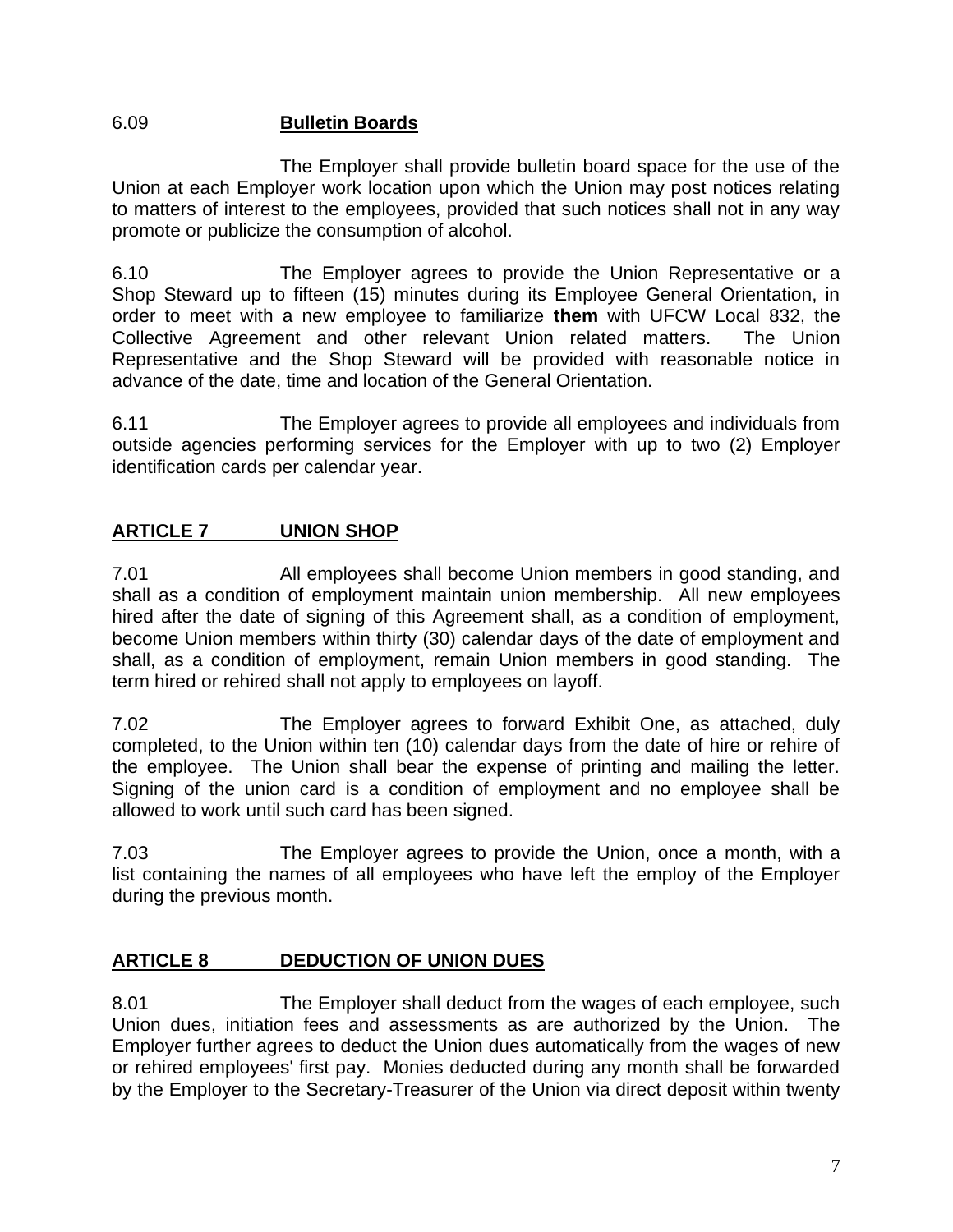(20) calendar days following the end of the Employer's four (4) or five (5) week accounting period and shall be accompanied by a four (4) or five (5) week or monthly electronic Excel statement of the names and Social Insurance Numbers of the employees for whom deductions were made and the amount of each deduction. The Employer shall also provide the Union, when remitting the statement, with the name change of employees. Dues for employees working in the Brandon/ Westman area shall be reported as Brandon.

8.02 The Union agrees to indemnify and save the Employer harmless against any claim or liability arising out of the application of this article, save and except for an error committed by the Employer.

8.03 Each year the Employer will calculate the amount of Union dues, initiation fees and assessments deducted from the employees and indicate same on the T-4 slip of each employee no later than February 28th.

## **ARTICLE 9 STRIKES AND LOCKOUTS**

9.01 The Union and all its representatives agree that there shall be no strikes, picketing, sit downs, slow downs, or suspensions of or interference with work during the term of this Agreement.

9.02 The Employer agrees that it will not engage in any lockout during the term of this Agreement.

## **ARTICLE 10 PROBATIONARY PERIOD**

10.01 All employees must serve a probationary period which consists of their first fifty (50) shifts worked. Upon successful completion of the probationary period a new employee shall have seniority back dated to the latest date of hire.

10.02 The Employer, at its discretion, may discharge any probationary employee and such employee shall have no recourse to the Grievance and Arbitration provisions as set out in this Agreement.

## **ARTICLE 11 SENIORITY**

11.01 Seniority shall be defined as the length of continuous service in the bargaining unit since the employee's latest date of hire and providing the employee has completed their probationary period. Full-time employees shall have seniority over parttime employees and part-time employees shall have seniority over casual employees.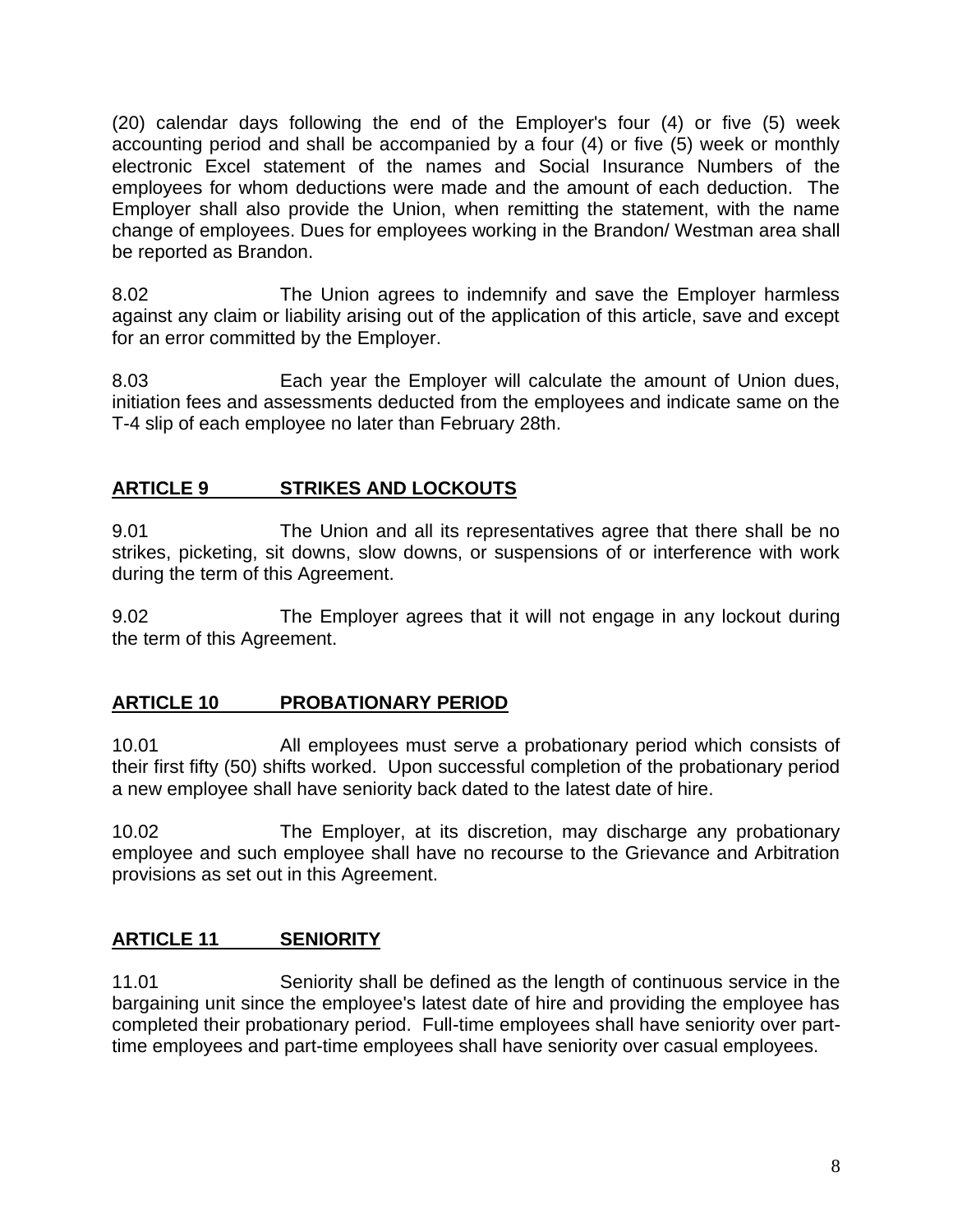#### 11.02 **Outside Bargaining Unit Seniority Retention**

Employees from within the bargaining unit who accept a position with the Employer which places them outside of the bargaining unit shall continue to accumulate seniority for a period of four (4) calendar months. Said employees shall be entitled to return to the bargaining unit and their former job at any time during the four (4) month period if they so choose upon at least two (2) calendar weeks' notice. Employees who remain outside of the bargaining unit beyond the four (4) month time limit shall keep the seniority they had immediately prior to leaving the bargaining unit in the event they eventually return to the bargaining unit but shall not in such cases accumulate any seniority for the time period that they were outside of the bargaining unit beyond the four (4) month limitation. Employees accepting a term or temporary position outside the bargaining unit will continue to accumulate seniority for the time period that they were outside of the bargaining unit beyond the four (4) month limitation.

11.03 Casual employees who do not work any hours in three (3) consecutive calendar months will be placed at the bottom of the casual seniority list. Casual employees who do not work any hours in six (6) consecutive calendar months will be deemed to have been dismissed.

11.04 In January and July of every calendar year, the Employer shall post the full seniority list showing the seniority of each employee. The Union shall be emailed a separate seniority list in Excel format that contains the following information: start date, seniority date, classification, department (if applicable), rate of pay, FT/PT status, employee number, mailing address, email address, telephone number and S.I.N. of all bargaining unit employees including those on leave (including the type of leave).

11.05 Seniority shall continue to accrue during any period of paid leave of absence or authorized unpaid leave.

11.06 An employee shall lose their seniority and their employment shall cease for any one or more of the following reasons:

- (a) the employee resigns or is discharged by the Employer and is not reinstated through the grievance and/or arbitration articles of this Agreement;
- (b) if the employee is laid off for a period in excess of twelve (12) months; or
- (c) the employee fails to return to work on recall within fourteen (14) calendar days of a registered letter being sent to **their** latest recorded address on file with the Employer or within three (3) days of direct contact with a management representative of the Employer unless the employee is not able to report for work due to an illness or injury substantiated by a medical certificate; or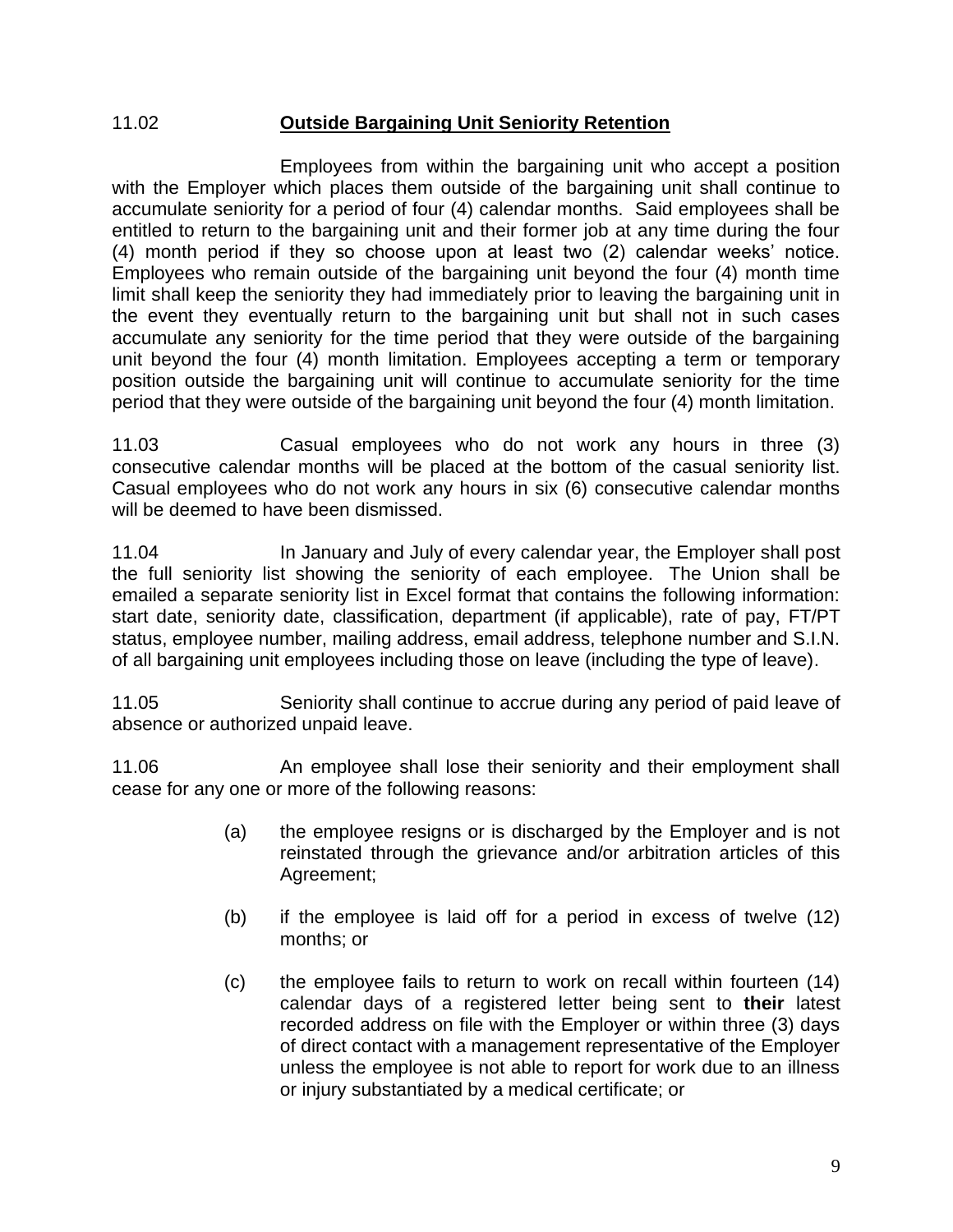- (d) the employee is absent from work without an explanation acceptable to the Employer for a period of three (3) or more consecutive working days; or
- (e) the employee fails to return to work on the day specified in accordance with an approved leave of absence including vacation or suspension unless the employee is not able to report for work due to an illness or injury substantiated by a medical certificate.

#### 11.07 **Seniority Layoff - Recall**

Employees will be laid off or reduced to part-time when necessary in reverse order of seniority providing the senior employee(s) possesses the required qualifications and demonstrated ability to perform the necessary job functions after a familiarization period of up to eight (8) hours. Employees will be recalled to work in order of seniority providing the senior employee(s) possesses the required qualifications and demonstrated ability to perform the necessary job functions within the familiarization period.

#### 11.08 **Notice of Layoff**

The Employer shall notify any non-probationary employee who is to be laid off at least seven (7) calendar days prior to the effective date of the layoff or provide payment for their scheduled days of work during the seven (7) calendar day notice period. If the employee is to be laid off for greater than eight (8) weeks the provisions in The Employment Standards Code C.C.S.M. c. E110 regarding length of notice and pay in lieu of notice, or the seven (7) calendar days above, whichever is the greatest, shall be followed.

#### 11.09 **Notice of Change of Employment Status from Full-time to Part time**

The Employer agrees to give two (2) calendar weeks' notice prior to permanently changing an employee's status from full-time to part-time.

#### 11.10 **Utilization of Part-time and Casual**

The Employer shall not utilize part-time and casual employees to displace full-time employees or to prevent the hiring of full-time positions. This clause will not prevent part-time and casual employees from performing work to the extent that they already perform such work.

#### 11.11 **Available Hours of Work**

(a) Full-time and part-time employees will be scheduled for regular shifts.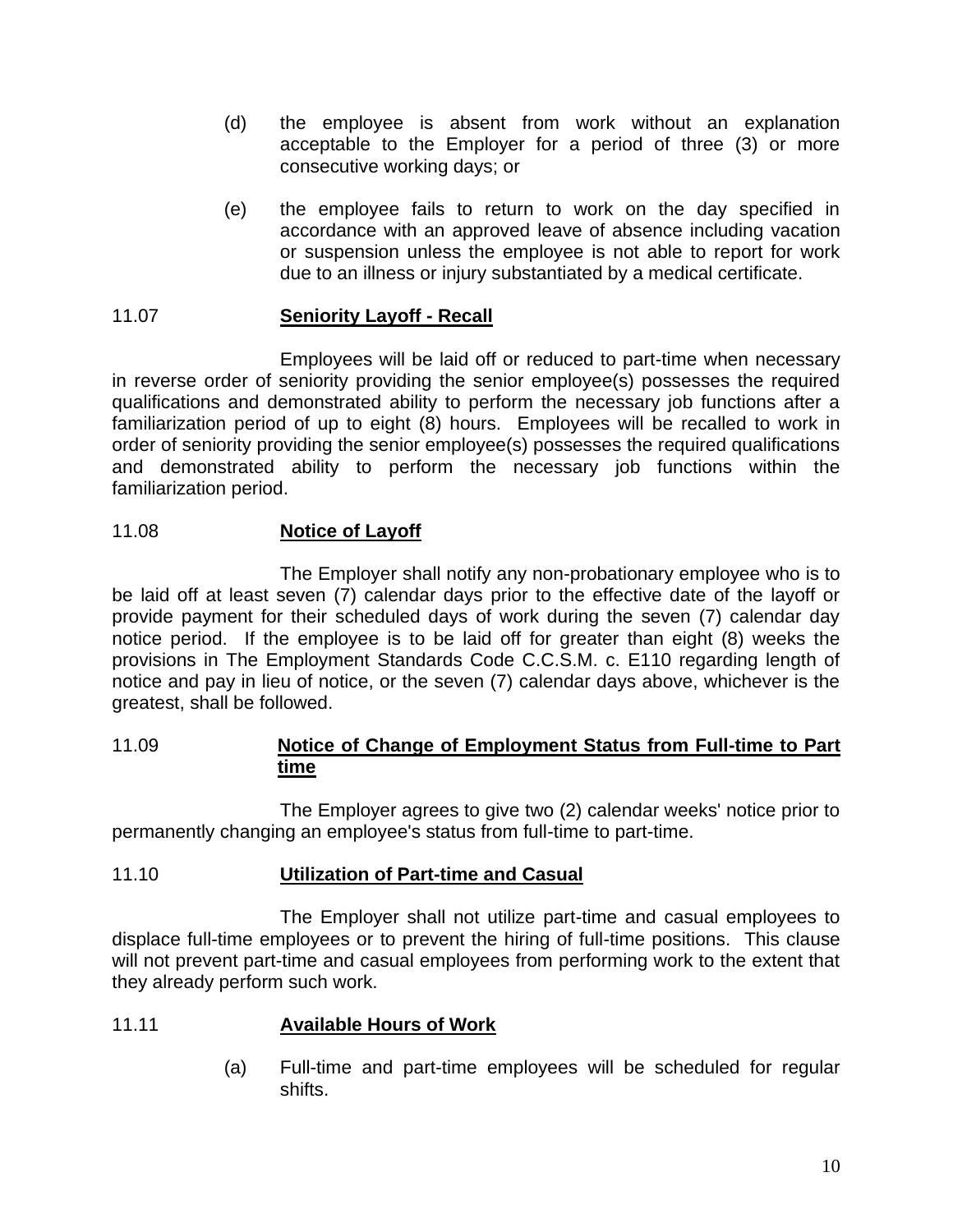- (b) Full-time and part-time employees will notify the Employer in writing of any restrictions to their availability, with as much notice as possible and in any event not less than one (1) month. The Employer will make best efforts to try and accommodate restrictions on availability. The Employer will not schedule an employee outside **their** available hours, unless otherwise agreed. An employee who has restricted availability may suffer a reduction in hours, though the Employer will make best efforts to schedule so as to minimize reductions in hours.
- (c) Casual employees will notify the Employer in writing of any restrictions to their availability every two (2) weeks. The Employer shall contact casual employees for available shifts based on these restrictions by order of seniority.
- (d) Priority will be given to senior employees in the same classification and program in terms of scheduling, providing that they are available and willing to perform the required work, possess the required qualifications and have the demonstrated ability to perform the required work. This will not entitle employees to overtime however.
- (e) Full-time employees shall be offered available hours over part-time employees, and casual employees providing it does not result in overtime payment.
- (f) Part-time employees shall be scheduled available hours over casual employees providing it does not result in overtime payment.
- (g) In the case of a temporary or permanent closing of a residence or reduction of hours, the Employer will reassign the affected employees based on seniority and the least amount of disruption to the participants, providing that they are available and willing to perform the required work, possess the required qualifications and have the demonstrated ability to perform the required work.

While in the process of achieving the above, the Employer may provide temporary assignments to open shifts in order to avoid layoffs and further disruption to participants. This will be clearly conveyed to the employee and can take place until the permanent assignment is determined which needs to occur within thirty-five (35) working days but preferably.

Following the aforementioned thirty-five (35) working days reassignment period, the affected employee shall have the right to exercise bumping rights.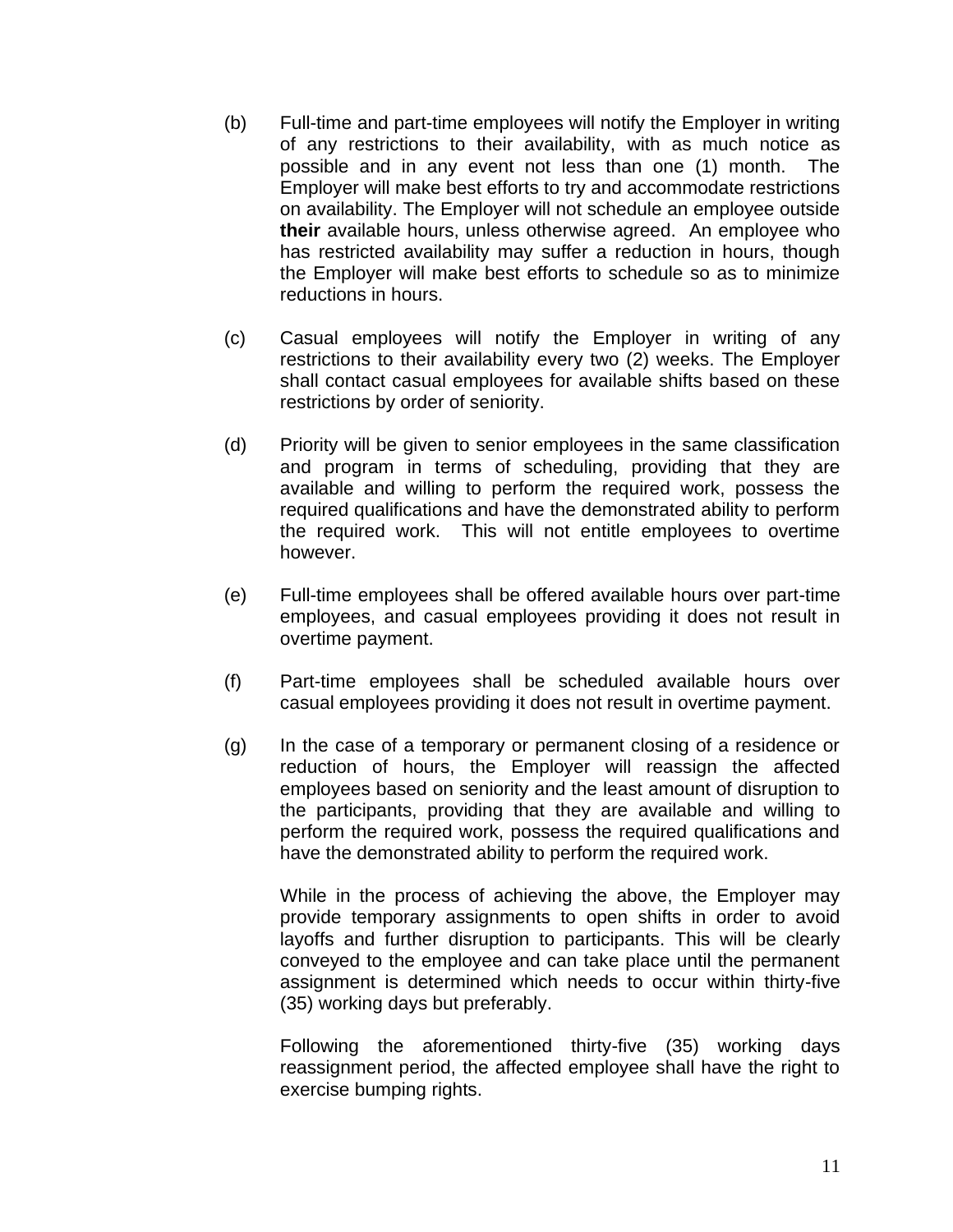The Union understands that repeated relocations can cause significant issues for the Employer and that the Employer must take appropriate action to deal with these situations. In such instances, the best interests of the participants will be given significant consideration in the relocation process.

(h) If the relocation of a **participant**/resident to another residence decreases shifts available in one residence and increases them in the other, the affected employees in the residence with the decreased shifts will be offered the newly available shifts at the other location before those shifts are offered to any junior employees in that location.

## 11.12 **Laid Off Employees Preference**

No new employee may be hired until those qualified employees on lay off who have previously demonstrated their ability to satisfactorily perform the necessary and required work of the Employer have been given the opportunity of recall.

#### 11.13 **Change Work Locations**

While employee preferences as to work locations and **participant** assignments are relevant, they are outweighed by the best interests of clients/residents and other operational requirements. An employee may therefore be required to change work locations or **participant** assignments by the Employer for bona fide reason, such as in the event of the closure of a residence, a reduction in staff, conflict with a **participant**/resident or conflict between staff members, or if it is otherwise in the best interests of the clients/residents.

If a change is contemplated, the Employer will advise the Union Representative and the employee or employees affected prior to making the change, with an explanation as to why, and allow a reasonable opportunity for a response. The Employer will issue its decision in writing. In such instance, the Employer shall endeavour to provide the affected employee with a similar number of work hours and similar shift.

If an employee requests a transfer between work locations, the Employer will do its best to accommodate such a request, taking into account the above factors.

If an employee is relocated more than three (3) times in a one (1) year period due to staff or participant conflict, the matter will be considered a separate supervisory event and may be subjected to the progressive discipline process. Each additional relocation during the same one (1) year period shall be considered a separate supervisory event and may also be subjected to the progressive discipline process.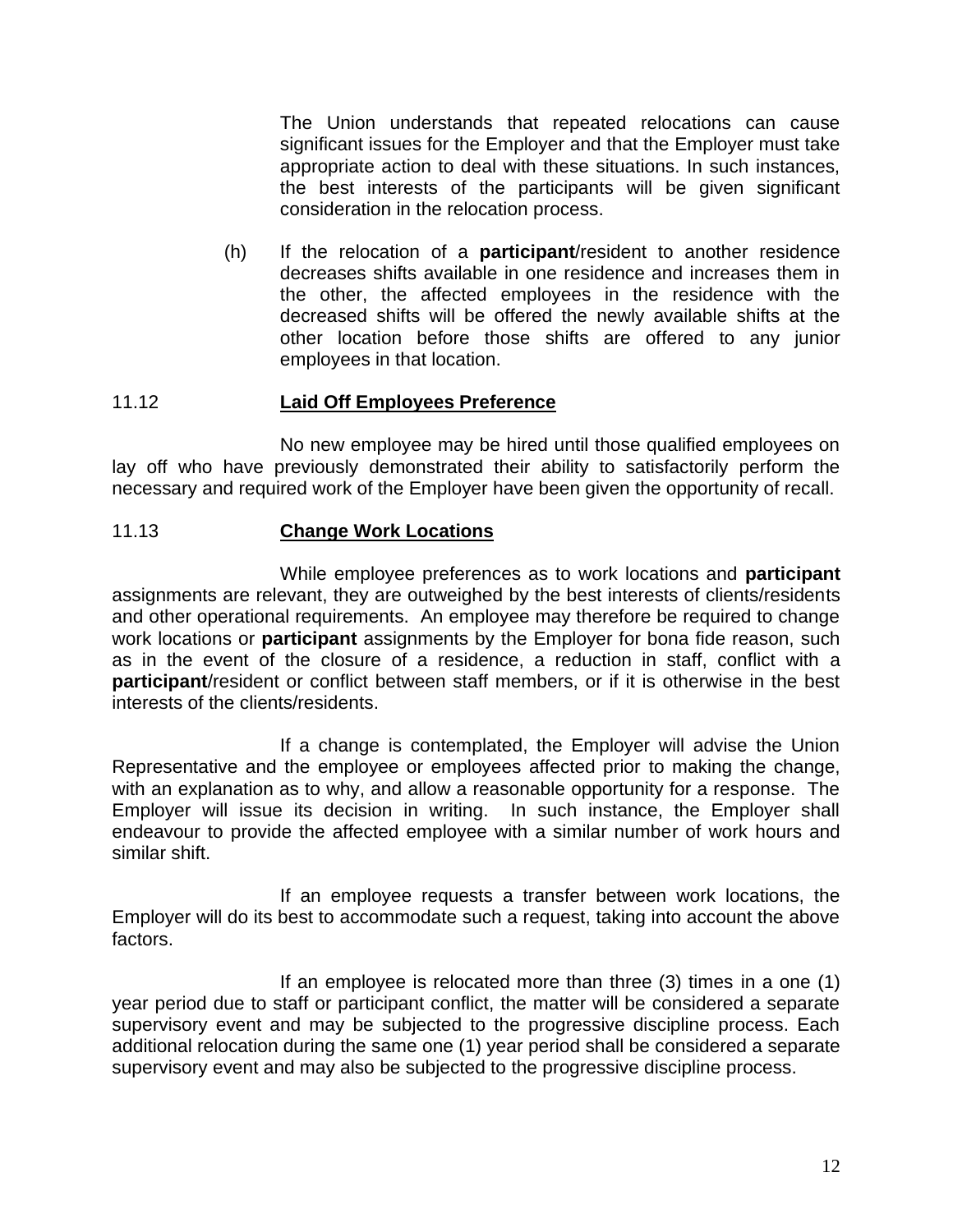## **ARTICLE 12 JOB POSTINGS**

#### 12.01 **Posting of Vacant Positions**

When the Employer decides to fill a vacancy or create a new position within the bargaining unit, the Employer shall post notice of this on bulletin boards, email the posting to each house email as well as the Employer's website for a period of at least seven (7) calendar days during which time employees will have the opportunity to apply and be considered for it.

In addition to the above the employer will email postings to employee's personal email so long as they have provided it to the employer.

The notice shall identify the typical duties required, the qualifications and abilities necessary, the classification, program, wage rate, anticipated days of work, work location(s), normal starting and quitting times, and the closing date for submitting applications to the Employer.

The Employer will send a copy of all job postings within the bargaining unit to the Union.

The Employer may advertise externally during the posting period.

The Union will be advised of the name of the successful applicant once the job is filled. The successful applicant will be advised in person no later than twenty-one (21) calendar days following the completion of the posting period.

#### 12.02 **Commitment to New Position**

An employee who is awarded a full- time permanent position will be required to maintain that assignment for a minimum period of thee (3) months prior to requesting a transfer or applying to a posting for a lateral job opening.

The aforementioned condition is for lateral job openings only and shall not apply if the requested transfer or the posting application would result in a promotion such as House Lead or a wage increase such as Outreach Worker.

An employee may request that the employer waive this article due to valid reasons and the decision on such request will be at the discretion of the Employer.

#### 12.03 **Selection Process for Vacant Position**

If the Employer assess two (2) or more applicants as relatively equal (based on such requirements, skills, abilities, experience the Employer determines relevant, it being recognized that these may change from time to time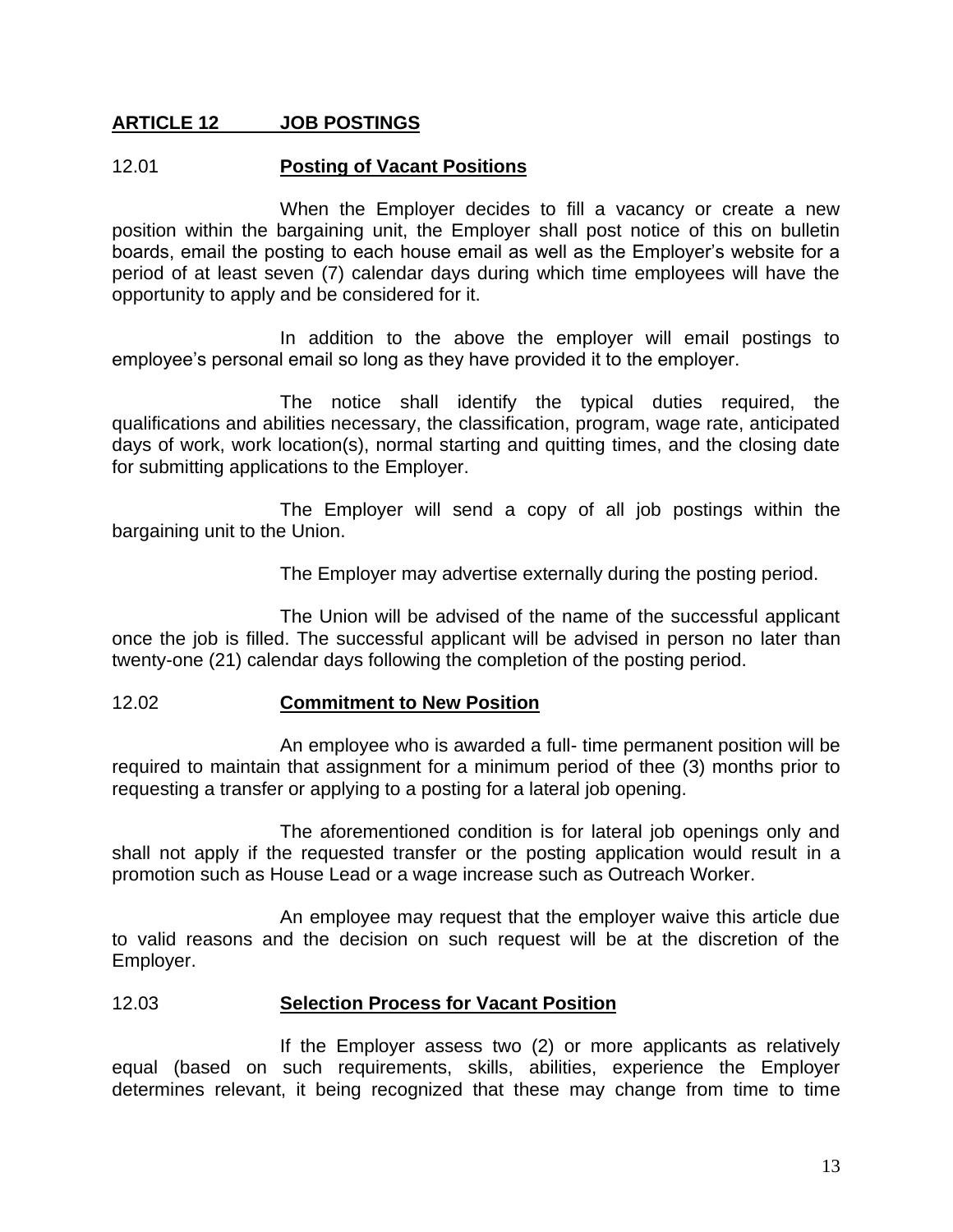depending on the circumstances and the complement of other staff) the senior applicant will be awarded the position.

## 12.04 **Return to Former Position**

If within twenty (20) shifts worked from the date an employee commenced work in a new position, the employee proves to be unsatisfactory to the Employer or if the employee requests to return to **their** former position, the employee shall be returned to the former position and former rate of pay without loss of seniority. Any other employee(s) affected may also be returned to their former position(s) and former rate(s) of pay without loss of seniority and without any notice. The Union and the Employer may mutually agree to extend this period by up to five (5) shifts.

12.05 Temporary bargaining unit positions of more than three (3) calendar months which are the result of an employee being on an approved leave of absence, sick or disabled shall be posted in accordance with Article 12.01, Posting of Vacant Positions, above and identified as temporary in nature. When the temporary position is over the employee shall return to their former position. Any subsequent temporary vacancy that results in this type of posting need not be posted by the Employer. If subsequent temporary vacancies are not posted they will be filled in accordance with Article 11.11, Available Hours of Work.

12.06 In the event the Employer wishes to make changes to the qualifications required for any classification in the bargaining unit or the Employer adds a new classification and with it new qualifications, the Employer agrees to advise the Union. Should the Union have any concerns with respect to the reasonableness of the qualifications for any classification, the Union shall, within thirty (30) calendar days of receipt of the information from the Employer, provide such concerns in writing to the Employer.

The parties shall meet to attempt to resolve the areas of concern. Should the parties fail to resolve the concerns, the Union reserves the right to refer the matter to a single arbitrator as outlined in this Agreement on the basis of the "reasonableness" of the required qualifications in dispute.

## **ARTICLE 13 TRAINING**

13.01 The Employer encourages and shall (subject to operational requirements and resources) assist in the professional development of employees related to the operations or needs of the Employer. Employees agree to participate with best efforts in workshops or training opportunities provided by the Employer.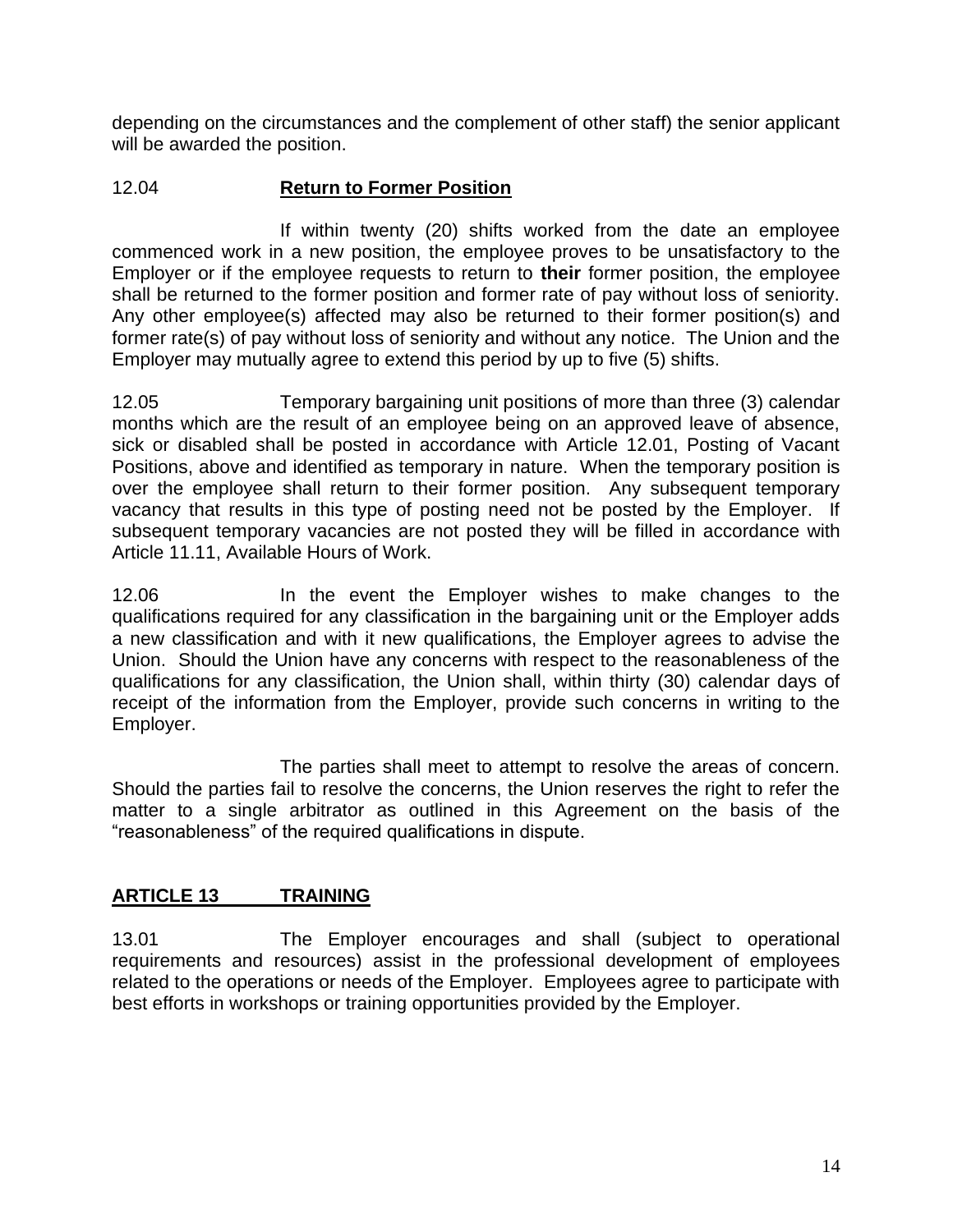## 13.02 **Training**

Where the Employer requires an employee to attend a conference, workshop or seminar, the employee shall suffer no loss of regular pay for their attendance, and if attending on their day off, they shall be paid for all time spent in the actual training event, plus reasonable travel time if the training event is not in Winnipeg or at the Highway 8 location. Such time shall be paid at straight time rates. All travel time shall be taken as time off in lieu. In addition, the Employer agrees to pay authorized transportation and accommodation (if the training event is not in Winnipeg or at the **agency's rural locations**) and reasonable meal expenses with receipts (unless meals are provided at the training event, or if the training event is provided by the Employer). Reasonable meal expenses will be paid up to ten (\$10.00) dollars for breakfast, fifteen (\$15.00) dollars for lunch and eighteen (\$18.00) dollars for supper.

13.03 If the government legislates or regulates mandatory changes to the training requirements for Life's Journey employees the parties agree to meet to discuss such training requirements. Where funding is provided specifically for the purpose, employees requiring certain certifications or academic standings will receive such training at no cost to the employee. A reasonable amount of time will be allowed for each employee to attain such required academic standing or certifications.

#### 13.04 **Minimum Training/Orientation**

It is in everyone's interest for adequate training to be provided, and so the Employer, the Union and the Employees are all committed to doing what reasonably can be done to provide such training, and ensure that employees being trained take full advantage of it.

Each new employee will receive a minimum training/ familiarization with an experienced trainer designated by the Employer. This will be a minimum of three (3) shifts five (5) shifts if necessary, at the residence at which the employee is assigned.

Employees who are required to work at more than one residence will receive such additional training or familiarization as the circumstances may require as determined by the Employer.

Employees who have expressed their desire in writing to receive additional training, will have such requests considered in good faith by the Employer, which (subject to operational requirements) shall make reasonable efforts to accommodate such requests.

During training an employee will not be solely responsible for any clients/residents, and shall be on duty primarily for training purposes. During training employees shall work directly with the clients/residents and will have the opportunity to speak with the Programming and Resource staff and to review the **participant** care plan for the purpose of providing appropriate care.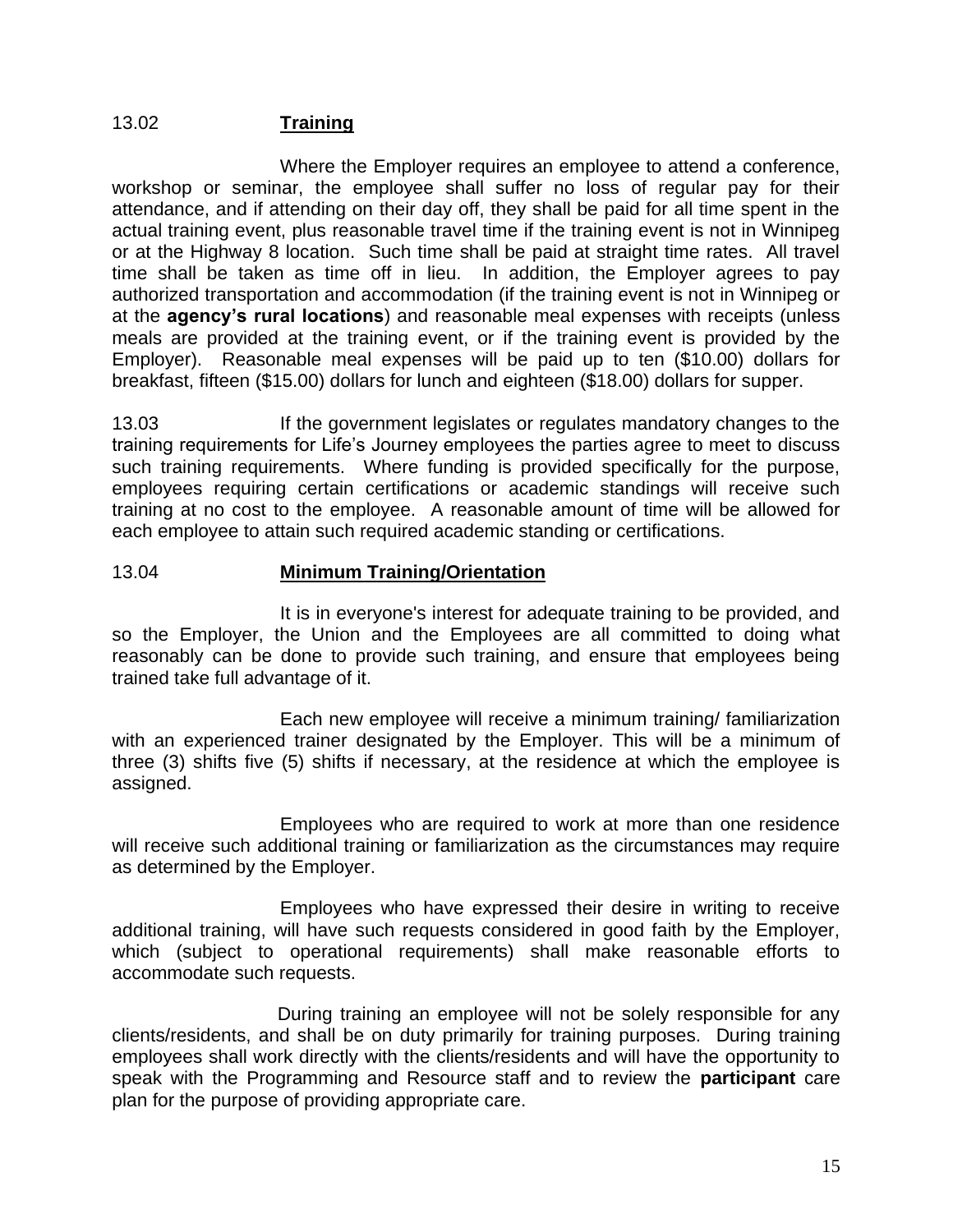## 13.05 **Education Leave**

In the event an employee is granted leave for educational purposes, upon mutual agreement between the employer and employee, the employee may choose to make up the hours lost with additional shifts filled by way of seniority. In the event the employee makes up time in a week where they would exceed eight (8) hours per day or forty (40) hours per week, the employee may voluntarily waive their right to overtime and be paid the makeup time at straight time. In the event the employee does not voluntarily accept straight time for additional hours exceeding eight (8) hours per day or forty (40) hours per week they will not be entitled to pick up extra hours that result in overtime. Under no circumstances will an employee have the ability to bump another employee to make up time as outlined under this article. **(Seven point five (7.5) hours per day and thirty seven point five (37.5) hours per week for Outreach Support Mentors)**

## **ARTICLE 14 HOURS OF WORK**

14.01 The regular hours of work shall not exceed an average of:

- a) Eight (8) hours per shift, up to forty (40) hours per week for residential, **and thirty seven point five (37.5) hour per week for** outreach and spectrum employees;
- b) Twelve (12) hours per shift, up to eighty-four (84) hours per two (2) week pay period for Residential Support Mentors working at the Employer's Highway 8 location only; and any other current or new rural location by mutual agreement between the Employer and the Union.

#### 14.02 **Reporting Pay/Call-In Pay**

No employee shall be scheduled or called in to work a shift for less than three (3) consecutive hours unless the employee voluntarily agrees to leave work earlier than the three (3) hours.

14.03 Any employee called in to deal with an emergency will be paid for time worked but in no event less than three (3) hours pay at their appropriate hourly rate of pay until the Employer releases the employee. If the time called in for such emergency results in the employee working more than their regular shift overtime shall apply as per Article 19.03, Overtime When Paid.

#### 14.04 **Adverse Weather Policy**

(a) All Outreach Program employees scheduled to work will be expected to come to work unless the Director (or designate) has authorized closure for the Outreach Program due to adverse weather conditions or if the employee is physically unable to attend work due to adverse weather conditions.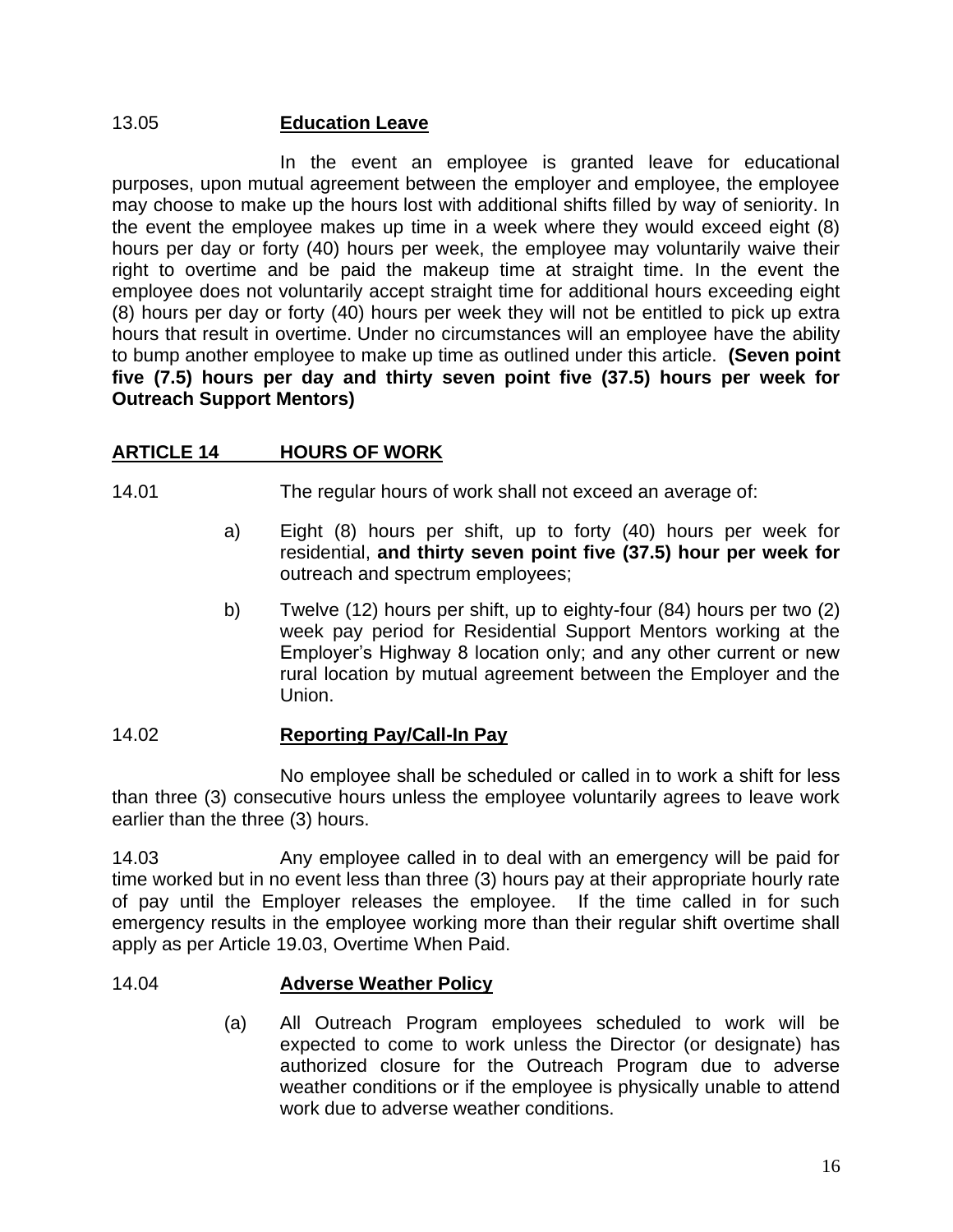- (b) A Non-Outreach Program employee scheduled to work will be expected to come to work unless the employee is physically unable to attend work due to adverse weather conditions due to official road closure by Provincial or Municipal authorities. In such instance, the affected employee shall be paid the equivalent of the full scheduled shift being missed.
- (c) If an employee decides not to travel to work due to weather conditions, they will not be paid. Should this occur, the Employer will make reasonable efforts to reschedule missed shifts without incurring overtime.
- (d) If the Director (or designate) authorizes an early Outreach Program closure due to adverse weather conditions, staff will receive pay for the full amount of their shift. Consideration will be given to individual staff if travel from the workplace to their home may be affected during the work day, creating a safety issue.
- (e) Late Arrivals Due to Weather Conditions

Subject to individual circumstances, late arrivals due to weather conditions within two (2) hours of starting time will not be docked pay.

14.05 In any bi-weekly pay period employees will be scheduled two (2) consecutive days off. If the employee requests not to have this, then the two (2) consecutive days off will not be required.

14.06 The Employer agrees to maintain its present practice of not scheduling split shifts, and will only change that with ninety (90) calendar days' notice, and after consultation with the Union. However, should an employee indicate that **they** wish to pick up extra hours this may be accommodated and the employee may be allowed, in accordance with seniority, to work up to two  $(2)$  – three  $(3)$  to four  $(4)$  hour shifts in a twenty-four hour period. If an outreach worker agrees to pick up a split shift after completing their full regular full-time shift they will do so without incurring overtime.

## 14.07 **Work Schedules**

The Employer shall schedule regular full-time employees as

follows:

- a) Outreach/spectrum employees shall regularly work five (5) shifts of **seven point five (7.5)** hours.
- b) Residential employees shall regularly work five (5) shifts of eight (8) hours each per week.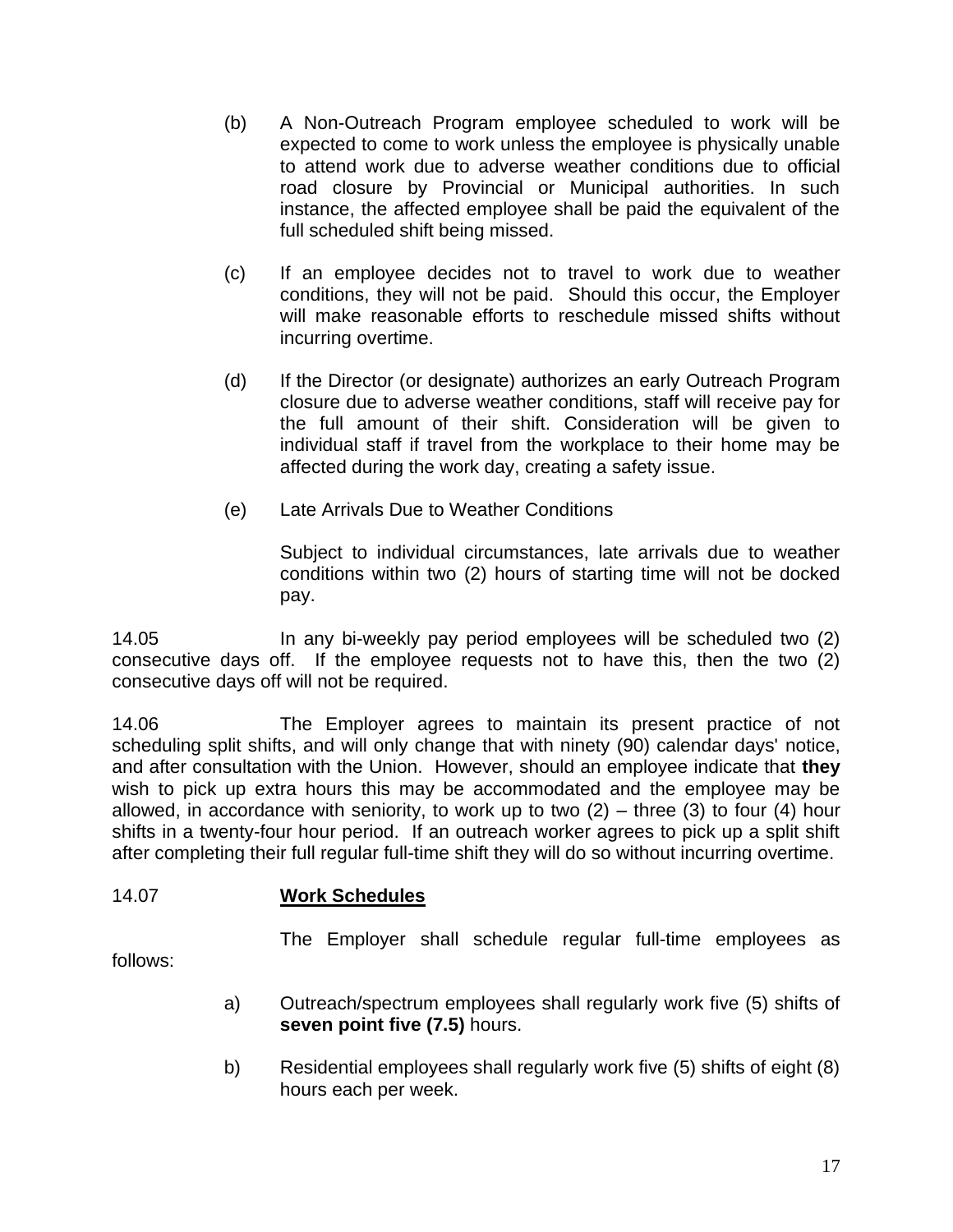- c) Residential Support Mentors and House Leads working at the Employer's Highway 8 location and other locations scheduled at 12 hour shifts as per Article 14.01 shall, work twelve (12) hour shifts such that they work an alternating schedule of four (4) on, three (3) off or three (3) on, four (4) off system. This shift system results in eighty-four (84) hours per two (2) week pay period with overtime paid only for hours above and beyond this schedule.
- d) Subject to employees being available and willing to perform the required work, and possessing the required qualifications and demonstrated ability to perform the required work, the scheduling pattern and hours of work shall be offered by seniority.
- e) The parties are committed to meeting and working together in good faith to discuss and resolve any ongoing issues that arise from scheduling practices.

Subject to operational requirements, weekend work shall be assigned to employees with the lowest seniority.

## **ARTICLE 15 POSTING OF WORK SCHEDULES**

15.01 The Employer agrees to have a monthly work schedule posted for all employees no later than the fifteenth (15th) day of the current month for the subsequent month.

No employee who is ill, on vacation or on an authorized leave of absence will be required to find a replacement suitable to the Employer for their scheduled shifts during such period.

15.03 An employee scheduled to work may, with the approval of the Employer, exchange shifts with another employee providing there is no additional cost to the Employer.

15.04 An outreach employee who is ill must speak directly with their immediate supervisor or their work location as soon as possible prior to the commencement of their scheduled shift. A residential employee who is ill must call the on call scheduling number and must speak directly with the on call person as soon as possible prior to the commencement of their scheduled shift. The Employer will provide employees with a list of people and phone numbers to call in case of illness.

#### 15.05 **Notice of Shift Change**

The schedule of employees working full-time may be changed without notice in the event of an unscheduled absence of employees or in the event of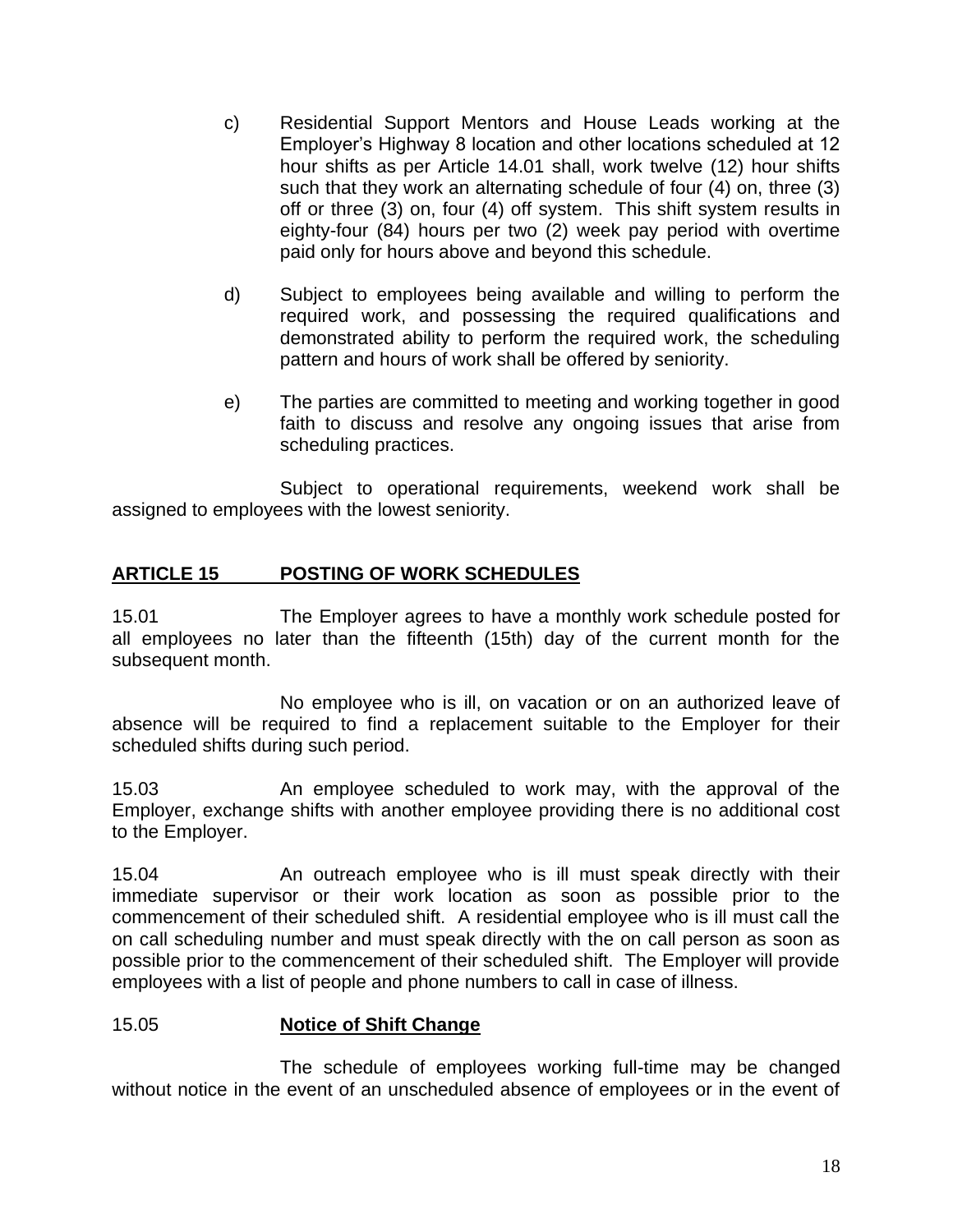an emergency such as snowstorm, or other instances of force majeure (including unforeseen short term relocation due to **participant** needs). In all other cases, at least ninety-six (96) hours' notice of change must be given, unless the employee requests to have **their** shift changed. Failure to agree with such relocation shall result in loss of shift and associated pay.

Part time or casual employees are subject to schedule changes as may be required by the Employer, which shall give as much notice as is reasonable in the circumstances.

Employees are expected to check the schedule at the end of every shift, to ensure they are up-to-date with the current schedule.

If changes are made such that the affected employees will not be notified in a timely fashion by checking the schedule, the Employer will make reasonable efforts to notify the affected employees by telephone unless the employee has indicated in writing their desire to be contacted via email or text.

## **ARTICLE 16 TIME SHEETS**

16.01 The Employer shall provide time sheets to enable employees to record their required hours worked for payroll purposes. Where available and is in current practice, the Employer may provide an electronic version of the timesheets as part of the payroll system.

16.02 Time sheets or the electronic equivalent shall be retained by the Employer for a minimum of three (3) years in the event verification is required as to hours worked or paid and shall be made available to the Union upon request.

## **ARTICLE 17 MEAL AND REST PERIODS**

17.01 Employees who have worked a shift of five (5) hours or more are entitled to a meal period. Residential employees shall take meal and rest periods with residents. Outreach and Spectrum employees may have to take their meal periods with residents but shall be allowed to take their uninterrupted rest periods in accordance with Article 17.03.

17.02 Meal periods are paid time for all employees and as such, employees will remain on duty. The Employer will make reasonable efforts to accommodate Employees of the Outreach Program who request up to an hour of unpaid time off at lunch, in addition to their paid lunch, providing there is sufficient supervision for clients and no additional costs are incurred. Employees of the Outreach Program, who are requesting the additional time off, shall provide as much notice as possible.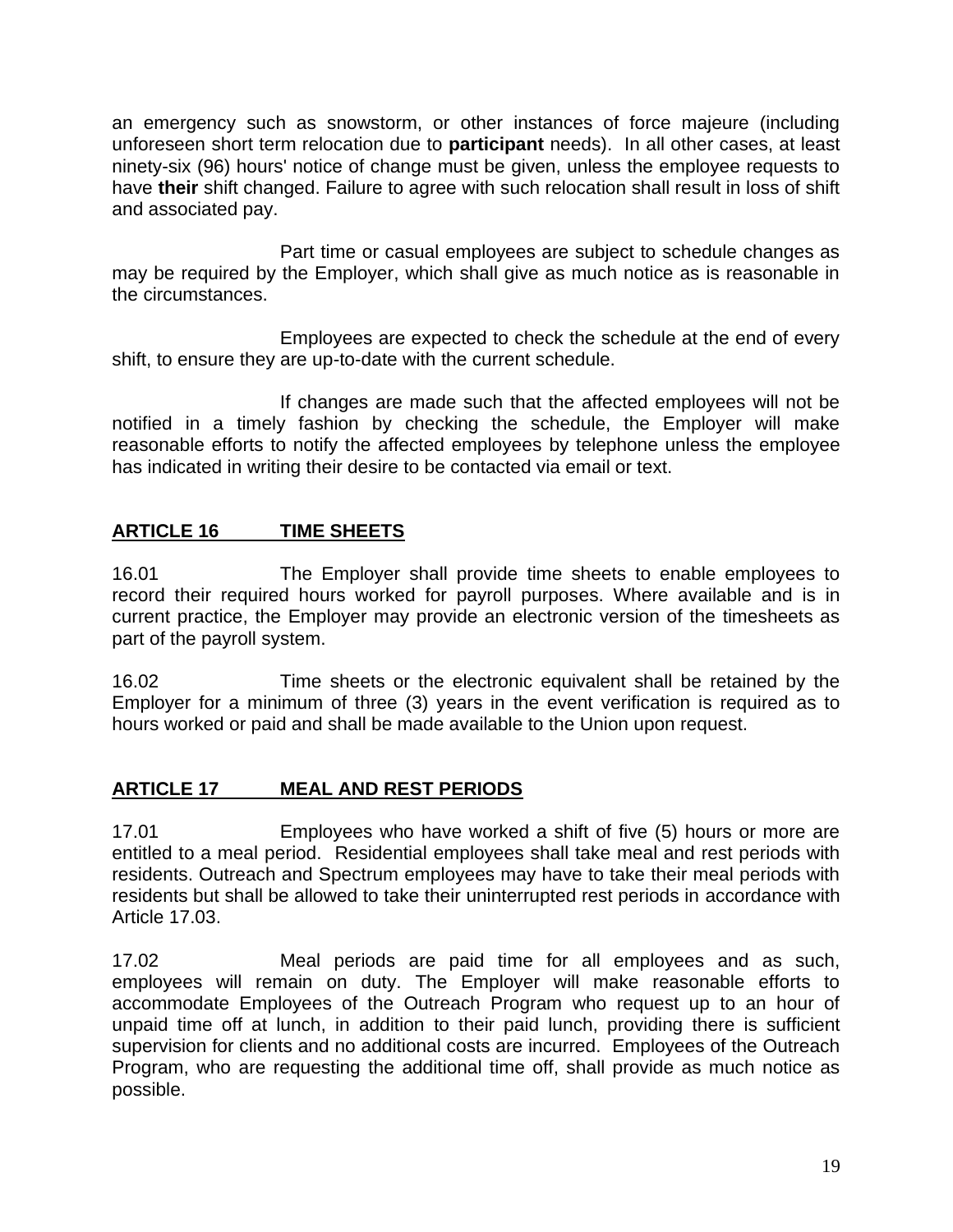17.03 Full time outreach and spectrum employees will be provided with one (1), thirty (30) minute rest period from work with pay for each shift. The Employer shall schedule such rest period a minimum of three (3) hours after the beginning of a shift and two (2) hours before the end of a shift.

17.04 Subject to the approval of the Employer, employees who accompany clients/residents on outings shall be compensated and/or reimbursed the cost of admission fees for events where the employee accompanies the clients/residents.

17.05 Employees who are required to travel overnight on behalf of the Employer will be reimbursed for reasonable and pre-approved travel expenses, including transportation, hotel and meals (maximum of forty (\$40.00) dollars per day for meals).

If the Employer requires an employee to supervise a **participant** at an approved family visit with a meal scheduled or approved in advance by the Employer, then the Employer will reimburse the employee for the greater of fifteen (\$15) dollars or the least expensive meal item on the menu (plus tax).

If the Employer requires an employee to transport a **participant** for an approved family visits that requires travel of more than 100 km, with a meal scheduled or approved in advance by the Employer, then the Employer will reimburse the employee for the greater of fifteen (\$15) dollars or the least expensive meal item on the menu (plus tax).

Employees will provide all receipts and required information to the Employer in a timely fashion (by the cutoff for the next coming payroll).

17.06 Petty cash or an Employer credit card will be made available for all expenses anticipated to be over twenty (\$20.00) dollars. Any employee using petty cash or an Employer credit card will be required to provide the Employer with any change, all receipts and the card itself by no later than the end of the shift.

17.07 Residential employees whom prepare meals for participants will be allowed to eat the same meal along with the participant. The House Lead and all other house employees will work together to control and maintain costs in effort to keep cost similar to past expenses. In the event there are concerns regarding unreasonable increases to food budgets at specific locations the employer and Union will discuss options to put appropriate controls in place up to and including termination of the provision of meals to staff. **Should an employee be required to work overtime and the duration does not include a typical meal time, the employee will be able to prepare a reasonable meal with food from in the house.**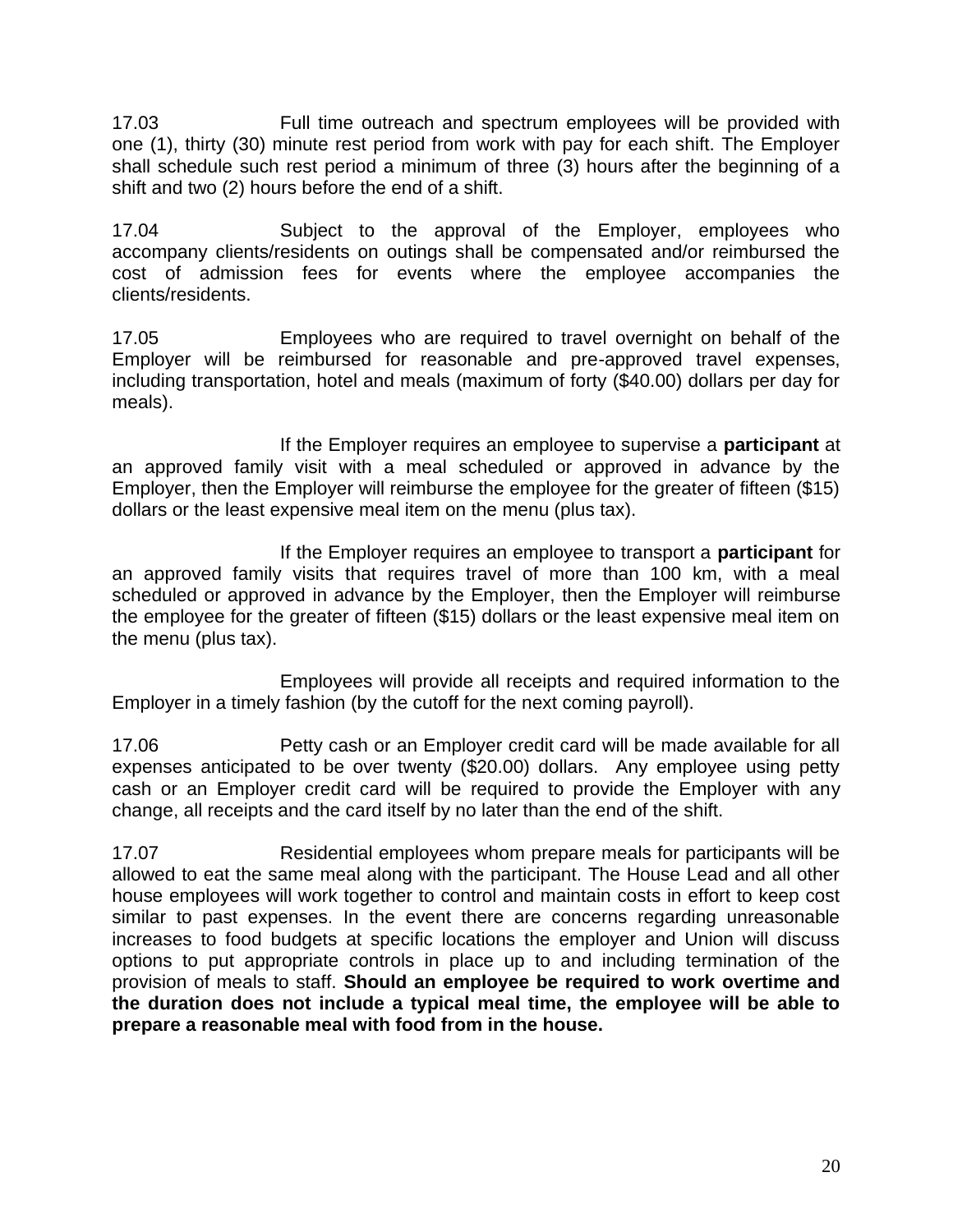## **ARTICLE 18 PAYMENT FOR MEETING ATTENDANCE**

18.01 Where the Employer requires an employee to be present at a meeting scheduled by the Employer, time spent at such meeting, in addition to travel time to or from the meeting (if this is a mid-day meeting where the employee has to travel to or from the normal work site before or after the meeting) shall be considered time worked, in accordance with Article 14.02 Reporting Pay/Call-In Pay, and compensated at the applicable rate of pay.

#### 18.02 **Mandatory Staff Meetings**

Mandatory staff meetings shall be scheduled by the Employer a minimum of three (3) months in advance. In the case of a new residence and/or meetings planned around crisis response then the meetings will be planned while trying to provide as much notice as possible to the employees.

Should an employee be unable to attend a meeting due to unforeseen circumstances then said employee shall notify the Employer with as much as notice as possible and provide the reason for the absence. The employee shall then be provided the information presented at the meeting at the employee's next scheduled shift and be responsible to review it at that time.

In the case of casual employee where the employee is working multiple houses, the HR Coordinators will determine which houses they should be prioritized as Mandatory attendance and which are optional.

## **ARTICLE 19 OVERTIME**

19.01 It is recognized by the parties that overtime shall be required as a condition of employment and may only be authorized by the Executive Director or designate.

19.02 Overtime will be compensated by paying the employee one and one-half (1½) times the employee's regular hourly rate. In exceptional circumstances with agreement between the Employer and the employee, overtime may be banked and taken as time off at a mutually agreeable time. If banked overtime is not taken as time off, it will be paid out by March 15th of that year.

Overtime pay and banked overtime hours will be identified separately on each pay stub.

#### 19.03 **Overtime When Paid**

(a) Overtime will be compensated for all authorized hours worked in excess of the regular scheduled work day, where the regular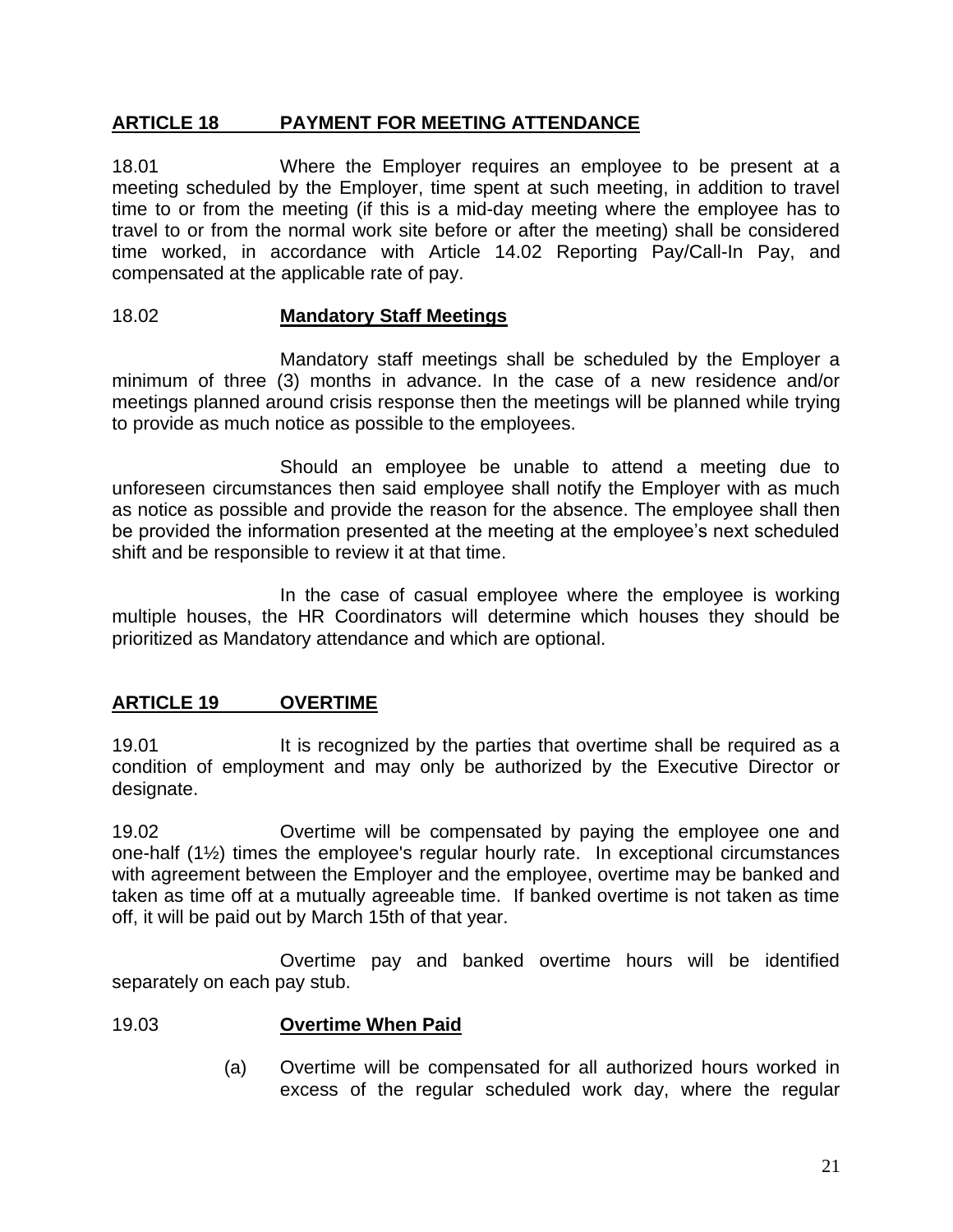scheduled work day is a minimum of eight (8) hours per day. Overtime will also be compensated for all authorized hours worked in excess of the regular scheduled work week, where the regular scheduled work week is a minimum of forty (40) hours per week.

- (b) For employees working at the Employer's Highway 8 location, overtime will be compensated for all authorized hours worked in excess of the regular scheduled work day or work week.
- (c) Employees called in to work at the Employer's Highway 8 location who regularly work eight (8) hour shifts will be eligible for overtime as per (a) above.

19.04 Overtime shall be offered in order of seniority in accordance with the provisions set out in Article 11.11, Available Hours of Work, amongst those employees who have indicated in writing, their willingness to be called in for overtime shifts, providing they possess the required qualifications and demonstrated ability to perform the required work.

Employees will be called in as the need arises and will only be called to locations for which they have been familiarized/trained. Employees will be provided training consistent with Article 13.04, Minimum Training/Orientation.

In the event of an emergency, it is understood that the employee on duty may be required to work the overtime.

For contiguous overtime not exceeding three (3) hours in duration the Employer is not required to call-in an employee to work overtime when there is a suitable employee already on duty to perform the work. All other overtime will be offered as outlined above.

19.05 When an employee **in outreach** is required to work **one (1)** hour or more overtime **they will receive a fifteen (15) minute rest period. If an employee in outreach is required to work over two (2) hours overtime they will be provided with a meal allowance of ten (\$10.00) dollars. Outreach employees required to work more than five (5) hours overtime will receive a thirty (30) minute meal period along with a twenty (\$20.00) dollar meal allowance.**

19.06 In the event that the Employer requires an employee to accompany a **participant** for an extended period of time, the employee shall be compensated for all hours of their regular shift at regular time and all other hours that they are with a **participant** (apart from time scheduled to rest, which shall be compensated at regular time) at time and one half  $(1\frac{1}{2})$ . For example, if a residential employee is with a **participant** for twenty-four (24) hour period an employee would be compensated sixteen (16) hours at regular time (eight (8) hours of work and eight (8) hours of rest) and eight (8) hours at a time and one half (1½).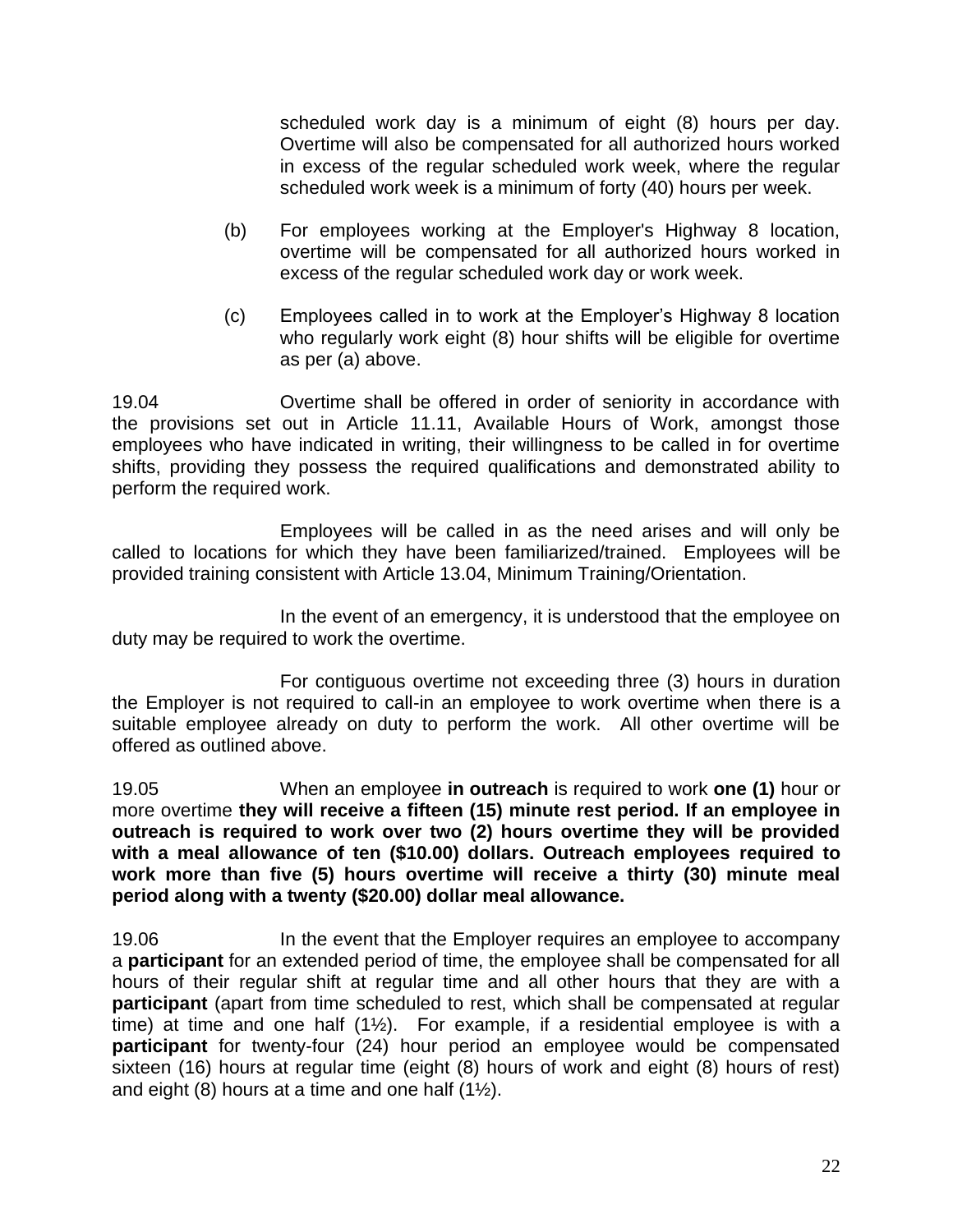19.0**7** The Employer must be able to provide documentation that they have attempted to fill vacant shifts.

## **ARTICLE 20 GENERAL HOLIDAYS**

20.01 The following general holidays shall be observed by the Employer:

New Year's Day Labour Day Louis Riel Day Thanksgiving Day Good Friday **Remembrance Day** Victoria Day Christmas Day Canada Day

as well as any day designated by law as a paid holiday by the Provincial government.

The following non mandatory holidays may be substituted based on each employee's cultural and religious beliefs. These substitutions must be declared, in writing, at date of hire or by March 31st of every year. These substitutions will result in no increase or loss in pay over the course of the year. Should any of the non-mandatory holidays become mandatory, they would automatically fall under the mandatory list in this Article and employee would be notified to adjust their choices.

> Easter Sunday August Civic Boxing Day

#### 20.02 **General Holiday Pay Calculation**

An employee is entitled to general holiday pay for a general holiday on which they do not work provided the employee:

- (a) did not fail to report for work after having been scheduled to work on the day of the general holiday; or
- (b) did not absent themselves from work without the Employer's consent on the regular working day immediately preceding or following the general holiday unless the absence is by reason of verified illness, or injury, where such injury does not enable them to perform the required functions of their job.

20.03 Subject to the eligibility requirements of 20.02, General Holiday Pay Calculation above,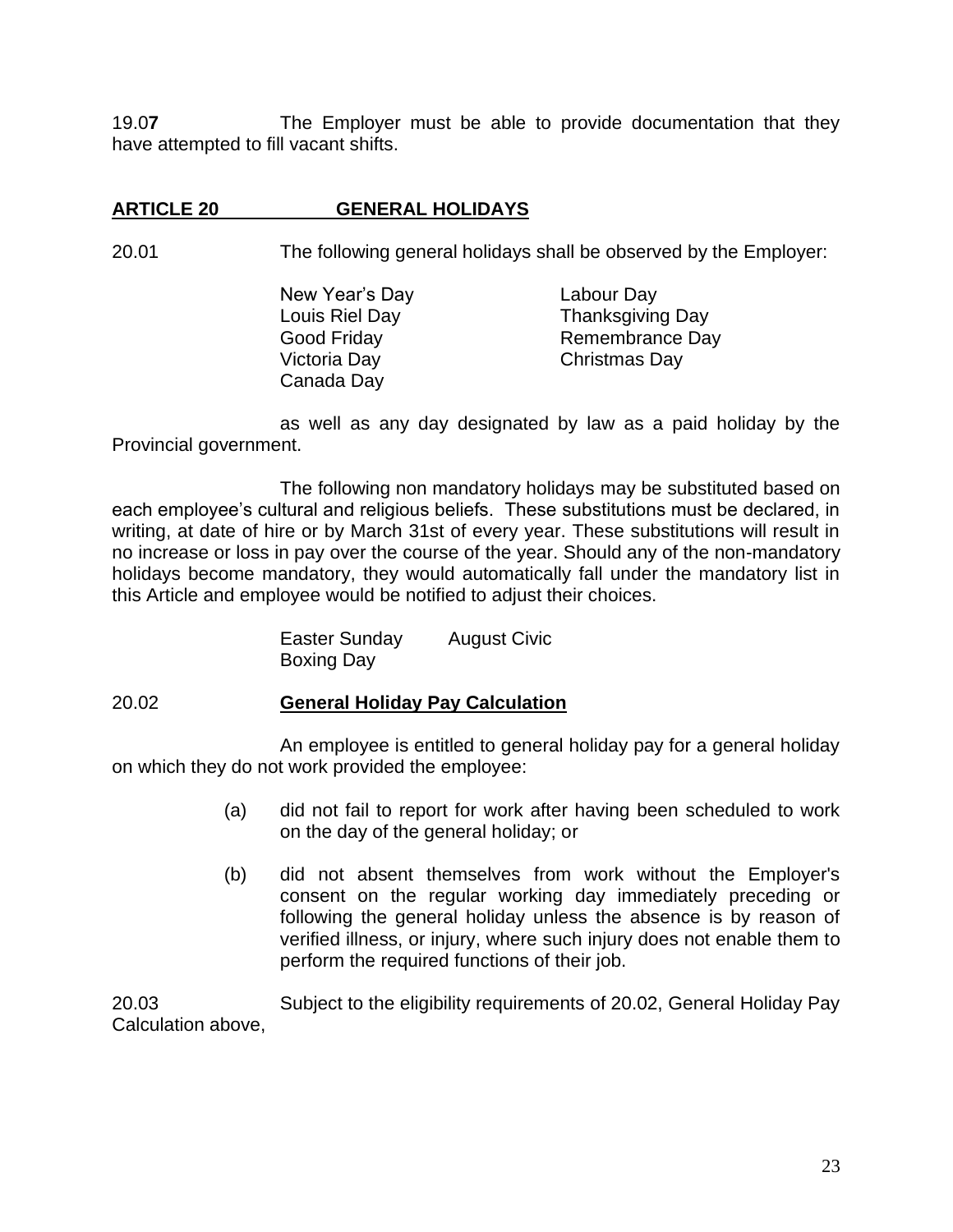- (a) part-time and casual employees shall receive general holiday pay based on one fifth (1/5th) of their average weekly hours calculated using their hours worked in the four (4) weeks immediately prior to the general holiday;
- (b) full-time employees will be paid their regular days' pay for each general holiday. Example: If their regular daily shift is 8 hours they will be paid eight (8) hours; if their regular shift is twelve (12) hours, they will be paid 12 hours.

## 20.04 **Pay for Time Worked on General Holiday**

An employee who works on a general holiday shall be paid at the rate of one and one-half (1½) times their regular rate of pay for all time worked in addition to the general holiday pay.

#### 20.05 **Banking of General Holidays**

Employees shall have the option of banking up to three (3) general holidays. When an employee works a general holiday, **they** shall have the option of being paid general holiday pay or taking equivalent time off. Should an employee choose to take equivalent time off it must be taken within the following four (4) weeks failing which it will be paid out to the employee. Days taken as equivalent time off shall be by mutual agreement between the Employer and the employee.

Banked general holiday hours will be identified separately on each

pay stub.

20.06 Subject to the eligibility requirements of 20.02, General Holiday Pay Calculation above, if the general holiday falls on a day a full-time employee is not scheduled to work, such employee will be paid general holiday pay at that time or, at the employee's request, be scheduled an additional day off, with pay, at a later or earlier date as mutually agreed between the employee and the Employer.

House Leads in the residential program will be provided the option of working the General Holiday. Should a House Lead choose to not work on the General Holiday this request shall be accommodated.

## **ARTICLE 21 WAGES**

21.01 The Employer agrees to pay wages to employees on a bi-weekly basis through direct deposit, in accordance with the minimum rates set out in Appendix "B" attached hereto and forming part of this Agreement. The cut off day for the purpose of calculating payroll will be the Sunday midnight in the week preceding the Friday pay day. Pay stubs and expense cheques shall be made available at the applicable office for pick up by employees at approximately noon the Friday payday.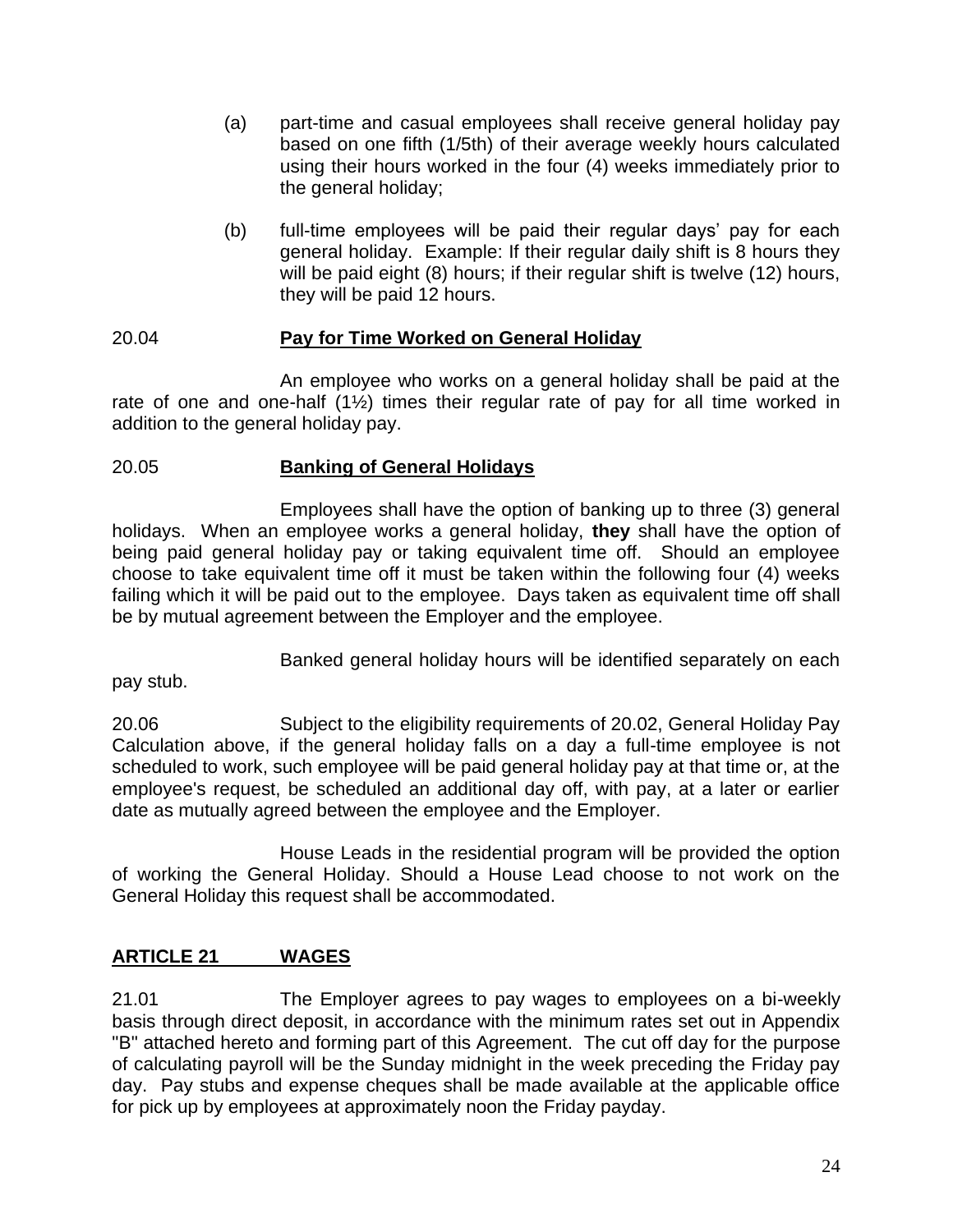21.02 In the event an employee's pay cheque has a shortage error of more than twenty-five (\$25.00) dollars due to an Employer error, the employee must report the error by no later than Friday 4:00PM and the deposit correcting the error will be issued within two (2) working days. If the error is reported after the deadline noted above, it will only be corrected on the next regular payroll deposit.

### 21.03 **New Classifications**

If a new classification is created within the bargaining unit, the Employer agrees to meet with the Union and negotiate a rate of pay for this new classification. If the parties cannot reach agreement, at the request of either party, the matter shall be submitted to the arbitration procedure in Article 26 of this Agreement.

#### 21.04 **Previous Experience**

Persons who have previously worked for the Employer shall only have their recent service recognized for the purpose of setting their starting rate of pay but such time worked shall not contribute towards the completion of their probationary period. Recent experience shall be deemed to exist if the employee has not been out of the employ of the Employer for more than one (1) year.

## **ARTICLE 22 VACATIONS**

22.01 Employees who, on March 31st of each year, have less than one (1) year of continuous service, shall be entitled to receive an amount equal to four (4%) percent of their gross wages earned excluding overtime, vacation pay and pay in lieu of notice during the period of employment, for which no vacation allowance has been paid up to March 31st. Said employee may be allowed time off for vacation purposes, without pay, of up to two (2) weeks, at a time mutually agreed to between the employee and the Employer.

#### 22.02 **Vacation Entitlement**

- a) Full-time employees who have, as of March 31st, completed a full year's service shall be entitled to vacation with pay as follows:
	- i. two (2) weeks after one (1) year or more continuous service;
	- ii. three (3) weeks after two (2) years or more continuous service;
	- iii. four (4) weeks after seven (7) years or more continuous service;
	- iv. five (5) weeks after **eleven (11)** years or more continuous service.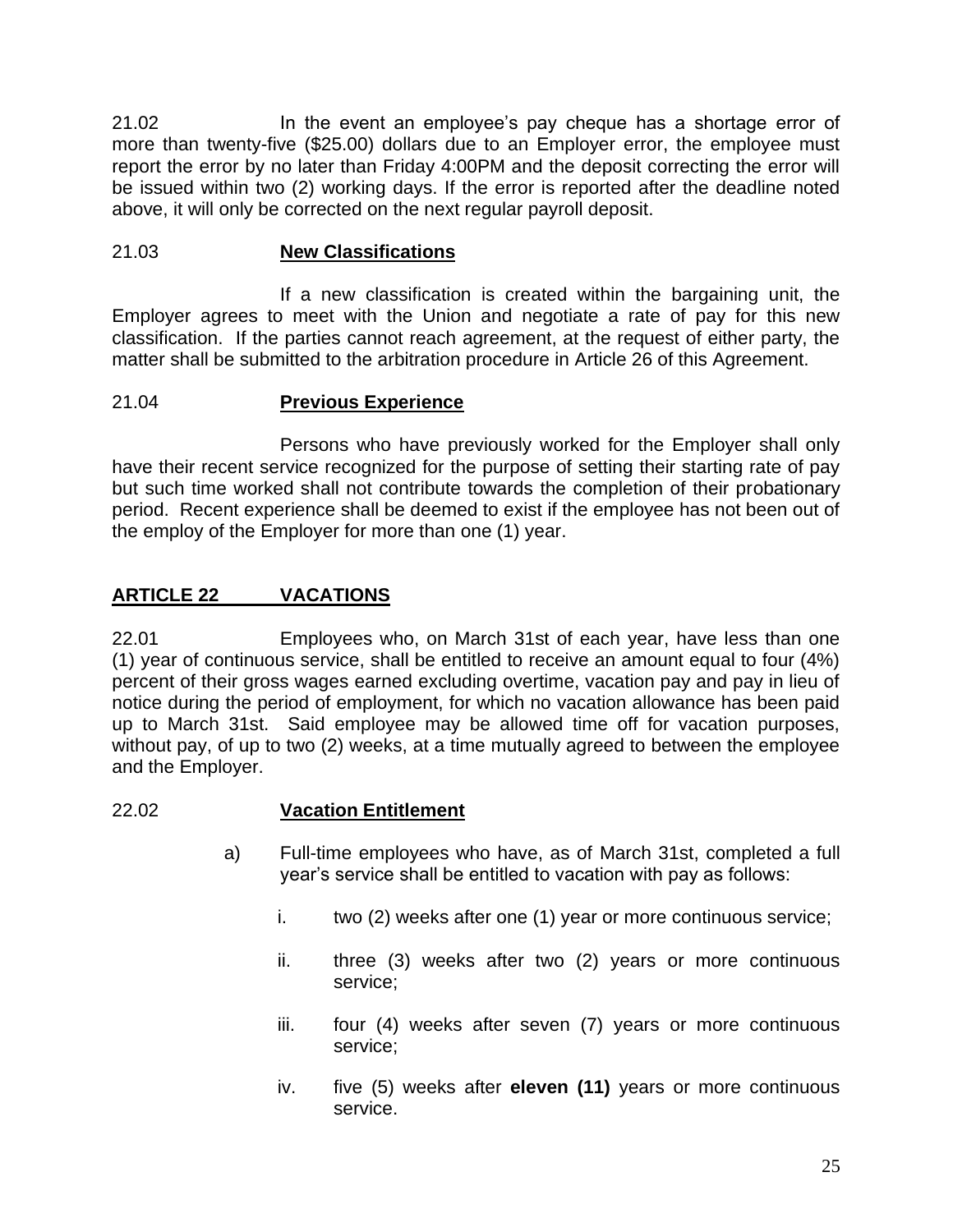v. Six (6) weeks after **fourteen (14)** years or more continuous service.

#### **vi. Seven (7) weeks after seventeen (17) years or more of continuous service.**

b) Part-time employees shall be entitled to the same number of weeks of vacation time as the full-time employees' entitlement found in 22.02(a), Vacation Entitlement. Part-time shall be paid two percent (2%) of gross wages earned in the qualifying pay period excluding overtime, vacation pay and pay in lieu of notice for every one (1) week of vacation time earned.

A full time employee who works twelve (12) hour shifts will be treated as having three and one half (3 ½) shifts in a week of vacation.

A full time employee who works ten (10) hour shifts will be treated as having four (4) shifts in a week of vacation.

A full time employee who works eight (8) hour or less shifts will be treated as having five (5) shifts in a week of vacation.

22.03 The vacation year shall be from the first day of April until March 31st in the following year.

22.04 Subject to operational requirements Employees shall be entitled to take their vacations consecutively unless they wish to have their vacation entitlements broken up. If operational requirements do not permit longer vacation, it nonetheless may be taken in blocks of one (1) or two (2) weeks, at the choice of the employee. Employee requests for taking a single vacation day off at a time, will be considered on an individual basis.

22.05 Vacation pay shall be paid to full-time employees in the normal course, or at the employee's request no later than **their** last working day before the beginning of the employee's vacation.

22.06 No vacation shall be earned during any period of unpaid leave of absence which exceeds three (3) calendar months in a vacation year.

22.07 Employees must use all vacation entitlement prior to March 31st of the vacation year following that in which it was earned.

Employees shall make a reasonable effort to schedule all their vacation in accordance with Article 22.11 by November 30th. Employees with remaining vacation by that date shall receive a notice from the Employer advising them to schedule their remaining vacation by December 31st otherwise all unscheduled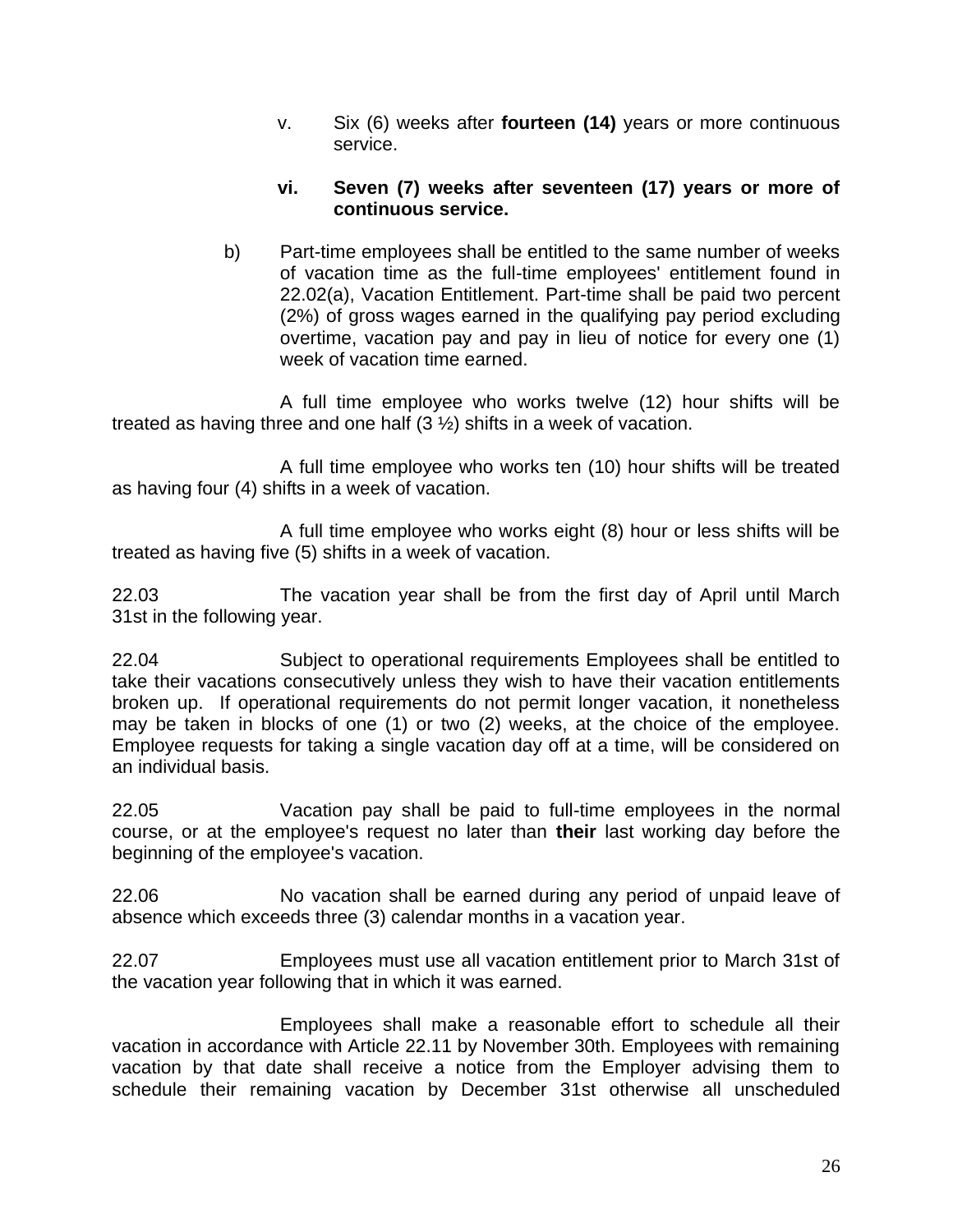vacation after that date shall be scheduled at the discretion of the Employer between January 1st and March 31st.

The Union agrees to actively communicate the need for early vacation planning and the Employer will do the same with the intent that the employee's vacation will be scheduled throughout the year.

#### 22.08 **Vacation/General Holiday**

When a general holiday occurs during an employee's vacation an extra day's vacation shall be granted if the general holiday is one which the employee would have received had they been working.

#### 22.09 **Vacation Pay - When Paid**

- (a) Term employees, casual employees and part-time employees shall be paid their vacation pay on each paycheque at a percentage rate corresponding to the vacation schedule in 22.02, Vacation Entitlement, unless they have chosen, in writing, to bank accumulated vacation pay and receive this pay at a later time as decided by the employee. However, all such vacation pay shall be paid out by March 31st of each year.
- (b) An employee's available vacation shall be identified separately on each paystub.

#### 22.10 **Vacation Scheduling**

- (a) The Employer shall be responsible for posting the vacation entitlement list by February 15th of each year. The vacation entitlement list shall reflect each employees' projected vacation entitlement as at March 31st of that year.
- (b) The employee shall be responsible to indicate preference of vacation dates by March 31st of that year.
- (c) The Employer will give priority according to seniority, then qualifications and demonstrated ability, within each individual residence and outreach program.
- (d) The approved vacation schedule shall be posted no later than April 30th.
- (e) Employees who fail to indicate their choice within this period shall not have preference in choice of vacation time where other employees have indicated their choice. Any vacation requests after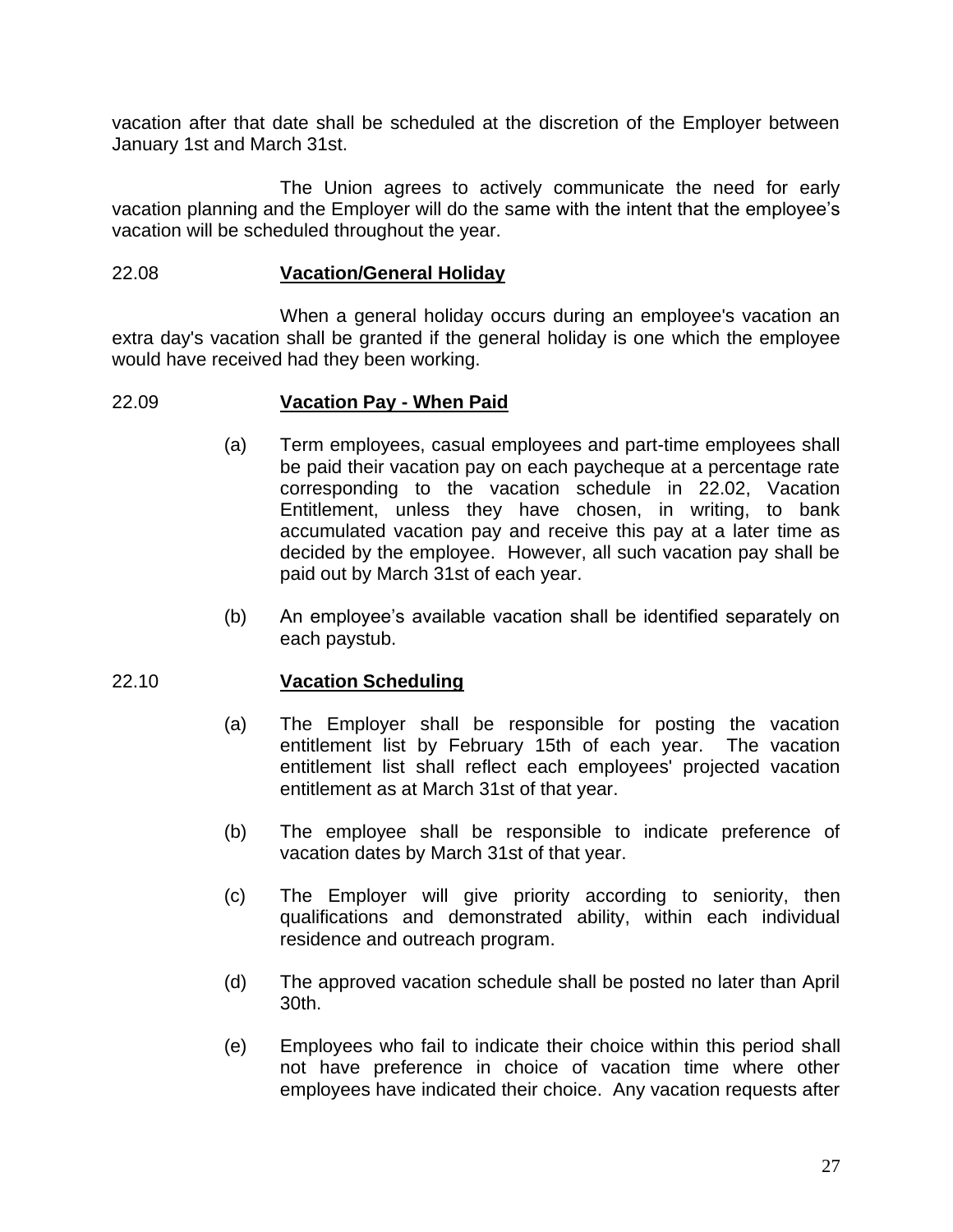March 31st will be awarded on a first come first served basis (subject to operational requirements) and approval will be provided in writing within five (5) business days. Employees are encouraged to submit their vacation requests well in advance of the dates in question to allow the Employer the opportunity to review operational requirements. The Employer may reject requests based on operational requirements if not enough notice is provided.

- (f) Approved vacation schedules shall not be changed unless mutually agreed upon by the employee and the Employer.
- (g) Employees shall take vacation entitlement in week long increments, unless otherwise approved by the Employer.

## **ARTICLE 23 SAFETY AND HEALTH**

#### 23.01 **Safety and Health Committee**

The Employer agrees to a Safety & Health Committee. The Safety & Health Committee will be comprised of up to four (4) Employer representatives, of which can include up to three (3) individuals from the Employer's operations outside the bargaining unit, and three (3) individuals appointed by the Union. The Safety & Health Committee shall meet every second month during regular working hours. The Safety & Health Committee shall conduct safety tours of the Employer's operation every three (3) months. The full-time Union Representative and/or full-time Union Safety and Health Representative and the Employer's Consultants may attend meetings and otherwise participate as observers in the business of the Safety & Health Committee. Minutes of all Safety & Health Committee meetings that occur shall be kept. Copies shall be given to each member of the Safety & Health Committee, and the Union, and as well, a copy shall be posted on the bulletin board in each location for all employees to see. The chairperson of the Safety & Health Committee shall rotate from meeting to meeting between an Employer and Union co-chair to ensure that there is an equal balance of representation in this position between management and employees.

23.02 All employees on the Safety and Health Committee shall receive the necessary time off with pay when conducting business in accordance with Article 23.01, Safety and Health Committee, above. Employees from outside Winnipeg will participate by telephone. Pre-meetings and additional time will be without pay, unless approved in advance by the Employer.

23.03 The Employer agrees to provide time off, with pay, as per provincial legislation for the purpose of attending safety and health seminars, courses or conferences. The time and scheduling of this time off is to be mutually agreed upon between the Employer and the Union.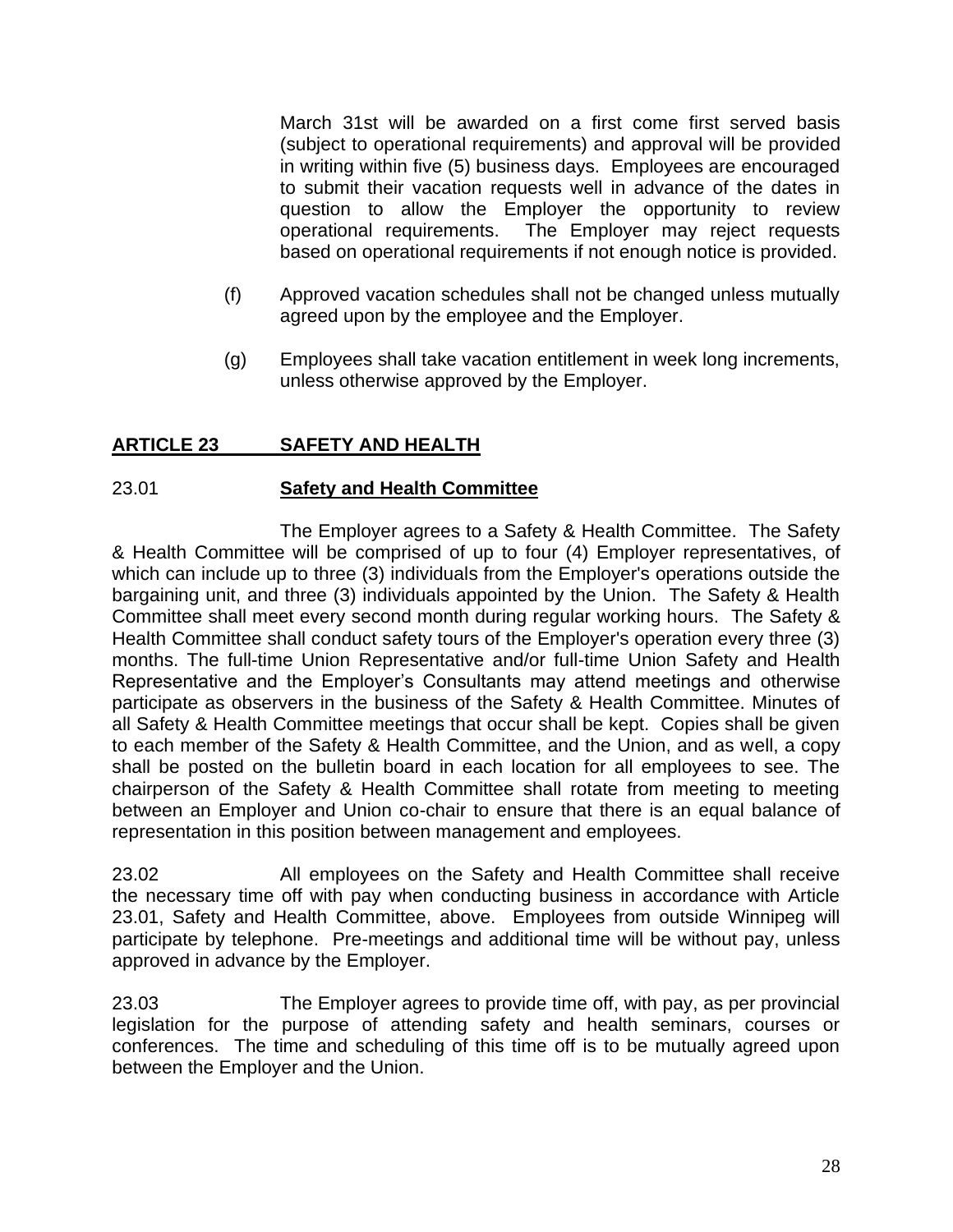#### 23.04 **No Violence or Abuse**

The Employer and the Union recognize that the possibility of violence or abuse on the part of clients/residents towards employees is inherent in the work being performed, given the extent to which clients/residents are suffering from various stressors which may increase the risk of such behaviour. Therefore, it is even more important than in other settings for everyone to be particularly vigilant on such issues.

No form of violence or abuse shall be condoned in the workplace, and the Employer, the Union and all employees will work together to recognize and resolve concerns relating to it, and to reduce the likelihood of it as much as reasonably practicable.

Any employee who believes that **they are** being subjected to violence or abuse shall forthwith report this to **their** immediate supervisor or the Administrator and a Safety & Health Committee member. Further, any such employee may contact the police for additional assistance as required.

23.05 Subject to the employee following workplace requirements, where an employee has personal property damaged or stolen during the performance of duties as a result of the action of a **participant**/resident, the employee shall be reimbursed at full replacement cost providing that the item is damaged beyond repair and has been purchased within twenty-four (24) months of the incident. Proof of purchase is required to be submitted to the Employer. In all other cases reimbursement shall be at seventyfive (75%) percent of replacement cost.

Subject to the employee following workplace requirements, where an employee has **their** vehicle vandalized or damaged during the performance of duties as a result of the action of a **participant**, the employee shall be reimbursed the cost of their deductible.

#### 23.06 **No Working Short**

The Employer will make every reasonable effort to replace employees who are away from work for any reason, within the financial means of the organization and availability of staff, providing they possess the required qualifications and demonstrated ability to perform the required work.

23.07 The Employer will provide cell phones, and blue tooth devices for each individual required to use a cell phone while driving, for the use of those employees that the Employer determines needs them to perform their work.

23.08 The Employer will provide non-alcoholic anti-bacterial wipes in all residences and office spaces for employees to use to sanitize their hands and workspaces.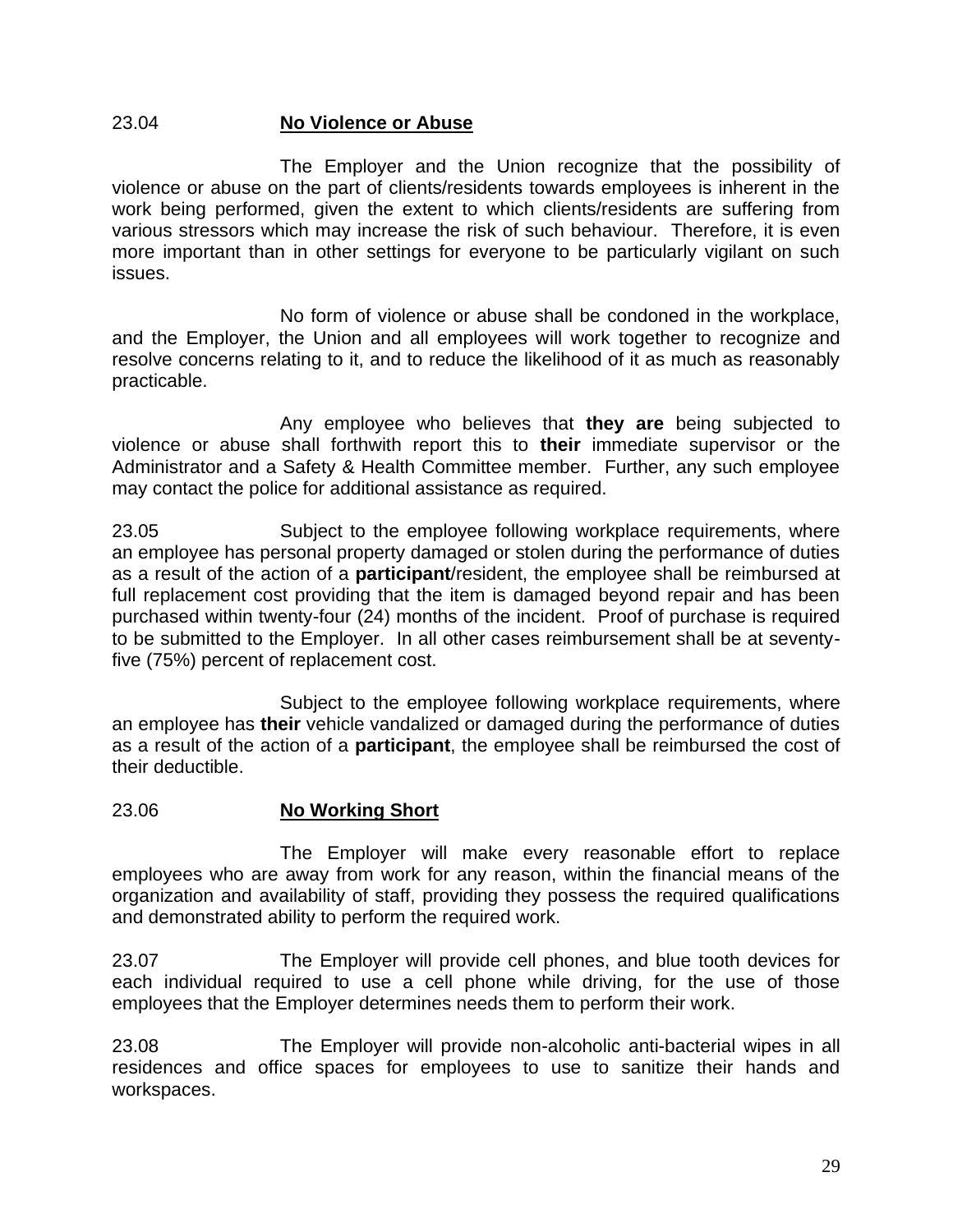#### 23.09 **Participant Support Plans**

Prior to working with any **participant**, employees will be given time to review the individual supports plans related to that **participant**. Employees shall not work with a **participant** unless they have had the opportunity to review the support plan and understand the support plan.

#### **ARTICLE 24 LEAVES OF ABSENCE**

#### 24.01 **Bereavement Leave**

- (a) An employee who has been employed for at least thirty (30) calendar days shall be granted bereavement leave of up to five (5) working days when necessary and which can be taken nonconsecutively if needed, without loss of regular wages, in the event of the death of:
	- i. the spouse or common law partner of the employee
	- ii. a child of the employee
	- iii. a child of the employee's spouse or common law partner
	- iv. a parent of the employee
	- v. a parent of the employee's spouse or common law partner
	- vi. a brother, sister, step-brother, step-sister of the employee or the spouse or common law partner of the employee
	- vii. anyone for whom the employee is the executor of the estate
- (b) An employee who has been employed for at least thirty (30) calendar days shall be granted bereavement leave of up to three (3) working days when necessary and which can be taken nonconsecutively if needed, without loss of regular wages, in the event of the death of:
	- i. a grandparent or grandchild of the employee or the employee's spouse or common law partner.
	- ii. a current or former foster child, ward or guardian of the employee or the employee's spouse or common law partner.
	- iii. the spouse or common law partner of any of the abovementioned persons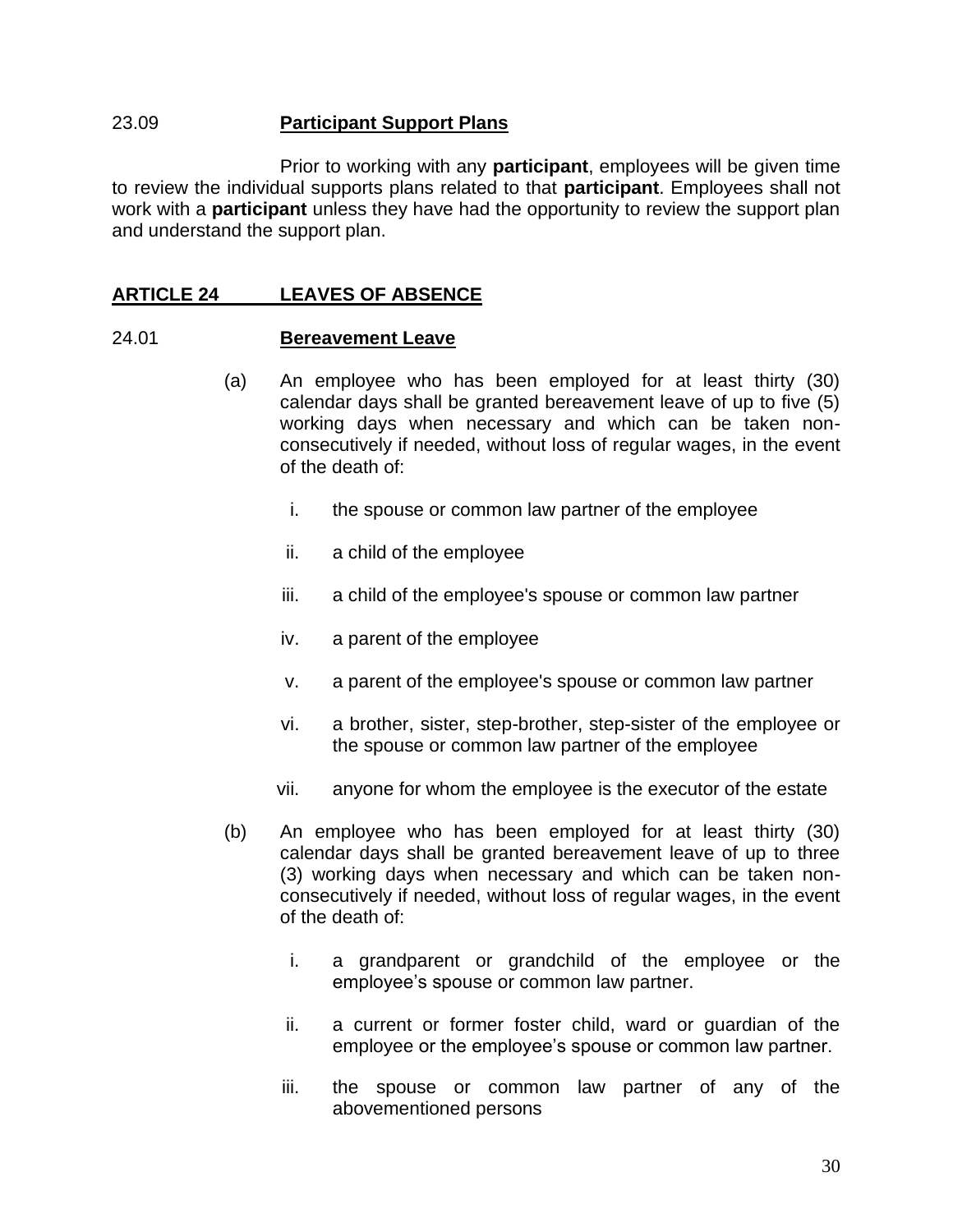- (c) An employee who has been employed for at least thirty (30) calendar days shall be granted bereavement leave of up to one (1) working day when necessary, without loss of regular wages, in the event of the death of:
	- i. an aunt or uncle of the employee or the employee's spouse or common law partner, brother-in-law, sister-in-law, son-in-law, daughter-in-law, niece, nephew, best friend
- (d) An employee may be granted up to one (1) day's leave of absence without loss of regular wages to attend a funeral as a pallbearer but it is understood and agreed that any such day would not be in addition to the days noted in (a) above. If the funeral referenced in section (a) is more than two hundred (200) kilometers from the work location, the employee is entitled to one (1) additional day without pay for travel time.
- (e) Additional time without pay may be granted at the discretion of the Employer.

# 24.02 **General Leave Without Pay**

The Employer may grant an employee a leave of absence without pay and without loss of seniority when they request in writing such leave for good and sufficient reason. Such request shall not be unreasonably denied. All such requests shall be made in writing by the employee with as much notice as possible, and in any event with at least ten (10) business days' notice, and shall be responded to in writing by the Employer.

# 24.03 **Maternity Leave/Parental Leave**

Maternity and parental leave of absence without pay and without loss of seniority shall be granted and administered in accordance with the provisions of *The Employment Standards Code C.C.S.M. c. E110*. Such provision shall include the following:

Each employee

- a) who has completed seven (7) consecutive months of service with the Employer,
- b) who submits to the Employer an application in writing for leave under this subsection at least four (4) weeks before the day specified by her in the application as the day on which she intends to commence such leave, and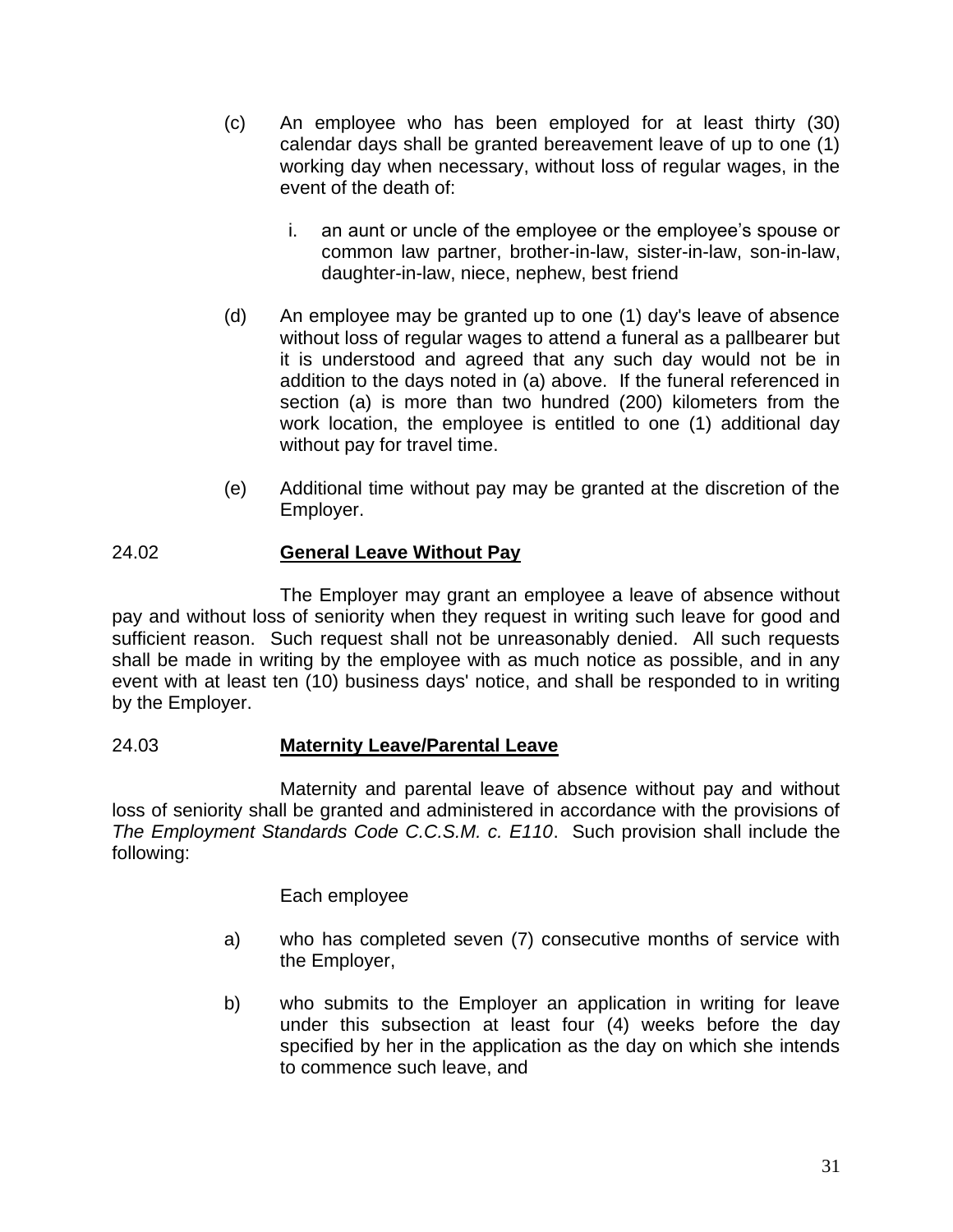- c) who provides the Employer with a certificate of a duly qualified medical practitioner certifying that she is pregnant and specifying the estimated date of her delivery, is entitled to and shall be granted maternity leave consisting of:
	- i. a period not exceeding seventeen (17) weeks if delivery occurs on or before the date delivery is specified in the certificate mentioned in clause (c); or
	- ii. a period of seventeen (17) weeks plus an additional period equal to the period before the date of delivery specified in the certificate in clause (c) and the actual date of delivery, if delivery occurs after the date mentioned in that certificate. The employee returning to work after a maternity/parental leave shall provide the Employer with at least two (2) weeks' notice.

24.04 Maternity leave granted to an employee under subsection 24.03 shall commence not earlier than seventeen (17) weeks preceding the date specified in the certificate mentioned in 24.03(c) and shall terminate not later than seventeen (17) weeks following the actual date of delivery.

# 24.05 **Parental Leave**

Each employee

- (a) who
	- (i) in the case of a female employee becomes the natural mother of a child
	- (ii) in the case of an employee becomes the natural parent of a child or assumes actual care and custody of the newborn child, or
	- (iii) adopts a child or fosters for the purpose of adoption of a child under the laws of a province, and
- (b) who completes seven (7) consecutive months of service with the Employer, and
- (c) who submits to the Employer an application in writing for parental leave at least four (4) weeks before the date specified in the application as the day on which the employee intends to commence the leave

is entitled to and shall be granted parental leave consisting of a continuous period of up to sixty-three (63) weeks.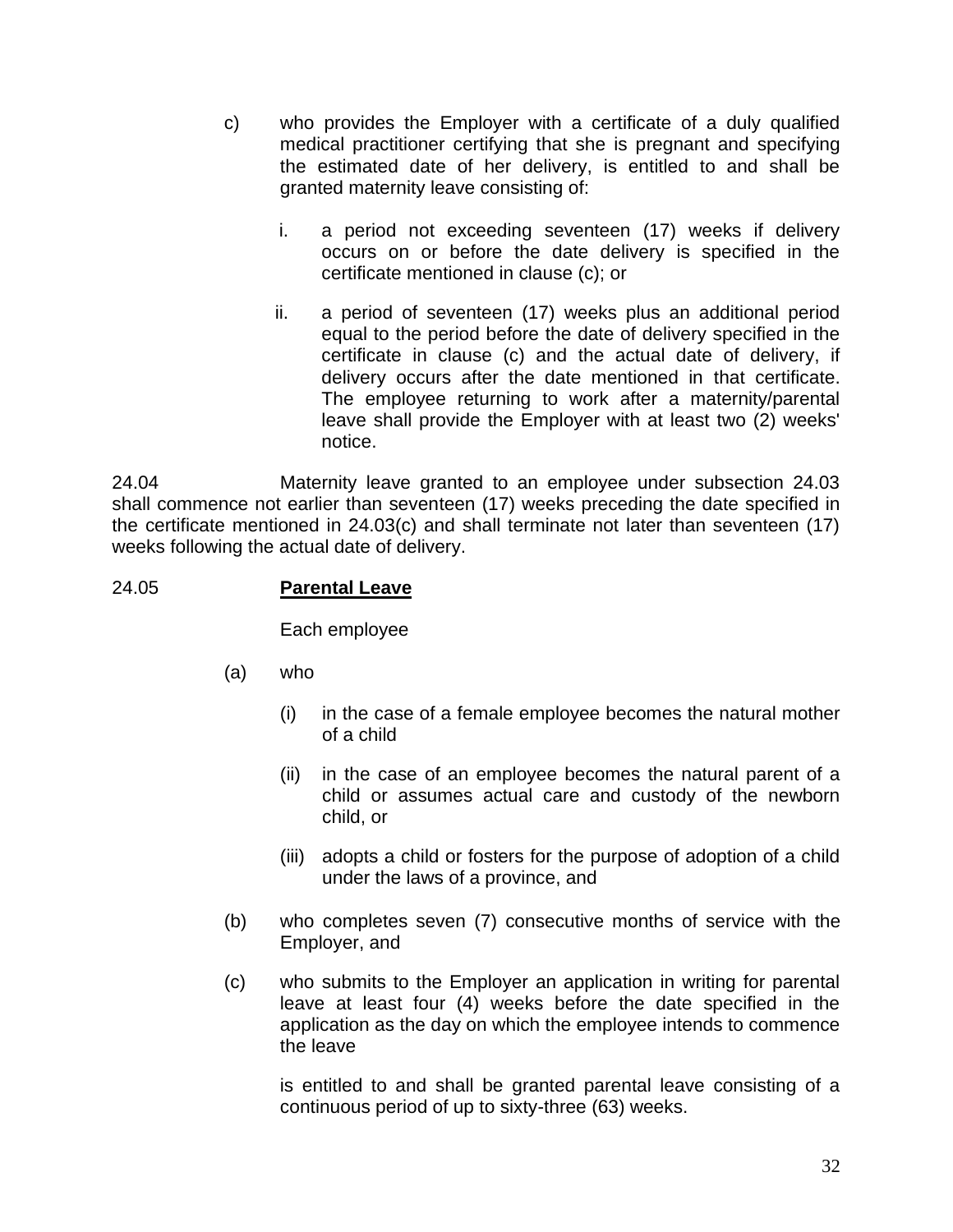### 24.06 **Commencement of Parental Leave**

Subject to subsection 24.07, Parental Leave in Addition to Maternity Leave, parental leave must commence no later than the first anniversary date of the birth or adoption of the child, or of the date on which the child comes into the actual care and custody of the employee.

#### 24.07 **Parental Leave in Addition to Maternity Leave**

Where an employee intends to take parental leave in addition to maternity leave the employee must commence the parental leave immediately on expiry of the maternity leave without a return to work after expiry of the maternity leave and before commencement of the parental leave unless the employee and the Employer otherwise agree.

24.08 The Employer and the Union agree that an employee on maternity/parental leave of absence will be entitled to the benefits of the group insurance plans (as determined by the Carrier) which are required provided the employee maintains the required premium contributions of the plan.

### 24.09 **Late Application for Parental Leave**

An employee who gives less notice than is required under Article 24.05 (c) is entitled to the sixty-three (63) weeks of parental leave less the number of days by which the notice given is less than four (4) weeks.

#### 24.10 **Reinstatement of Employee**

An employee who wishes to resume employment on the expiration of leave granted in accordance with this article shall be reinstated in the position and location occupied at the time such leave commenced, as long as the position and location continue to exist and provided that at least two (2) weeks' notice of an intended return to work is provided.

### 24.11 **Child Bearing Support Leave**

Each employee shall be granted three (3) days child bearing support leave of absence with pay which shall be taken within seven (7) calendar days following the birth, adoption or fostering of the child. Said employee shall also be entitled to an additional seven (7) calendar days off, without pay, if so desired, which must be taken within twelve (12) months following the birth. Child bearing support leave shall be in addition to any parental leave the employee may be entitled to.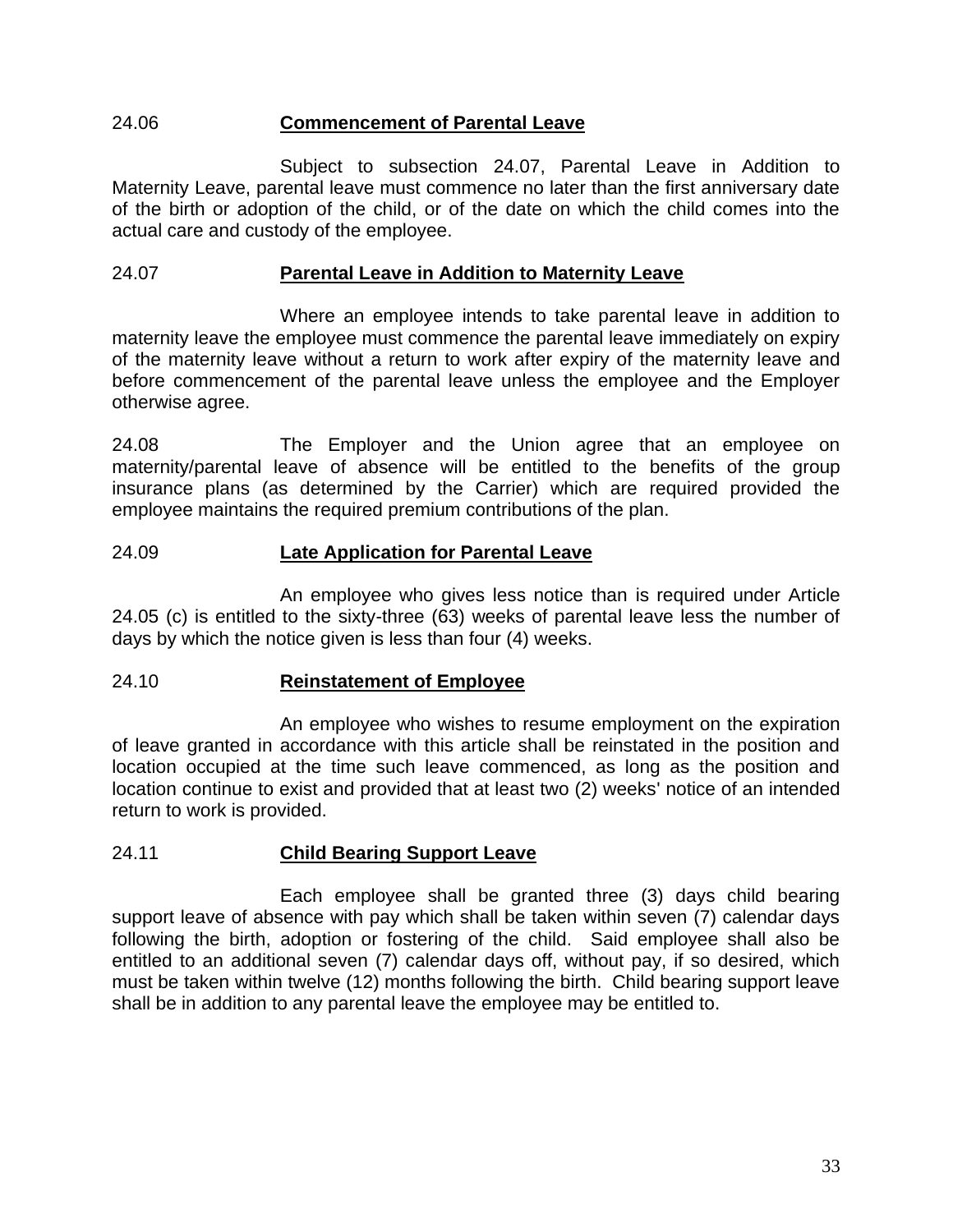#### 24.12 **Jury/Witness Leave**

On presentation of court documentation, employees who must serve as a juror, including jury selection process, shall be paid the difference between their regular wage and the amount of compensation received from the court. This procedure shall apply for each day that employees are required to act as jurors, provided that employees report to work if required to do so during regular hours that they are not required to attend court.

On presentation of court documentation, employees who must serve as a witness on behalf of the Crown or the Employer shall be paid the difference between their regular wage and the amount of compensation received from the court. This procedure shall apply for each day that the employee is required to act as a witness, provided that the employee reports to work if required to do so during regular hours that they are not required to attend court.

### 24.13 **Family Responsibility Leave**

Subject to operational requirements, the Employer shall make reasonable efforts to accommodate employees who have personal responsibilities (e.g. medical, dental or school appointment for themselves or members of their immediate family such that they are required to attend). If employees require time for family responsibilities that cannot reasonably be scheduled outside their regular working hours, employees shall be granted up to five (5) days per year, without pay, to attend to their family responsibilities.

Employees will give as much notice as possible of the events or appointments.

The Employer may request and if so, shall be provided with verification of the appointment, certificate of illness or injury and the time involved in order to establish eligibility under this article.

Requests for such leave will not be unreasonably denied.

#### 24.14 **Union Functions - Leave of Absence**

The Employer may grant leave of absence without pay to an employee for the purpose of attending Union functions such as conventions, conferences, schools or seminars. Such leaves of absence may be restricted to one (1) employee at any one time. The Union agrees to notify the Employer in writing at least ten (10) calendar days prior to said functions. Employees on such leave will be paid by the Employer as if they had worked. The Employer will then bill the Union for all lost wages (including for clarity, contributions for EI, CPP, WCB or other statutory remittance) and the Union will remit payment promptly.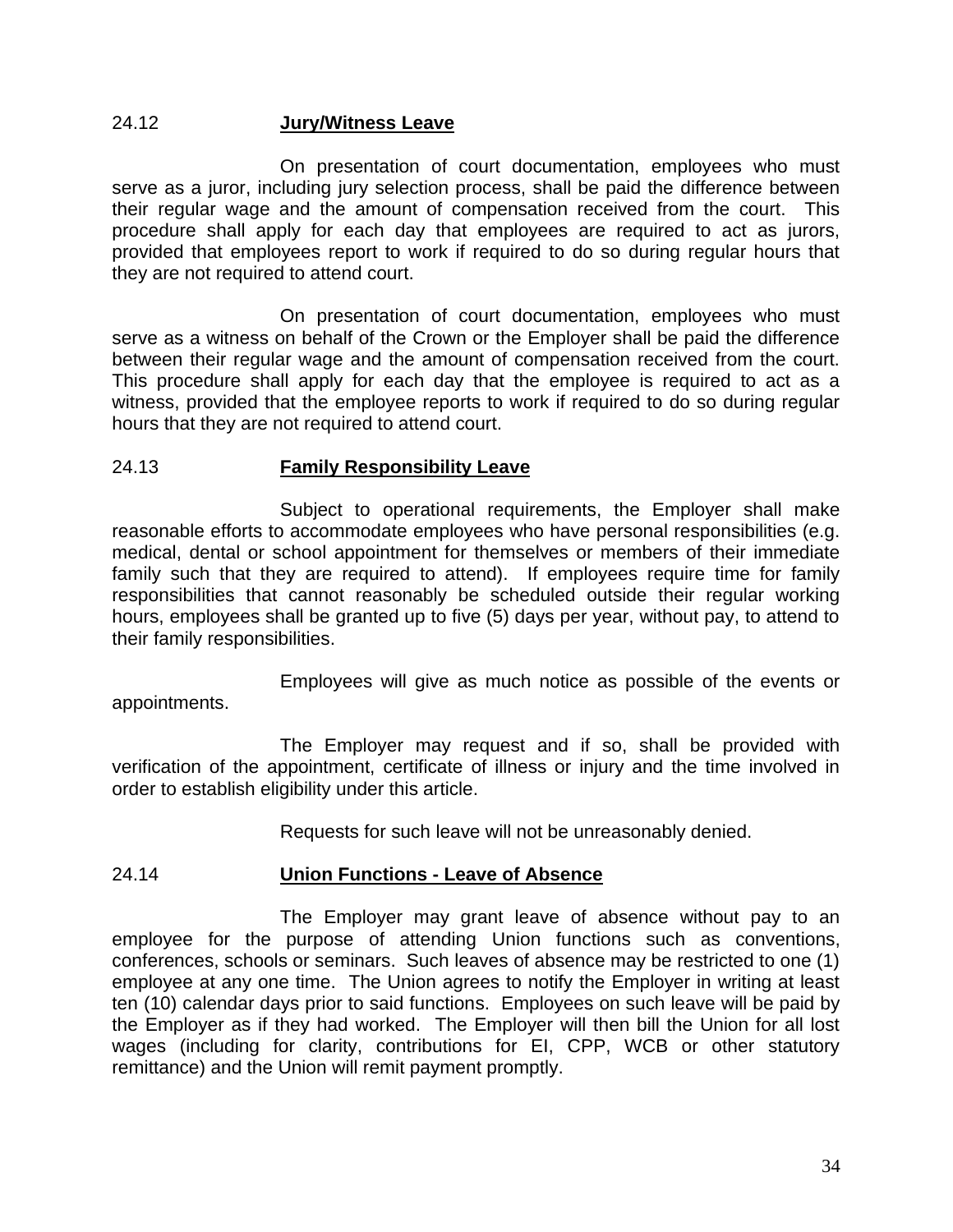### 24.15 **Leave of Absence "Full-time Union Duties"**

Leave of absence without pay shall be granted for a period of up to one (1) year to an employee with a minimum of one (1) year's service who is engaged full-time in Union activities.

### 24.16 **Negotiations Leave**

The Employer agrees to allow four (4) employees either elected or appointed by the Union time off to attend to negotiations for the renewal of this Collective Agreement. Employees on such leave will be paid by the Employer as if they had worked. The Employer will then bill the Union for all lost wages (including for clarity, contributions for EI, CPP, WCB or other statutory remittance) and the Union will remit payment promptly.

### 24.17 **Compassionate Care Leave**

An employee shall receive compassionate care leave without pay of up to twenty-eight (28) weeks subject to the following conditions:

- (a) An employee must have completed ninety (90) days employment as of the intended date of leave unless otherwise agreed to by the Employer;
- (b) An employee must apply in writing one week prior to taking the leave or a shorter period if circumstances warrant; and
- (c) An employee may take no more than two periods of leave totaling no more than twenty-eight (28) weeks, which must end no later than twenty-six (26) weeks after the day the first period of leave began. No period of leave may be less than one (1) week's duration.

This leave is intended to enable an employee to provide care or support to a seriously ill family member.

For an employee to be eligible for leave, a physician must issue a certificate stating that:

a family member of the employee has a serious medical condition with a significant risk of death within twenty-six (26) weeks from:

- (i) the day the certificate is issued, or
- (ii) if the leave was begun before the certificate was issued, the day the leave began; and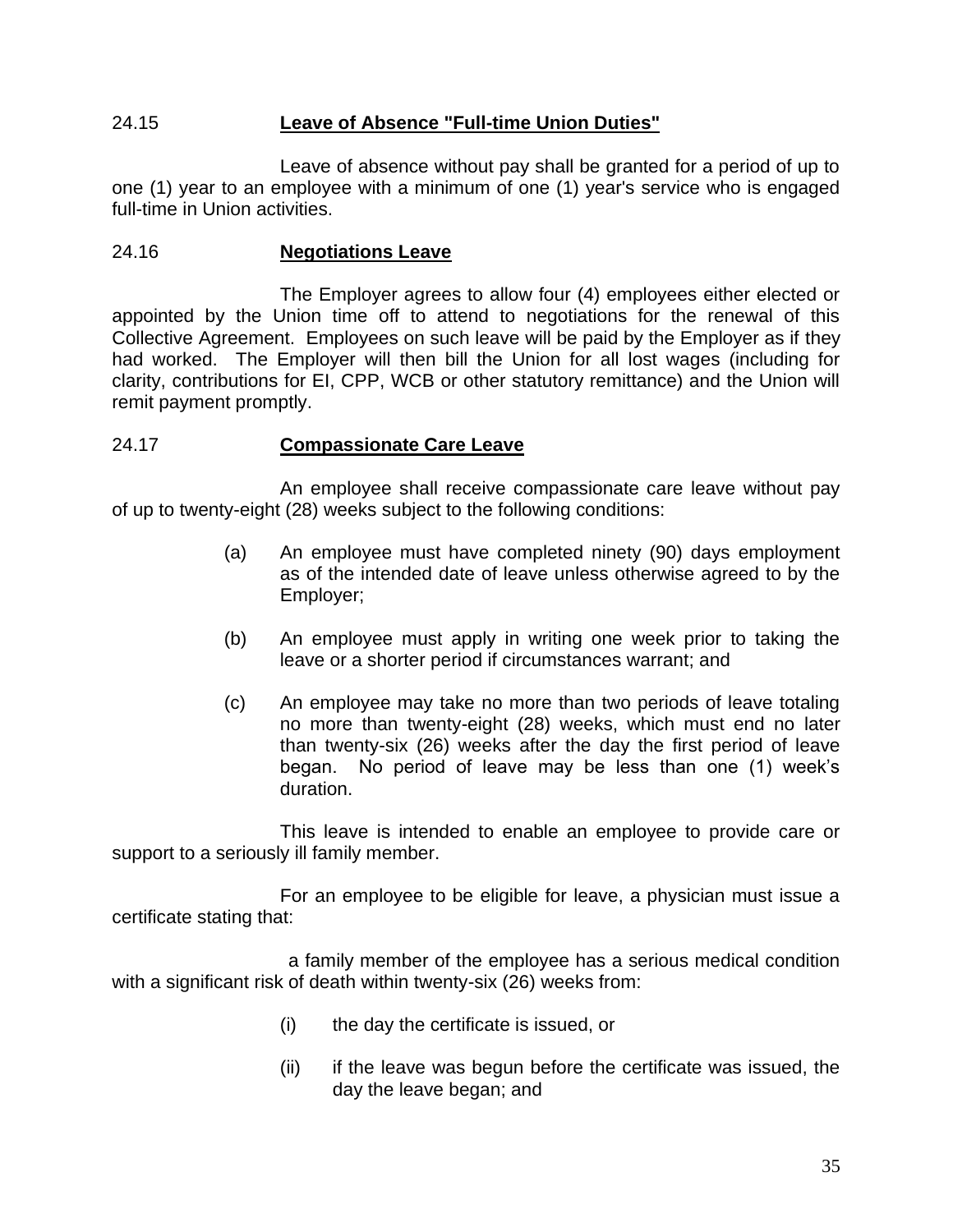(iii) the family member requires the care or support of one or more family members.

A "family member" for the purpose of this Article shall be defined as spouse, common-law partner, same-sex partner, child, step child, parent, parent's spouse or common-law partner, brother, sister, mother-in-law, father-in-law, daughterin-law, son-in-law, brother-in-law, sister-in-law, grandparent, grandchild and any other person described as "family member" in the Regulations pursuant to the *Employment Standards Code of Manitoba.*

An employee may end their compassionate leave earlier than eight (8) weeks by giving the Employer forty-eight (48) hours' notice.

At the end of an employee's leave under this Article, the Employer shall reinstate the employee to the position the employee occupied when the leave began.

Seniority shall accrue during any period of leave under this Article.

Notwithstanding the notice otherwise required, if the death of a family member occurs during this period of leave, the employee shall revert to Bereavement Leave as outlined in this Collective Agreement.

#### 24.18 **Domestic Violence Leave**

- (a) Employees who have been employed for at least ninety (90) days and are victims of domestic violence shall be entitled to Domestic Violence Leave with pay.
- (b) Employees may use Domestic Violence Leave to:
	- (i) seek medical attention for themselves or their minor child for a physical or psychological injury or disability caused by the domestic violence;
	- (ii) obtain services from a victim services' organization;
	- (iii) obtain psychological or other professional counselling;
	- (iv) temporarily or permanently relocate to a safe place;
	- (v) seek legal help or law enforcement assistance, including participating in any civil or legal proceeding related to the domestic violence.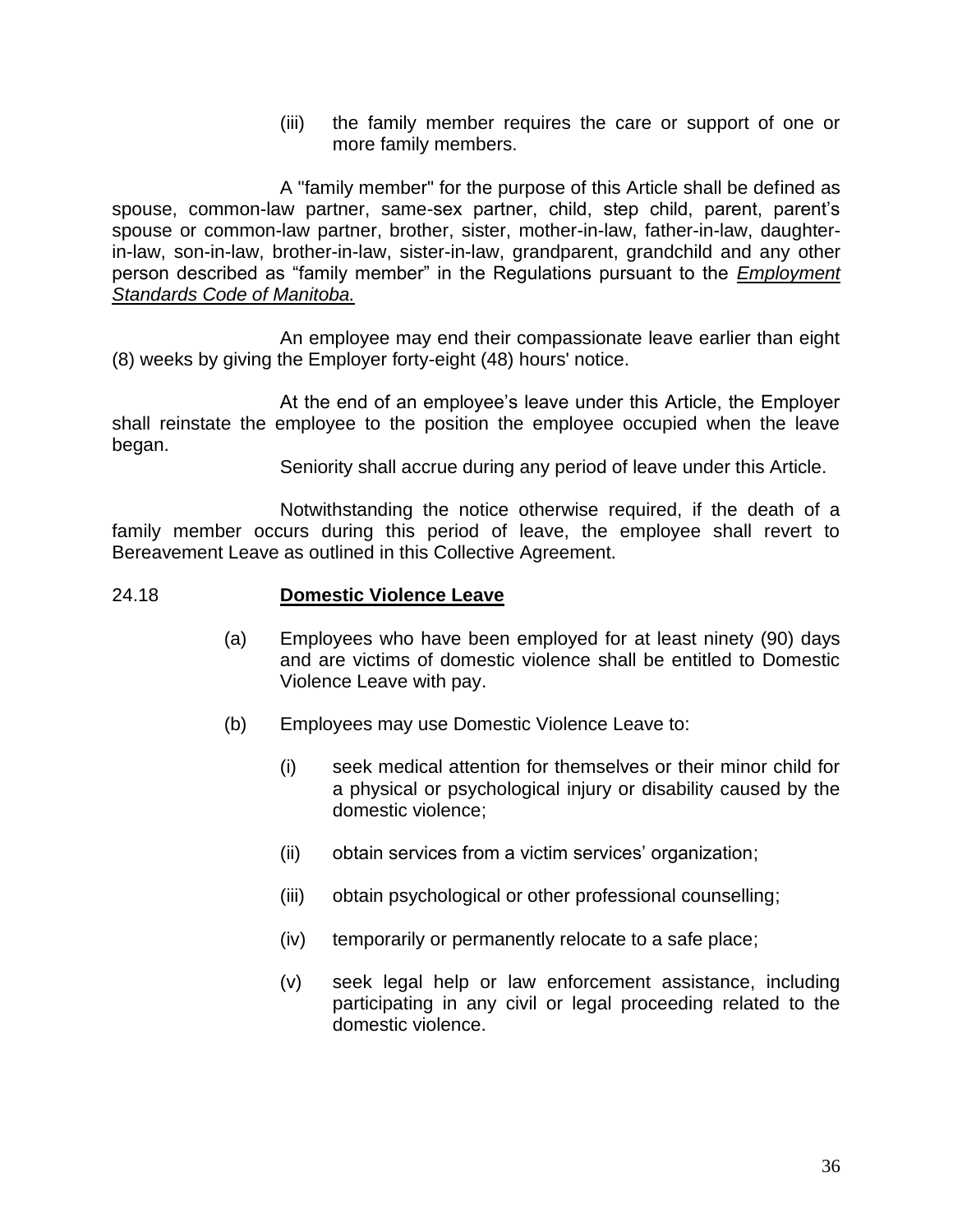- (c) There are two (2) parts to Domestic Violence Leave. One (1)part of the leave allows employees to take up to ten (10) days in consecutive or intermittent days in a fifty-two (52) week period, as needed by the employee. The other part allows employees to take up to seventeen (17) weeks in a fifty-two (52) week period in one (1) continuous period. Employees can take the leave in any order that meets their individual circumstances.
- (d) Employees are entitled to be paid to a maximum of five (5) days of Domestic Violence Leave in a fifty-two (52) week period. It is the employee's responsibility to notify the Employer of the days to be paid. The amount paid to the employee shall be no less than the wages they would normally earn for their regular hours of work.
- (e) An employee wishing to take Domestic Violence Leave must give the Employer as much notice as is reasonable and practicable in the circumstances. The Employer may require the employee to provide reasonable verification of the necessity of the leave.
- (f) An employee taking Domestic Violence Leave, who has accrued sick leave credits, may use such sick leave credits to fund all or part of the Domestic Violence Leave.
- (g) Employees may end the leave earlier than seventeen (17) weeks by giving the Employer two (2) weeks' notice in writing before the day they intend to return to work. Employers and employees may agree to a different schedule for returning to work.
- (h) At the end of an employee's leave under this Article, the Employer shall reinstate the employee to the position the employee occupied when the leave began or to a comparable position, with not less than the wages and any other benefits earned by the employee immediately before the leave began, unless the Employer lays off the employee or terminates their employment or fails to reinstate for reasons unrelated to the leave.

### 24.19 **Critical Illness of a Child Leave**

An employee shall receive Critical Illness of a Child Leave without pay work for up to thirty-seven (37) weeks to allow them as a parent to provide care and support for a critically ill child who is under eighteen (18) years of age, subject to the following:

> (a) Employees must have completed at least thirty (30) days' employment, and are: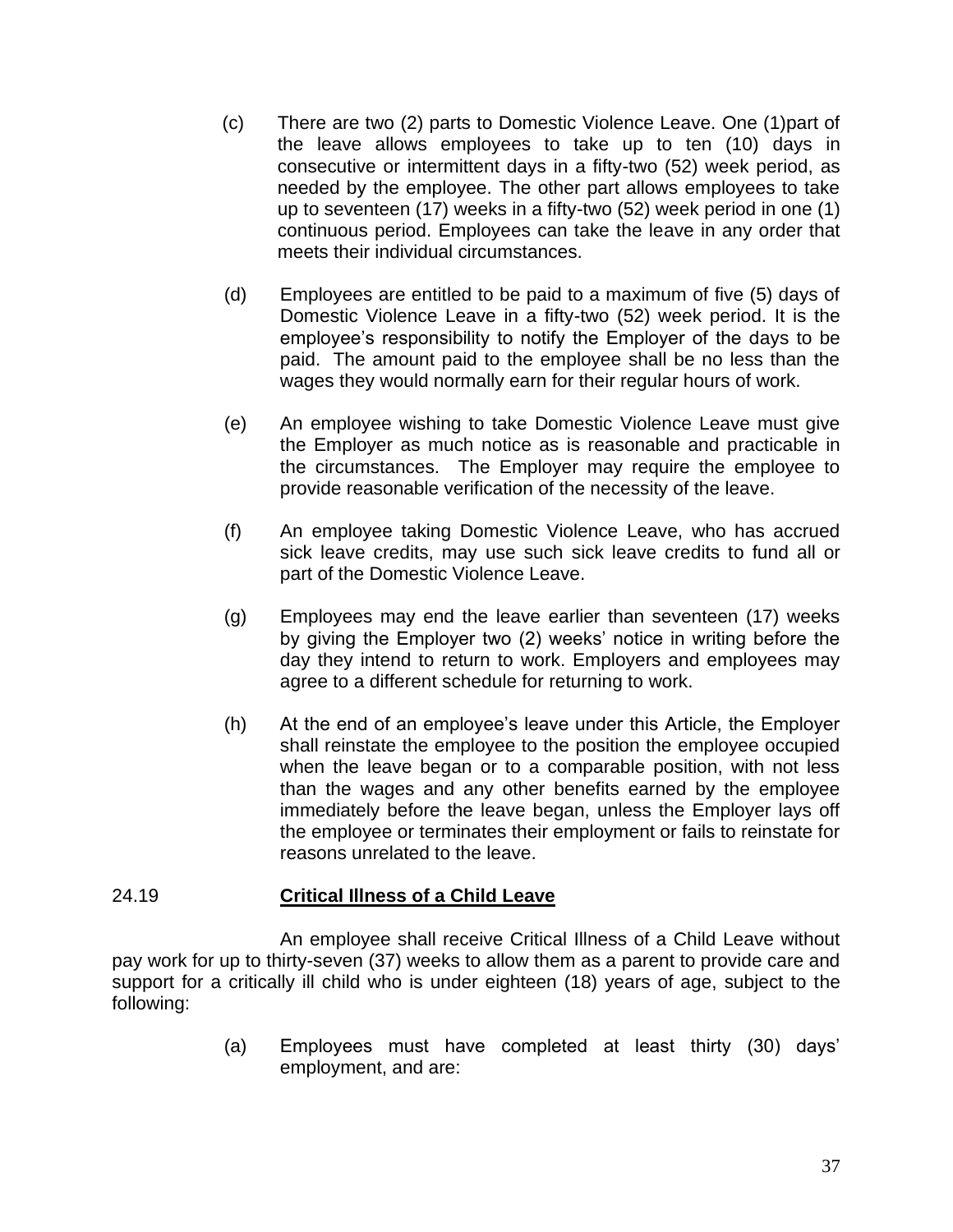- (i) a parent of a child;
- (ii) the spouse, common-law partner or same sex partner of a parent of a child;
- (iii) a person with whom the child was placed for the purposes of adoption;
- (iv) the guardian or foster parent of a child; or,
- (v) a person who has the care, custody or control of a child, and is considered to be like a close relative, whether or not they are related.
- (b) Employees shall provide the Employer with a certificate from a Medical Practitioner indicating that the child is critically ill and requires the care or support of the parent for a specified amount of time.
- (c) Where possible, the employee shall provide two (2) weeks' notice before the leave.
- (d) Employees may end the leave earlier than thirty-seven (37) weeks by giving the Employer two (2) weeks' notice in writing before the day they intend to return to work. Employers and employees may agree to a different schedule for returning to work.
- (e) At the end of an employee's leave under this Article, the Employer shall reinstate the employee to the position the employee occupied when the leave began or to a comparable position, with not less than the wages and any other benefits earned by the employee immediately before the leave began, unless the Employer lays off the employee or terminates their employment or fails to reinstate for reasons unrelated to the leave.

### 24.20 **Disappearance or Death of a Child Leave**

An employee shall receive Disappearance or Death of a Child Leave without pay for up to fifty-two (52) weeks if they are a parent of a child, under the age of eighteen (18), who has disappeared as a result of a crime. If the child has died as a result of a crime, the employee is entitled to take a leave of up to one hundred and four (104) weeks, subject to the following:

> (a) Employees must have completed at least thirty (30) days' employment, and are: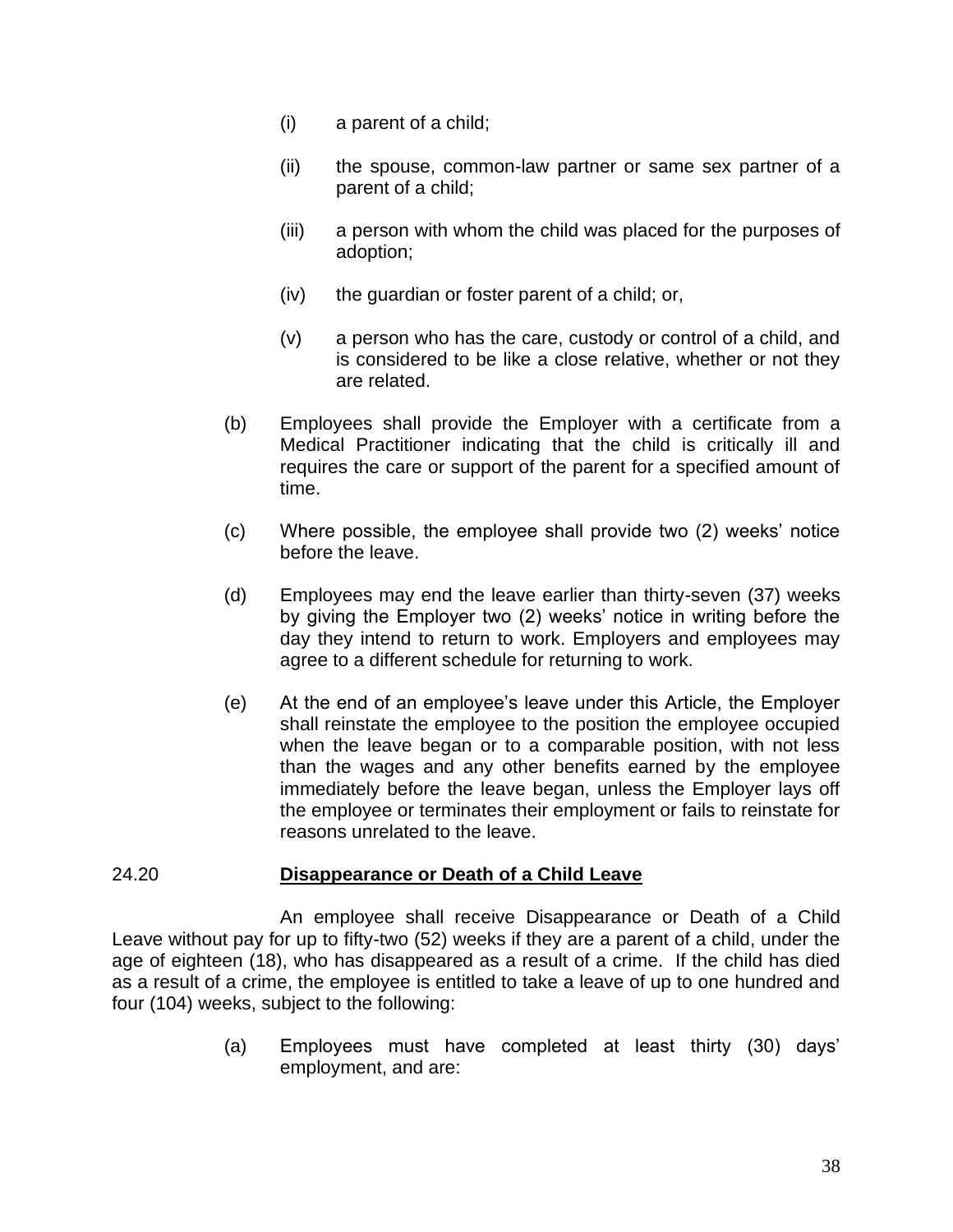- (i) a parent of a child;
- (ii) the spouse, common-law partner or same sex partner of a parent of a child;
- (iii) a person with whom the child was placed for the purposes of adoption;
- (iv) the guardian or foster parent of a child; or,
- (v) a person who has the care, custody or control of a child, and is considered to be like a close relative, whether or not they are related.
- (b) Reasonable verification of the need for the leave must be provided to the Employer as soon as possible.
- (c) Where possible, the employee shall provide two (2) weeks' notice before the leave.
- (d) Employees may end the leave earlier by giving the Employer two (2) weeks' notice in writing before the day they intend to return to work. Employers and employees may agree to a different schedule for returning to work.
- (e) At the end of an employee's leave under this Article, the Employer shall reinstate the employee to the position the employee occupied when the leave began or to a comparable position, with not less than the wages and any other benefits earned by the employee immediately before the leave began, unless the Employer lays off the employee or terminates their employment or fails to reinstate for reasons unrelated to the leave.

### 24.21 **Organ Donation Leave**

- (a) Employees who have been employed for at least thirty (30) days shall receive Organ Donation Leave without pay for up to thirteen (13) weeks to donate an organ or tissue to another individual.
- (b) Employees must provide a certificate from a Doctor stating the start and end dates for the period of time necessary to donate the organ and recover from the procedure.
- (c) Where possible, the employee shall provide two (2) weeks' notice before the leave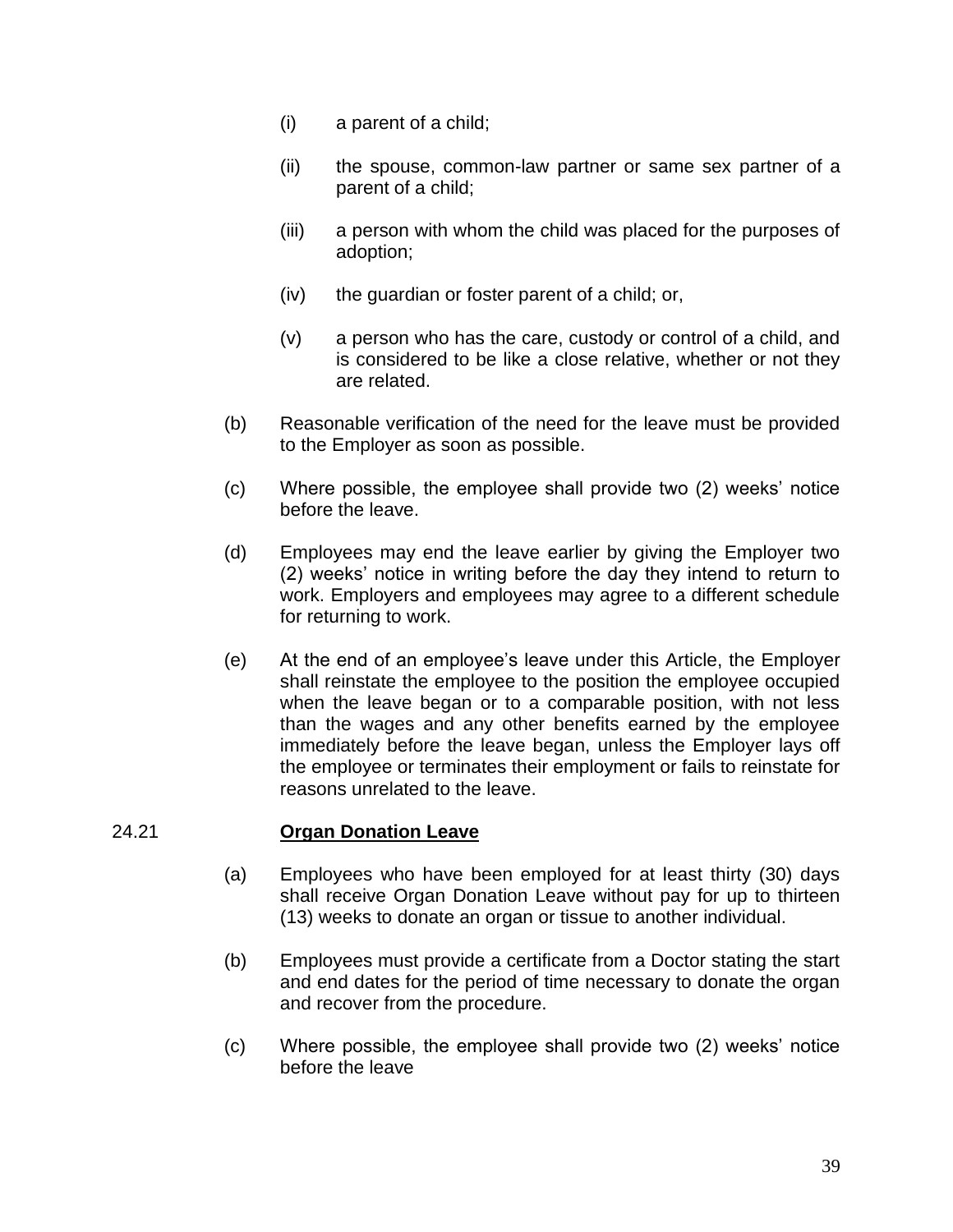- (d) Employees are entitled to extend their leave by up to an additional thirteen (13) weeks, without pay, if a Doctor provides another certificate stating the time period needed to finish recovering.
- (e) Employees may end the leave earlier by giving the Employer two (2) weeks' notice in writing before the day they intend to return to work. Employers and employees may agree to a different schedule for returning to work.
- (e) At the end of an employee's leave under this Article, the Employer shall reinstate the employee to the position the employee occupied when the leave began or to a comparable position, with not less than the wages and any other benefits earned by the employee immediately before the leave began, unless the Employer lays off the employee or terminates their employment or fails to reinstate for reasons unrelated to the leave.

24.22 The requesting and granting of leaves of absence shall be in writing. If requested, the reasons for a refusal for a leave of absence will be provided by the Employer in writing.

24.23 In addition to the leaves set forth in this Collective Agreement, employees may be eligible for leaves provided in *The Employment Standards Code*. Eligibility for such leaves will be determined in accordance with *The Employment Standards Code* requirements and Regulations thereunder as of the date of ratification.

Should there be any changes to the code during the term of this agreement, employees shall maintain the original benefit level or be eligible for the amended ones, whichever is greater.

Information regarding these leaves can be found at the Employment Standards website at [www.gov.mb.ca/labour/standards/.](http://www.gov.mb.ca/labour/standards/)

# **ARTICLE 25 GRIEVANCE PROCEDURE**

25.01 A grievance shall be defined as an allegation by an employee, the Union or the Employer that there has been a violation or misinterpretation of this Agreement.

Prior to the filing of the written grievance, the employee, accompanied by a Shop Steward, if they so choose, shall discuss the concern with their immediate supervisor or the Director in an attempt to resolve the dispute.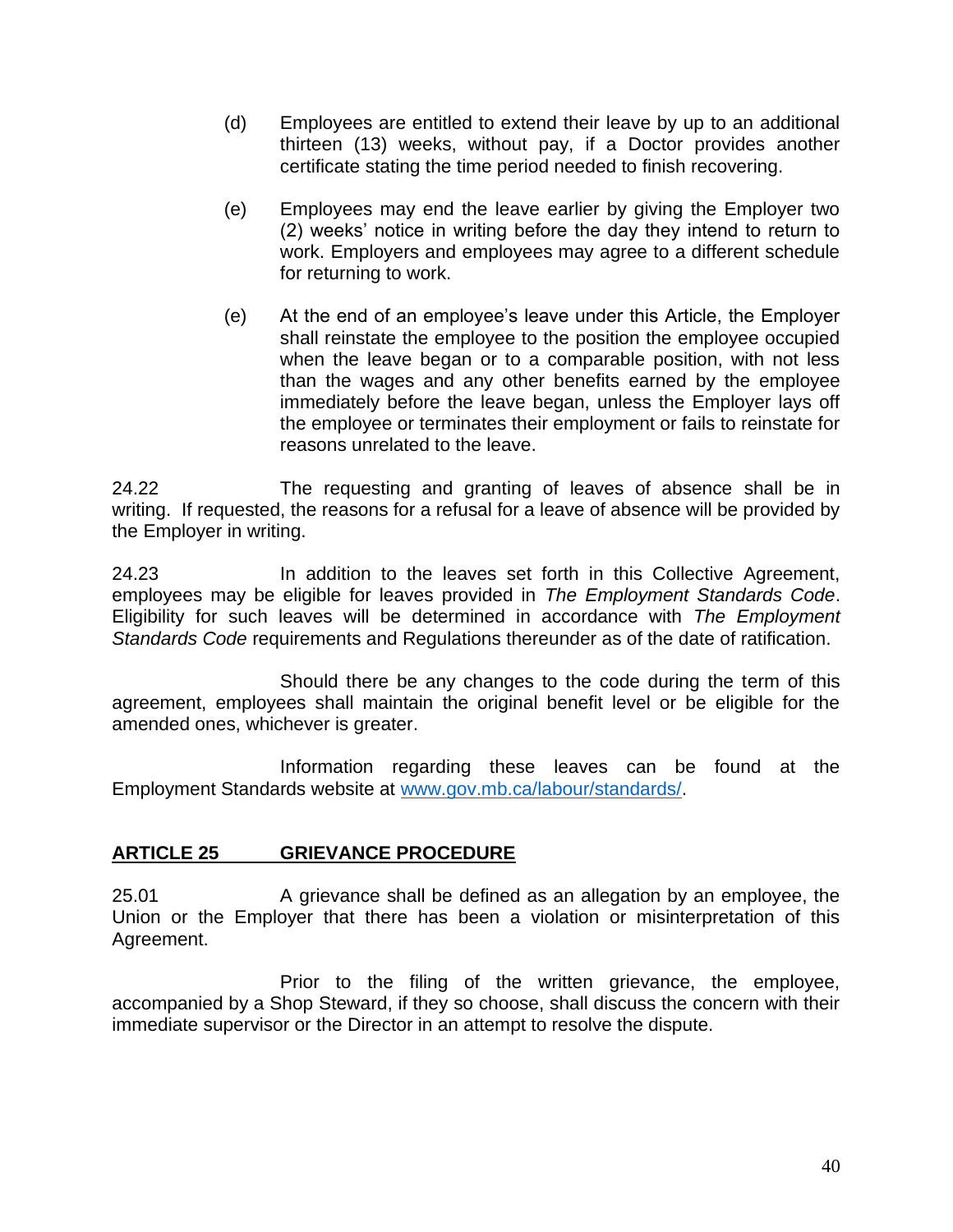### 25.02 **Step One:**

An employee will first submit their grievance to a Shop Steward or Union Representative, who shall then submit the grievance in writing within twenty-one (21) calendar days of the event giving rise to the grievance to the HR Generalist or designate. The written grievance shall set forth the nature of the grievance, the article or articles of the Collective Agreement allegedly violated, and the remedy or correction required. The HR Generalist or designate shall respond within fourteen (14) calendar days of receiving the written grievance.

### 25.03 **Step Two:**

If the matter is not resolved in Step One, the grievance must be forwarded to the Executive Director within fourteen (14) calendar days. The Executive Director shall meet with the employee and Shop Steward or Union Representative to discuss the grievance within fourteen (14) calendar days. Following such a meeting, the Employer shall respond within fourteen (14) calendar days. Where the employee is not satisfied with the decision, the Union may proceed to have the matter arbitrated.

25.05 The Employer or the Union may initiate a grievance within fourteen (14) calendar days of becoming aware of the matter giving rise to the grievance by writing to the other party outlining its alleged violation of the Collective Agreement.

25.06 The time limits set forth in this Article may be extended by the written agreement of both parties.

25.07 Where the Union requires information regarding a grievance (e.g. payroll data, hours of work information and/or seniority data) the Employer shall promptly supply such information in writing to the Union. If this cannot be done within twenty-one (21) calendar days the Employer will write the Union advising of that and providing an estimation as to by when it will be available.

# **ARTICLE 26 ARBITRATION PROCEDURE**

26.01 If the Union and the Employer cannot reach a settlement, upon request of either party, the grievance shall be submitted to an arbitrator. The following will be used on a rotating basis:

- (a) Gavin Wood
- (b) Blair Graham
- (c) Colin Robinson
- (d) Michael Weirier

If any individual of the above noted panel, who has been requested in their turn to act as an arbitrator, shall be unable or unwilling to act they shall not again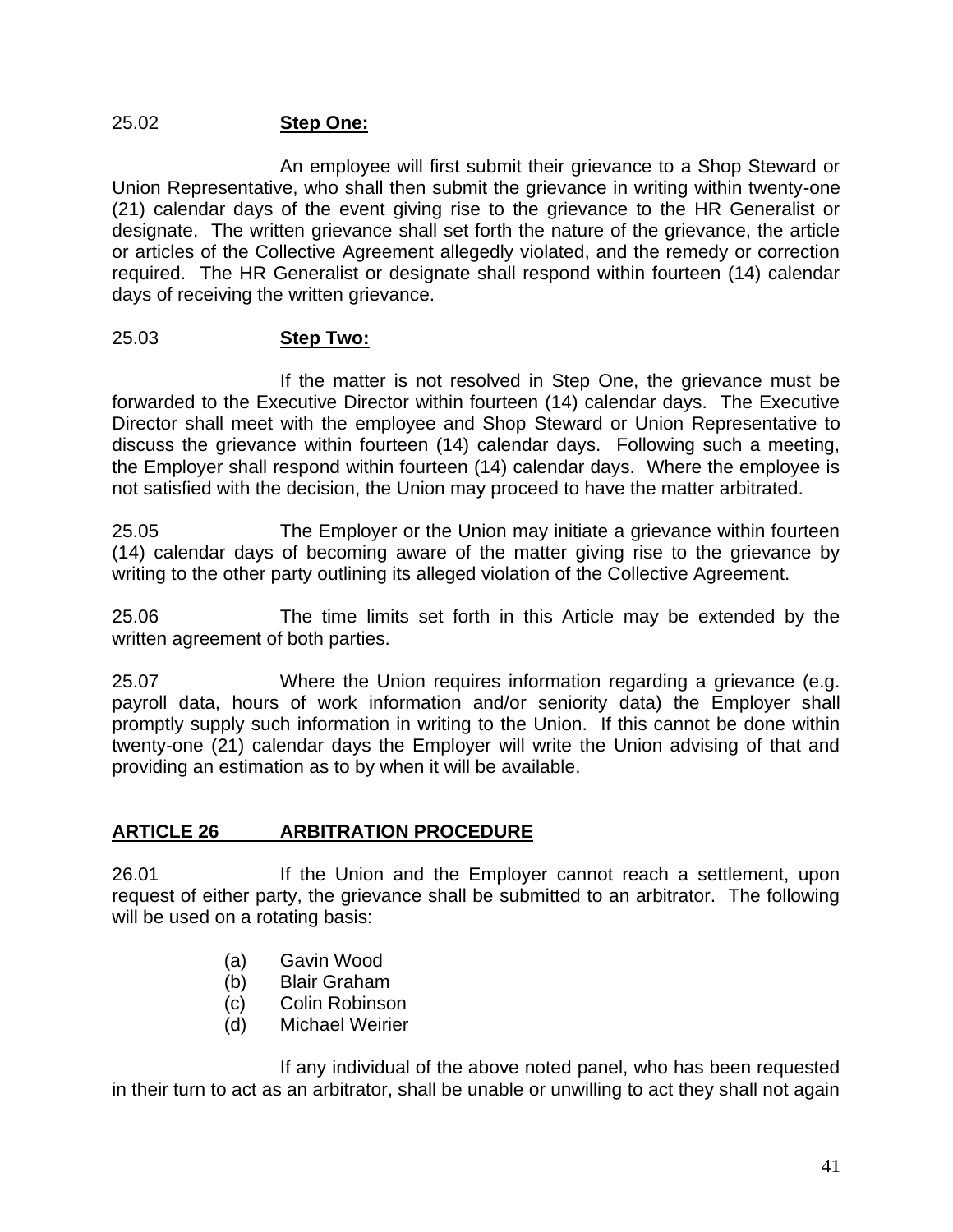be requested to act as the arbitrator until their name comes up again on the regular rotation of the panel.

The arbitrator shall not be deemed to be willing to act unless they are in the position to convene the hearing within twenty-eight (28) calendar days from the date of their selection. In the event none of the above arbitrators is willing to convene a hearing within twenty-eight (28) calendar days, the matter will be referred to the Manitoba Labour Board who shall appoint an arbitrator.

The decision of the arbitrator shall be given within a period of twenty-eight (28) calendar days after the closing of the arbitration hearing, or such other length of time as may be mutually agreed.

26.02 The person selected as arbitrator shall in no way be involved directly in the controversy under consideration, or be a person who has a personal or financial interest in either party to the dispute.

26.03 The arbitrator shall receive and consider such material evidence and contentions as the parties may offer and shall make such independent investigation as they deem essential to a full understanding and determination of the issues involved. In reaching their decision, the arbitrator shall be governed by the provisions of this Agreement.

26.04 The arbitrator shall not be vested with the power to change, modify or alter any of the terms of this Agreement. All grievances submitted shall present an arbitrable issue under this Agreement, and shall not depend on or involve an issue or contention by either party which is contrary to any provisions of this Agreement, or which involves the determining of a subject matter not covered by or arising during the term of this Agreement.

In the event of termination, discharge or suspension of an employee, the arbitrator shall have the right to sustain the Employer's action or to reinstate the employee with full, part or no back pay, with or without loss of seniority, or to settle the matter in any way they deem equitable.

26.06 The findings and decisions of the arbitrator shall be binding and enforceable on all parties involved.

26.07 It is the intention of the parties that this article shall provide a peaceful method of adjusting all grievances, so that there shall be no suspension or interruption of normal operations as a result of any grievances. The parties shall act in good faith in proceeding to adjust grievances in accordance with the provisions of this Agreement.

26.08 The expenses and fees of the arbitrator shall be borne equally by the parties to the arbitration proceedings.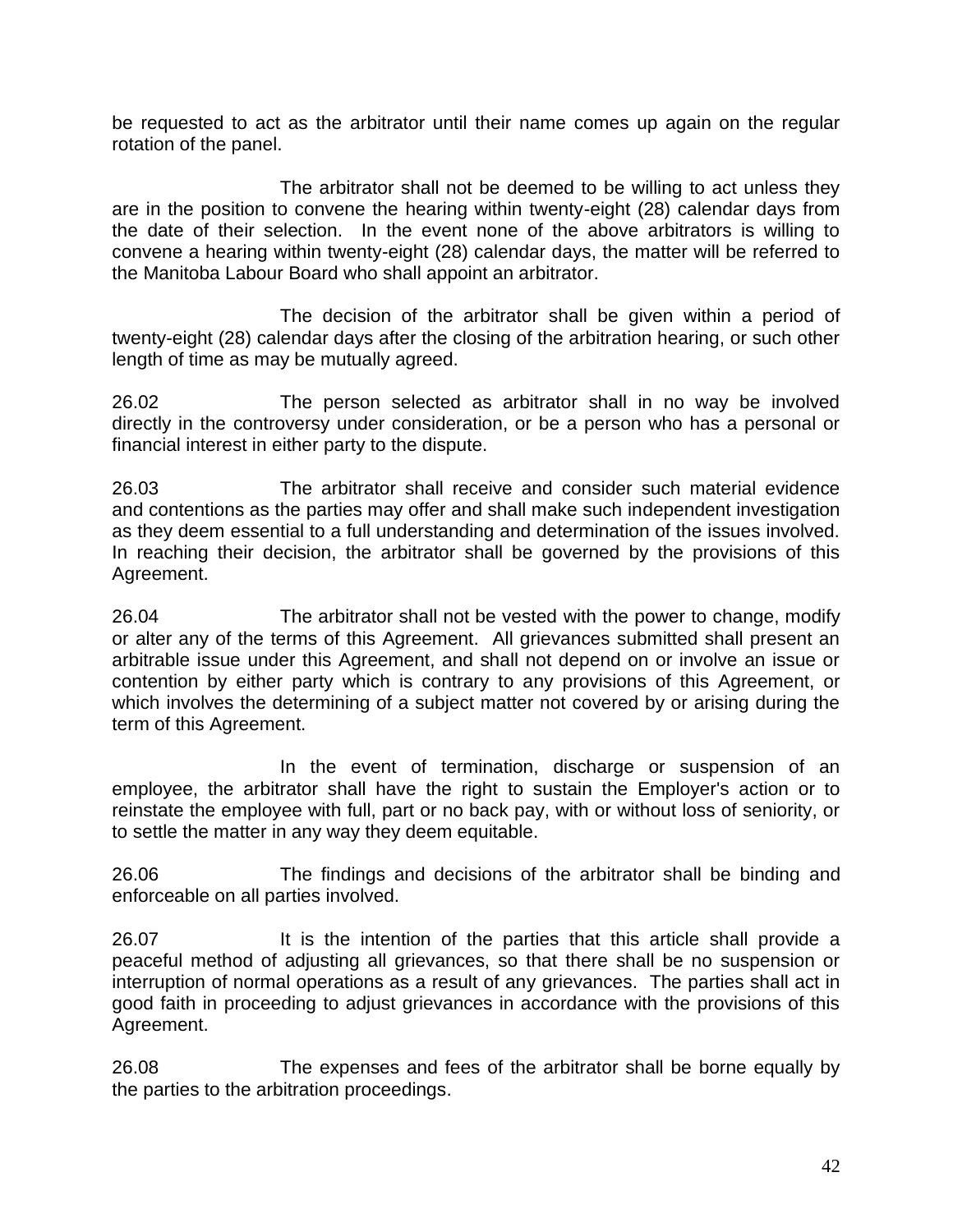26.09 In the interest of settling a grievance prior to an arbitration hearing either party may request the assistance of a grievance mediator from the Province of Manitoba Conciliation Services. In the event the costs of the mediator are not borne by the Province of Manitoba, the expenses and fees of the mediator shall be borne equally by the parties to the arbitration proceedings.

# **ARTICLE 27 STATUTE REVISIONS**

27.01 All provisions of this Collective Agreement are subject to the applicable laws now and/or hereafter in effect. If any law now existing or hereafter enacted or proclaimed or regulation shall invalidate or disallow any portion of this Collective Agreement, the entire Collective Agreement shall not be invalidated and the existing rights, privileges and other obligations of the parties shall remain in existence. The parties shall attempt to agree on a replacement provision. If there is no agreement between the parties on this issue, the matter shall be resolved by arbitration. In determining the wording of the replacement term, the arbitrator shall ensure that the replacement provision resembles as closely as possible the provision it is replacing.

# **ARTICLE 28 DISCIPLINE**

28.01 The Employer shall not discipline nor dismiss any employee who has completed their probationary period except for just cause.

# 28.02 **Family Services Investigation**

In the event an employee is alleged to have abused a **participant** or resident of Life's Journey, Inc., sincere effort will be made to expedite the investigation process, and to the extent the Employer is able to do so, it will provide the Union with written materials from Family Services or such other third party involved. The Union reserves its right to grieve.

28.03 Prior to the imposition of any form of discipline or discharge, an employee shall be notified, at a meeting with the Employer, Shop Steward of their choice and the Union Representative, of the reasons for considering such action. The attendance of Shop Steward and Union Representative is required as soon as possible and in any event within no more than forty-eight (48) hours of notification. If either or both are unavailable within forty-eight (48), the meeting will take place with an alternate steward or other bargaining unit member of the employee's choice.

28.04 The affected employee shall be given a copy of any disciplinary/discharge notice which is to be entered on the employee's personnel file. In all cases of reprimand, suspension or discharge the Employer shall notify the affected employee, and a Shop Steward in writing of reasons for taking such action. The notice of discipline or discharge shall be given to the affected employee and a Shop Steward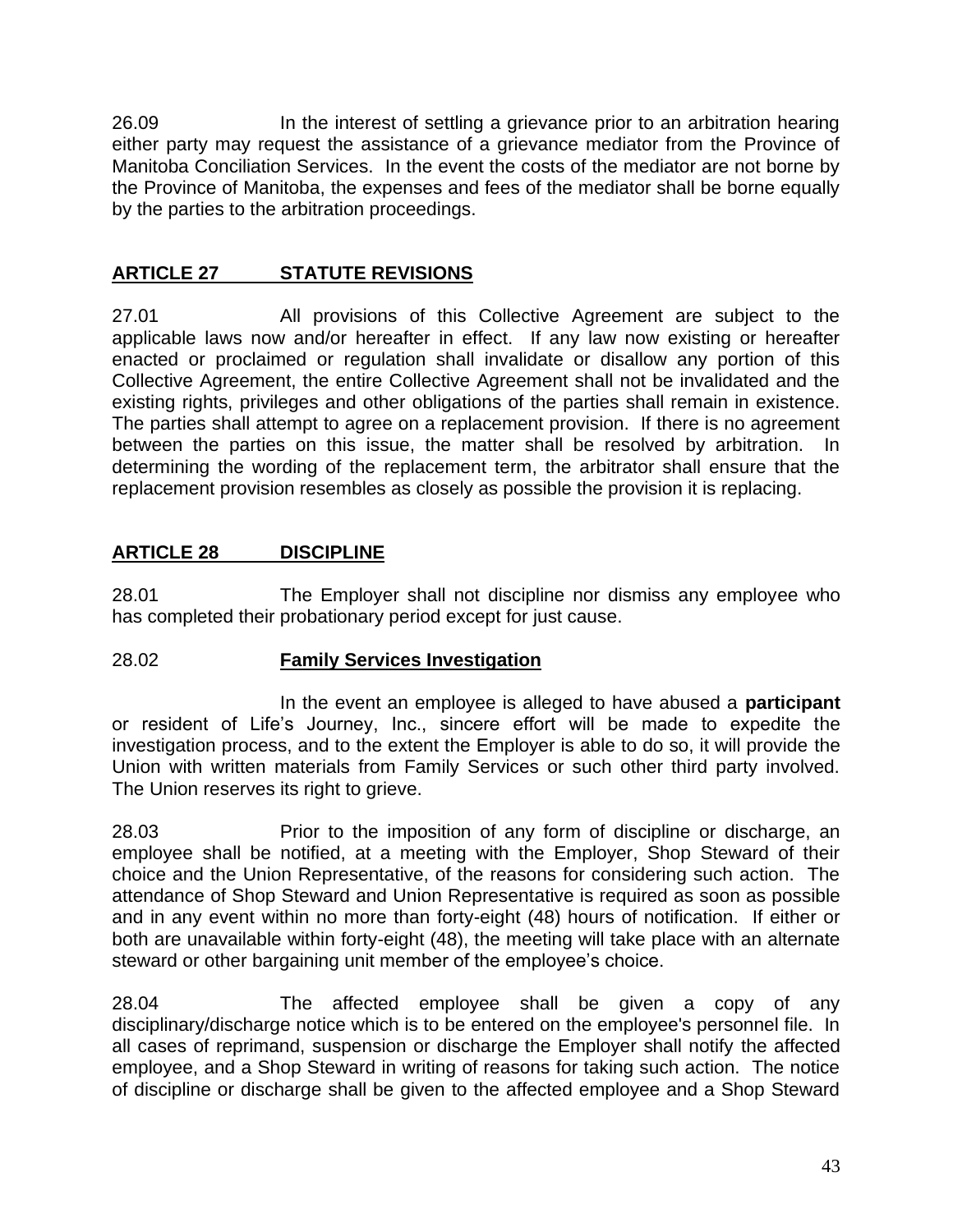as soon as possible following the event, and a copy of the notice shall be faxed or emailed to the Union office within twenty-four (24) hours of it being given to the affected employee and the Shop Steward.

### 28.05 **Discipline**

Except in matters of discipline resulting from inappropriate actions/behavior from staff toward vulnerable persons in care, or discipline resulting from situations of harassment, any discipline shall be removed from an employee's file after **twenty-four (24) months**, provided that the employee has been discipline free for **twenty-four (24) months**.

28.06 A copy of an employee's reply to any document contained in their personnel file shall be placed in the employee's personnel file.

28.07 The Employer shall keep only one personnel file per employee.

# **ARTICLE 29 CLASSIFICATIONS**

### 29.01 **Qualifications**

All qualifications will be as set forth in the applicable service purchase agreements or as otherwise determined by the applicable funder(s) or legislation.

### 29.02 **Related Fields**

All related fields of education will be as set forth in the applicable service purchase agreements or as otherwise determined by the applicable funder(s) or legislation.

# **ARTICLE 30 APPENDICES**

30.01 The Parties agree that the following attached Appendices A, B and C shall form an integral part of this Collective Bargaining Agreement.

### **ARTICLE 31 NOTICE OF TERMINATION/SEVERANCE PAY/JOB LOSS ASSISTANCE**

### 31.01 **Notice of Termination/Severance Pay**

In accordance with The Employment Standards Code, the notice period for terminating the employment of an employee without cause is the applicable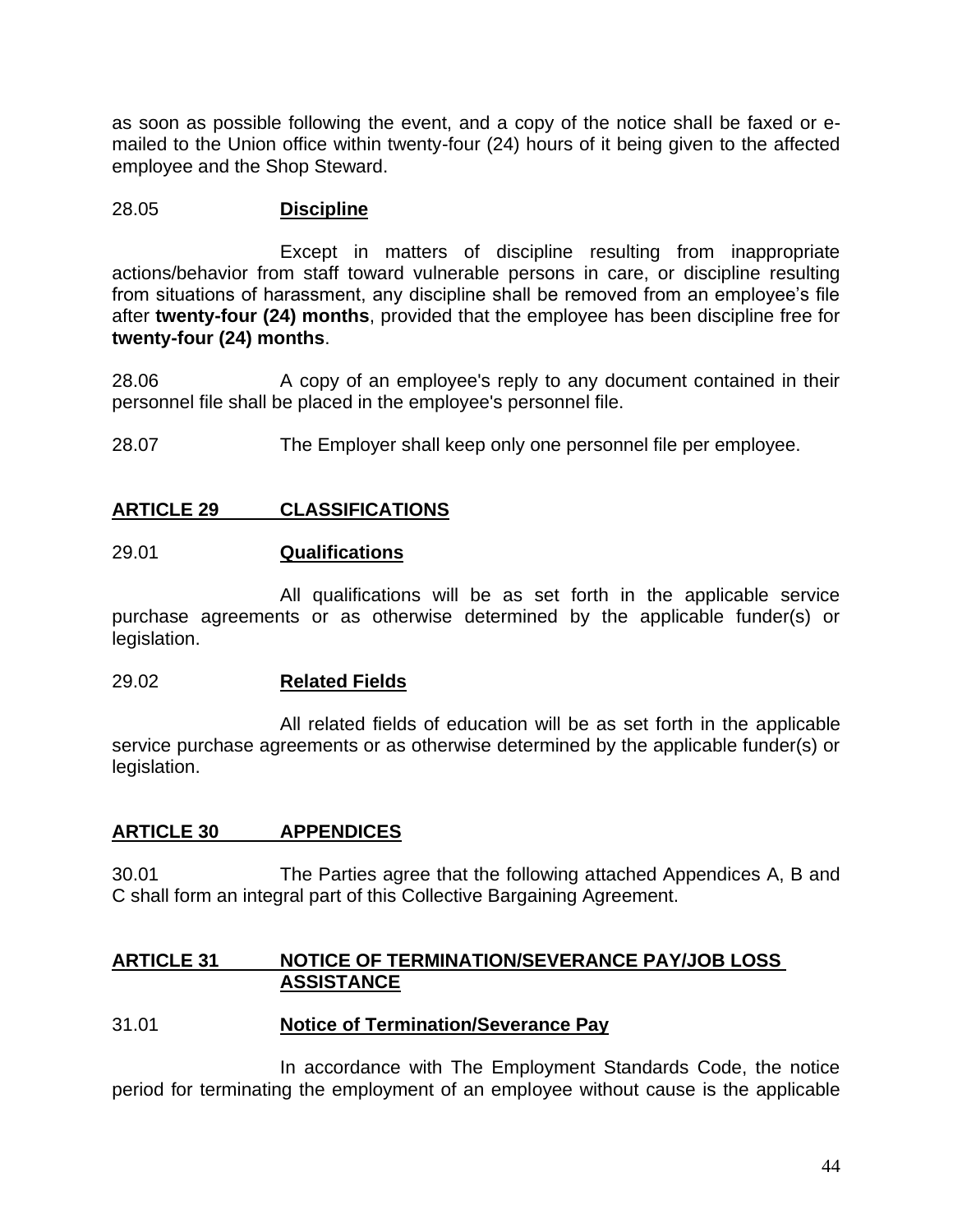notice period set out in the following table for the employee's period of employment with the Employer:

| Period of Employment                                                                                                                                                                                                | <b>Notice Period</b>                                             |
|---------------------------------------------------------------------------------------------------------------------------------------------------------------------------------------------------------------------|------------------------------------------------------------------|
| Thirty (30) days but less than one (1) year<br>At least one (1) year and less than three (3) years<br>At least three (3) years and less than five (5) years<br>At least five (5) years and less than ten (10) years | one (1) week<br>two (2) weeks<br>four (4) weeks<br>six (6) weeks |
| At least ten (10) years                                                                                                                                                                                             | eight (8) weeks                                                  |

In the event the Employer does not provide the appropriate notice as outlined above, the Employer will pay each affected employee the wages the employee would have earned had **they** worked **they** regular hours of work for the notice period. For employees whose wages vary, the Employer will pay five percent (5%) of the employee's total wages, excluding overtime wages, for the four-week period immediately preceding the notice.

Employees who have worked for the Employer for more than thirty (30) days but less than one year must give at least one (1) weeks' notice before they plan to leave work. After employees have completed one (1) full year of employment with the same Employer, at least two (2) weeks' notice is required. The Employer will not withhold wages from employees who end employment without notice.

# **ARTICLE 32 EDUCATION AND TRAINING TRUST FUND**

**32.01 The Employer shall contribute twenty five hundred (\$2500.00) dollars per calendar year into the United Food and Commercial Workers Union, Local No. 832, Education and Training Trust Fund.**

**32.02 Such contributions shall be forwarded to the Union's Trust Fund within twenty-one (21) days following the end of March in each calendar year.**

# **ARTICLE 33 HARDSHIP FUND**

**33.01 The Employer under exceptional circumstances may provide additional paid days or paid compensation to be used if an employee is suffering significant hardship. Employees seeking hardship days or compensation must notify the Employer of their hardship and the reasons why they are seeking compensation. The Employer will determine eligibility for hardship compensation and the amount provided. The parties agree that confidentiality is of utmost importance during this process.**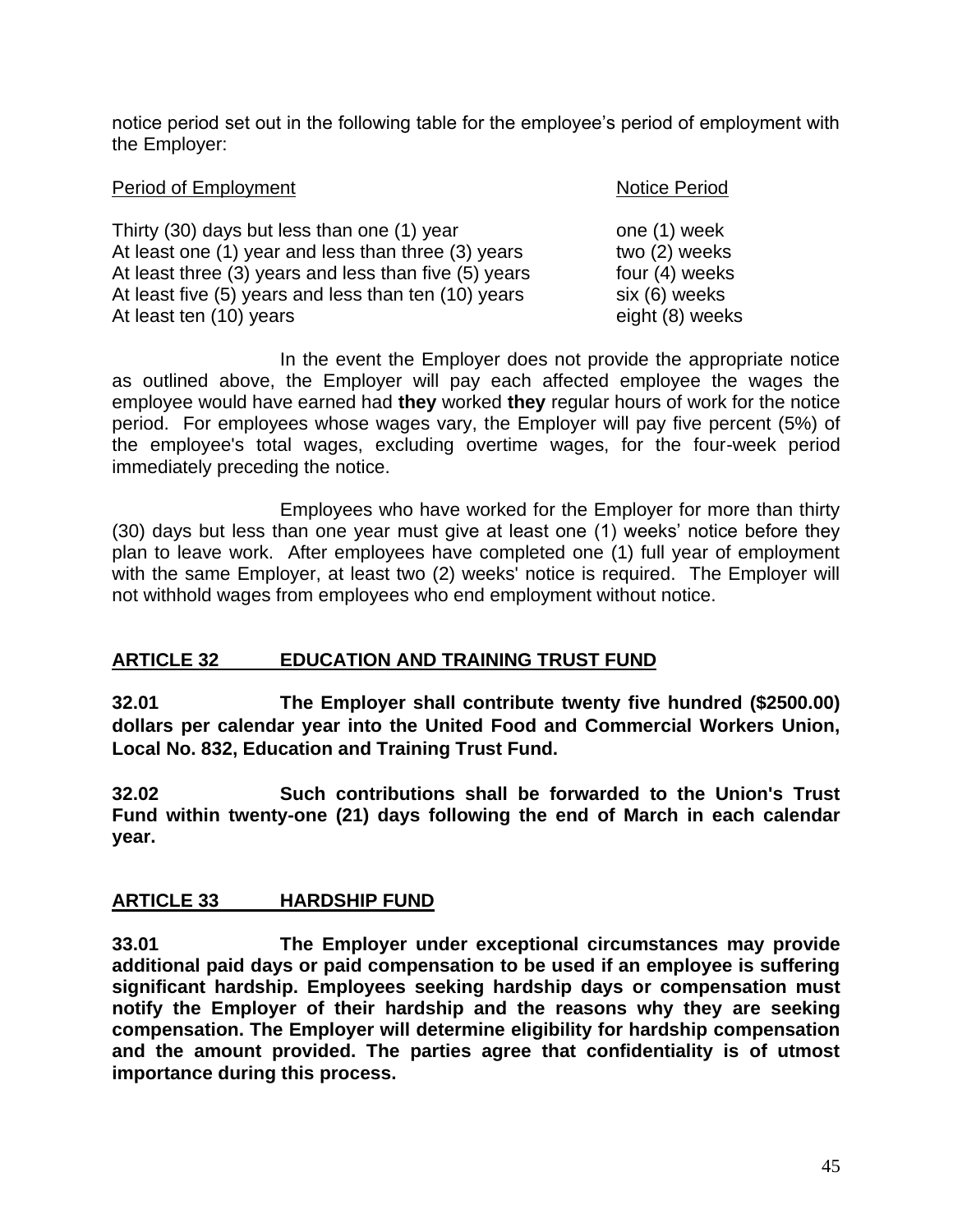#### **ARTICLE 34 EXPIRATION AND RENEWAL**

3**4**.01 This Agreement shall be in effect from **April 1, 2021** and shall remain in effect until, **September 30, 2022**, and thereafter from year to year, but either party may, not less than thirty (30) days nor more than ninety (90) days before the expiry of this Agreement give notice in writing to the other party to terminate this Agreement or to negotiate a revision thereof.

3**4**.02 When the required notice for termination or revision is given by either party, negotiations in connection with same shall be started as soon as reasonably possible and conducted, so that if it is reasonably possible, same may mutually and satisfactorily be concluded within the notification period.

#### **IN WITNESS WHEREOF, THE PARTIES HERETO HAVE DULY EXECUTED THIS AGREEMENT.**

**SIGNED THIS DAY OF , 2021. FOR THE UNION: FOR THE EMPLOYER:** \_\_\_\_\_\_\_\_\_\_\_\_\_\_\_\_\_\_\_\_\_\_\_\_\_\_\_\_\_ \_\_\_\_\_\_\_\_\_\_\_\_\_\_\_\_\_\_\_\_\_\_\_\_\_\_\_ \_\_\_\_\_\_\_\_\_\_\_\_\_\_\_\_\_\_\_\_\_\_\_\_\_\_\_\_\_ \_\_\_\_\_\_\_\_\_\_\_\_\_\_\_\_\_\_\_\_\_\_\_\_\_\_\_ \_\_\_\_\_\_\_\_\_\_\_\_\_\_\_\_\_\_\_\_\_\_\_\_\_\_\_\_\_ \_\_\_\_\_\_\_\_\_\_\_\_\_\_\_\_\_\_\_\_\_\_\_\_\_\_\_ \_\_\_\_\_\_\_\_\_\_\_\_\_\_\_\_\_\_\_\_\_\_\_\_\_\_\_\_\_ \_\_\_\_\_\_\_\_\_\_\_\_\_\_\_\_\_\_\_\_\_\_\_\_\_\_\_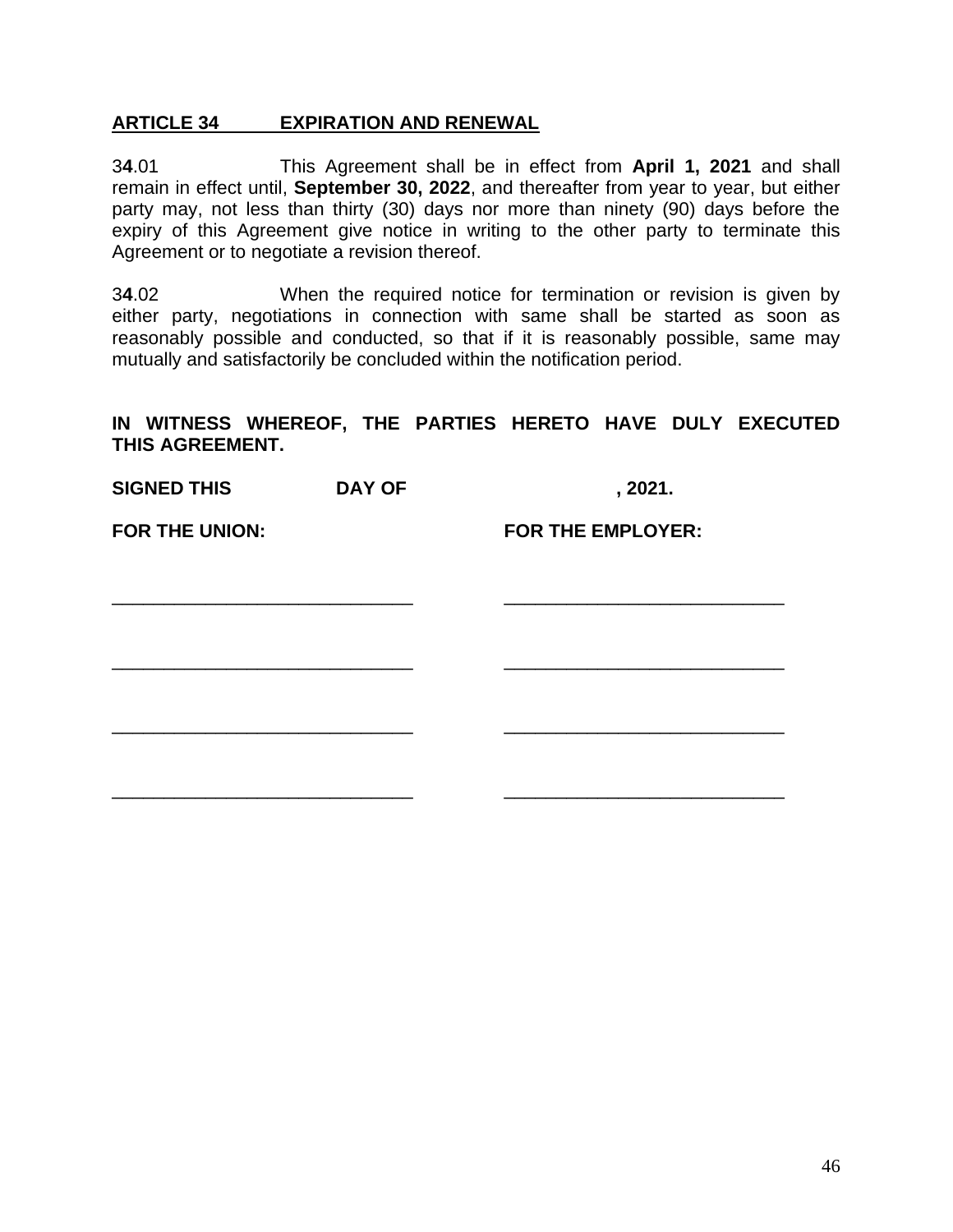# **APPENDIX "A"**

### **HEALTH AND WELFARE BENEFITS**

### **A-1 Preamble**

A-1.01 The following health and welfare benefits shall be arranged for by the Employer for all employees who work a minimum of forty (40) hours per week (thirty-seven point five (37.5) for Outreach Support Mentors)**, excluding term employees who do not have a permanent status otherwise with the agency** and shall be subject to the terms and conditions of their master policies and contracts in force.

In the event the employer changes from one benefit provider to another, employee benefits must be maintained at the previous level with the previous terms and there will be no additional qualification periods. Employee benefits may increase from the previous provider but under no circumstances will benefits decrease unless mutually agreed between the Union and Employer.

A-1.02 The Employer shall supply the Union with a current copy of the plan text and summary pamphlets (or similar documents) for all of the health and welfare benefits. The Employer shall supply each employee with such information, with new employees receiving this as they become eligible to receive these benefits. As updated information is provided by the insurer, it shall be passed on by the Employer to the Union and the employees.

A-1.03 The health and welfare benefits referred to in Appendix "A" shall be available to all full-time employees who have completed three (3) months of continuous service.

Accrual of paid sick leave benefits for full-time employees shall commence once they have completed three (3) months of continuous employment.

A-1.04 The Employer shall pay the full premium costs of all health and welfare benefits referred to in Appendix "A" for full-time employees, except for life insurance, long term and short term disability coverage.

A-1.05 A general description of the health and welfare benefits, terms and conditions, subject to the terms and conditions of the master policies and contracts in force shall be as listed below. Details of the current benefits are outlined Employee Benefits Handbook.

# **A-2 Paid Sick Leave Benefits**

A-2.01 Paid sick leave shall accumulate at the rate of 0.5 days per pay period for full-time employees, with a maximum accumulation of sixteen (16) days.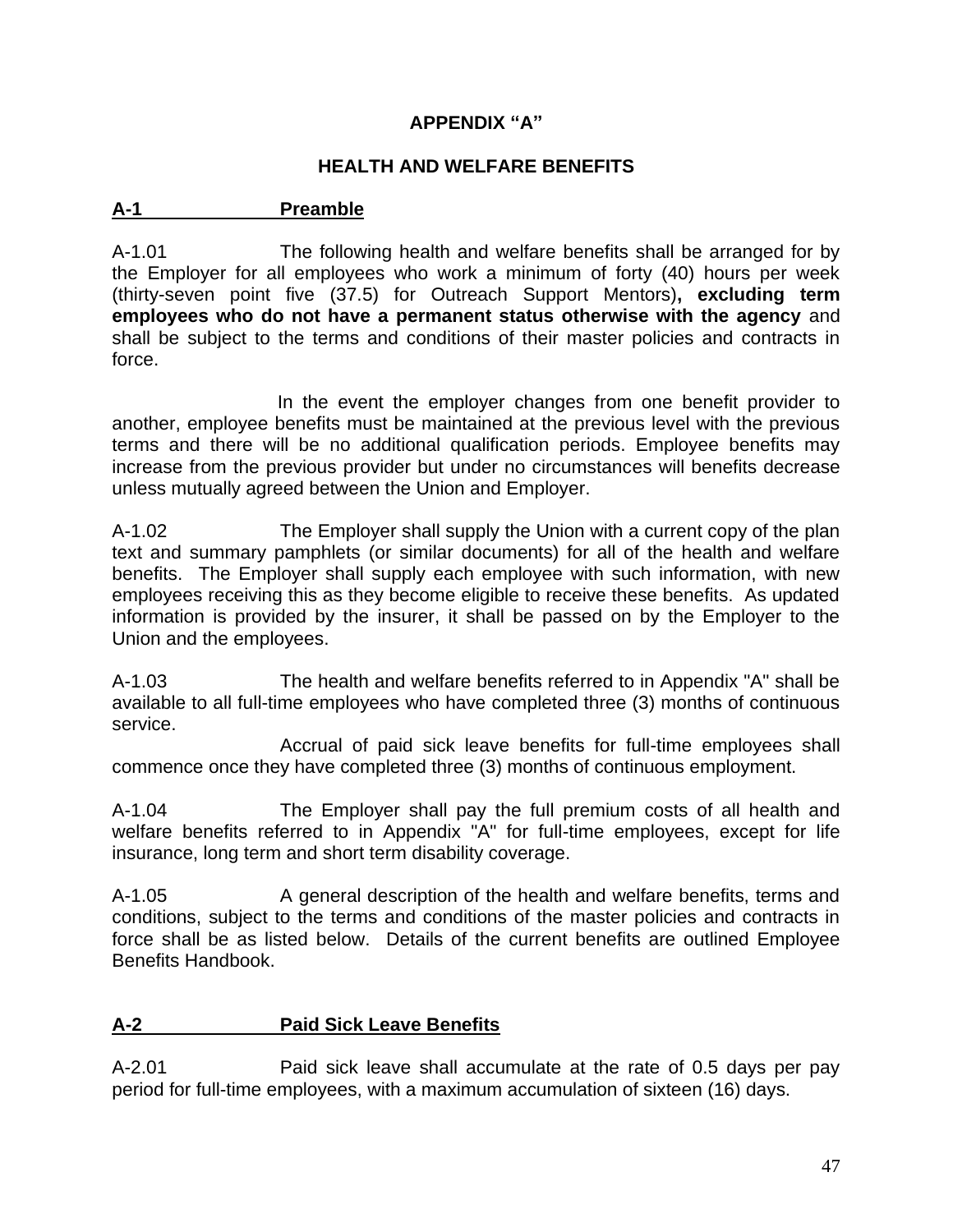Accumulation shall take place only during periods of active work, paid leaves of absence or vacation.

Employees are not paid for more than sixteen (16) days per year.

All employees shall be entitled to **three (3)** personal day**s** per

contract year.

- A-2.02 An employee may use paid sick leave for:
	- (a) personal illness;
	- (b) personal medical or dental appointments that cannot otherwise be scheduled so as to avoid missing work; or
	- (c) to accompany to medical or dental appointments or provide care in the event of an illness of a spouse, child, parent, grandparent, grandchild or person who has the employee as the primary caregiver, and where no one else is available to do this.
	- (d) The employee should use sick time only for the duration of the appointment versus booking off the full shift where possible.

A-2.03 The amount of available accumulated sick time hours will be provided by the Employer to employees upon request.

A-2.04 The Union agrees to work with the Employer with a view to eliminating abuse of paid sick leave benefits. The Union further agrees to meet with the Employer and any employee suspected of abusing said paid sick leave benefits. Sick leave benefits may be reduced or eliminated for any employee found to be abusing said paid sick leave benefits.

A-2.05 An employee who is unable to report for work due to illness shall inform the Employer as early as possible and within a reasonable timeframe depending on the time of the day and other considerations. In the case of a scheduled appointment, this shall be at the time of booking the appointment.

A-2.06 An employee may be required to produce a certificate from a medical practitioner in case of suspected abuse of sick time or for any illness in excess of three (3) working days, certifying that **they were** unable to carry out **their** duties due to illness.

A-2.07 The unused portion of an employee's paid sick leave is not subject to cash out. However if the employee uses less than ten (10) sick days in the fiscal year. Three (3) days of unused sick time will be converted to Special Leave days to be used in the following fiscal year. These days are not subject to pay out if the employee resigns.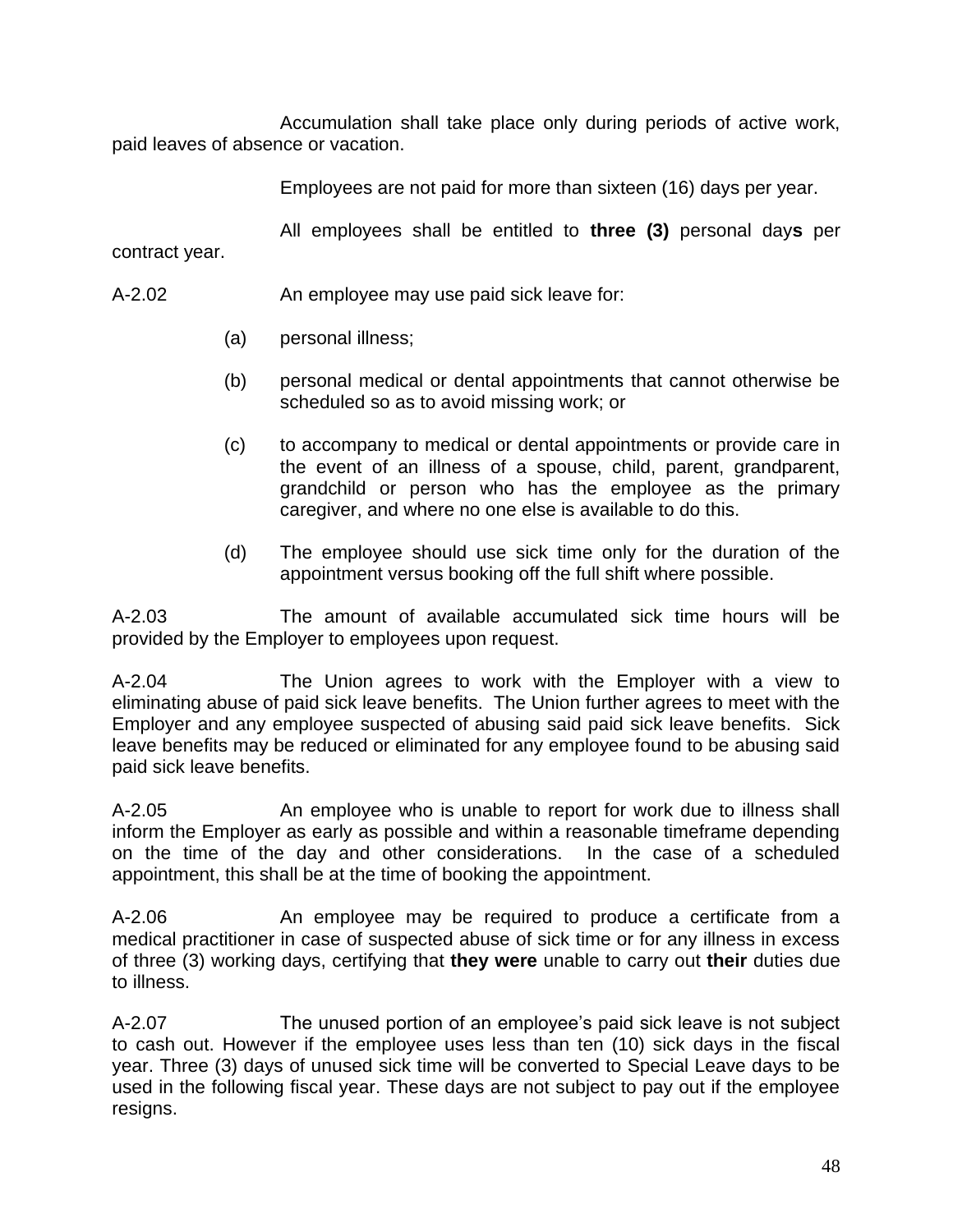### **A-3 Short Term Disability Insurance**

A-3.01 To employees who qualify, the Plan will pay short term disability benefits in an amount that is equal to sixty (60%) percent of weekly salary for a maximum seventeen (17) week benefit period.

### **A-4 Long Term Disability Benefits**

A-4.01 To employees who qualify, the Plan will pay sixty (60%) percent of the first \$2,500 of the employee's monthly salary, plus fifty (50%) percent of the balance. There is a one-hundred and nineteen (119) calendar day waiting period.

### **A-5 Dental Benefits**

A-5.01 To employees who qualify, the Plan will offer coverage based on the current dental fee guide for the Province of Manitoba as follows:

| <b>Preventive Treatment</b> | 80% coverage |
|-----------------------------|--------------|
| <b>Basic Treatment</b>      | 80% coverage |
| <b>Major Treatment</b>      | 50% coverage |

### **A-6 Life Insurance Benefits**

A-6.01 To employees who qualify, the Plan will offer life insurance benefits for themselves and their eligible dependants. The principle sum that is payable for employees shall be two (2) times the employee's annual earnings. Any increase in coverage is subject to the Plan, and at the cost of the employee.

### **A-7 Accidental & Serious Illness Benefits**

A-7.01 To employees who qualify, the Plan will offer accidental and serious illness benefits for themselves and their eligible dependants. The principle sum that is payable for employees shall be two (2) times the employee's annual earnings. Any increase in coverage is subject to the Plan, and at the cost of the employee.

### **A-8 Vision Care Benefits**

A-8.01 To employees who qualify, the Plan will offer vision care benefits for themselves and their eligible dependents. Vision care benefits shall be to a maximum of three hundred (\$300.00) dollars per person every two (2) years. The Plan will cover one-hundred (100%) percent of the cost of eye exam appointments to a maximum of one hundred (\$100.00) dollars per person every two (2) years.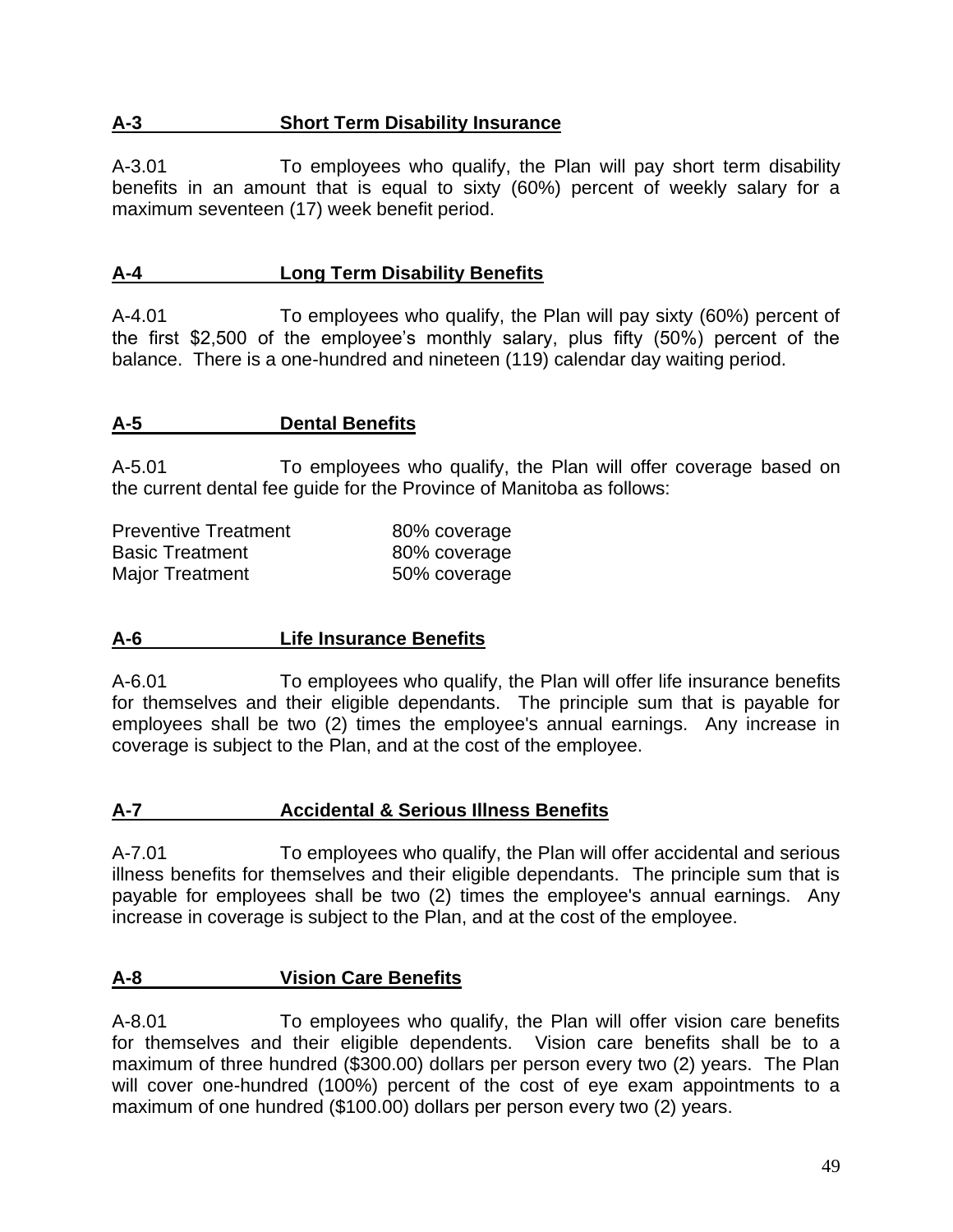### **A-9 Prescription Drug Benefits**

A-9.01 To employees who qualify, the Plan will offer prescription drug benefits for themselves and their eligible dependants. A card will be issued to each employee to direct bill prescription drug purchases.

### **A-10 Survivor Benefits**

A-10.01 Insurance coverage will continue for up to two (2) years for eligible dependents who are enrolled at the time of death.

### **A-11 Extended Health Care Benefits**

A-11.01 To employees who qualify, the Plan will offer extended health care benefits for themselves and their eligible dependants. The Plan itself should be checked for eligibility and details.

### **A-12 Retirement Savings Plan**

A-12.01 The Employer shall provide for a retirement savings plan to which all full-time employees shall contribute one (1%) percent of their gross earnings for the calendar year as shown on their T-4 tax form. The Employer will match this amount. After three (3) years of continuous service this amount shall increase to three (3%) percent of the employees' gross earnings and a matching amount from the Employer. The Employer reserves the right to increase the amount of the match as funding permits. After three (3) years of service an employee will have the option of staying at one (1%) percent or going to two (2%) or three (3%) percent.

A-12.02 All full-time employees shall contribute to the Plan after three (3) months of employment.

A-12.03 The Employer shall advise all employees and the Union as to who is administering the plan.

A-12.04 Employees shall be provided with a written document which outlines the different contribution options and an annual statement from the Plan administrator.

A-12.05 The Employer shall cover the costs of any administration fees for the Group RSP.

A-12.06 Employer contributions for an employee will vest after one (1) year of contributions.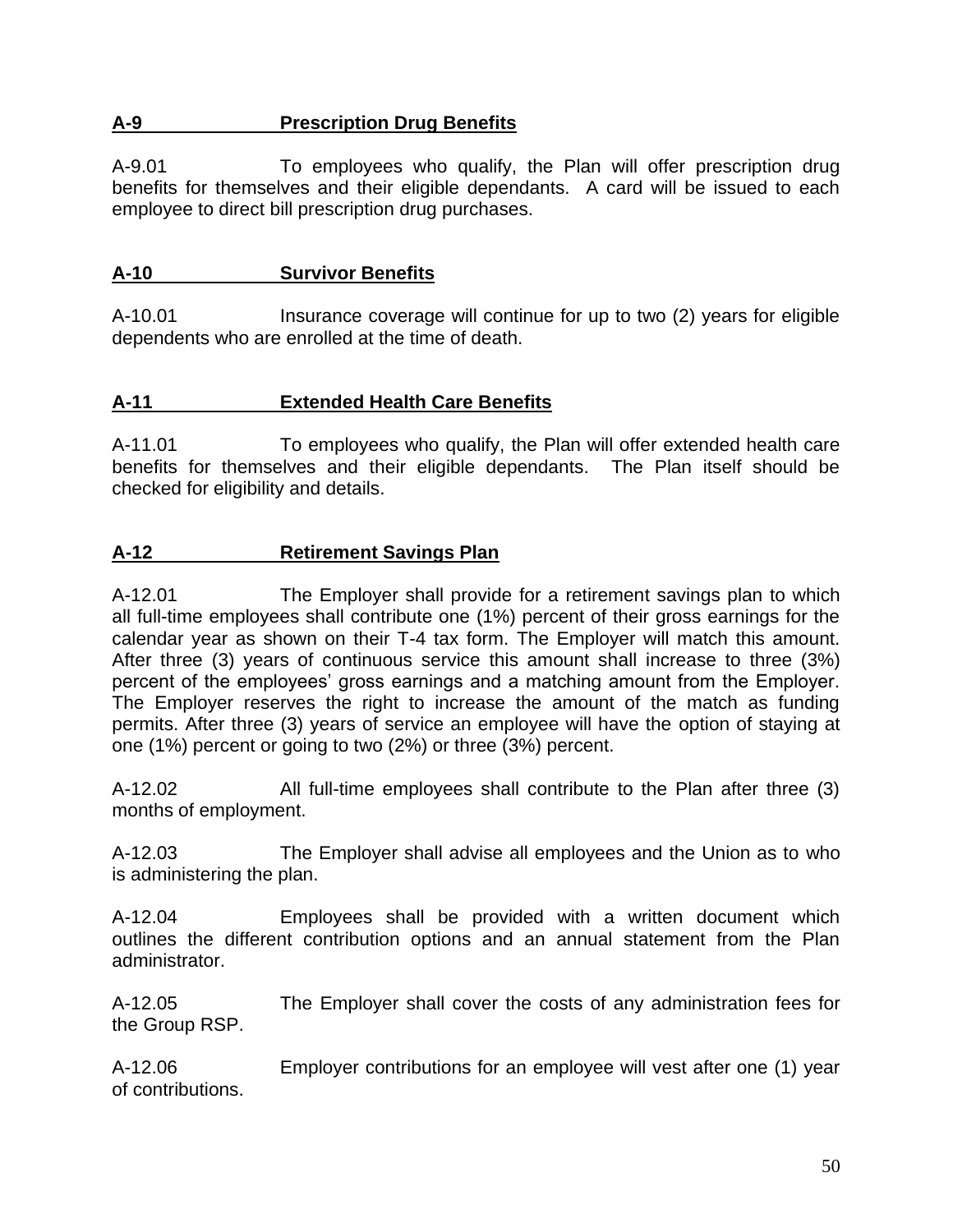# **A-13 Employee Assistance Program**

A-13.01 The Plan will offer an Employee Assistant Plan (EAP) for employees who qualify. The Plan itself should be checked for eligibility and details.

### **A-14 Health and Wellness Credit**

A-14.01 The Employer will provide a Planet Fitness gym membership for all full time employees wishing to participate in the Health and Wellness Credit program. In the event the year cost surpasses one hundred (\$100) dollars per calendar the employee will be required to cover the cost of that difference. **If there is no Planet Fitness in the city or town where the employee lives they will receive one hundred (\$100) dollars towards another year round fitness membership or organized activity.**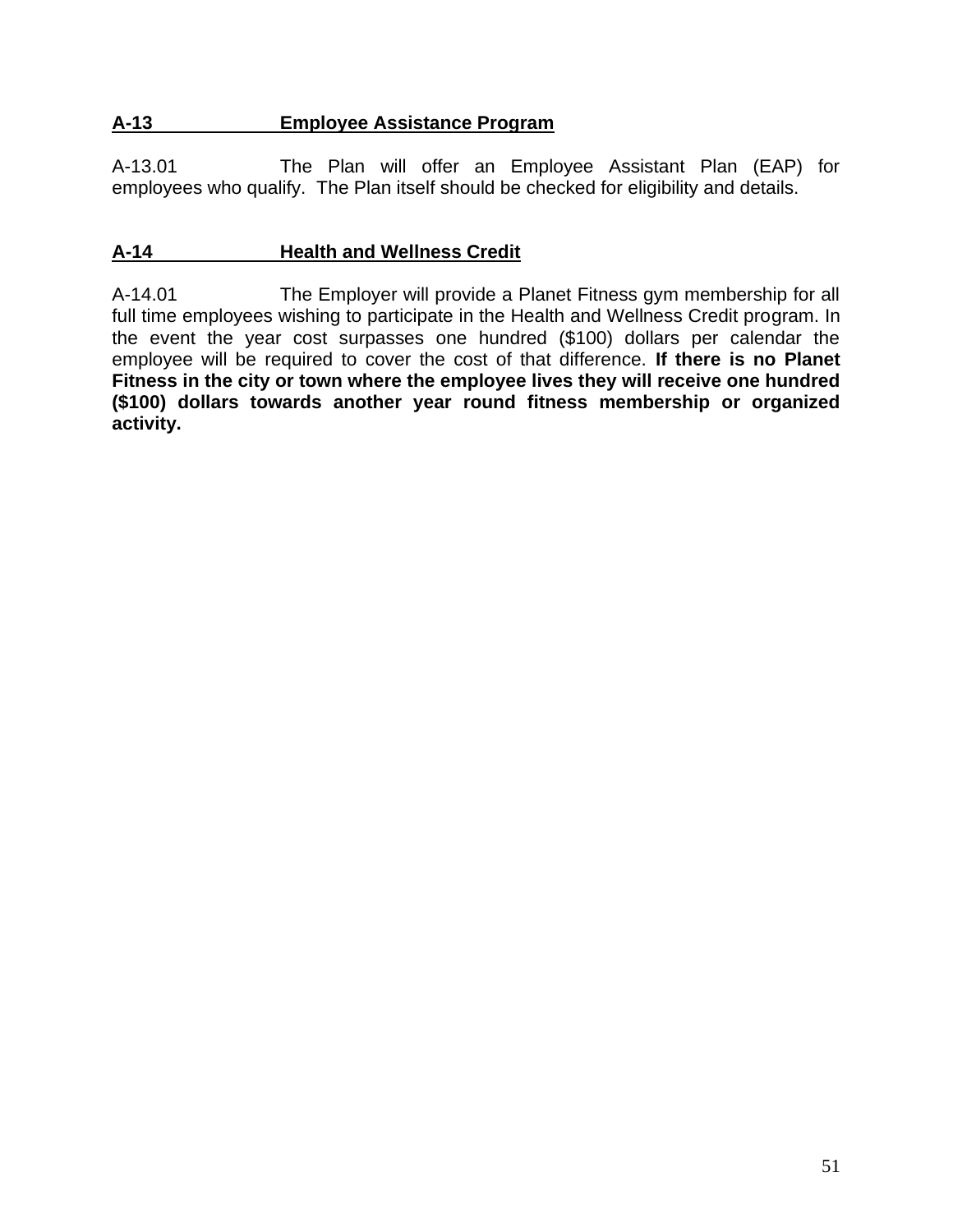### **APPENDIX "B"**

### **WAGES**

### **B-1 Classifications and Hourly Rates of Pay**

| <b>Residential Support Mentor</b> |         |
|-----------------------------------|---------|
| <b>Start</b>                      | \$13.96 |
| 1 years                           | \$15.03 |
| 2 years                           | \$16.11 |
| 3 years                           | \$16.67 |
|                                   |         |
| <b>Outreach Support Mentor</b>    |         |
| <b>Start</b>                      | \$18.79 |
| 1 years                           | \$19.72 |
| 2 years                           | \$20.64 |
| 3 years                           | \$21.24 |
| After 5 years (\$.25)             | \$21.50 |
| After 10 years (\$.50)            | \$21.77 |
|                                   |         |
| <b>House Lead</b>                 |         |
| <b>Start</b>                      | \$17.18 |
| 1 years                           | \$17.51 |
| 2 years                           | \$18.24 |
| 3 years                           | \$18.75 |

No employee's rate of pay will be reduced as a result of the implementation of the above wage grid.

### B-1.01 **Full-time Employees Seniority Premiums**

Effective on the date of ratification, the following seniority premiums shall be paid to each full-time employee for every hour worked (inclusive of overtime, vacation pay and sick pay) in addition to their regular rate of pay:

Outreach Support Mentors (OSM) are not included in the increased seniority premium but will maintain the twenty five (\$.25) cent and fifty (\$.50) cent long service premiums as before. OSMs will go to at thirty seven point five (37.5) hours work week.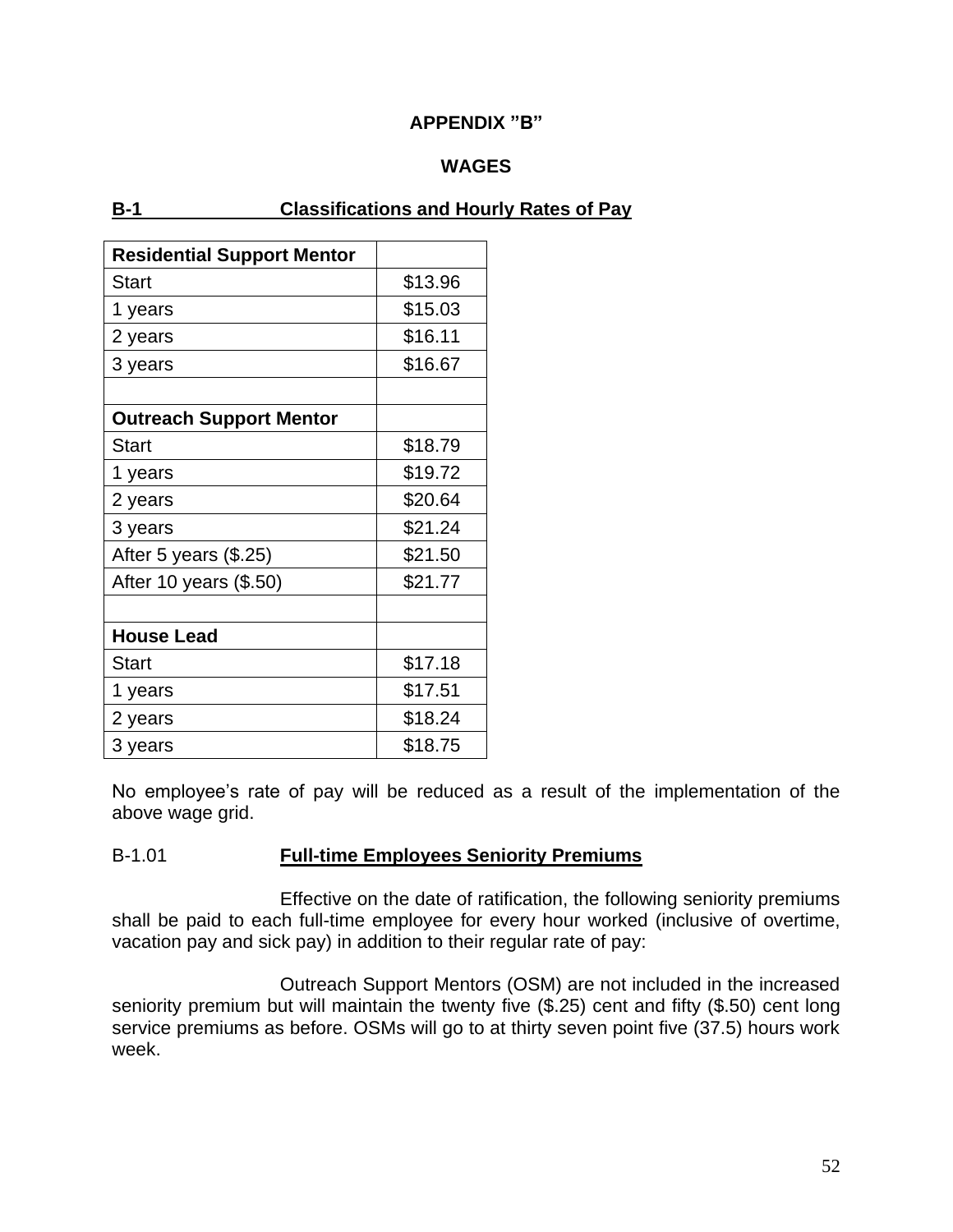| Five (5) years of service | Forty-five cents (\$0.45) per hour                                                         |
|---------------------------|--------------------------------------------------------------------------------------------|
| Ten (10) years of service | Seventy cents (\$0.70) per hour - inclusive<br>of the previous forty-five cents $(\$0.45)$ |

#### B-1.02 **Overscale Employees**

All employees who are receiving a higher rate of pay than their classification in the wage table above shall be considered overscale. At the discretion of the Employer, new or rehired employees may be paid a starting rate of pay which recognizes their previous directly related experience; however, all newly hired employees shall be hired at a rate within the pay scales.

#### B-1.03 **Wage Adjustments**

If the funding available to be used for wages provided by Government in any fiscal year increases, the Employer shall pass on such increases to employees consistent with the funding increase adjusted for any additional deficits that this contract incurs. This will be the case whether the funding increase is for the entire year or simply a portion of it, and wage increases shall be effective upon the effective date of the increased funding. Should there be no increase provided by Government, wages will be maintained at their present levels. Should there be a decrease in funding, then the Employer will maintain wages at present levels. The Employer will promptly provide the Union with any information it receives from the Government regarding funding available for wages, and the parties will meet as required to work towards cooperative resolution of any issues arising from this Government information.

### **B-2 Highway 8 Premium**

Any employee required to work at the Employer's Highway 8 location shall be paid a shift premium of one dollar and fifty cents (\$1.50) per hour for all hours actually worked.

Shift premiums that are proposed by the Employer and approved by the Funders in other locations than included new and revised service plans shall be administered as approved and for the purposes the premiums were intended based on the selection process outlined in Article 12.02.

### **B-3 Vehicles and Licenses**

If the Employer requires an employee to use a personal vehicle for tasks required by the Employer,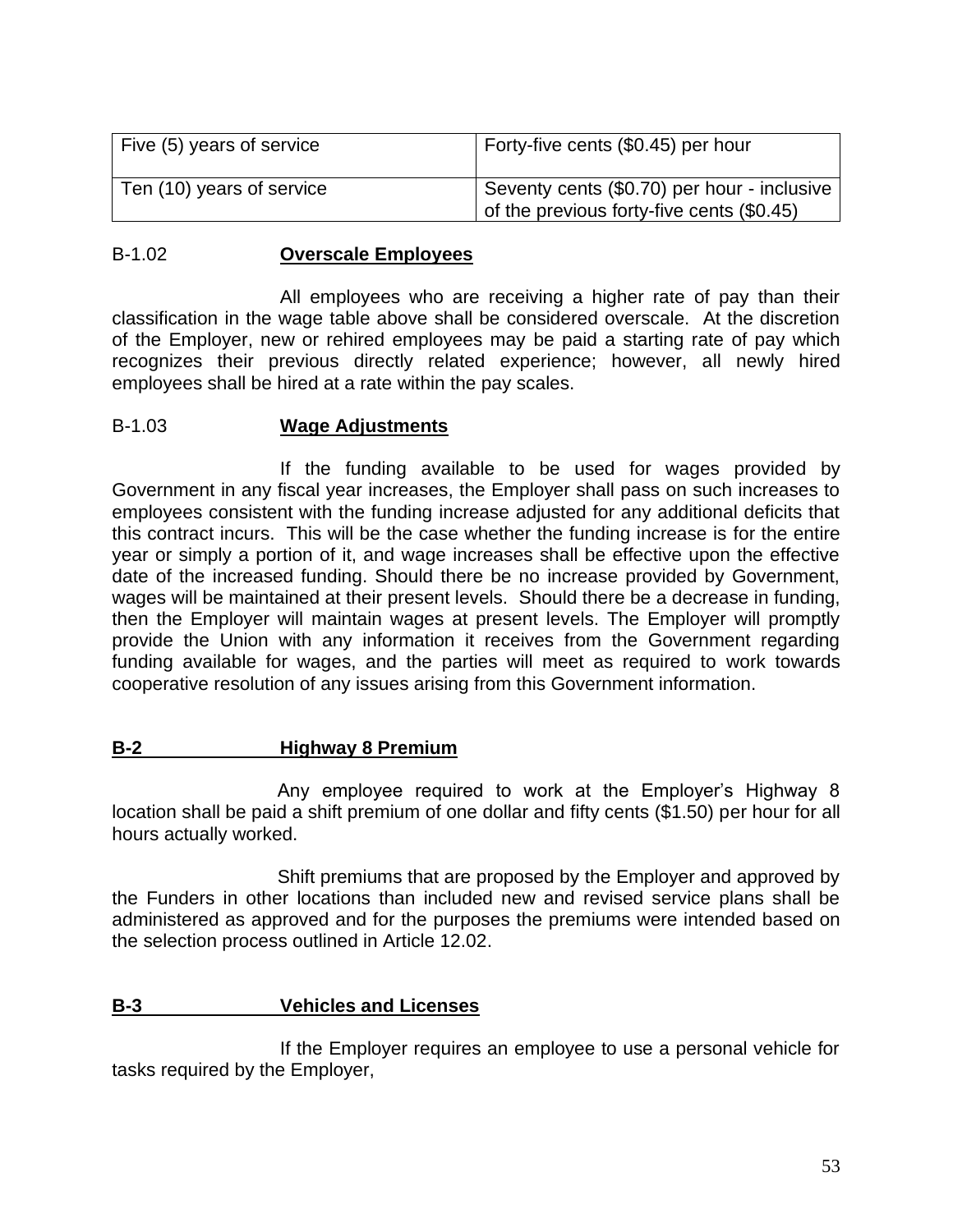- a) the Employer shall pay twenty-nine (\$29.00) dollars per year to any employee who transports clients as reimbursement for the cost of \$2 million third party liability insurance coverage.
- b) The Employer agrees to reimburse employees for the cost of Class 4 driver's licenses where the Employer directs employees to obtain such licenses.
- c) The Employer agrees to reimburse employees at the rate provided by the Province of Manitoba to the Civil Service but at no time less than forty-five (45¢) cents per kilometre.
- d) Employees are personally responsible for all tickets and fines of any sort incurred while operating a vehicle in the course of their employment. In the event where circumstances dictate otherwise, the Employer will review the matter on a case-by-case basis and may cover the cost of such fines.
- e) Employees are responsible for maintaining a working vehicle if it is a condition of their employment. Should their vehicle need to be repaired or replaced then it should occur as soon as possible but shall take no longer than three (3) weeks. Where an employee requires an extension then the employee shall apply for one and it will be considered on a case by case basis. The employee may be laid off temporarily in a case where accommodations can't be made for not having a working vehicle.
- f) In the event an employee is involved in an accident that is not their fault the employer will make every reasonable effort to provide a Life's Journey vehicle for the employee to drive for work purposes during repair or replacement.
- g) The Employer will be responsible for repair/replacing of any damage to a personal vehicle as a result of a **participant**.

Employees shall be allowed to plug their vehicles into the available electrical outlets at the workplace during the winter months at no cost to the employees.

### **B-4 Incremental Increases**

Incremental increases are paid every twelve (12) calendar months for each full-time employee and every two thousand eighty (2080) hours for each parttime or casual employee, until said employee has reached the top rate of pay for their respective classification. When employees move from casual to part-time to full-time all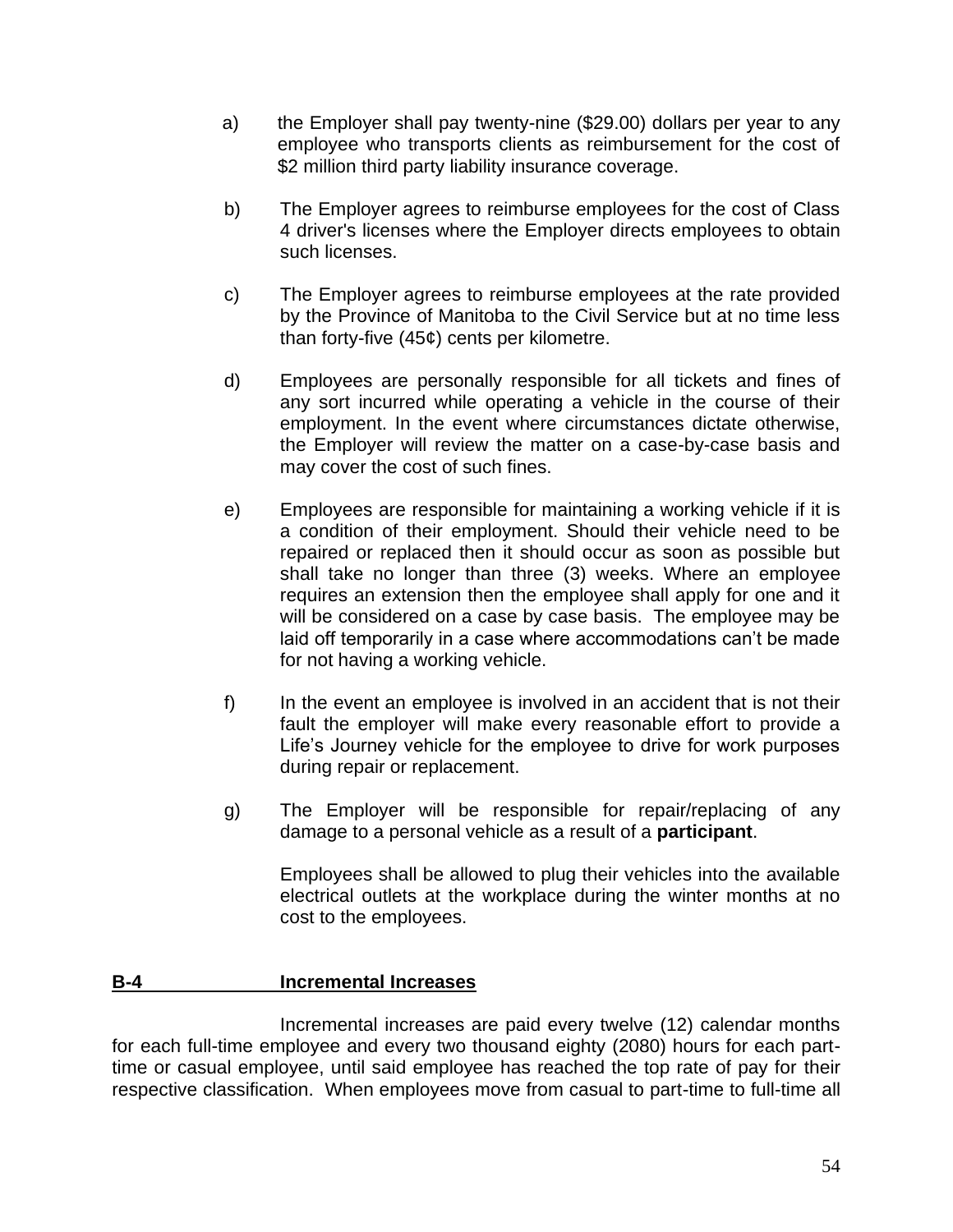hours worked and/or paid in their previous casual, part-time or full-time positions will be credited for purposes of incremental increases. For the purposes of this first collective agreement, employees will be placed on the wage scale at date of ratification and no later than November 1, 2011 based on their length of service.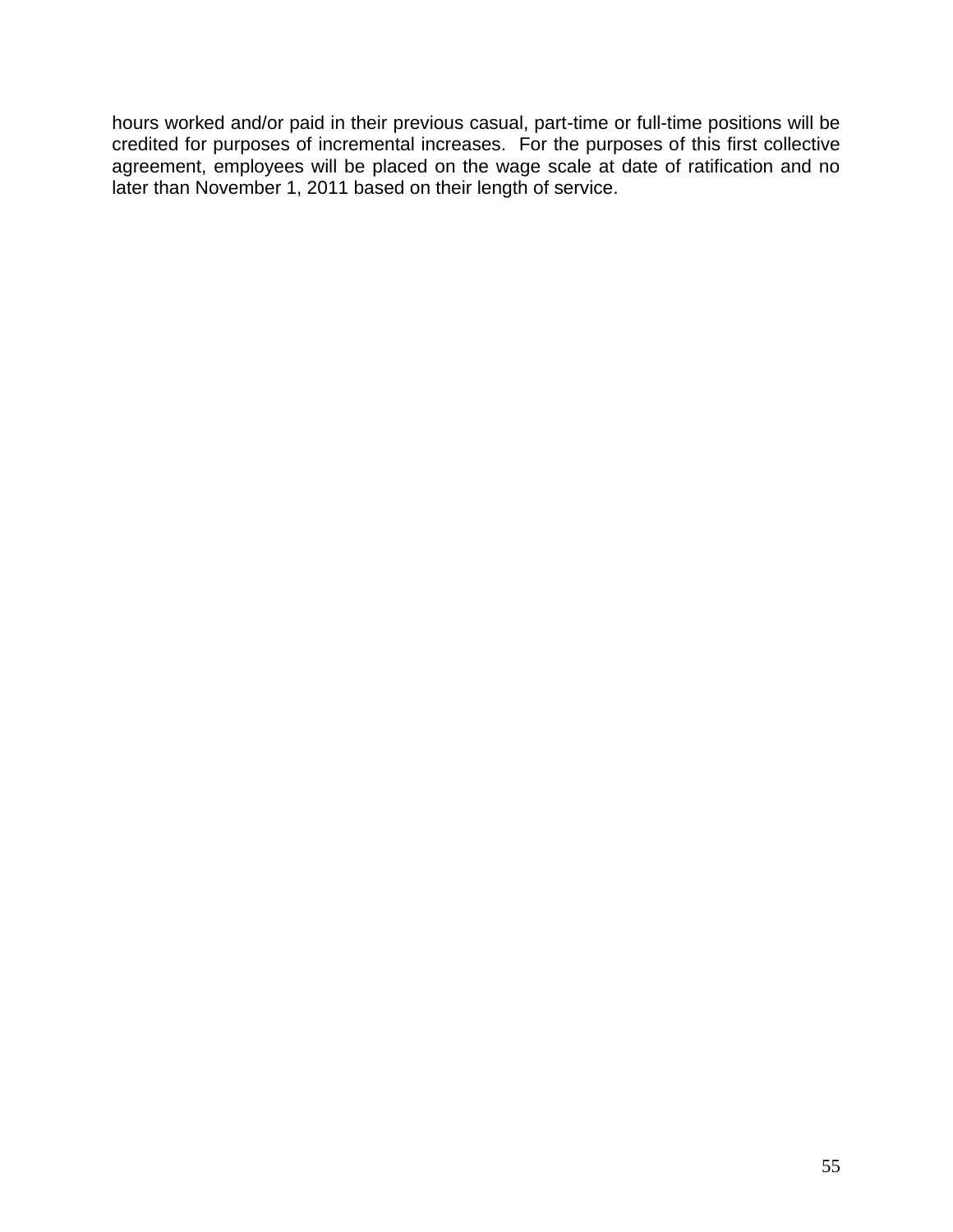### **APPENDIX "C"**

### **HARASSMENT POLICY**

### **POLICY**

- 1.01 All employees and anyone associated with FASDLJI have the right to a respectful workplace free of harassment and discrimination. At FASDLJI we are committed to providing a safe and respectful work environment for all staff and consumers. This policy is applicable to all employment related situations, in the provision of services or contracts and in signs and notices.
- 1.02 Harassment

"Harassment" means any objectionable conduct, comment or display directed at an employee, made on the basis of race, creed, religion, colour, sex, sexual orientation, marital status, family status, disability, physical size, weight, age, nationality, ancestry, or place of origin, and creates a risk to the health of the employee. Harassment is any behavior that degrades, demeans, humiliates, or embarrasses a person, and that a reasonable person should have known would be unwelcome. It includes actions (i.e. touching, pushing) comments (i.e. jokes, name calling) or displays (i.e. posters, cartoons).

Harassment also includes "bullying" which may involve severe, repeated conduct that adversely affects a workers psychological or physical well-being if it could reasonably cause a worker to be humiliated or intimidated. A single occurrence, if it is shown to have a lasting, harmful effect on an employee could also constitute "bullying".

1.03 Sexual Harassment

"Sexual harassment" includes offensive or humiliating behaviors based on a person's sex; behavior of a sexual nature that creates an intimidating, hostile or poisoned work environment; or behavior that could reasonably be thought to put sexual conditions on a person's job or job opportunities.

- 1.04 Retaliation or reprisals are prohibited against any employee who has complained under this policy and procedure, or has provided information regarding a complaint. Any retaliation or reprisals are subject to immediate corrective action, up to and including termination.
- 1.05 FASDLJI recognizes that individuals may find it difficult to come forward with a complaint under this policy and procedure because of concerns of confidentiality. Therefore, all complaints concerning workplace or sexual harassment or discrimination, as well as the names of parties involved shall be treated as confidential.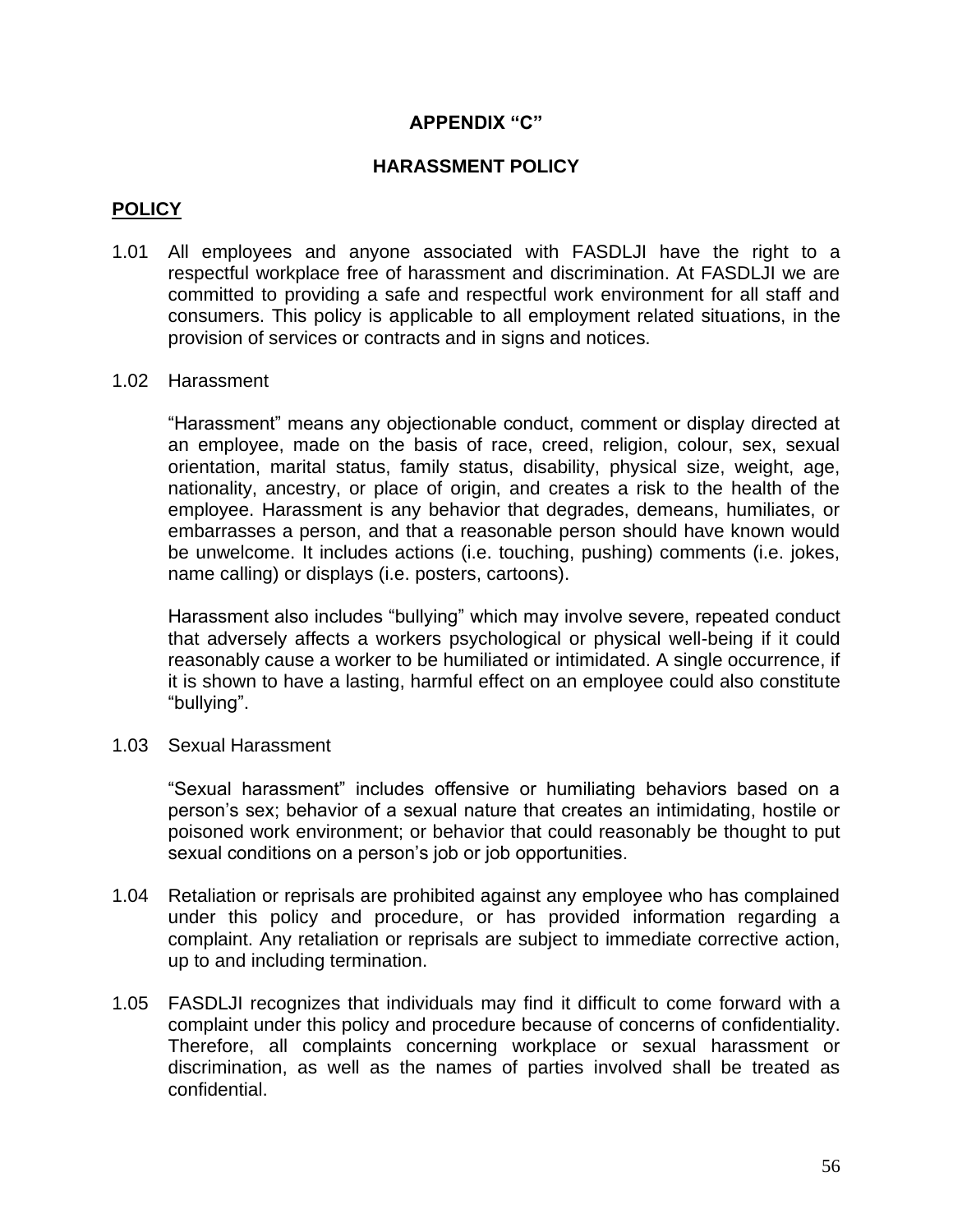1.06 FASDLJI's obligation to conduct an investigation into the alleged complaint may require limited disclosure. No record of the complaint will be maintained on the personnel file of the complainant. If there is a finding of improper conduct that results in disciplinary action, it will be reflected only on the file of the person who engaged in such conduct in the same way as any other disciplinary action.

### **PURPOSE**

2.01 This policy and procedure outlines the procedures to be followed regarding workplace and sexual harassment and discrimination so that employees reporting alleged incidents will know the matter will be treated confidentially and may be reported without fear of retaliation or reprisal.

### **SCOPE**

- 3.01 This policy and procedure applies to all employees.
- 3.02 This policy and procedure applies not only during working time, but to any activities on or off Agency premises which could reasonably be associated with the workplace (e.g. social events, conference).

### **RESPONSIBILITY**

- 4.01 All employees, and particularly employees in management positions, are responsible for ensuring discrimination and harassment are not tolerated and addressed.
- 4.02 Employees are requested to report promptly when they become aware of alleged actions or complaints of discrimination or harassment.
- 4.03 Managers are responsible for providing a work environment that is free from discrimination and harassment. This responsibility includes actively promoting a positive, harassment-free work environment and intervening when problems occur. Additionally, Managers are responsible for dealing with inappropriate actions of others that come to their attention.

### **PROCEDURE**

### 5.01 **Step 1 – Self Help**

Employees are encouraged to attempt to resolve their concerns by direct communication with the person(s) engaging in the unwelcome conduct. Where employees feel confident or comfortable doing so, communicate disapproval in clear terms to the person(s) whose conduct or comments are offensive. Keep a written record of the date, time, details of the conduct, and witnesses, if any.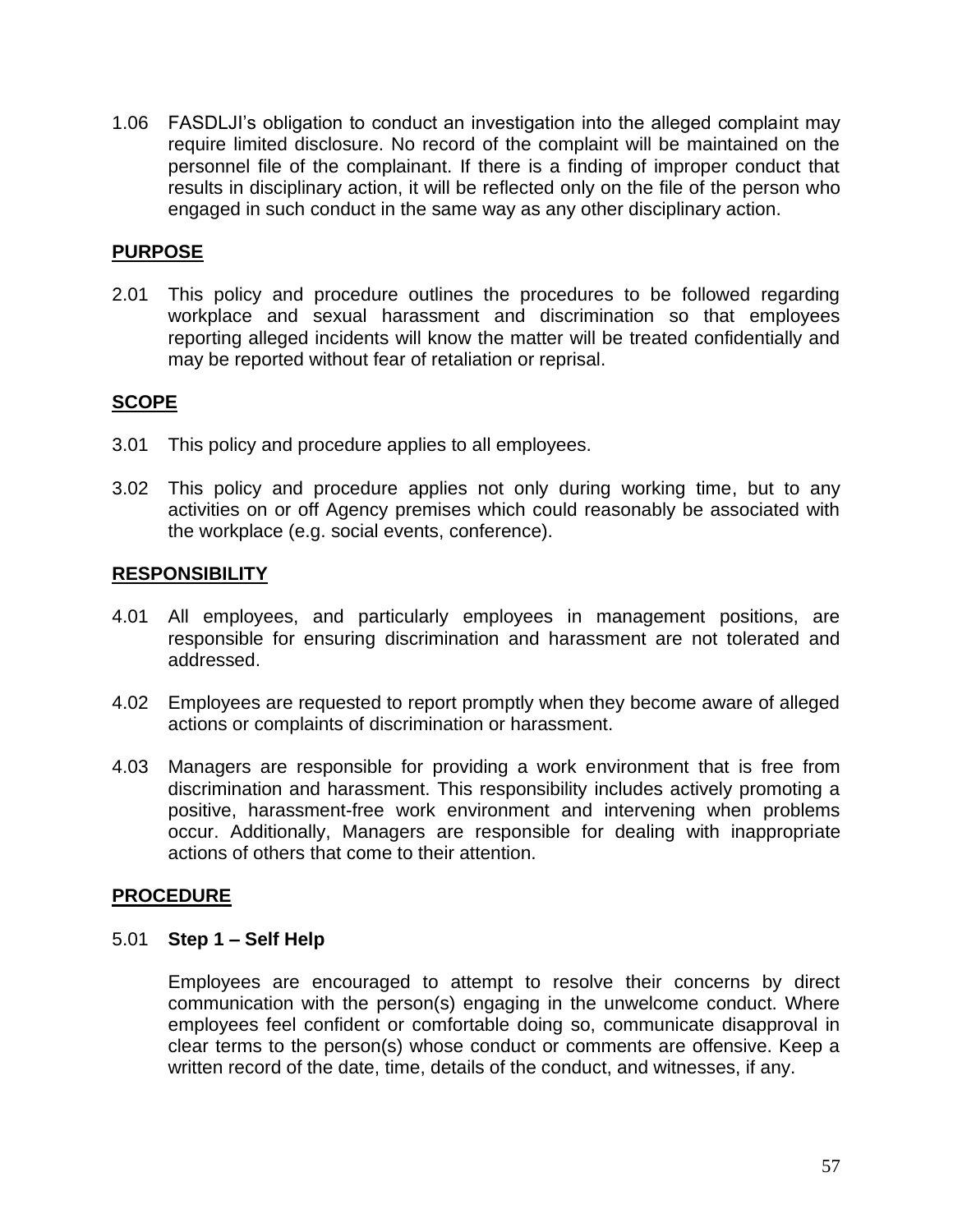#### 5.02 **Step 2 – Management Support and Intervention**

Employees who are not confident or comfortable with Step 1 and who believe they are victims of discrimination or harassment, or become aware of situations where such conduct may be occurring, are encouraged to report these matters to any of the following - the employee's Manager, Executive Director or designate, or any person designated to deal with harassment complaints from time to time by the Agency.

#### 5.03 **Step 3 – Formal Complaint**

If informal attempts at resolving the issue are not appropriate, or proving to be ineffective, a formal complaint may be filed. To provide a formal complaint:

Provide a letter of complaint that contains a brief account of the offensive incident (i.e. when it occurred, the persons involved, names of witnesses, if any). The letter should also include the remedy sought and be signed and dated by the person complaining.

File the complaint with your Manager, the Executive Director or designate, or to any person designated by the Agency to deal with harassment complaints.

Cooperate with those responsible for investigating the complaint.

- 5.04 An employee who becomes aware of situations where discrimination or harassment may be occurring is requested to notify **their** Manager, the Executive Director or designate, or to any person designated by the Agency to deal with harassment complaints.
- 5.05 Formal complaints must be investigated. The investigation process shall involve interviews with the complainant, the alleged respondent and any witnesses named by either. Within fourteen (14) working days of the incident that Manager shall investigate the incident and prepare a written report of the investigation findings. The report shall be provided along with recommendations, if any, to the Executive Director or designate.
- 5.06 All complaints shall be handled in a confidential manner. Information concerning a complaint, or action taken as a result of the investigation, will not be released to anyone who is not involved with the investigation.
- 5.07 Disciplinary action for violations of this policy and procedure will take into consideration the nature and impact of the violations, and may include a verbal or written reprimand, suspension (with or without pay) or termination (with or without notice). Similarly, deliberate false accusations are of equally serious nature and will also result in disciplinary action up to and including termination without notice for cause.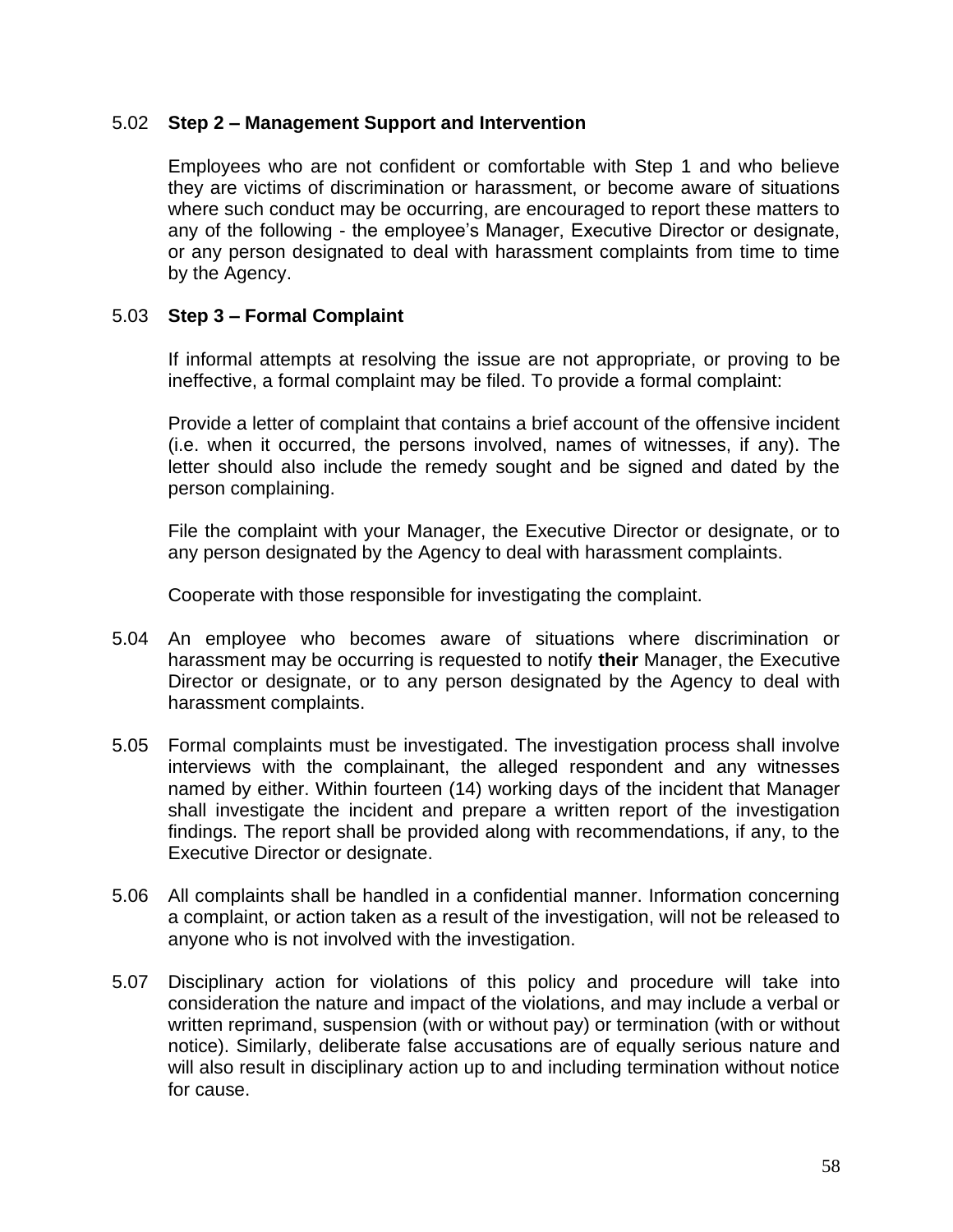Note, however, that an unproven allegation does not mean that harassment did not occur or that there was a deliberate false allegation. It simply means that there is insufficient evidentiary basis to proceed or that while the complainant may have genuinely had reason to believe that there was harassment, investigation has not borne out the complaint.

- 5.08 At least once every year, every Supervisor and Manager is required to ensure all employees under their direction are made aware of this policy.
- 5.09 A worker has the right to file a complaint with the Manitoba Human Rights Commission.
- 5.10 The employer's harassment prevention policy is not intended to discourage or prevent the complainant from exercising any other legal rights pursuant to any other law.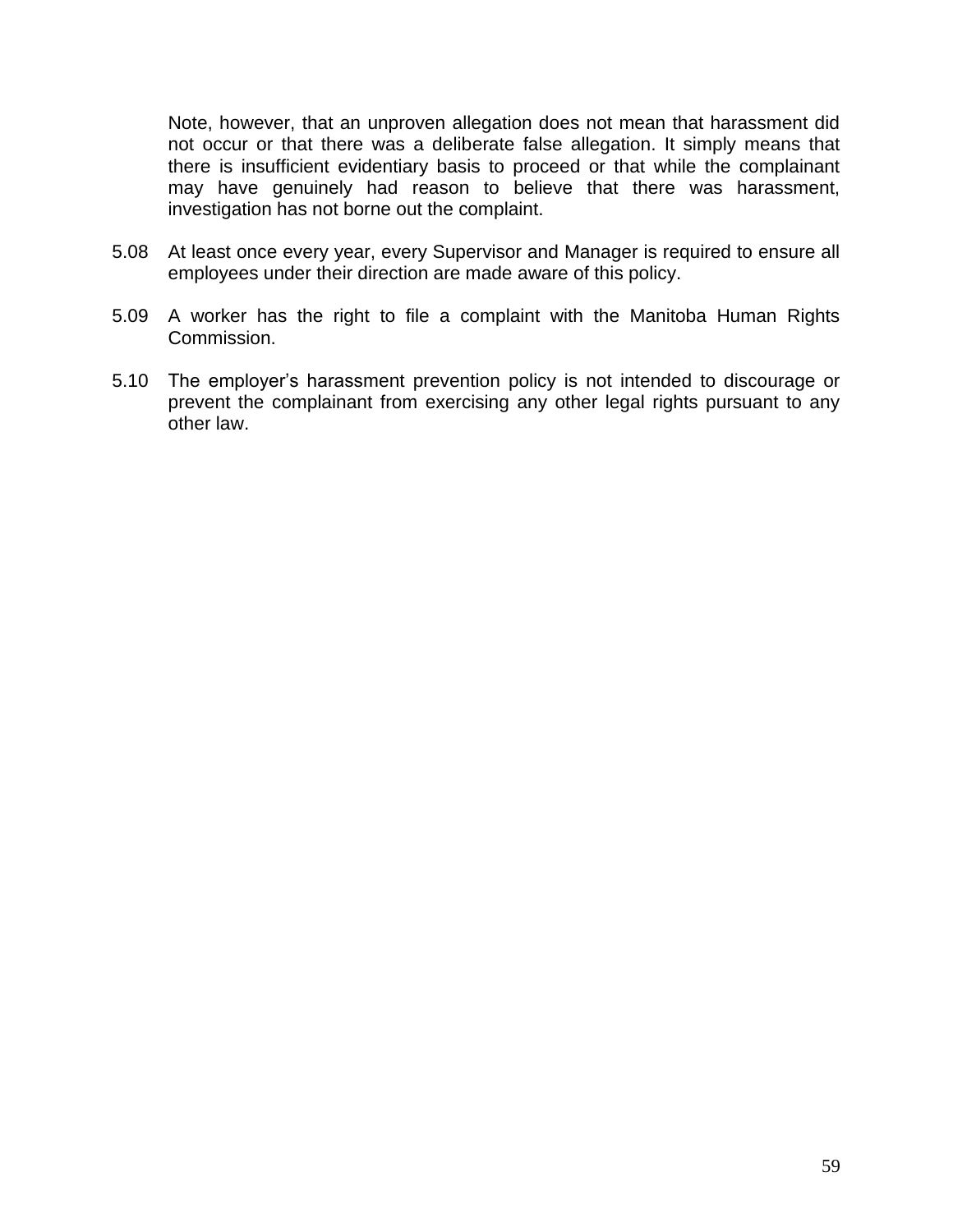### **LETTER OF AGREEMENT #1**

**BETWEEN:**

**LIFE'S JOURNEY INC.** in the Province of Manitoba, hereinafter referred to as the "Employer",

**UNITED FOOD AND COMMERCIAL WORKERS UNION, LOCAL NO. 832,** chartered by the United Food & Commercial Workers International Union, hereinafter referred to as the "Union".

### **RE: FLEXIBILITY OF START AND FINISHING TIMES IN RESIDENCES**

The Employer is open to the Union and the employees in a residence proposing changes in the start and finishing times scheduled for shifts in the residence. That said, it is recognized that:

This is an issue to be determined by the Employer, taking into account operational factors it determines relevant, including the fact that programming and other needs for residents are the priorities, there can be no overtime or any other additional or new expenses arising from any changes, and considerations arising from transferring staff in or out of a residence.

There is no entitlement to any change regardless of the apparent support for that amongst employees.

**IN WITNESS WHEREOF, THE PARTIES HERETO HAVE DULY EXECUTED THIS AGREEMENT.**

\_\_\_\_\_\_\_\_\_\_\_\_\_\_\_\_\_\_\_\_\_\_\_\_\_\_\_\_\_ \_\_\_\_\_\_\_\_\_\_\_\_\_\_\_\_\_\_\_\_\_\_\_\_\_\_\_

\_\_\_\_\_\_\_\_\_\_\_\_\_\_\_\_\_\_\_\_\_\_\_\_\_\_\_\_\_ \_\_\_\_\_\_\_\_\_\_\_\_\_\_\_\_\_\_\_\_\_\_\_\_\_\_\_

\_\_\_\_\_\_\_\_\_\_\_\_\_\_\_\_\_\_\_\_\_\_\_\_\_\_\_\_\_ \_\_\_\_\_\_\_\_\_\_\_\_\_\_\_\_\_\_\_\_\_\_\_\_\_\_\_

\_\_\_\_\_\_\_\_\_\_\_\_\_\_\_\_\_\_\_\_\_\_\_\_\_\_\_\_\_ \_\_\_\_\_\_\_\_\_\_\_\_\_\_\_\_\_\_\_\_\_\_\_\_\_\_\_

**SIGNED THIS DAY OF , 2021.**

**FOR THE UNION: FOR THE EMPLOYER:**

**AND**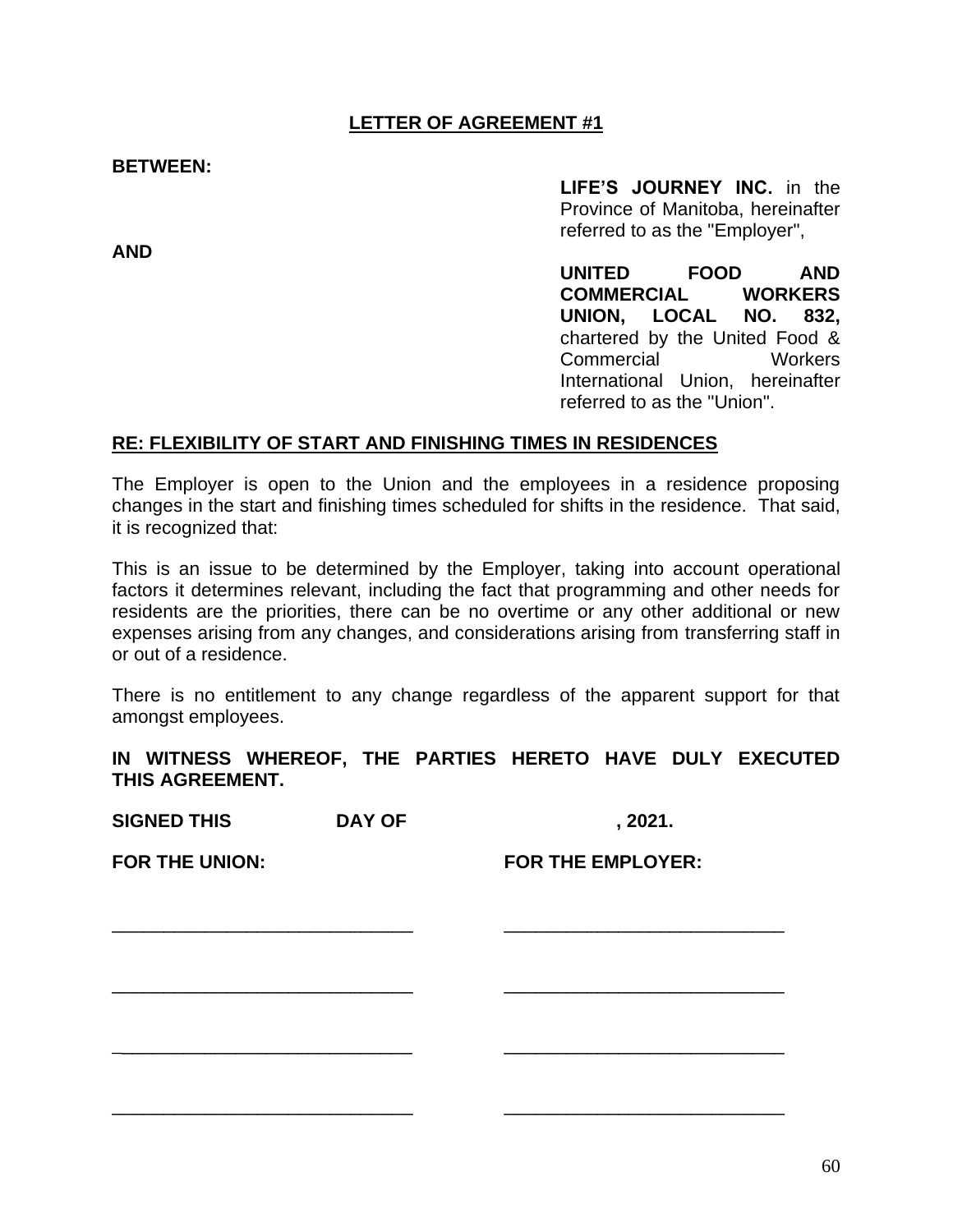### **LETTER OF AGREEMENT #2**

#### **BETWEEN:**

**AND**

**LIFE'S JOURNEY INC.** in the Province of Manitoba, hereinafter referred to as the "Employer",

**UNITED FOOD AND COMMERCIAL WORKERS UNION, LOCAL NO. 832,** chartered by the United Food & Commercial Workers International Union, hereinafter referred to as the "Union".

#### **RE: ESSENTIAL SERVICES/CONTINUITY OF SERVICE AGREEMENT**

#### **Purpose**

The purpose of this document is to set out a framework for the voluntarily negotiation of Essential services/continuity of services agreement'.

#### **Preamble**

It is recognized that the definition of "Essential Services" is set out in the current "Essential Services Act" of Manitoba (the Act) - and - that such definition will continue to apply - unless and until such definition is changed by the Province. The 'continuity of services agreement' recognizes that while Essential Services will guide the following agreement that a lack of continuity of services will put life and limb of staff and participants at significant and immediate risks and will affect the voluntary nature of placement and access to services. Should ethical considerations related to participant care and services cause discharge of participants or redirection to other services this is understood to be a risk of 'work stoppage'. The rights of participants and substitute decision makers and the 'Agency' as a credible ethical service provider must be considered as a significant reality. It is recognized that the service delivery of the agency is significantly more than basic care but that programming areas and access to programming areas is preventative in nature and has a direct correlation to both the overall safety of both participants and staff.

#### **General**

The Parties agree to meet within twenty-four (24) hours of the commencement of a strike or lockout and on a regular recurring basis thereafter with a view to resolving the dispute and finalizing a new Collective Agreement.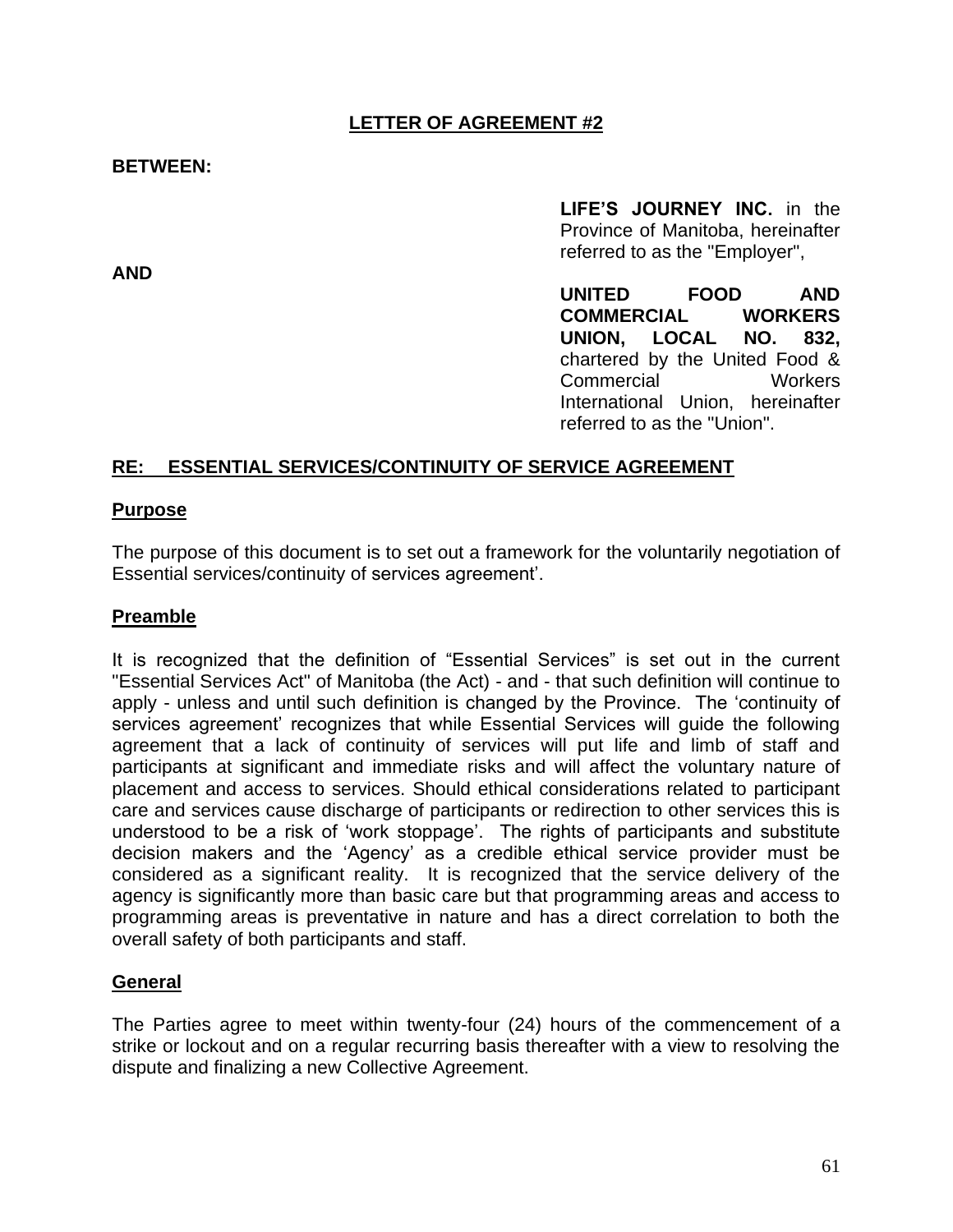Wages or applicable remuneration for work performed pursuant to a 'Continuity of Service agreement', during a strike, shall be payable in accordance with the last Collective Agreement in effect.

Applying the definition referenced within the Preamble - for the purposes of this process - the Parties agree, that during a work stoppage, the full range of services and care normally provided (in non-work stoppage circumstances) will not continue, and only those services and care, which if not provided would endanger life or limb, will continue.

To that end, and to the extent reasonably possible, the Employer will take all necessary steps to ensure that activities requiring the provision of essential services/continuity of service be curtailed to as great a degree as possible.

All such essential services to be carried out during a work stoppage, will be determined on the basis of "Essential Work Functions" (or "essential functions") and not on the basis of designating individual employees or classifications.

Essential Services Agreements/continuity of service agreements will provide that, during a work stoppage, qualified staff from the bargaining unit will report to work in order to ensure that essential work functions are maintained.

Employer assignment of employees will occur in Outreach and Residential Programs. where continuity of care is required and related to articles in the CBA.

Consistent with the Union's assurance of performing such essential services during a work stoppage, and conditional thereon, the Employer shall not:

• Allow bargaining unit employees to work unless designated essential; and

The Employer shall continue to:

- Utilize non-employees and out of scope of this contract to perform work that they already do and at the judgement of the agency at increased levels to provide occasional preventative supports in order to maintain continuity of safety and security to participants and employees and appropriate interventions that may come up from time to time.
- In order for Essential Services in a strike situation to be determined on a "work function" basis, designation by the Employer may take place only on an episodic and emergency basis during the course of a work stoppage.

This will allow Employers to address circumstances unforeseen at the time of the formulation of the Essential Services Agreement/continuity of service agreement, which may require the provision of additional essential services only on an episodic and emergency basis.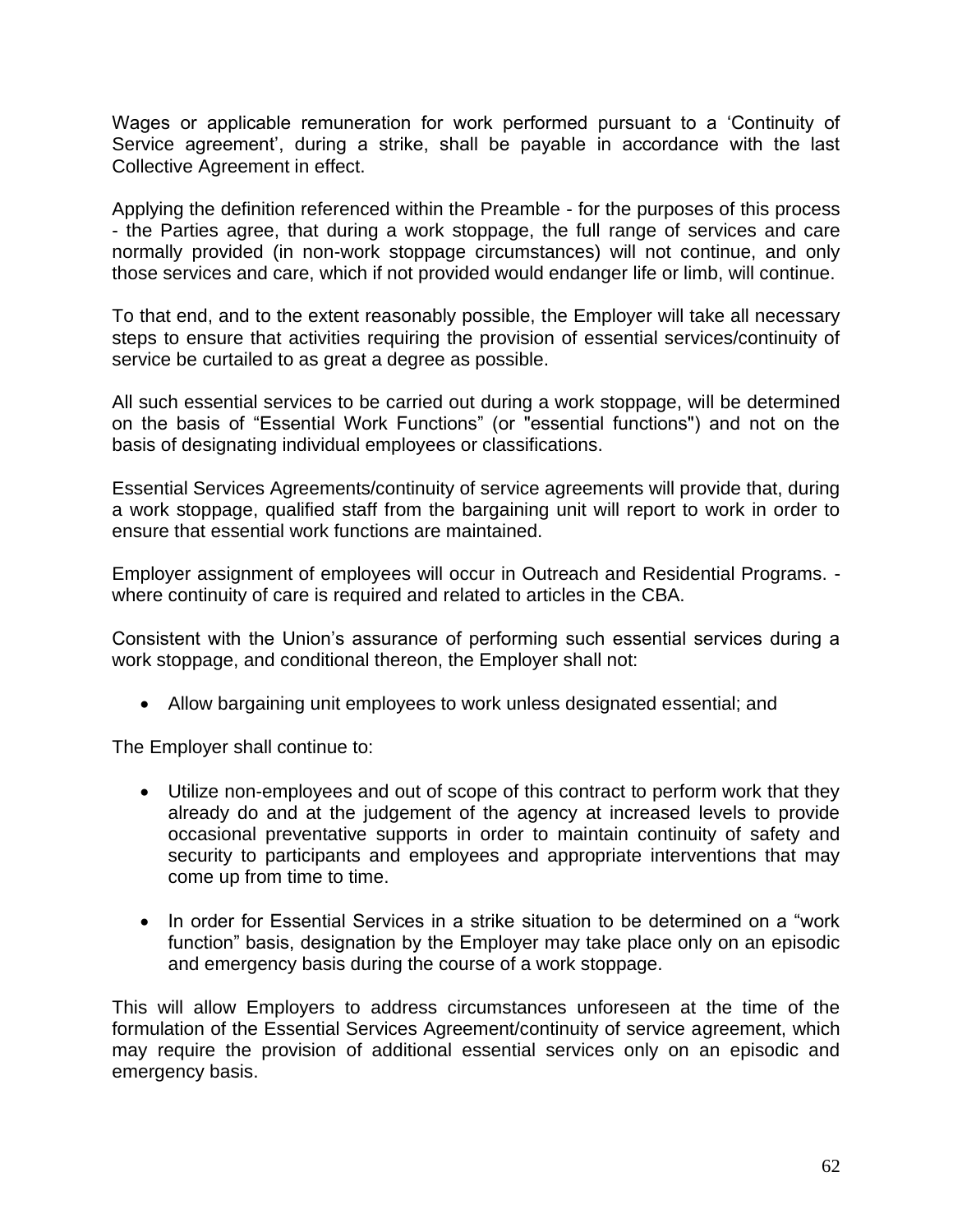Any dispute arising from application of these conditions will be referred to a Dispute Panel (to be determined)

If a dispute arises during the application and implementation of an Essential Services Agreement/continuity of services', any and all disputes will be referred to the same Panel provided for to be heard within twenty-four (24) hours of referral and a decision rendered as quickly as possible, but in no event longer than forty-eight (48) hours from date of referral.

#### **UFCW Local 832 – LJI – Direct Services Worker Essential Work/Continuity Of Service Functions**

UFCW local 832 (do hereby agree):

In accordance with the "Essential Services Agreements/continuity of services Agreement" document, Life's Journey has developed the attached list of essential functions to be performed in the event of a work stoppage of, or within, specific to this particular group.

Within the above referenced agreement **participant** populations are not classified by level of Risk as all participants provided services by Life's Journey rely on the agency for basic needs, rehabilitative processes that affect risk and basic needs maintenance and programming that impacts beyond quality of life and significantly reduces the risk to life and limb. For the purposes of this agreement, it is understood that clients served within LJI Services fall into a higher risk categorization.

### **High Risk Definition:**

An individual requiring:

- 1. treatment, rehabilitation or support services, and
- 2. extended supervision and/or care, and
- 3. where support systems, e.g. relatives, friends, etc. are unavailable, or if available are not able to provide critical support.

The hours that are deemed essential to serve this population are identified in more detail in preparation for a work stoppage no later than 168 hours prior to the deadline, in schedules for each home or service team. It is acknowledged that the hours represented in these schedules may change due to **participant** admission/discharges (serving different population), increases or decreases in **participant** hours, and current health or behavioral presentation of **participant** in any one house or service team. In worksites that serve school age clients, additional hours will be essential during school breaks to supervise clients during the day. **Participant** to Staff ratios contained within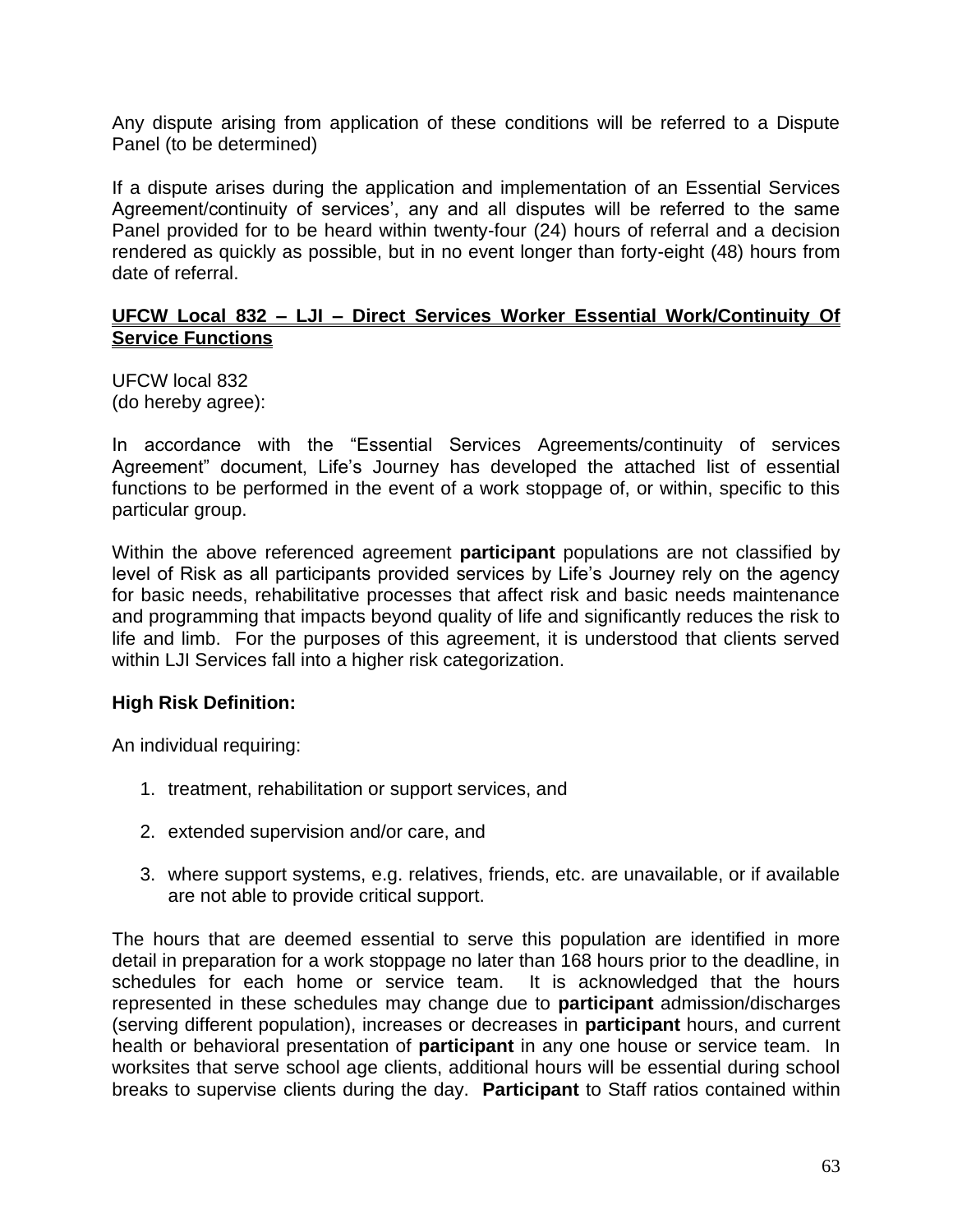this schedule assume that all employees working in any specific worksites are qualified (have specific training required, fit gender specific requirements, etc.)

During the hours identified, the Essential Job Functions/continuity of care outlined and defined below would be provided:

# **Supportive Care to Clients:**

# **Nutrition:**

- Breakfast will be provided consisting of hot or cold cereal, a fruit, and a beverage of juice, milk or water, along with any required supplements.
- Lunch will be provided consisting of a sandwich, a beverage of juice, milk or water, and a fruit along with any required supplements.
- Supper will be provided consisting of a hot meal with meat (or a vegetarian alternative), potato, vegetable, and a beverage of juice, milk or water, along with any required supplements.
- Tube feeding supplements will be provided as prescribed.
- Diabetic clients will be provided with all required meals as per the prescribed diet plan.
- With the exception of sites where this would pose a safety risk, only disposable plates, cutlery and glasses will be used.
- Pots will be used for the hot meal and will be washed.

# **Psycho-social:**

- Only behavioral programs prescribed and deemed essential by the Agency will be followed.
- **Participant** safety plans and crisis management plans will be adhered to.
- **Participant's** verbal concerns or requests regarding the current labour situation or disruption of services will be positively re-directed to the Program Manager.
- Social activities support will be provided where it is identified as preventative
- Transportation to programming, Probation appointment, cultural activities, clinical and medical appointments will be provided.

# **Essential household maintenance:**

- Employees will ensure infection control of the household.
- Employees will sweep or mop the floor if there is a safety hazard or hygiene issue.
- Employees will clean the bathroom if there is a safety or hygiene issue
- Employees will remove garbage.
- Employees will not provide cleaning of any rooms, hallways, stairwells, office or laundry facilities unless a safety or hygiene concern is present.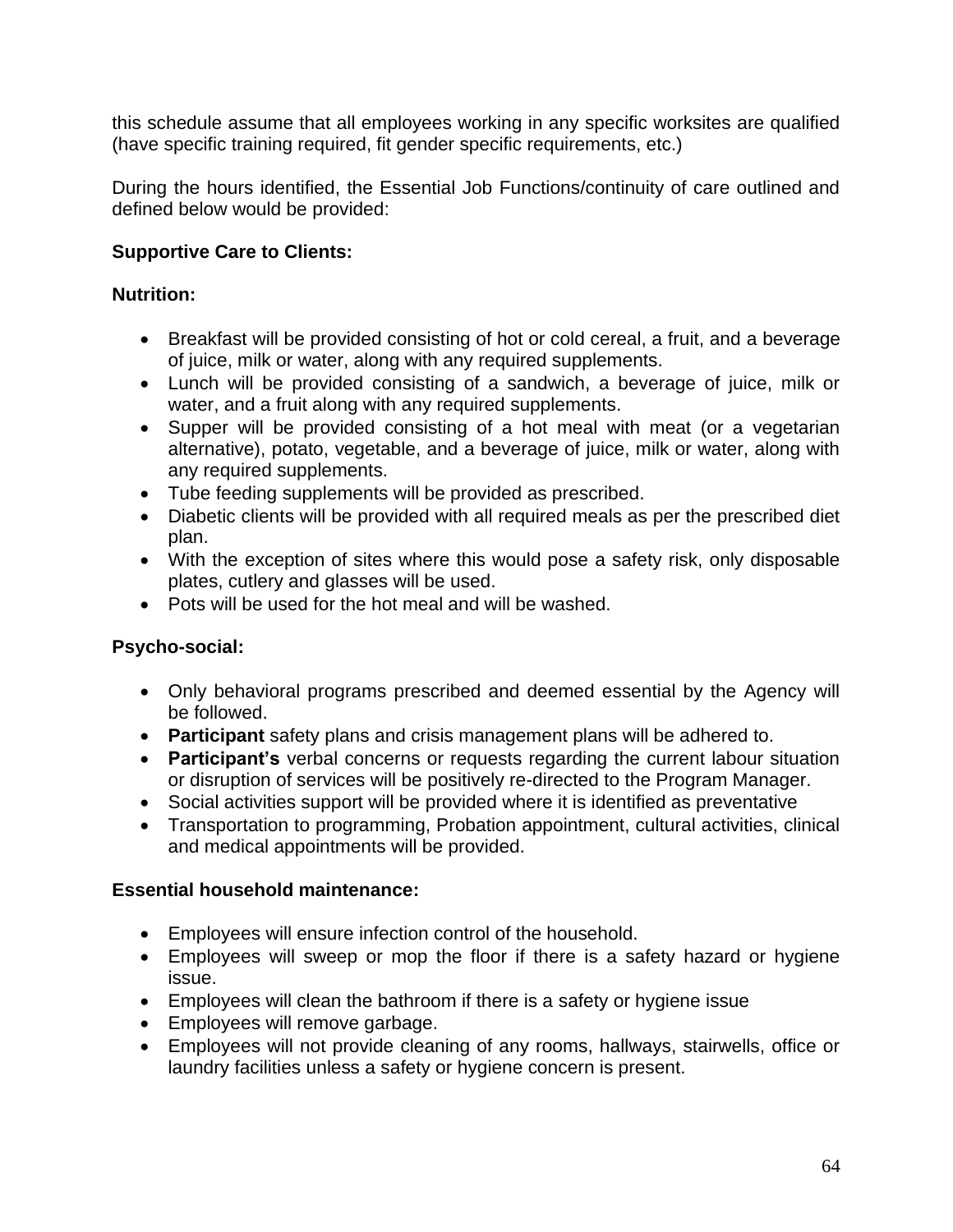# **Direct Support (supervision):**

• All required supervision levels will be adhered to.

### **Essential laundry:**

• Employees will only provide laundry due to incontinence and health related issues in soiled clothing and bedding.

### **Financial management:**

• Employees will not handle clients funds during the labour dispute, unless there is an emergency situation that requires this. In the event all necessary records will be maintained.

### **Shopping for essentials:**

• Employees will not perform shopping duties unless an emergency situation occurs. The emergency would have to deal with a safety or immediate basic hygiene issue of a **participant**.

### **Monitoring physical-mental status:**

• Any significant change in a **participant's** physical or mental status will be recorded in an incident report and brought to the attention of the Program Coordinator or Program Manger.

# **Special Assistance:**

- Medication assistance all prescribed medication and treatments will be administered as per the medication administration record for each **participant**.
- Diabetes management all protocols and required treatment will be administered as per physician's orders.
- Wound care basic first aid will be provided.
- Bowel routine provided under medication assistance.
- Eye drops provided under medication assistance.

### **Personal Care:**

- Dressing employees will provide all necessary assistance to ensure that clients who are leaving the residence to attend work or school get dressed each day and that they also change out of those clothes each night into pyjamas when they are preparing for bed. Clients who do not require to leave the residence for work or school will not be assisted to get dressed if applicable.
- Transferring and mobility assistance e.g. employees will provide transferring for toileting and safe meal time positioning if applicable.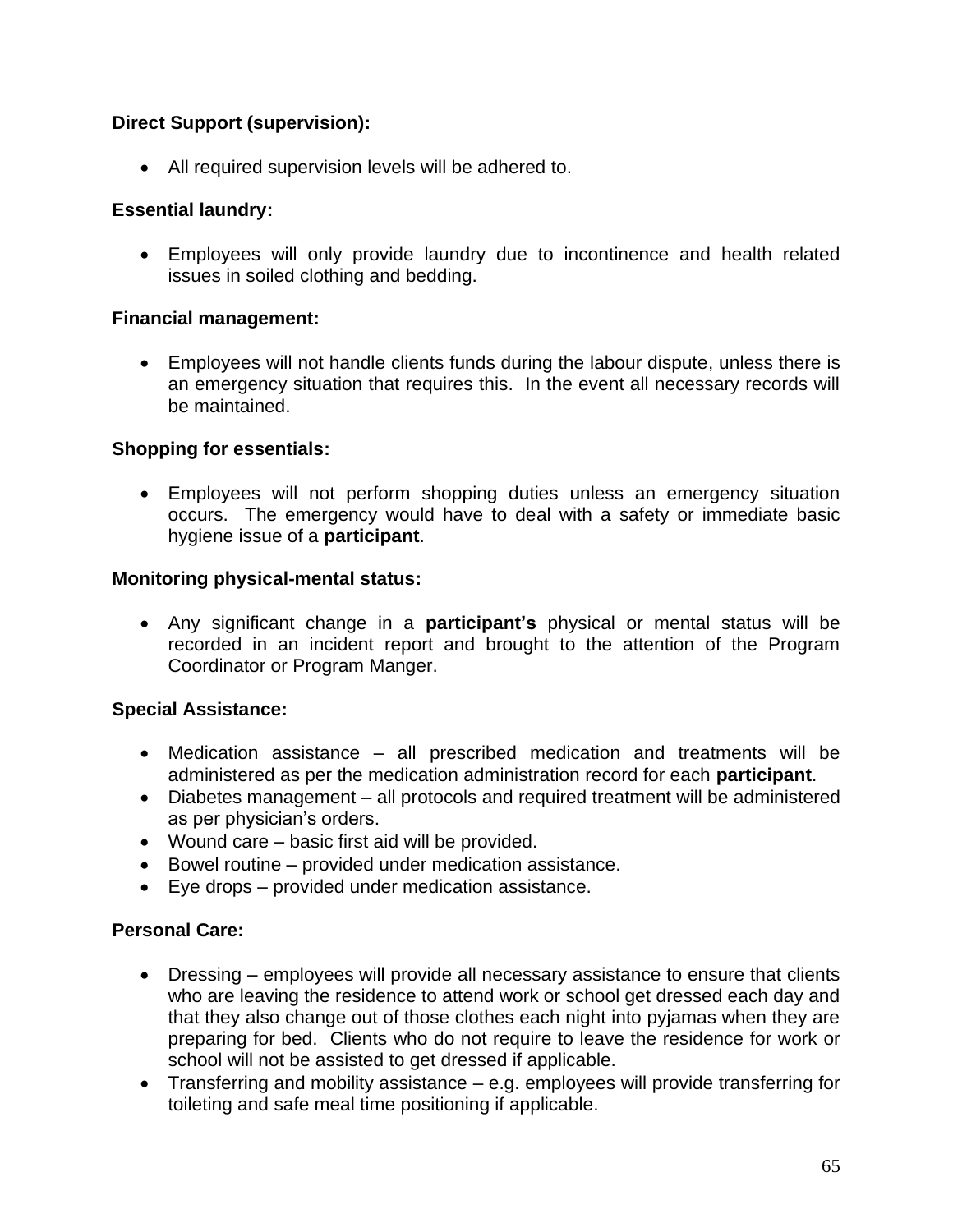- Toileting/elimination and catheter care employees will provide all necessary assistance to clients who require assistance with toileting if applicable.
- Bathing employees will provide all necessary assistance to ensure that clients with incontinence issues or who are experiencing illness that effects their personal hygiene bathe as needed if applicable.
- Daily hygiene employees will assist clients as necessary to brush their teeth twice daily and for those clients leaving the residence for work and school will assist to wash face and hands if applicable.
- Personal equipment/devices care employees will provide all necessary assistance to ensure that essential devices are utilized. Program Coordinators will be advised if there are any problems with the personal equipment and devices.

# **Communication:**

- Documentation employees will complete all documentation/communication as per provincial or municipal regulations/law. Documentation includes:
- Incident Reports
- Medication Administration Records
- Daily Logs / Progress Reports
- Cash Transaction Record

### **Participant Service Support:**

- **Payroll** employees will complete the sign in/sign out forms.
- **Reception** employees will answer the telephone and refer all calls to a number designated by the employer except for physician, pharmacy or scheduling calls. Employees will monitor the door to allow clients, staff or scheduled visitors to enter.

### **Outreach Considerations:**

- Staff will work in teams of two and services will essentially take on the purpose of regular checkins, transportation to programming, appointments and support to attend to basic needs and housing considerations and crisis intervention.
- Communication with the team will continue under regular program processes and participant concerns will be communicated directly to supervisory and leadership staff immediately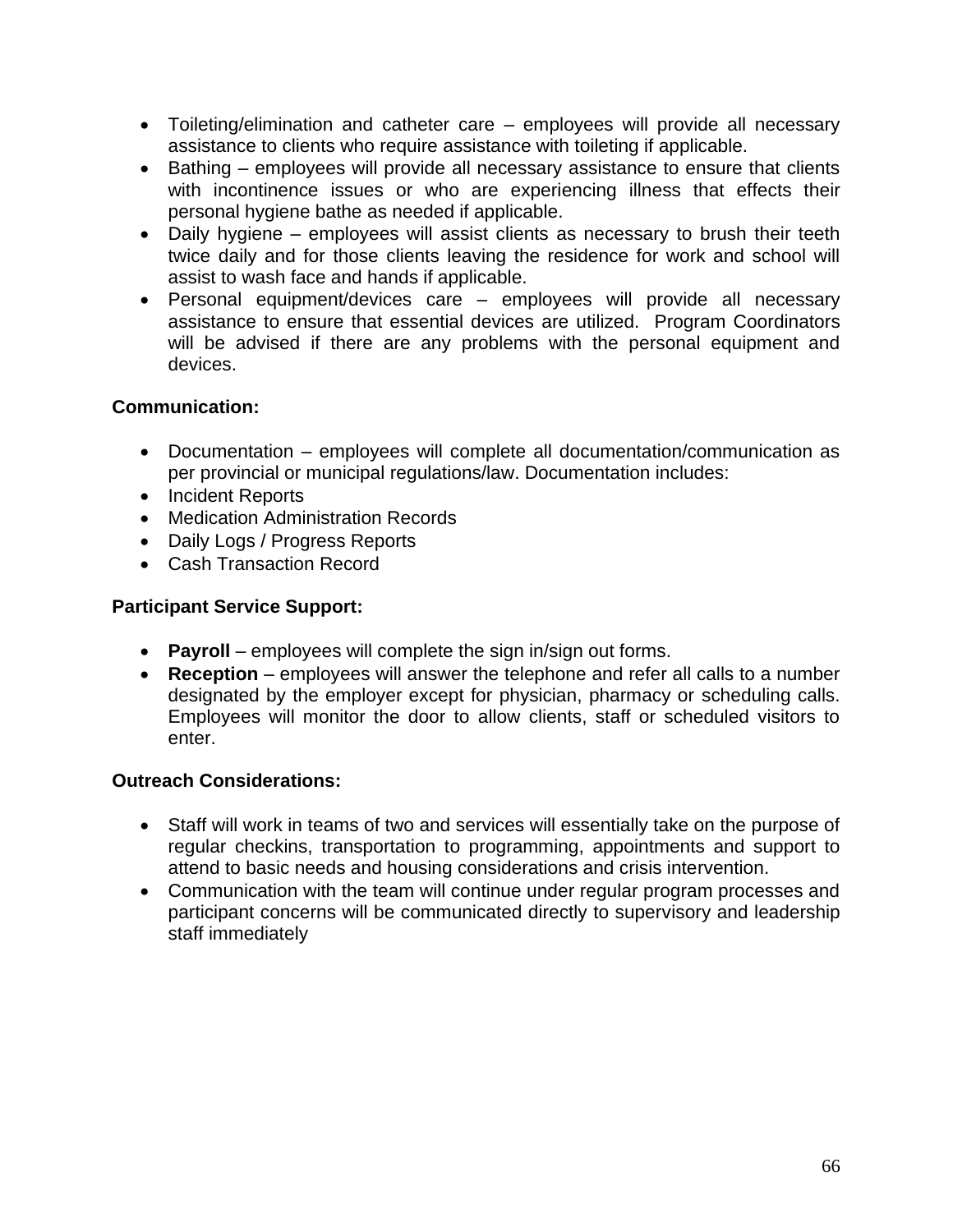**IN WITNESS WHEREOF, THE PARTIES HERETO HAVE DULY EXECUTED THIS AGREEMENT.**

| <b>SIGNED THIS</b>    | <b>DAY OF</b> | , 2021.                  |
|-----------------------|---------------|--------------------------|
| <b>FOR THE UNION:</b> |               | <b>FOR THE EMPLOYER:</b> |
|                       |               |                          |
|                       |               |                          |
|                       |               |                          |
|                       |               |                          |
|                       |               |                          |
|                       |               |                          |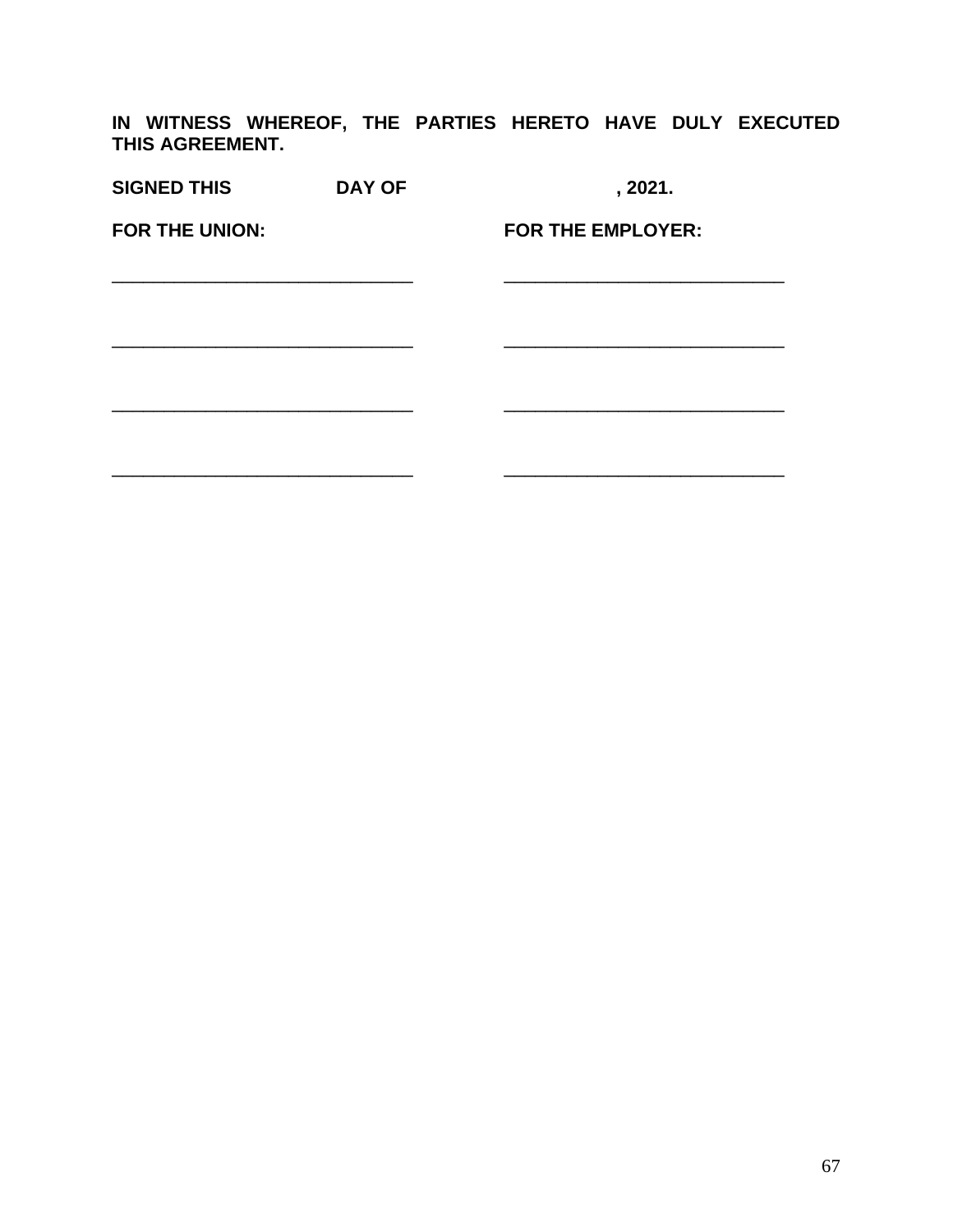## **LETTER OF AGREEMENT #3**

#### **BETWEEN:**

**AND**

**LIFE'S JOURNEY INC.** in the Province of Manitoba, hereinafter referred to as the "Employer",

**UNITED FOOD AND COMMERCIAL WORKERS UNION, LOCAL NO. 832,** chartered by the United Food & Commercial Workers International Union, hereinafter referred to as the "Union".

#### **RE: CLARIFICATION OF BUMPING RIGHTS**

Further to Article 11.11 (g), the parties have agreed that the following process is to take place once an employee chooses to exercise bumping rights:

The Employer will schedule a placement meeting with the affected employee and their Union representative prior to or as quickly as possible after the required relocation.

Prior to the meeting, the employee will be asked to submit a list of five (5) houses where **they** would like to relocate to by order of preference. While seniority is the main factor of consideration, ensuring the least of amount of disruption to participants also needs to be considered.

The employee shall be offered the following bumping options by order of process:

Transfer to any current vacancies available that are of similar hours of work per week.

Transfer to the last position awarded by bumping the full-time employee with the least amount of seniority at the location. Should that position not be suitable for reasons to be discussed at the placement meeting then the bumping process at the location can continue by reverse order of seniority.

Transfer to a position created by bumping up to three part-time positions.

Offer the option of a layoff with recall rights.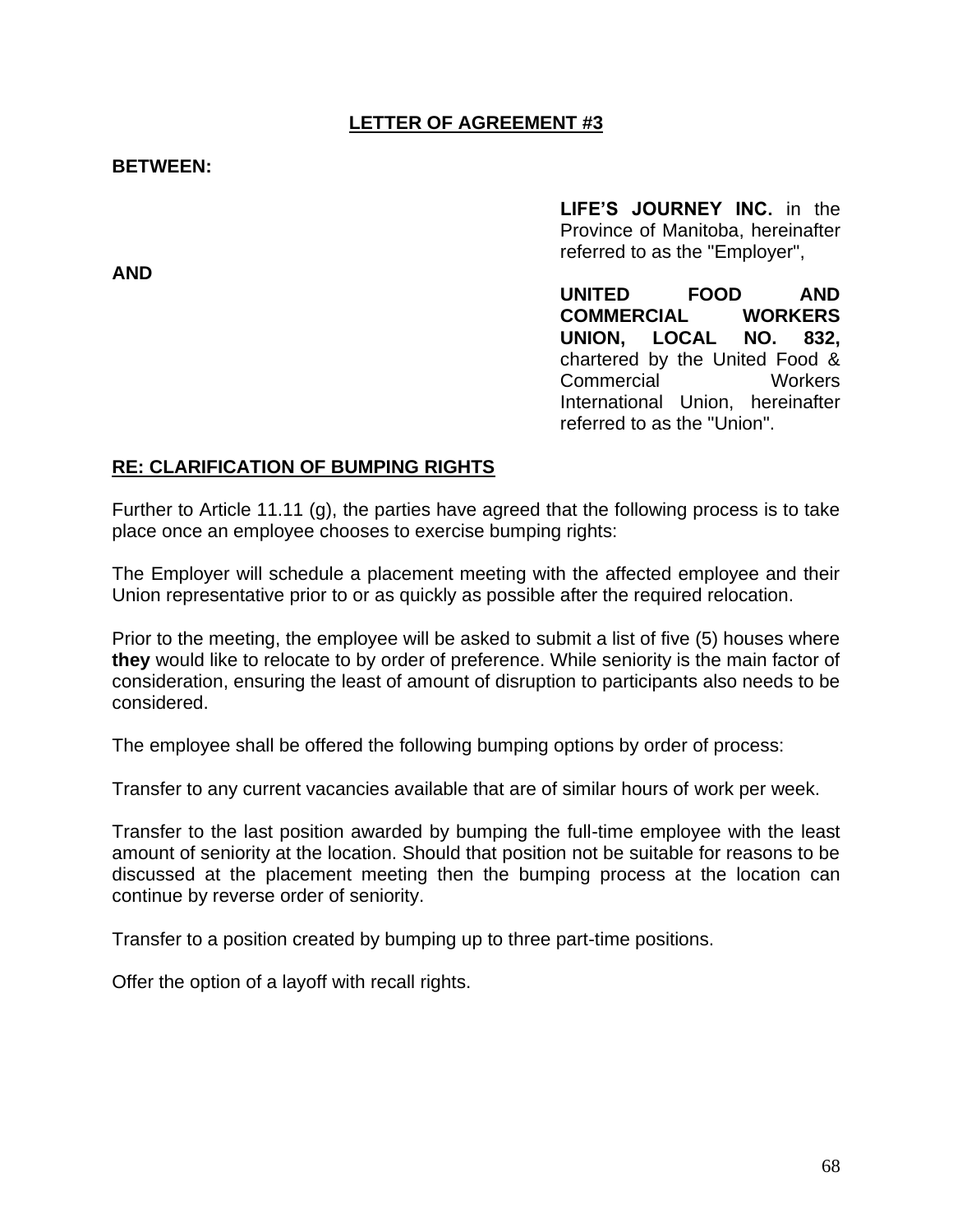**IN WITNESS WHEREOF, THE PARTIES HERETO HAVE DULY EXECUTED THIS AGREEMENT.**

| <b>SIGNED THIS</b>    | <b>DAY OF</b> | , 2021.                  |
|-----------------------|---------------|--------------------------|
| <b>FOR THE UNION:</b> |               | <b>FOR THE EMPLOYER:</b> |
|                       |               |                          |
|                       |               |                          |
|                       |               |                          |
|                       |               |                          |
|                       |               |                          |
|                       |               |                          |
|                       |               |                          |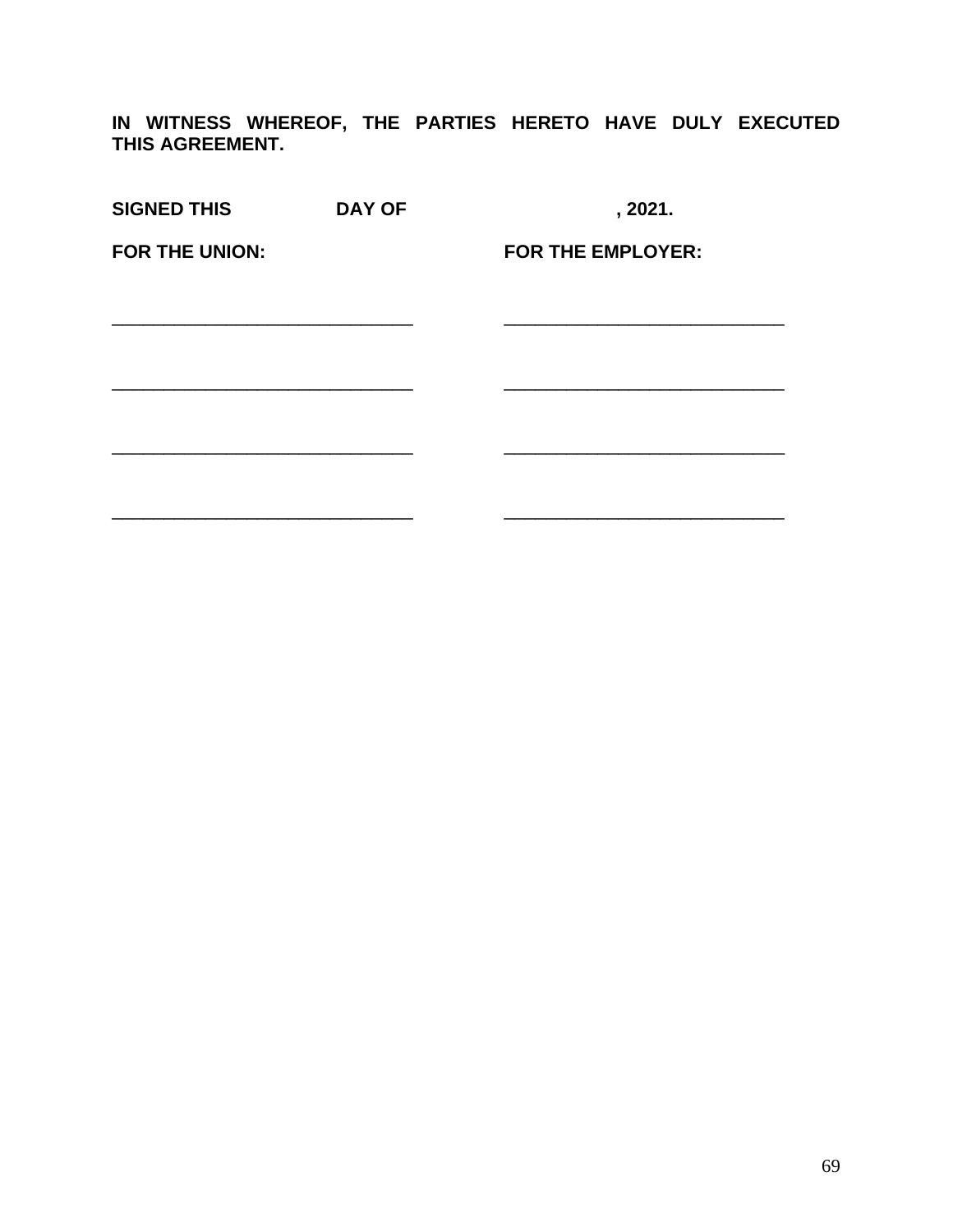#### **BETWEEN:**

**AND**

**LIFE'S JOURNEY INC.,** Winnipeg, Manitoba, hereinafter referred to as "the Employer"

**UNITED FOOD AND COMMERCIAL WORKERS UNION, LOCAL NO. 832,** chartered by the United Food & Commercial Workers International Union, hereinafter referred to as the "Union".

#### **RE: High Risk Housing Premium**

The Purpose of this document is to identify high risk houses and compensate employees for enhanced duties and responsibilities.

## **Preamble**

On July 7, 2018 the Employer conducted a risk identification and assessment titled "Identifying Enhanced Resources" on a number of participant houses. The risk identification and assessment set out strict criteria to determine if or if not a house was deemed to be high risk. The process was voluntary on the part of the Employer and it is understood that the premiums are unfunded by the Province of Manitoba and as such there are limits to expansion of this program. Both the Employer and Union agree that as a result of these high risk houses, enhanced responsibilities and training are required, and therefore the following shall be applied to high risk houses:

- 1) The following houses have been identified as high risk: it needs to be noted that the participants living within these homes are what make them high risk and should participants move or behaviour or circumstances improve the classification may change. The agency may reassess a house at any time.
	- **1. 1277 Balgona**
	- **2. 791 Sturgeon Road**
	- **3. 618 Edison Ave**
	- **4. 283 Truro St**
	- **5. 121 Broad Bay**
	- **6. 230 King Edward St**
	- **7. 329 Talbot Ave**
	- **8. 929 College Ave**
	- **9. 318 Kensington St**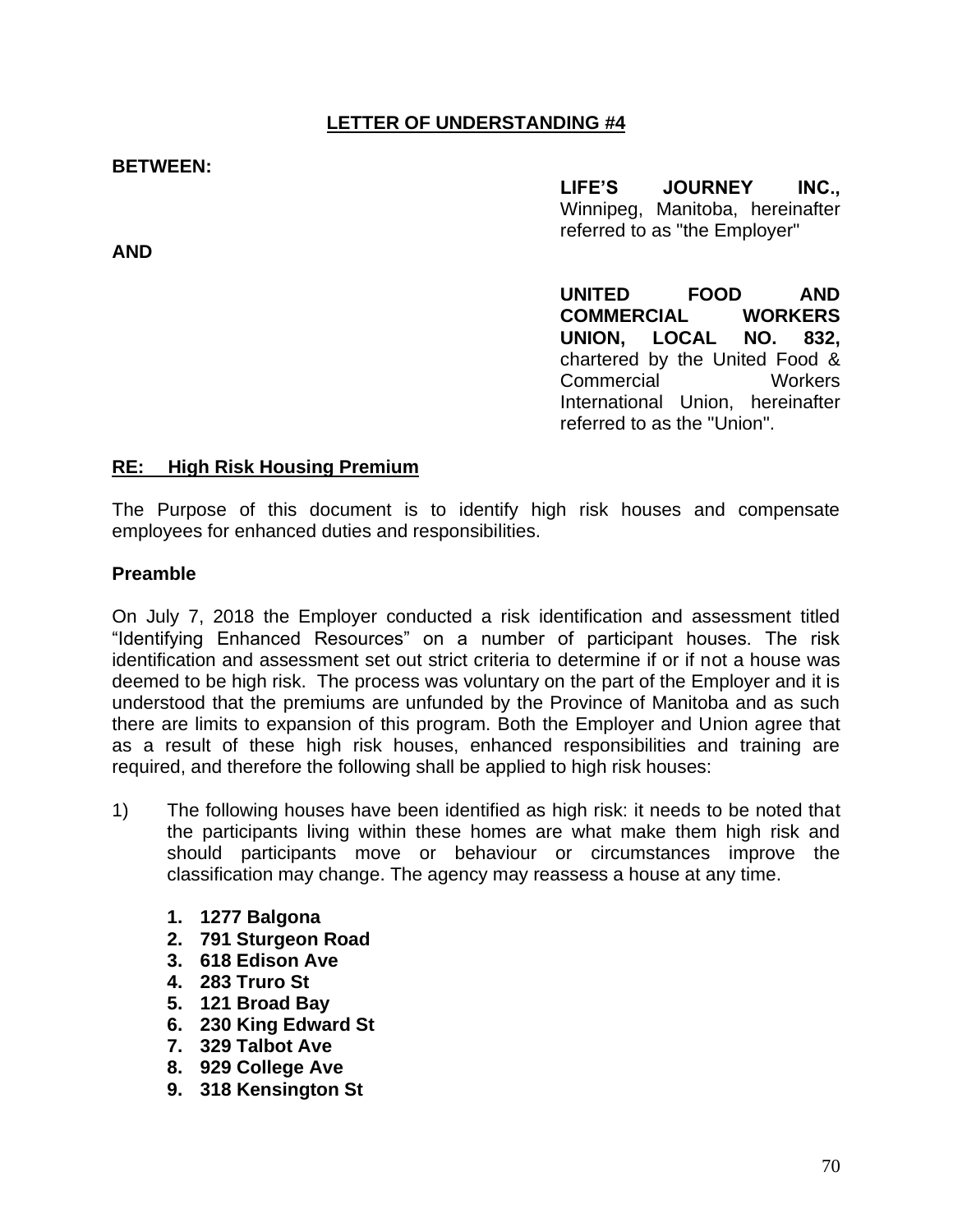- 2) Effective for the January 14, 2019 pay period, employees working in the above mentioned houses, on a permanent or temporary basis, will receive a premium of an additional one dollar and seventy five cents (\$1.75) per hour on top of their regular hourly wage rate.
- 3) The July 7, 2018 risk identification and assessment titled "Identifying Enhanced Resources" will form part of this Letter of Understanding and the qualification criteria set forth in this report will be used to determine if other locations shall be deemed high risk in the future.
- 4) Any additional houses deemed to be high risk in accordance with the criteria set out in the July 7, 2018 risk identification and assessment will initiate discussion between the employer and union and consideration being given for a high risk classification and for the shift premium. It is understood that as this premium is voluntary, consideration for financial viability needs to be given as part of the decision making process.
- 5) This letter is a trial in order to compensate employees for enhanced responsibilities and duties. This letter forms part of the current Collective Bargaining Agreement and will expire on the same date of September 30, 2019.

| <b>SIGNED THIS</b>    | <b>DAY OF</b> | , 2021.                  |  |
|-----------------------|---------------|--------------------------|--|
| <b>FOR THE UNION:</b> |               | <b>FOR THE EMPLOYER:</b> |  |
|                       |               |                          |  |
|                       |               |                          |  |
|                       |               |                          |  |
|                       |               |                          |  |
|                       |               |                          |  |
|                       |               |                          |  |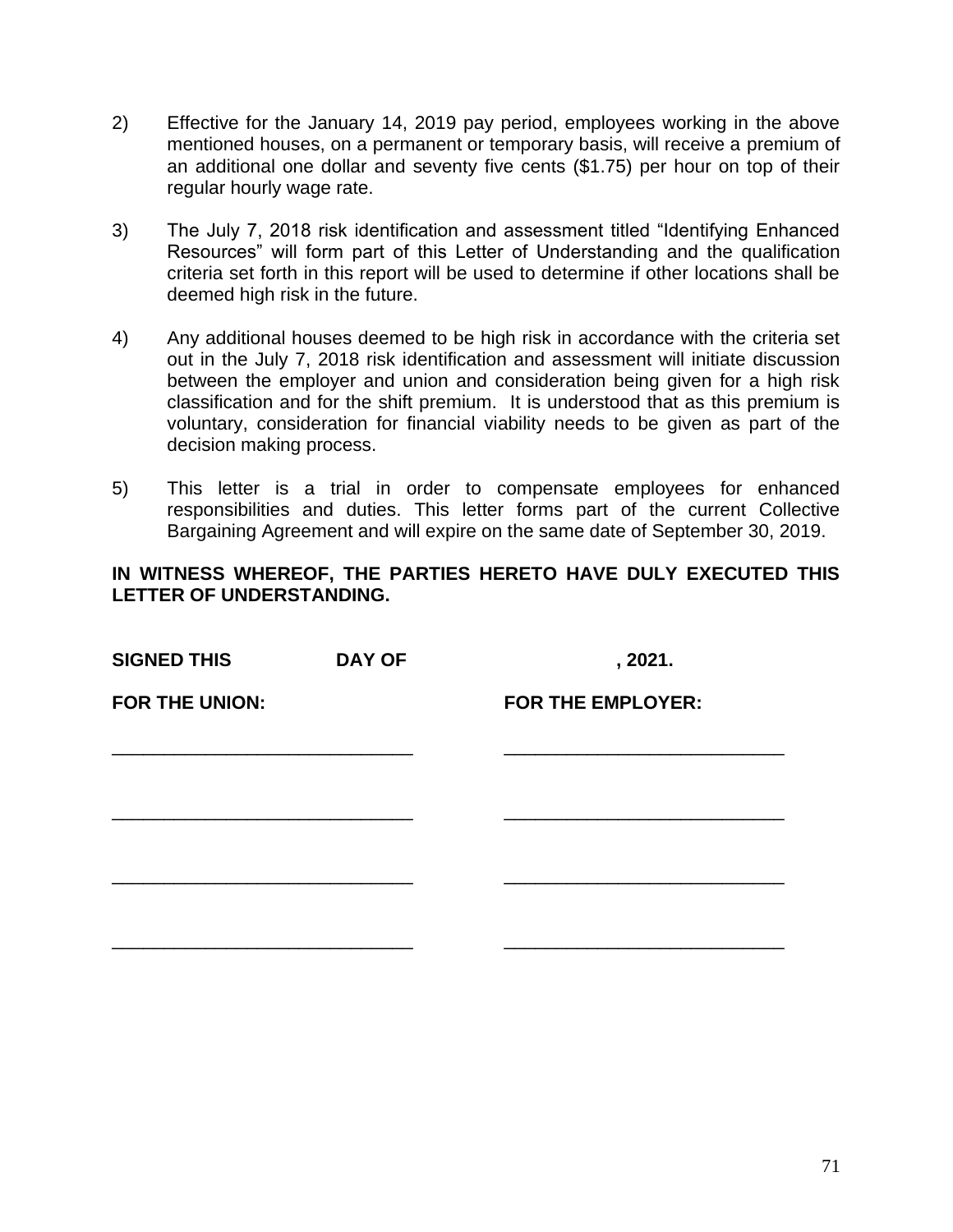#### **BETWEEN:**

**AND**

**LIFE'S JOURNEY INC.,** Winnipeg, Manitoba, hereinafter referred to as "the Employer"

**UNITED FOOD AND COMMERCIAL WORKERS UNION, LOCAL NO. 832,** chartered by the United Food & Commercial Workers International Union, hereinafter referred to as the "Union".

#### **RE: Travel Premium**

The purpose of this document is to identify a travel premium for two rural residences where compensation will be available to employees traveling more than 30 km to work.

Preamble

The employer conducted a staffing assessment for residences where employees are required to travel 30 kms or more to the residence location. The process was voluntary on the part of the Employer and it is understood that the premiums are unfunded by the Province of Manitoba and as such, there are limits to the expansion of this program. Both the Employer and Union agree that as a result of the assessment, the following should be applied to residences that are identified.

The current identified residences are **Giroux, Manitoba – 29005 Ridgewood Rd Unit #1 & #2 and Hwy 8 - 8705 Highway 8, Box 8, Alexander, Manitoba** exclusively. Other residences may be considered on an individual basis by the Employer. The Union may request at any point that the Employer will review a similar situation, with the understanding that the Employer is under no obligation to review these situations or administer a similar premium. In these situations where a request has been made for review the Employer will make best efforts to explain their position on the request/circumstance.

Effective July 8, 2019, employees who are working and traveling 30 kms or more to the Teulon or Giroux Residence, will receive a travel premium of additional one dollar and fifty cents per hour (\$1.50) on top of their hourly wage rate.

This letter of agreement can be terminated, and the Employer will give the Union a minimum of 30 days' notice.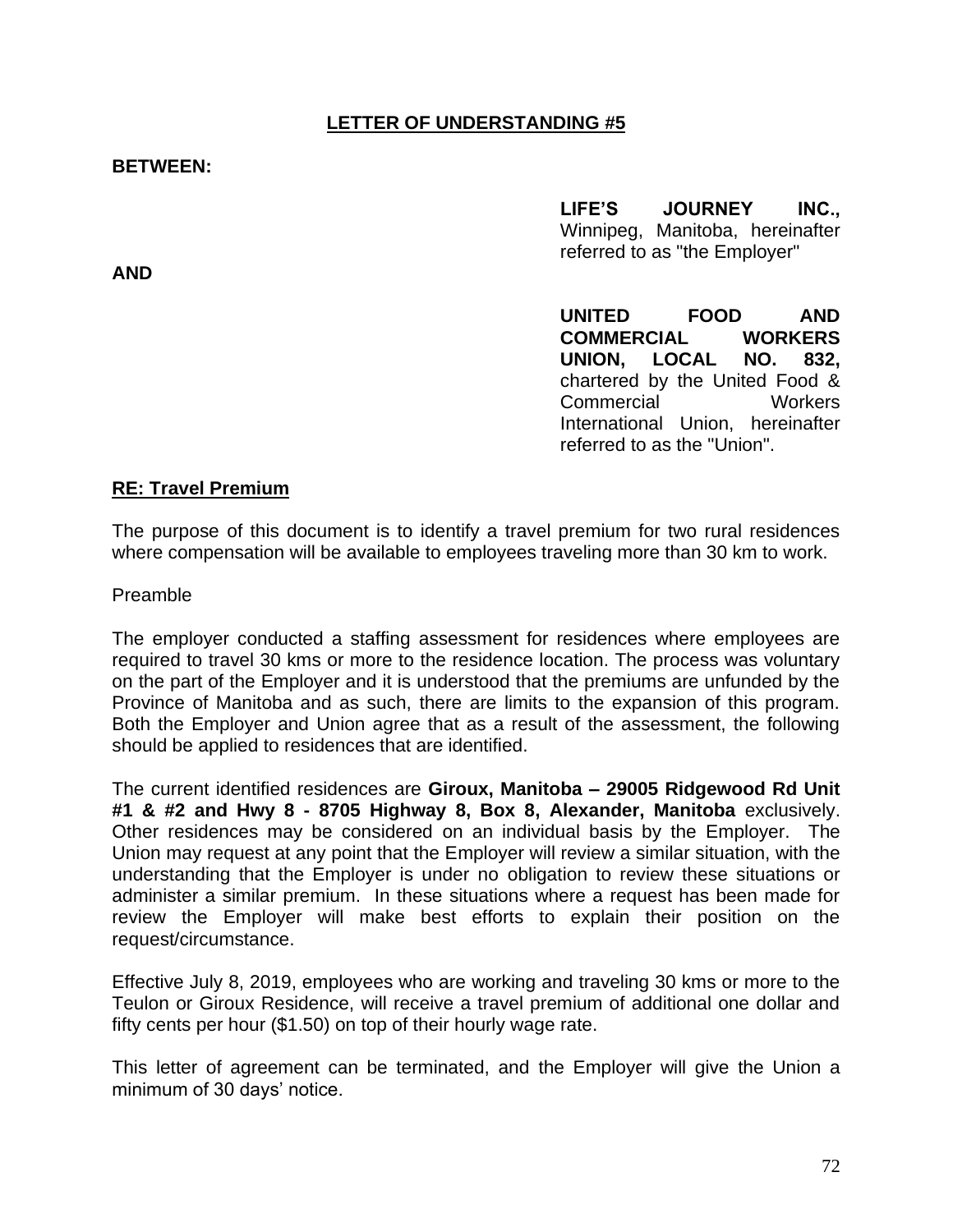| <b>SIGNED THIS</b> | <b>DAY OF</b> | , 2021.                  |
|--------------------|---------------|--------------------------|
| FOR THE UNION:     |               | <b>FOR THE EMPLOYER:</b> |
|                    |               |                          |
|                    |               |                          |
|                    |               |                          |
|                    |               |                          |
|                    |               |                          |
|                    |               |                          |
|                    |               |                          |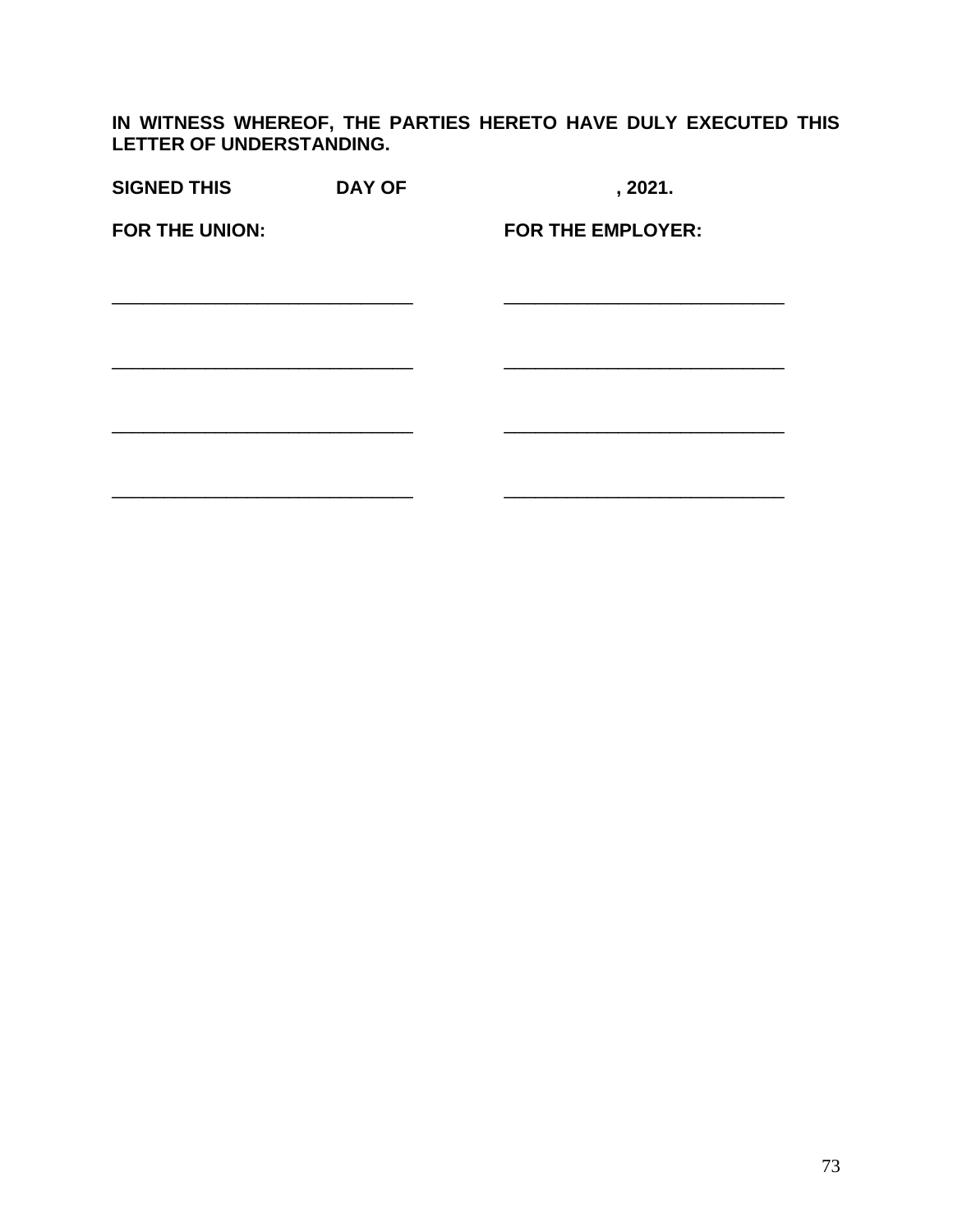#### **BETWEEN:**

**LIFE'S JOURNEY INC.,** Winnipeg, Manitoba, hereinafter referred to as "the Employer"

**AND**

**UNITED FOOD AND COMMERCIAL WORKERS UNION, LOCAL NO. 832,** chartered by the United Food & Commercial Workers International Union, hereinafter referred to as the "Union".

#### **RE: COMPRESSED WORK WEEK, OUTREACH SUPPORT MENTOR**

This will be on a trial basis starting in 2020 and will be reassessed for 2021.

First Group starts their condensed work week:

2<sup>nd</sup> week of May – 2<sup>nd</sup> week of Sept (Ten (10) Fridays) Increase your work week in the 2nd week of February.

3<sup>rd</sup> week of May – 3<sup>rd</sup> week of Sept (Ten (10) Mondays) Increase your work week in the 3rd week of February.

Second Group starts their condensed work:

3<sup>rd</sup> week of May -3<sup>rd</sup> week of Sept (Ten (10) Fridays) Increase your work week in the 3rd week of February.

4<sup>th</sup> week of May – 4<sup>th</sup> week of Sept (Ten (10) Mondays) Increase your work week in the 4<sup>th</sup> week of February.

- 1. Work thirty (30) minutes extra per day in addition to your eight (8) hour day. This can be thirty (30) minutes before your scheduled work day or at the end of it.
- 2. Choices for the compressed work week as outlined above will be assigned based on seniority of each program and department
- 3. The coding in pay works will be entered as paid leave with a drop down called "LJ Fridays".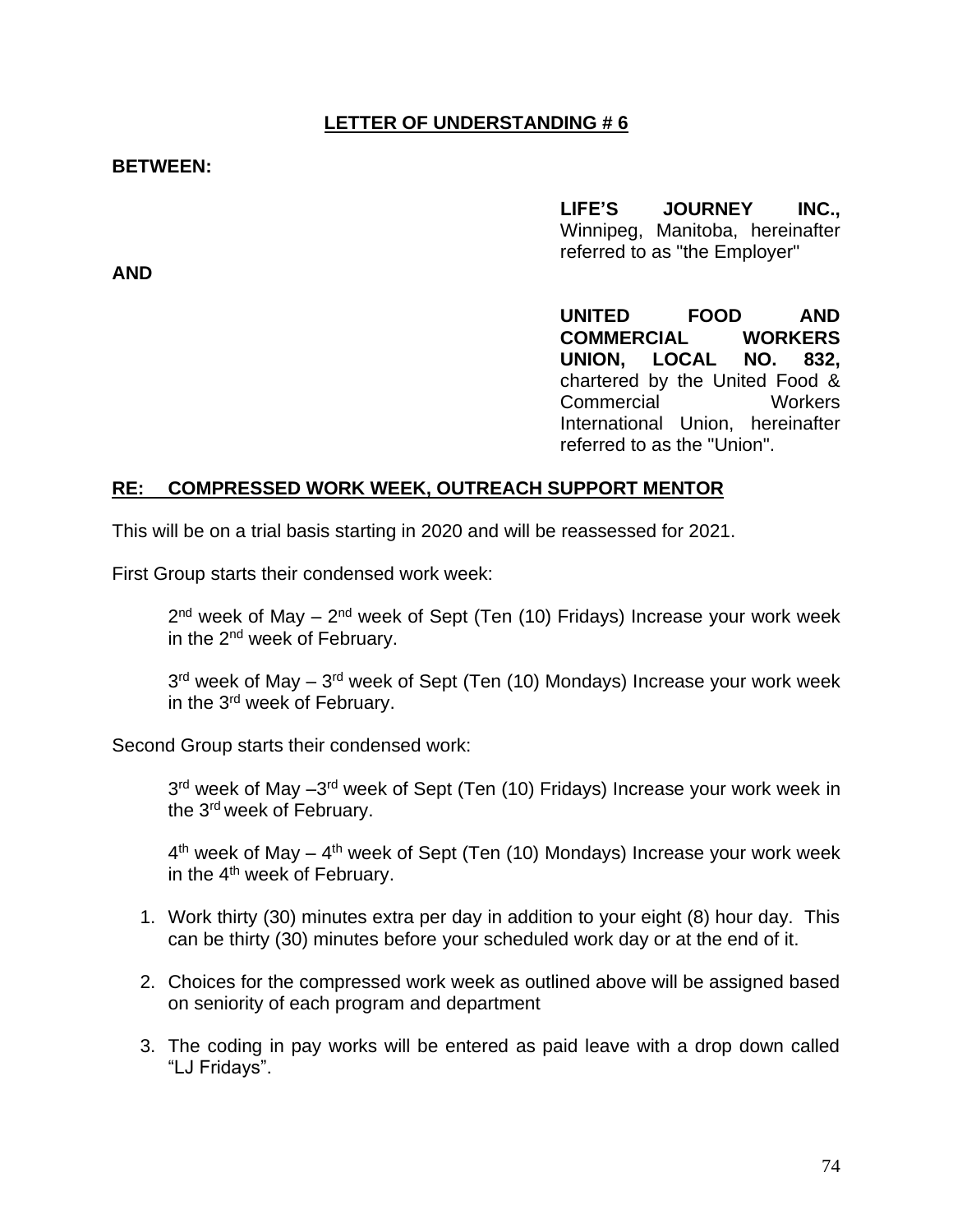- 4. Each Program and Department will coordinate which group **and** will start taking every second Friday **or Monday** off effective **mid/late** May. Staff is reminded to always have coverage so no two staff that shares similar roles or titles can be off during the same Friday or Monday. For example: if you have 4 employees in one program of department it should be split two (2) one Friday and two (2) the other Friday. There will always need to be a well-balanced split between Programs/departments.
- 5. Productivity should not decrease due to the condensed work week.
- 6. The Agency may temporarily suspend the condensed work week if absolutely necessary due to operational requirements.
- 7. When you take a scheduled leave (vacation, sick) during the increased hours of your work week, you will be required to add that to your vacation time used or your sick time used. It will not be calculated at the standard hours. Sick time and vacation time will be used at the rate of the compressed work week.
- 8. Increased work week will terminate at the end of your last Friday or Monday off.
- 9. If employees would like to switch weeks with a colleague they are welcome to do so as long as the direct program/department is not impacted by the switch and there is reasonable coverage.
- 10.Employees may choose to opt out of the compressed work week.
- 11.Upon termination any employee will be paid out any accumulated time not used.
- 12.When a general holiday falls on a Monday the employee will take the next Tuesday off.
- 13.For Tuesday to Saturday employees, they will receive the Tuesday.
- 14.The 2nd, 3rd and 4th weeks will begin on the Monday of that week.

## **Compressed Work Week for Employees with Five (5) Plus Years Of Continuous Full Time Service:**

**All criteria above will be applied to the year round compressed work week with exception to the following:** 

- **1. If a permanent full time employee who has worked continuously in a full time capacity for five (5) full years wishes to be considered for year round compressed work week they may apply to their Manager and HR.**
- **2. A willingness to be somewhat flexible based on operational needs and holiday coverage is a requirement of this consideration.**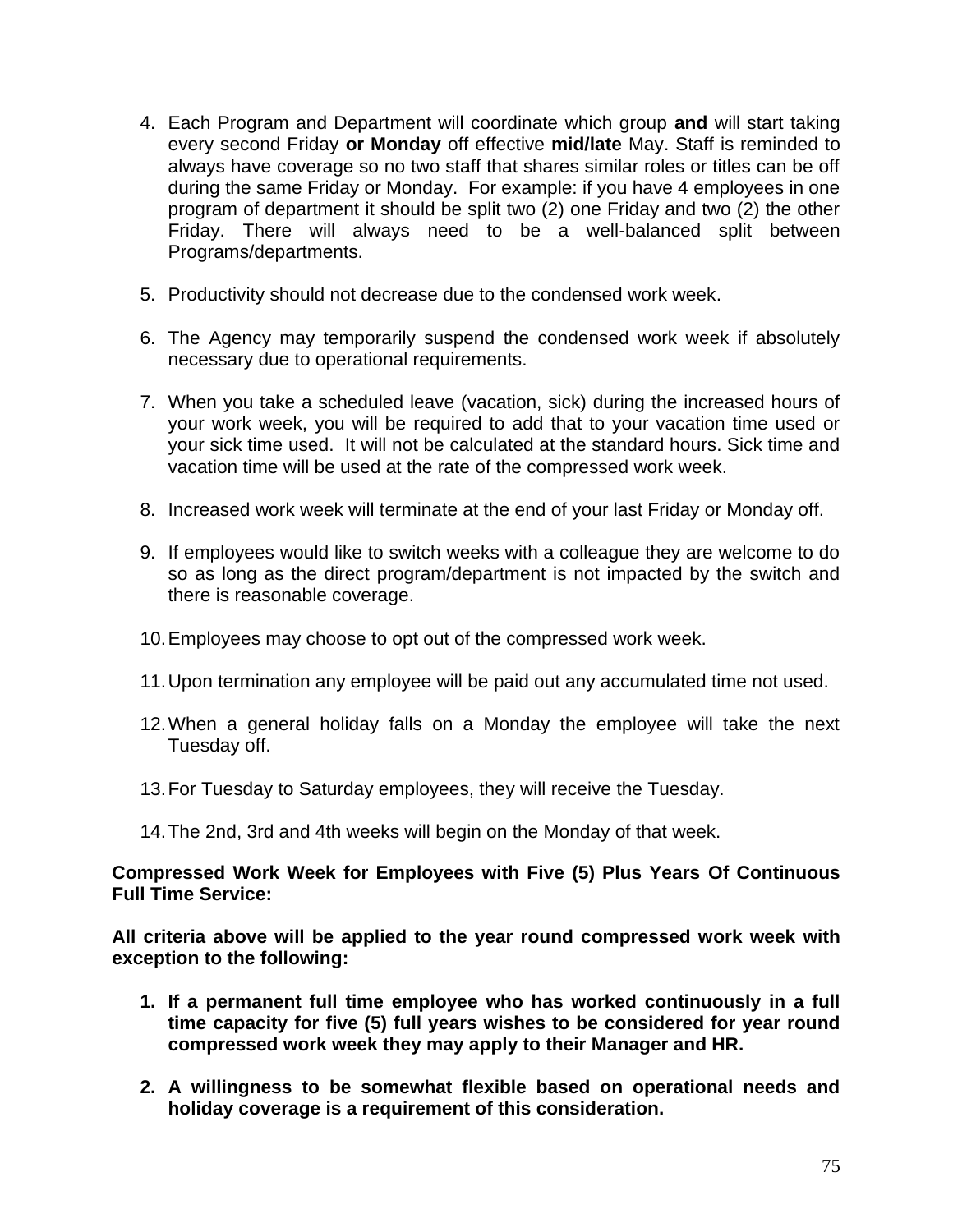- **3. The employee will need to work fifty (50) minutes extra per day in addition to their seven point five (7.5) hour day scheduled as worked with their supervisor.**
- **4. Employees moving to the year round condensed work week will be able to pick again Fridays or Mondays.**
- **5. Assessment of this program will be ongoing.**

| <b>SIGNED THIS</b>    | <b>DAY OF</b> |                          | , 2021. |  |
|-----------------------|---------------|--------------------------|---------|--|
| <b>FOR THE UNION:</b> |               | <b>FOR THE EMPLOYER:</b> |         |  |
|                       |               |                          |         |  |
|                       |               |                          |         |  |
|                       |               |                          |         |  |
|                       |               |                          |         |  |
|                       |               |                          |         |  |
|                       |               |                          |         |  |
|                       |               |                          |         |  |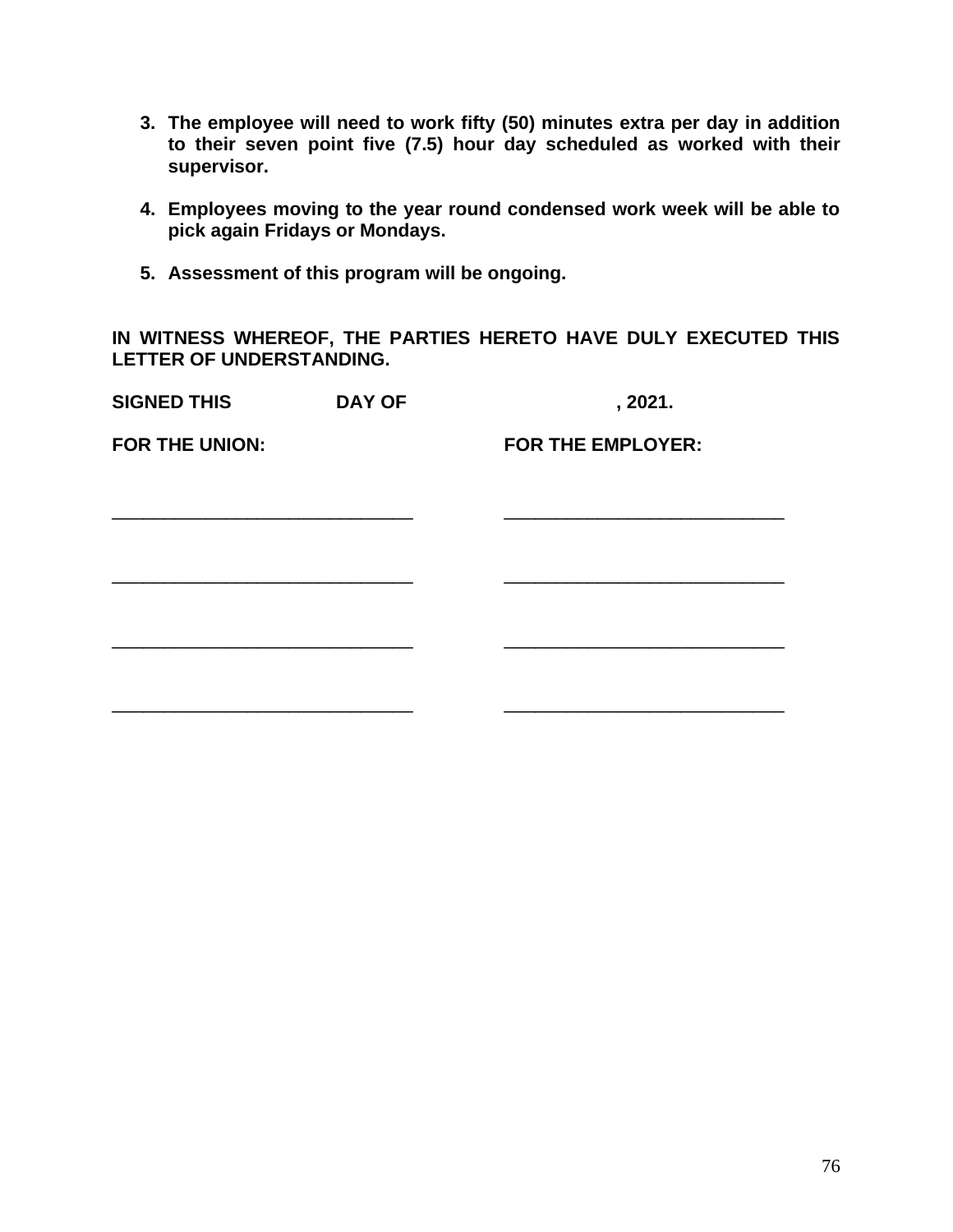## BETWEEN:

AND

**LIFE'S JOURNEY INC.,** Winnipeg, Manitoba, hereinafter referred to as "the Employer"

**UNITED FOOD AND COMMERCIAL WORKERS UNION, LOCAL NO. 832**, chartered by the United Food & Commercial Workers International Union, hereinafter referred to as the "Union".

#### **RE: COVID-19 Pandemic Plan**

The COVID-19 Pandemic has been declared a provincial state of emergency

The parties recognize the need to effectively manage staff well trying to limit exposure as much as possible. At this present time the concern for everyone's health and wellbeing is of upmost importance.

In light of the current emergency we are facing there could be violations to areas of the Collective Agreement. Some changes that we already know could take place or already have taken place go as follows:

- Limiting the amount of staff in the houses
- Offering overtime to employees already working in the houses
- Extended hours of work
- Strict protocol on washing hands, sanitizing and social distancing

The parties recognize that every day we receive new and different information on COVID-19. As we learn more it is understood that practices and policies may change. Prior to any changes or potential violations to the Collective Agreement, the Employer agrees to notify the Union and discuss the changes that will be occurring and what impacts they have on the collective agreement.

The parties will work together to mitigate any violations of the Collect Agreement as much as possible. The parties also agree that the Union still reserves its right to file grievances if the Employer violates the Collective Agreement that is not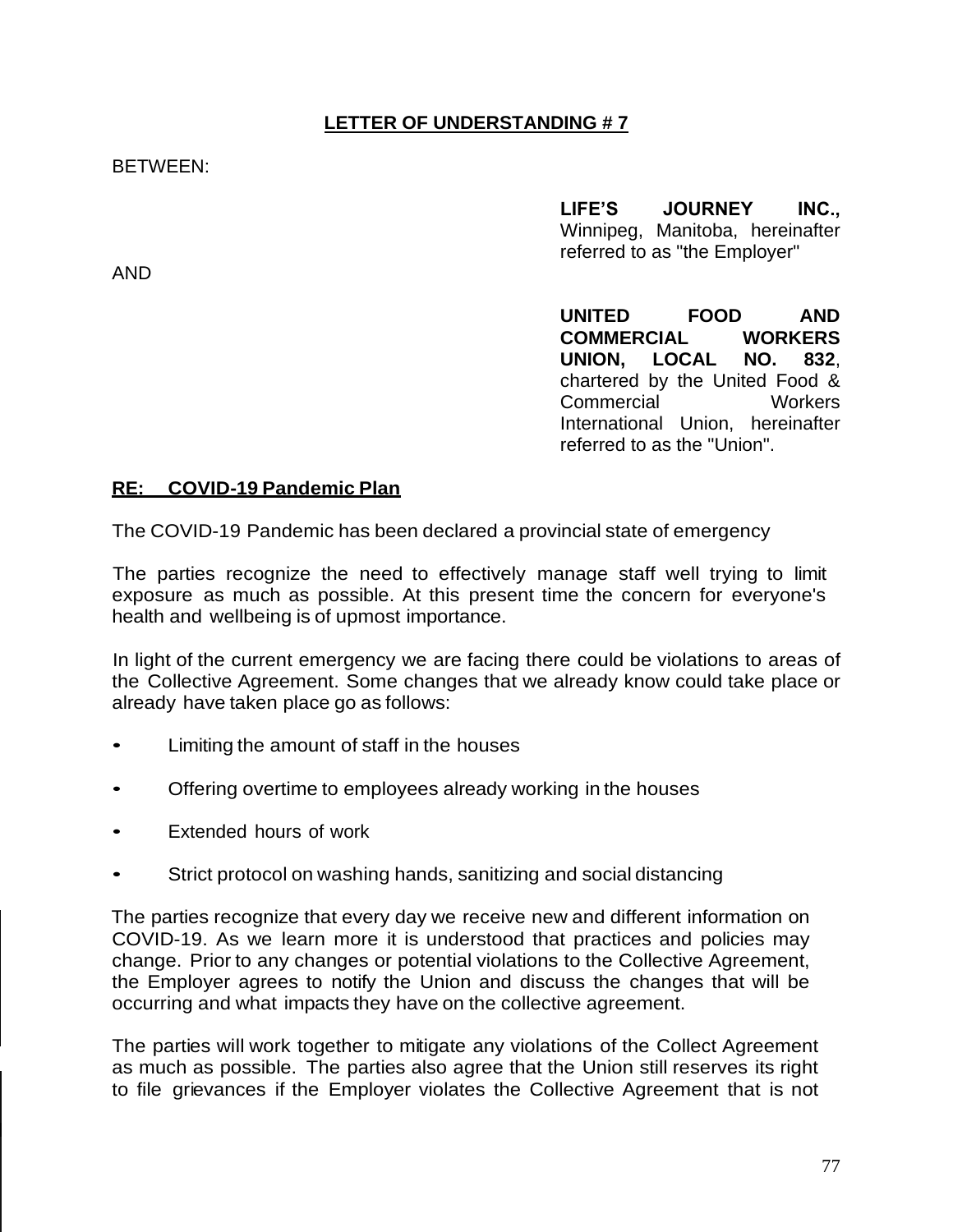resolvable between the parties or is a violation of the Collective Agreement that the Union deems is not relevant to the pandemic.

In the event the Provincial or Federal government makes new recommendations to start easing up on social isolation or exposure the parties agree to discuss those changes and how the will be implemented into the workplace.

Once the Provincial or Federal Government declares the state of emergency over, all practices will revert back to those outlined in the Collective Agreement and this letter will cease to exist.

| <b>SIGNED THIS</b>    | <b>DAY OF</b> | , 2021.                  |
|-----------------------|---------------|--------------------------|
| <b>FOR THE UNION:</b> |               | <b>FOR THE EMPLOYER:</b> |
|                       |               |                          |
|                       |               |                          |
|                       |               |                          |
|                       |               |                          |
|                       |               |                          |
|                       |               |                          |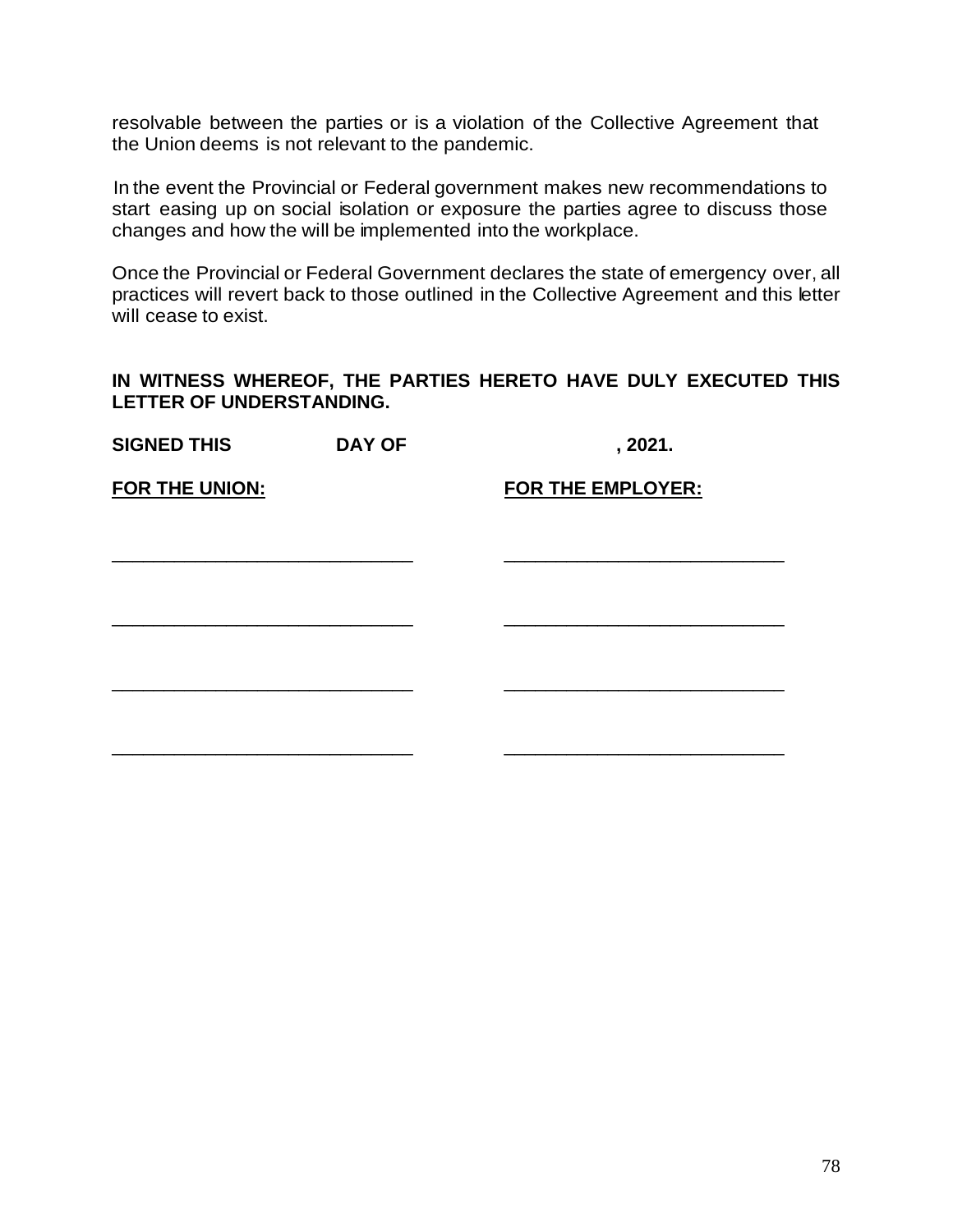BETWEEN:

AND

**LIFE'S JOURNEY INC.** in the Province of Manitoba, hereinafter referred to as the "Employer",

**UNITED FOOD AND COMMERCIAL WORKERS UNION, LOCAL NO. 832**, chartered by the United Food & Commercial Workers International Union, hereinafter referred to as the "Union".

## **OFFICE AND FRONT LINE**

#### **RE: New Service Transition, Changes Supported Living Services (CSLS)**

**Life's Journey was recently chosen as one of four agencies where the existing CSLS services will transfer.**

**CSLS employees will be given two seniority dates:** 

- **1) A seniority date consistent with the date of hire with CSLS which will be applied only within the current CSLS positions.**
- **2) A seniority date consistent with the date of transition to Life's Journey which will be applied to anything outside of the current CSLS roles.**

**CSLS employees transferring to the Life's Journey Front Line or Office CBA will keep their seniority, classification, wage rate and current hours of work only within current CSLS position. These new roles will not be posted until they are vacated by the existing employee.** 

**CSLS employees will keep their seniority dates from CSLS for the purpose vacation accrual. All CSLS employees will move to the current wage scale in Appendix "B" getting the next highest wage increment and will begin receiving their wage increase based on their new Life's Journey seniority date. .** 

**CSLS employees will have their CSLS seniority date applied to vacation request only within the CSLS locations.** 

**Should a CSLS position become available it will be posited in accordance with Article 12 of the respective CBA, open for all Life's Journey employees.**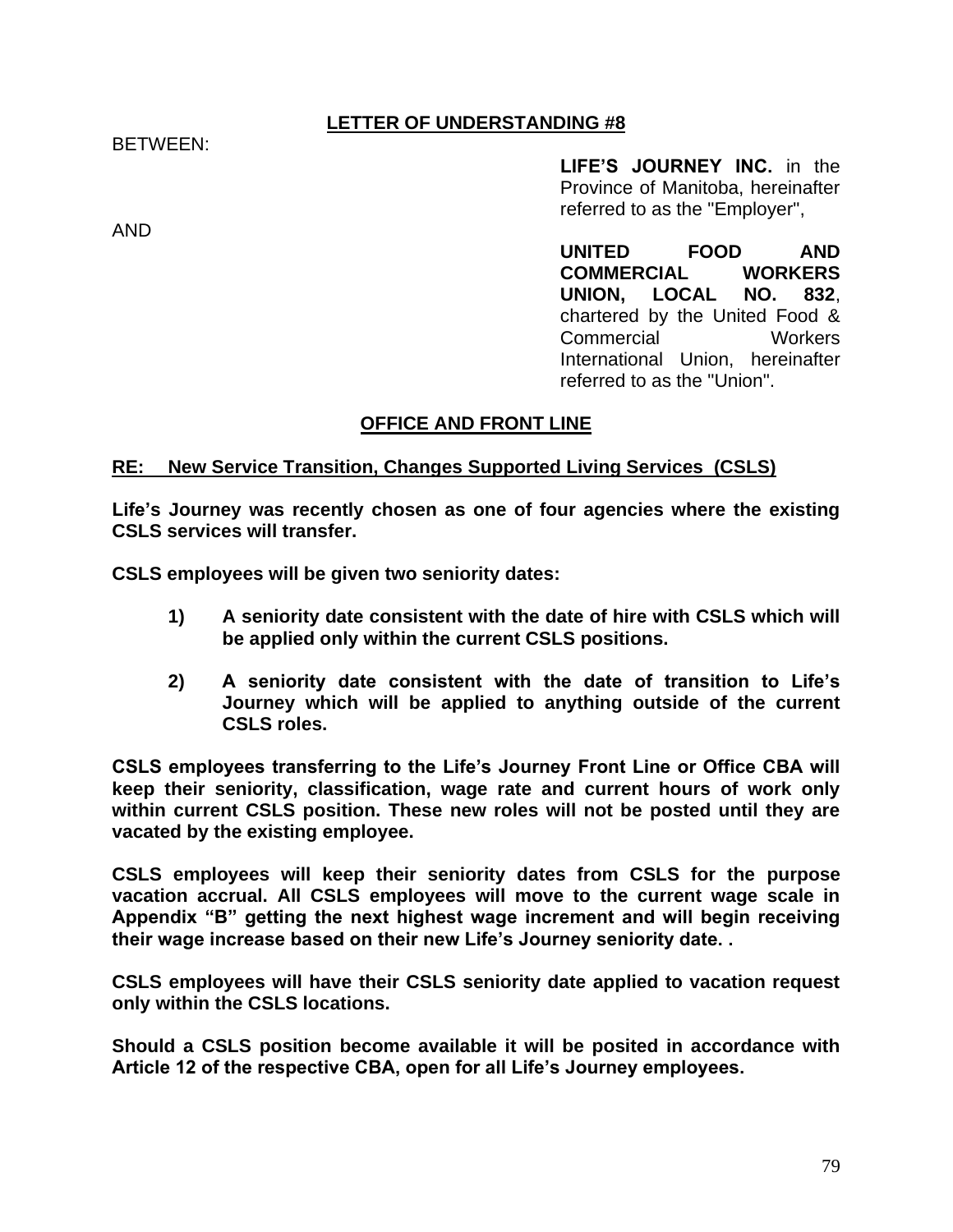**Should an employee currently in a CSLS position chose to post into another position outside of the CSLS positions, that employee will permanently forfeit their CSLS seniority date with the exception of wages and vacation accrual.** 

**All CSLS employees who are receiving a higher rate of pay than their classification shall be considered overscale. Any wage increases put on the wage scales will also be applied to overscale employees.** 

**This letter will form part of the existing Office and Front line CBA and will be subject to the grievance and arbitration procedures in the respective CBA.** 

**This letter will cease to exist once all CSLS positons through attrition have been vacated and filled in accordance with the current Collective Agreements.** 

| <b>SIGNED THIS</b>    | <b>DAY OF</b> | , 2021.                  |
|-----------------------|---------------|--------------------------|
| <b>FOR THE UNION:</b> |               | <b>FOR THE EMPLOYER:</b> |
|                       |               |                          |
|                       |               |                          |
|                       |               |                          |
|                       |               |                          |
|                       |               |                          |
|                       |               |                          |
|                       |               |                          |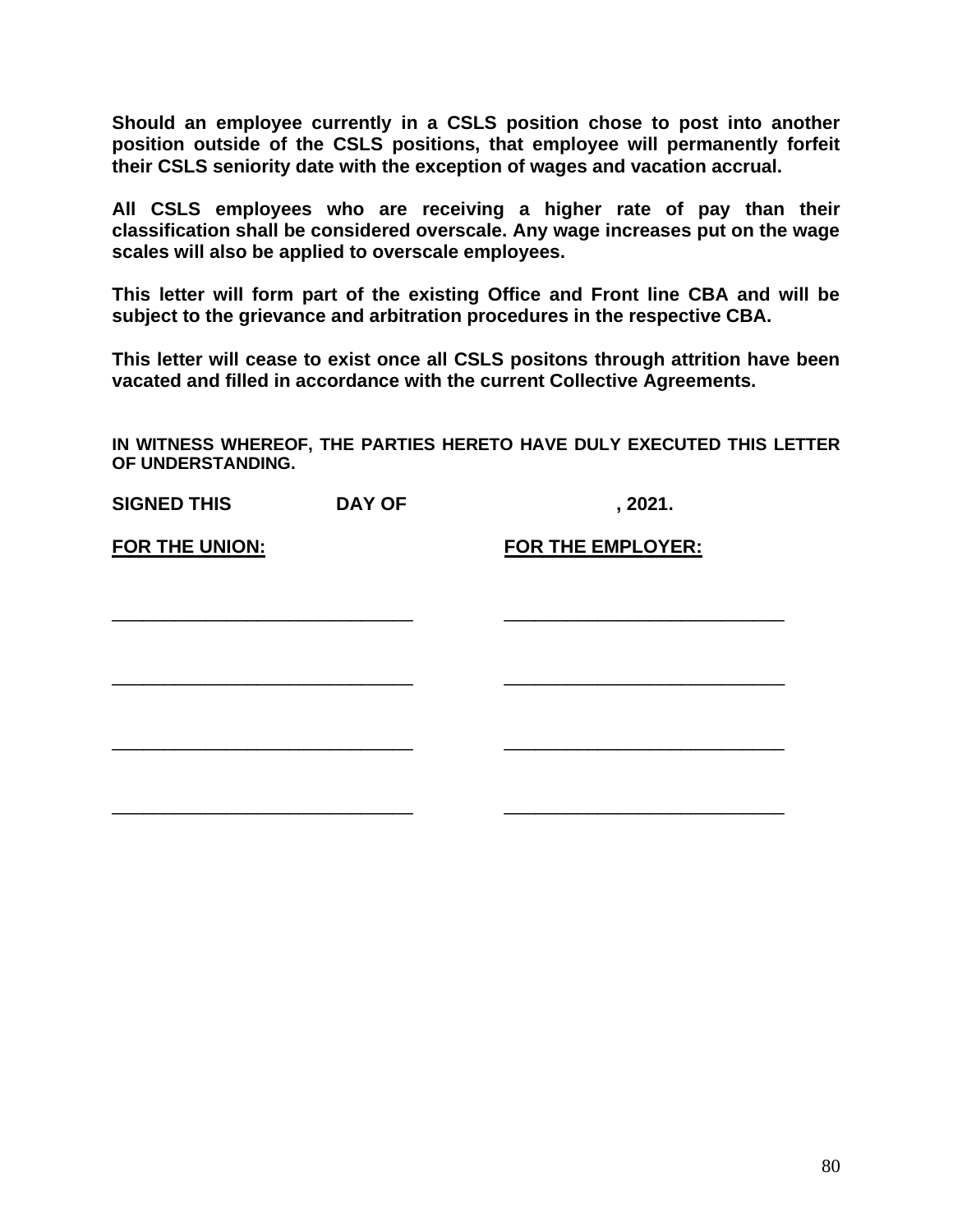BETWEEN:

**FASD LIFE'S JOURNEY INC.,** Winnipeg, Manitoba, hereinafter referred to as "the Employer"

AND

**UNITED FOOD AND COMMERCIAL WORKERS UNION, LOCAL NO. 832**, chartered by the United Food & Commercial Workers International Union, hereinafter referred to as the "Union".

#### **RE: Crisis Premium & Travel Mileage, Ellice and Elie**

The Employer approached the Union regarding two staffing issues at the Steinbach (Ellice) house and the new Elie house.

Ellice has been experiencing difficulty in recruiting staff to work at the location as well as increased difficulties working at the location. In light of these concerns the Employer has agreed to pay a one dollar and seventy-five cent (\$1.75) crisis premium. In addition employees commuting from Winnipeg to Ellice, be reimbursed for their kilometers traveled from the perimeter of Winnipeg and highway 1 to the work location (in addition to their travel premium outlined in LOU # 5 should they qualify for the premium).

Elie has been experiencing difficulty in finding staff capable and willing to commute to the work location and in light of that the Employer has agreed to pay a three dollar and fifty cent (\$3.50) travel premium. In addition employees commuting from Winnipeg to Elie, be reimbursed for their kilometers traveled from the perimeter of Winnipeg and highway 1 to the work location.

Should either premium be discontinued do due budgetary restraints the Employer shall notify the Union and the affected employee a minimum of two (2) weeks prior to any such change.

This LOU will expire at the same dates as the Collective Agreement (September 20, 2022) unless mutually agreed between the parties to terminate, amend or renew sooner.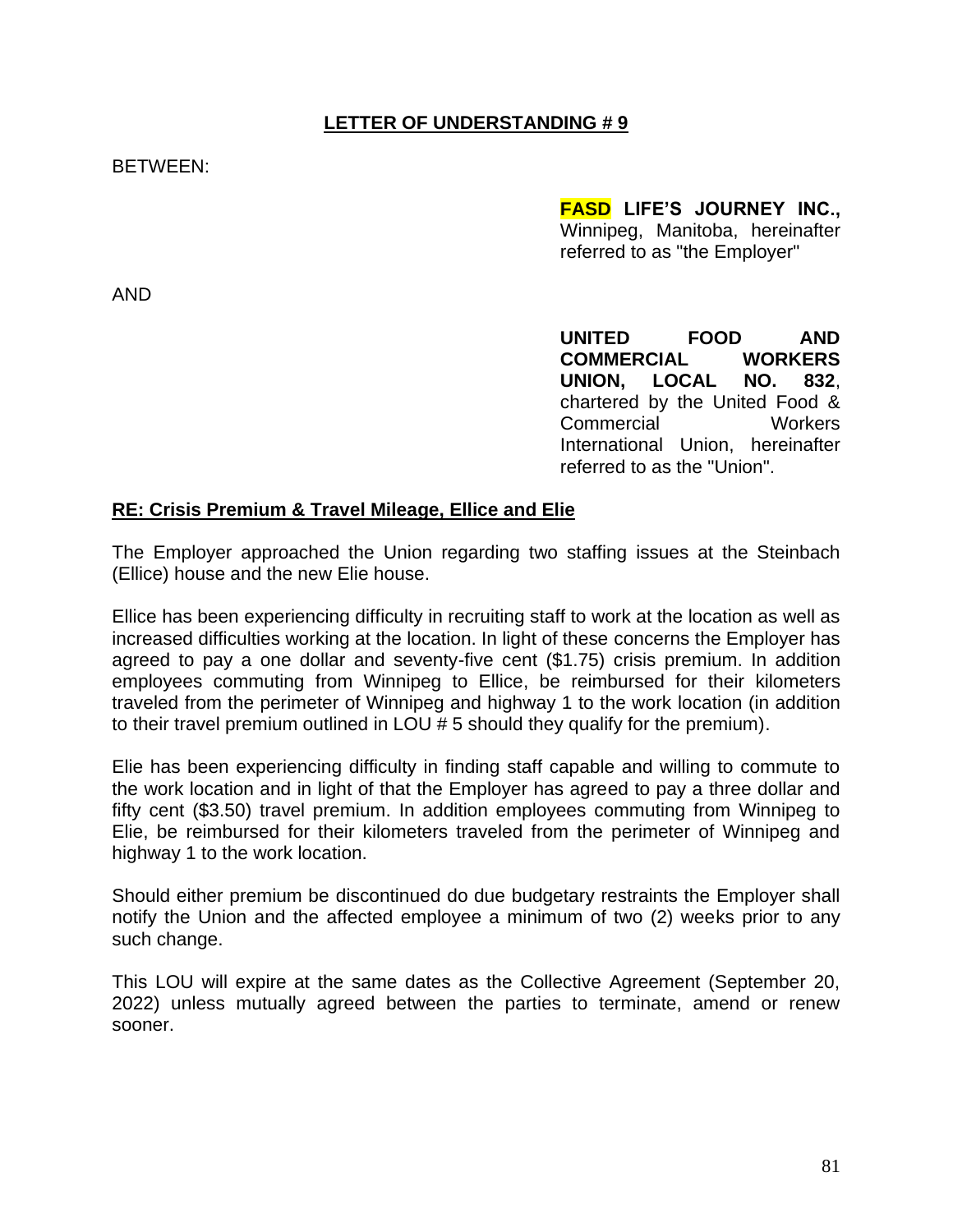**IN WITNESS WHEREOF, THE PARTIES HERETO HAVE DULY EXECUTED THIS LETTER OF UNDERSTANDING.**

**SIGNED THIS DAY OF , 2022.**

**FOR THE UNION: FOR THE EMPLOYER:**

\_\_\_\_\_\_\_\_\_\_\_\_\_\_\_\_\_\_\_\_\_\_\_\_\_\_\_\_\_\_ \_\_\_\_\_\_\_\_\_\_\_\_\_\_\_\_\_\_\_\_\_\_\_\_\_\_\_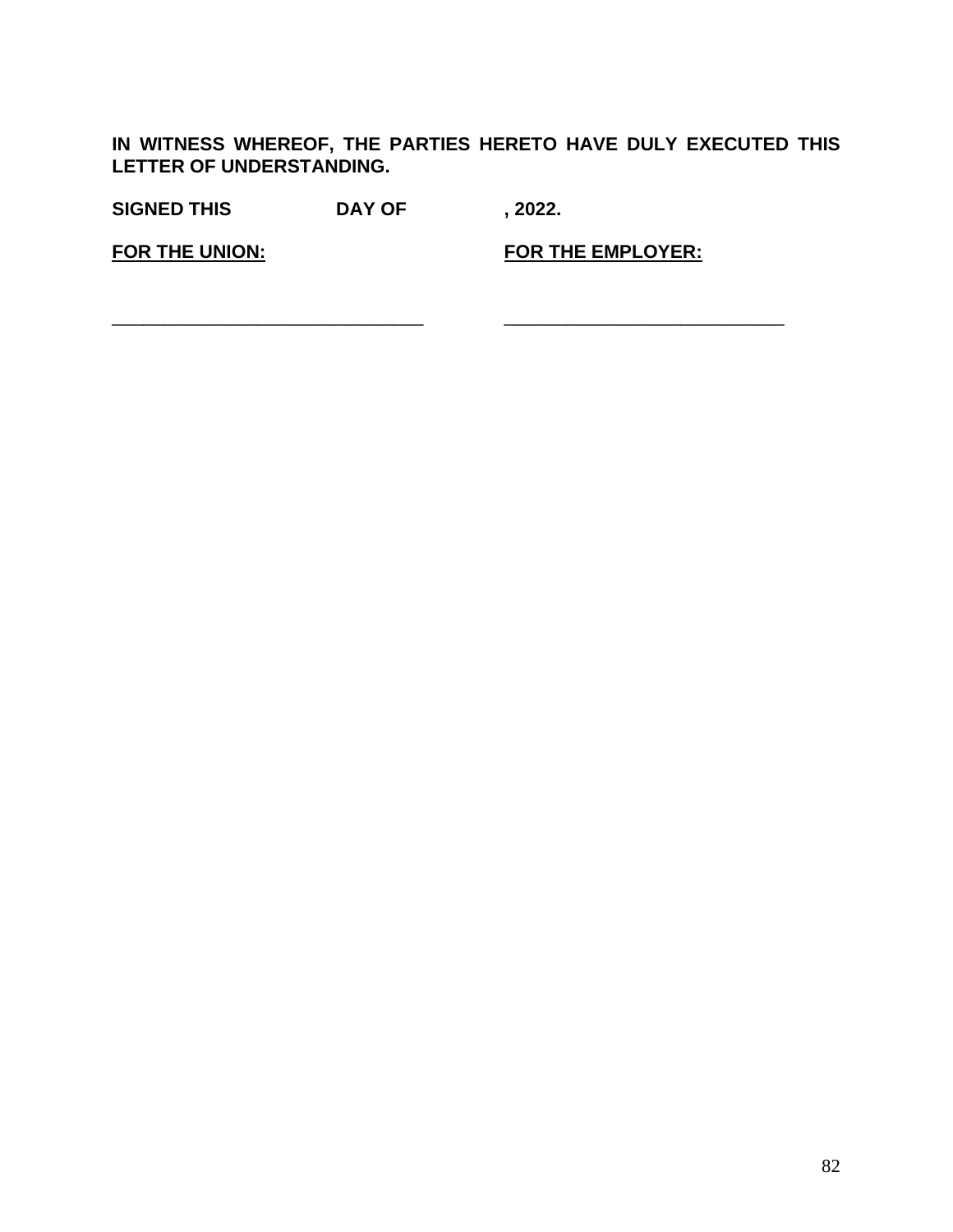## **EXHIBIT ONE**

## **TO: THE NEW OR REHIRED EMPLOYEE:**

You are hereby informed that Union membership is a condition of employment and that maintaining good standing in the union requires payment of Union dues, initiation fees and assessments as authorized by the Union. Articles of the Agreement between the **United Food & Commercial Workers Union, Local 832,** and **Life's Journey, Inc.** contain the following statements:

"All employees shall become Union members in good standing, and shall as a condition of employment maintain union membership. All new employees hired after the date of signing of this Agreement shall, as a condition of employment, become Union members within thirty (30) days of the date of employment and shall, as a condition of employment, remain Union members in good standing. The term hired or rehired shall not apply to employees on layoff."

"The Employer shall deduct from the wages of each employee, such Union dues, initiation fees and assessments as are authorized by the Union as per Articles "Union Shop" and "Deduction of Union Dues" of the Collective Agreement.

Please complete a Membership Application immediately (sample below) and return it to your Employer so they can forward it to the UFCW, Local 832 Union office (1412 Portage Avenue, Winnipeg MB R3G OV5) within 10 calendar days of your hire or rehire date.

\_\_\_\_\_\_\_\_\_\_\_\_\_\_\_\_\_\_\_\_\_\_\_\_\_\_\_\_\_\_\_\_\_\_\_\_\_\_\_\_\_\_\_\_\_\_\_\_\_\_\_\_\_\_\_\_\_\_\_\_\_\_\_\_\_\_\_\_\_\_



Visit the Union's website @ www.ufcw832.com for more details on UFCW Local 832's Privacy Policy or call (204) 786-5055 or 1-888-832-9832.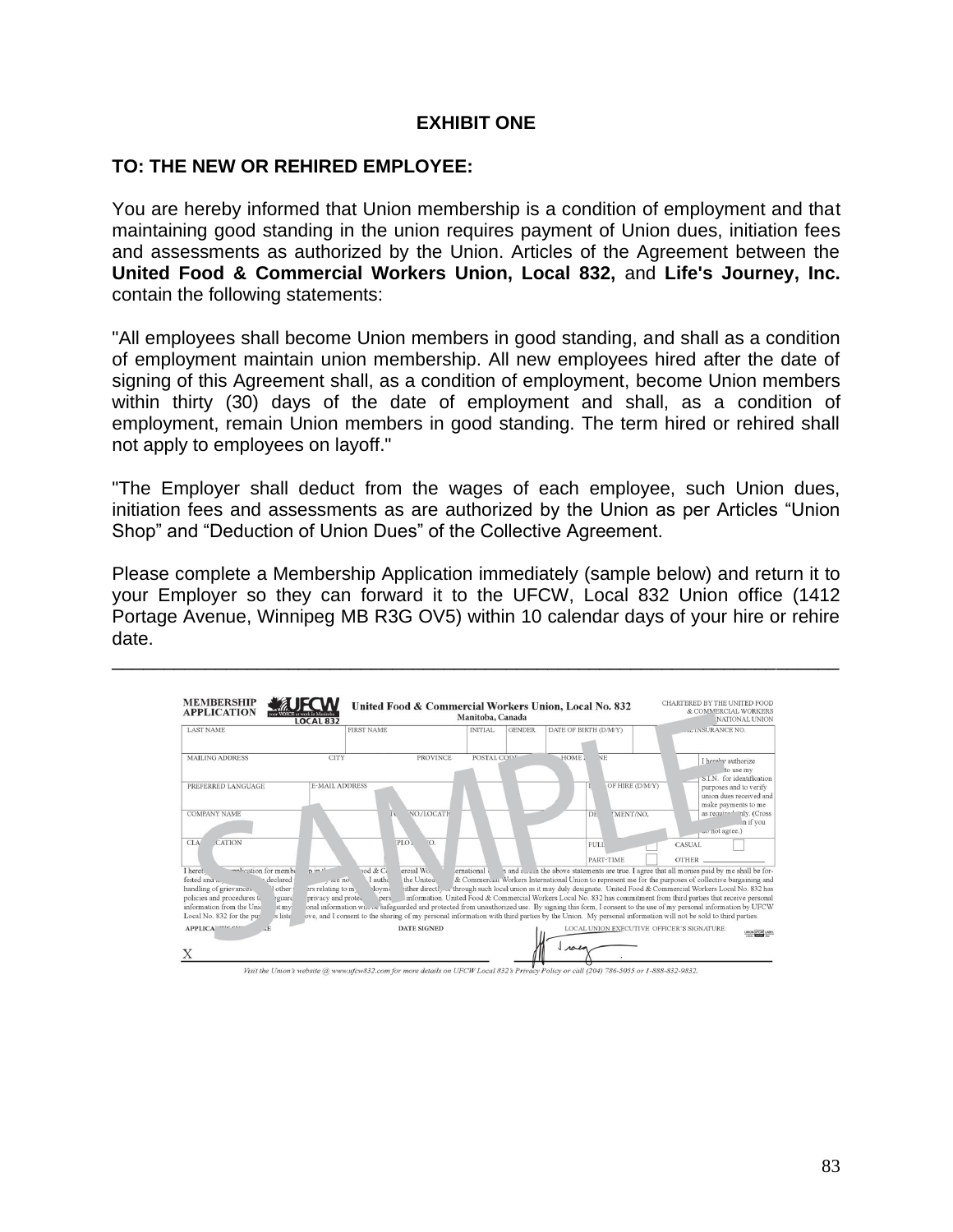BETWEEN:

**LIFE'S JOURNEY INC.,** Winnipeg, Manitoba, hereinafter referred to as "the Employer"

AND

**UNITED FOOD AND COMMERCIAL WORKERS UNION, LOCAL NO. 832**, chartered by the United Food & Commercial Workers International Union, hereinafter referred to as the "Union".

## **RE: Crisis Premium & Travel Mileage, Ellice and Elie**

The Employer approached the Union regarding two staffing issues at the Steinbach (Ellice) house and the new Elie house.

Ellice has been experiencing difficulty in recruiting staff to work at the location as well as increased difficulties working at the location. In light of these concerns the Employer has agreed to pay a one dollar and seventy-five cent (\$1.75) crisis premium. In addition employees commuting from Winnipeg to Ellice, be reimbursed for their kilometers traveled from the perimeter of Winnipeg and highway 1 to the work location (in addition to their travel premium outlined in LOU # 5 should they qualify for the premium).

Elie has been experiencing difficulty in finding staff capable and willing to commute to the work location and in light of that the Employer has agreed to pay a three dollar and fifty cent (\$3.50) travel premium. In addition employees commuting from Winnipeg to Elie, be reimbursed for their kilometers traveled from the perimeter of Winnipeg and highway 1 to the work location.

Should either premium be discontinued do due budgetary restraints the Employer shall notify the Union and the affected employee a minimum of two (2) weeks prior to any such change.

This LOU will expire at the same dates as the Collective Agreement (September 20, 2022) unless mutually agreed between the parties to terminate, amend or renew sooner.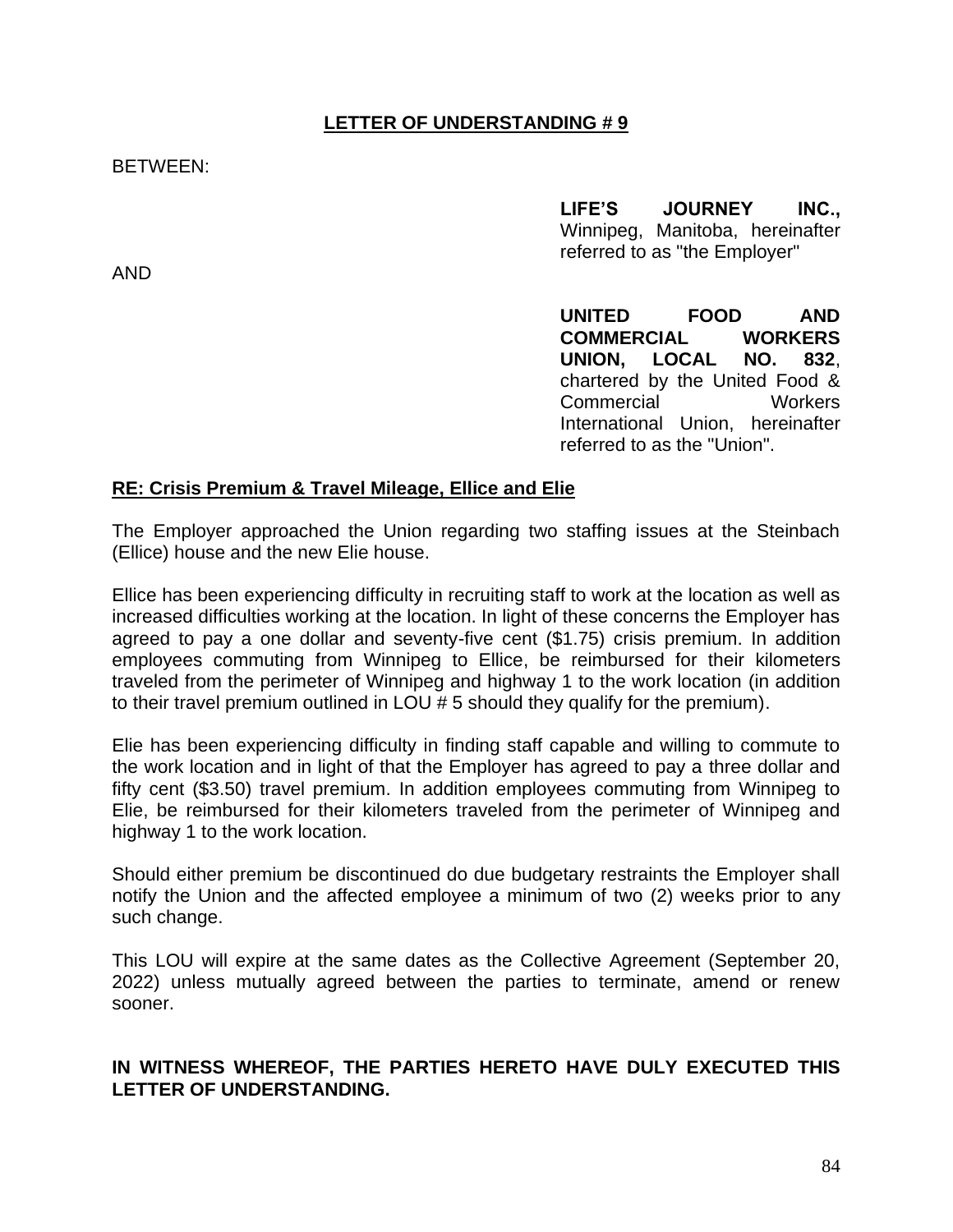## **SIGNED THIS 28 DAY OF April , 2022.**

\_\_\_\_\_\_\_\_\_\_\_\_\_\_\_\_\_\_\_\_\_\_\_\_\_\_\_\_\_\_ \_\_\_\_\_\_\_\_\_\_\_\_\_\_\_\_\_\_\_\_\_\_\_\_\_\_\_

**FOR THE UNION: FOR THE EMPLOYER:**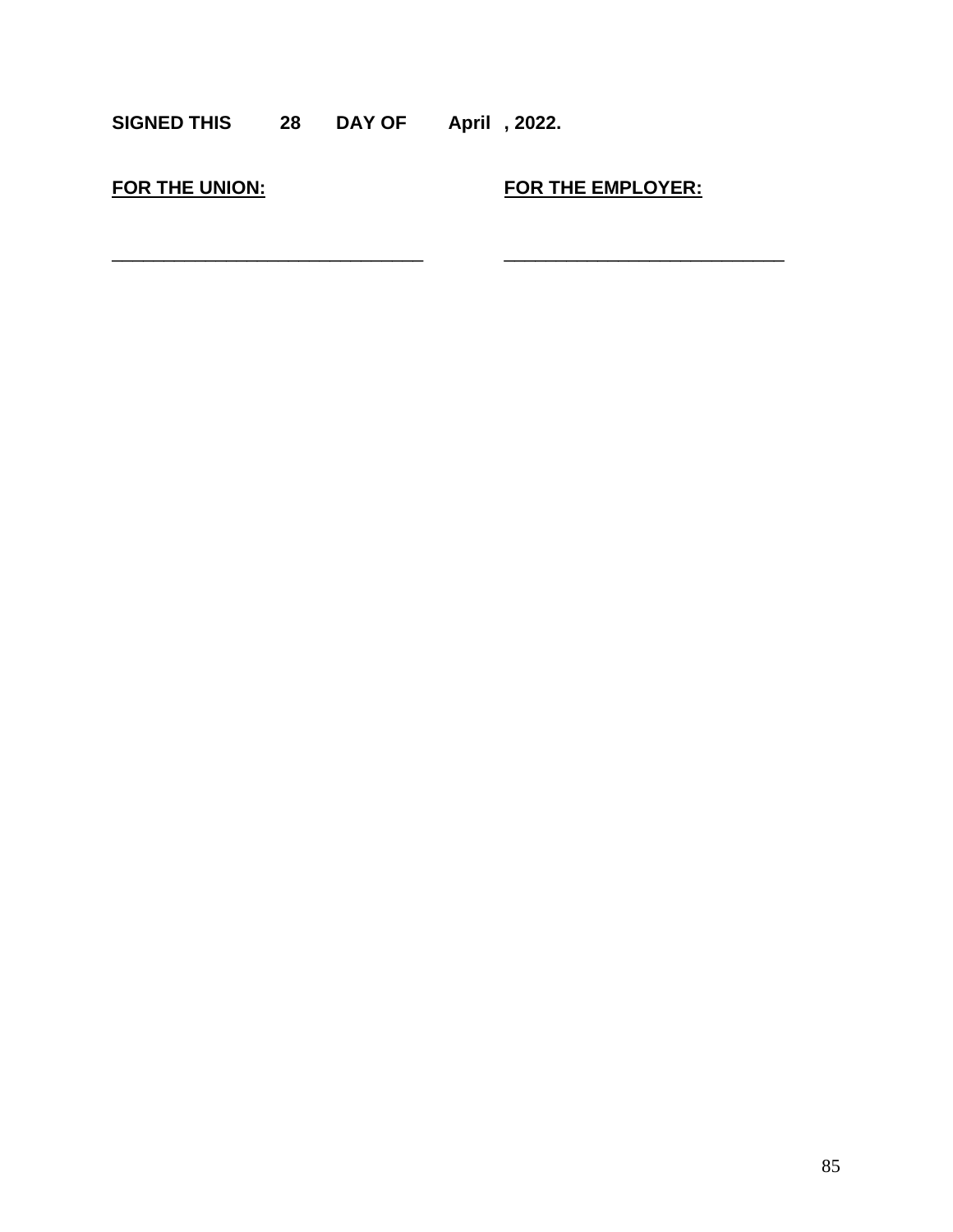#### BETWEEN:

**LIFE'S JOURNEY INC.,** Winnipeg, Manitoba, hereinafter referred to as "the Employer"

**UNITED FOOD AND COMMERCIAL WORKERS UNION, LOCAL NO. 832**, chartered by the United Food & Commercial Workers International Union, hereinafter referred to as the "Union".

# **RE: Elie Location**

Due to ongoing staffing shortages at the Elie location the parties agree the current Residential Support Mentor classification on the wage scale shall be amended to reflect the year two (2) wage rate of \$16.11 becoming the new start rate and the current year three (3) wage rate of \$16.67 becoming the new step one (1) rate.

The Employer will continue to pay a three dollar and fifty cent (\$3.50) per hour travel premium in additional to the new regular hourly rate of pay.

Employees commuting from Winnipeg to Elie will continue to be reimbursed for their kilometers traveled from the perimeter of Winnipeg and highway 1 to the work location.

In order to determine which rate an employees is eligible for the following criteria shall be applied:

| <b>Residential Support Mentor - Purpose Build</b>                                                   |                      |             |
|-----------------------------------------------------------------------------------------------------|----------------------|-------------|
| <b>Salary Scale Criteria</b>                                                                        |                      | Rating即-10) |
|                                                                                                     |                      |             |
| Demonstrated ability (Maximum of 10 Points)                                                         |                      |             |
| Experience with other agencies in similar roles receive 1 point for every year. After 3 yeasr, they |                      |             |
| get 2 points for each additional year.                                                              |                      | 0           |
| Quality of experience (Maximum of 10 points)                                                        |                      |             |
| Experience with people with neurolgical disabilities, addictions, criminal justice receives 1 point |                      |             |
| for every year. After 3 years, they get 2 points for each additional year.                          |                      |             |
| <b>Education (Maximum of 10 points)</b>                                                             |                      |             |
| 2 points - Inservice/Workshops                                                                      |                      |             |
| 5 point – Diploma/Certificate in a related field                                                    |                      |             |
| 7 points - Bachelors Degree in a related field                                                      |                      |             |
| 10 points – Masters/PHD in a related field                                                          |                      |             |
| Additional 1 point for any secondary education (not related to the field)                           |                      |             |
| 0-50                                                                                                | <b>Starting Step</b> | \$16.11     |
| 51-100                                                                                              | Step 1               | \$16.67     |

AND